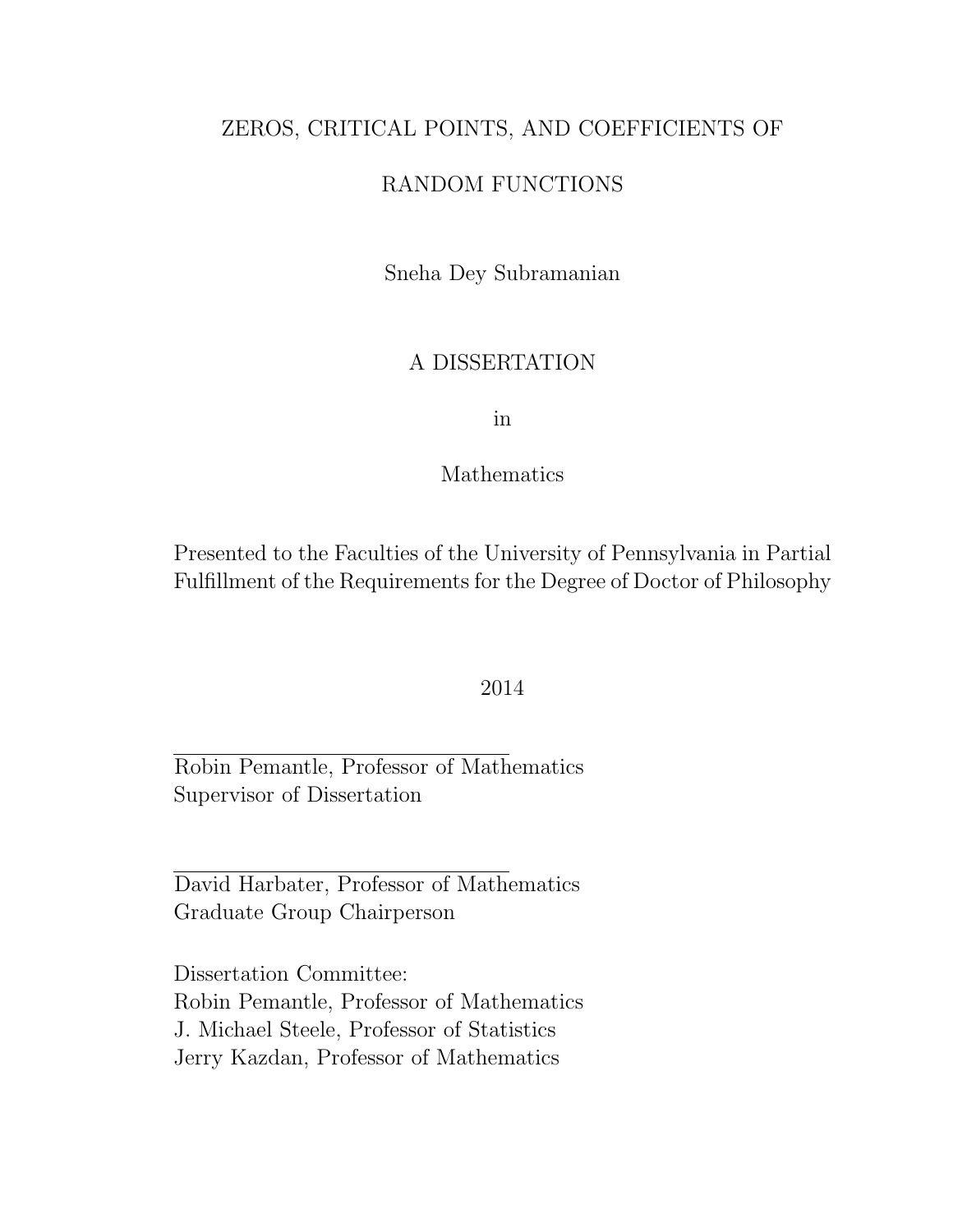# Acknowledgments

It has been a long journey - almost half a decade - and this journey would not have been possible without some truly exceptional and amazing people!

I would first like to thank my advisor, Robin Pemantle, for guiding me through my years at Penn. He's been incredibly helpful and encouraging and I've learnt a lot from him. Apart from being a prolific mathematician, he's also an amazing human being, and it has been a great privilege to work with him.

I was lucky to have Andreea Nicoara, Tony Pantev, Stephen Shatz, J. Michael Steele (Statistics) instruct me in courses that have formed strong foundations. I want to thank Philip Gressman and Andreaa Nicoara for stimulating discussions and helpful suggestions that changed the way I was thinking about my very first research problem and led to my first ever Eureka! moment. Also, I'm grateful to Andreea Nicoara and J. Michael Steele for serving on my orals' committee, and Jerry Kazdan and J. Michael Steele for being a part of my defense committee. In my second year at Penn, I was a teaching assistant to Jerry Kazdan and Nakia Rimmer and learnt a lot from them about teaching mathematics.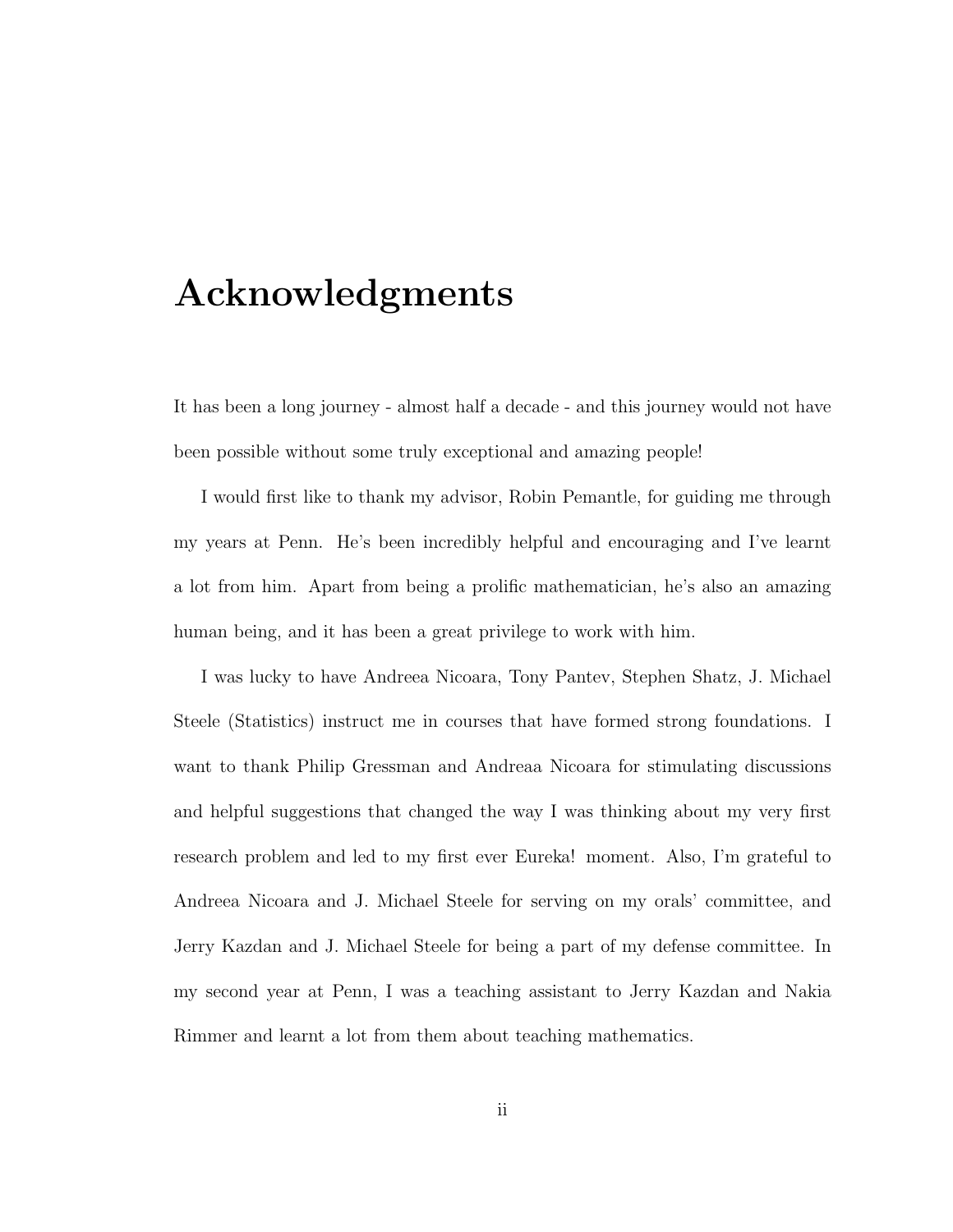An "Acknowledgements" section in a dissertation that comes out of the Penn mathematics department would be incomplete (and dishonest!) without the mention of four women in the department office - Janet Burns, Monica Pallanti, Paula Scarborough and Robin Toney. We are all extremely lucky to have them! A special mention to Janet Burns, who's retiring at the end of this year - I find it very hard to imagine our mathematics department without her, and am glad to have had her throughout my time here.

Starting from my very first year here, I've had many wonderful colleagues. My time at "the zoo" (i.e. first years' office) with Deborah Crook, Tyler Kelly, David Lonoff, Haggai Nuchi, Pooya Ronagh, and others, was very enriching, both mathematically and personally, and I am happy those friendships have continued. Special thanks to Deborah Crook for being my office mate for the subsequent years and tolerating the sight of my crazy desk. I've found many friends here, including Brett and Fatema Frankel, Torin Greenwood, Ricardo Mendes, Julius Poh, Radmila Sazdanovic, Elaine So, and so many more! Finally, I don't know where I would have been had I not received the friendship and support of two amazing people - Jonathan Kariv and Sashka Kjuchukova.

One of the most defining times of my life has been the time I spent as an undergraduate student in St. Xavier's College, Kolkata. The friendships forged then remain just as strong today and I'm lucky to have so many people who, despite me having been half way across the earth for the past five years, still share my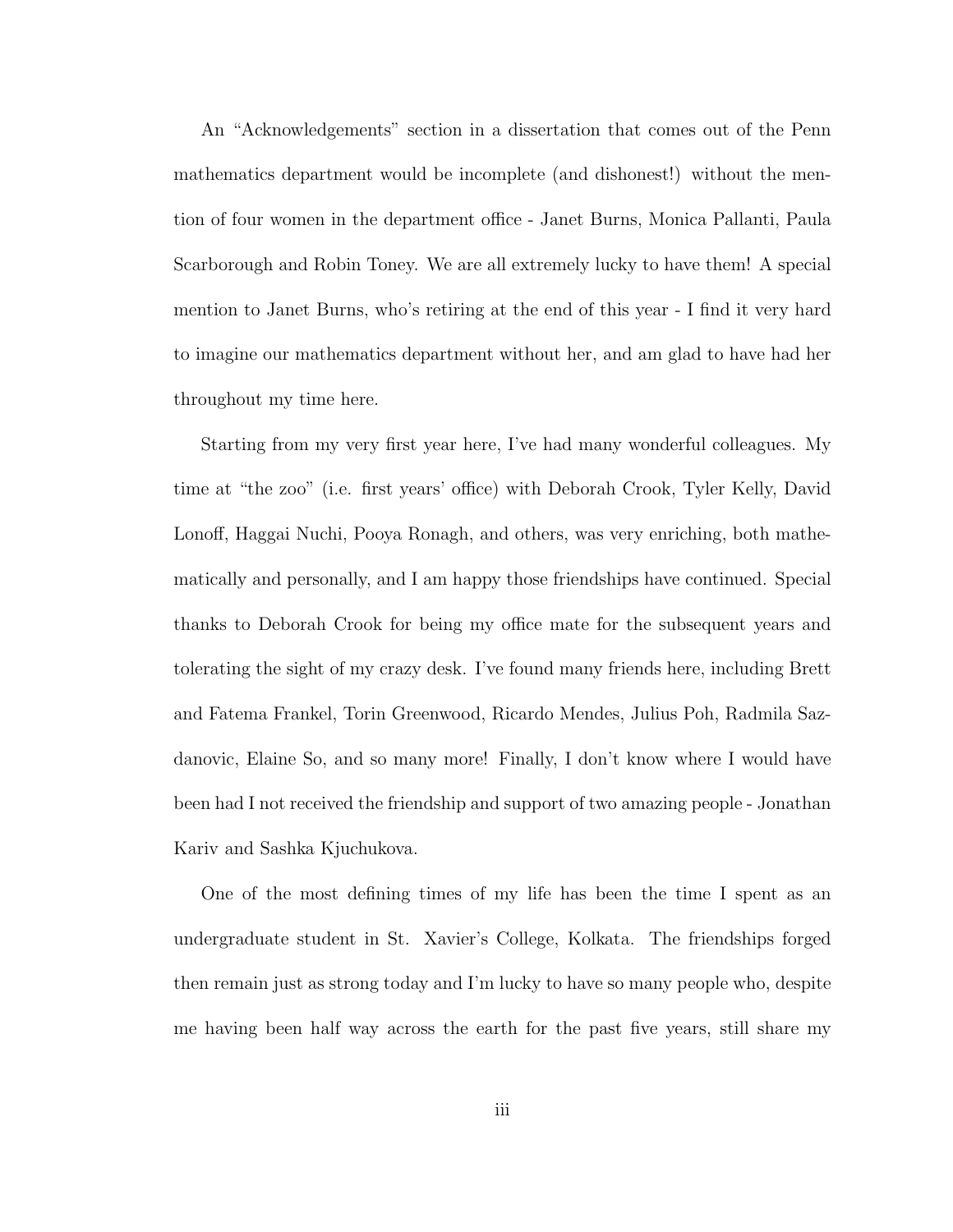tears and joy. Like any Indian, I have a huge extended family comprising numerous cousins, aunts, uncles and recently, nieces and nephews - they have always showered enormous love on me. I would especially like to thank all of my grandparents, none of whom are alive today - I know this would have meant a lot to them. My parents, Bimala and Shiva Subramanian, have worked hard and made many sacrifices to provide me a comfortable childhood and make sure I got the best education I needed, and I'm extremely grateful to them for being with me at every step. Finally, I can't thank my husband Doby Rahnev enough for being such an amazingly loving and supportive life partner!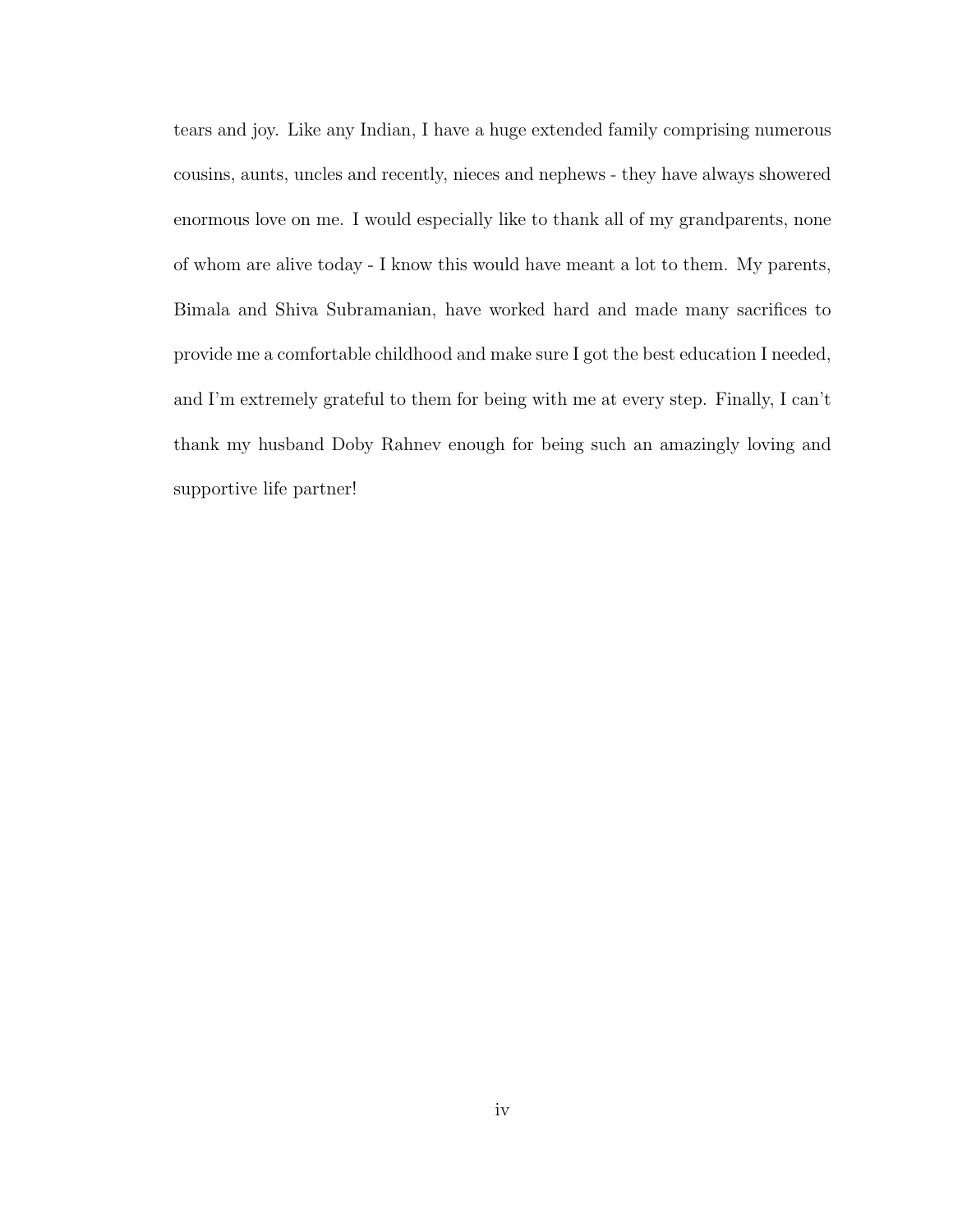#### ABSTRACT

## ZEROS, CRITICAL POINTS, AND COEFFICIENTS OF RANDOM FUNCTIONS

Sneha Dey Subramanian

#### Robin Pemantle

Traditional approaches to the study of random polynomials and random analytic functions have focussed on answering questions regarding the behavior and/or location of zeros of these functions, where the randomness in these functions arises from the choice of coefficients. In this thesis, we shall flip this model - we consider random polynomials and random analytic functions where the source of randomness is in the choice of zeros. While first chapter is devoted to an introduction into the field, in the next two chapters, we consider random polynomials whose zeros are chosen IID using some distribution. The second chapter answers questions regarding the asymptotic distribution of the critical points of a random polynomial whose zeros are IID on a circle on the complex plane. The fourth chapter describes the asymptotic behavior of the coefficients of a random polynomial whose zeros are IID Rademacher random variables. In the third chapter, we consider a random entire function that vanishes at a Poisson point process of intensity 1 on **R**. We give results on the asymptotic behavior of the coefficients as well as the resulting zero set on repeatedly differentiating this function.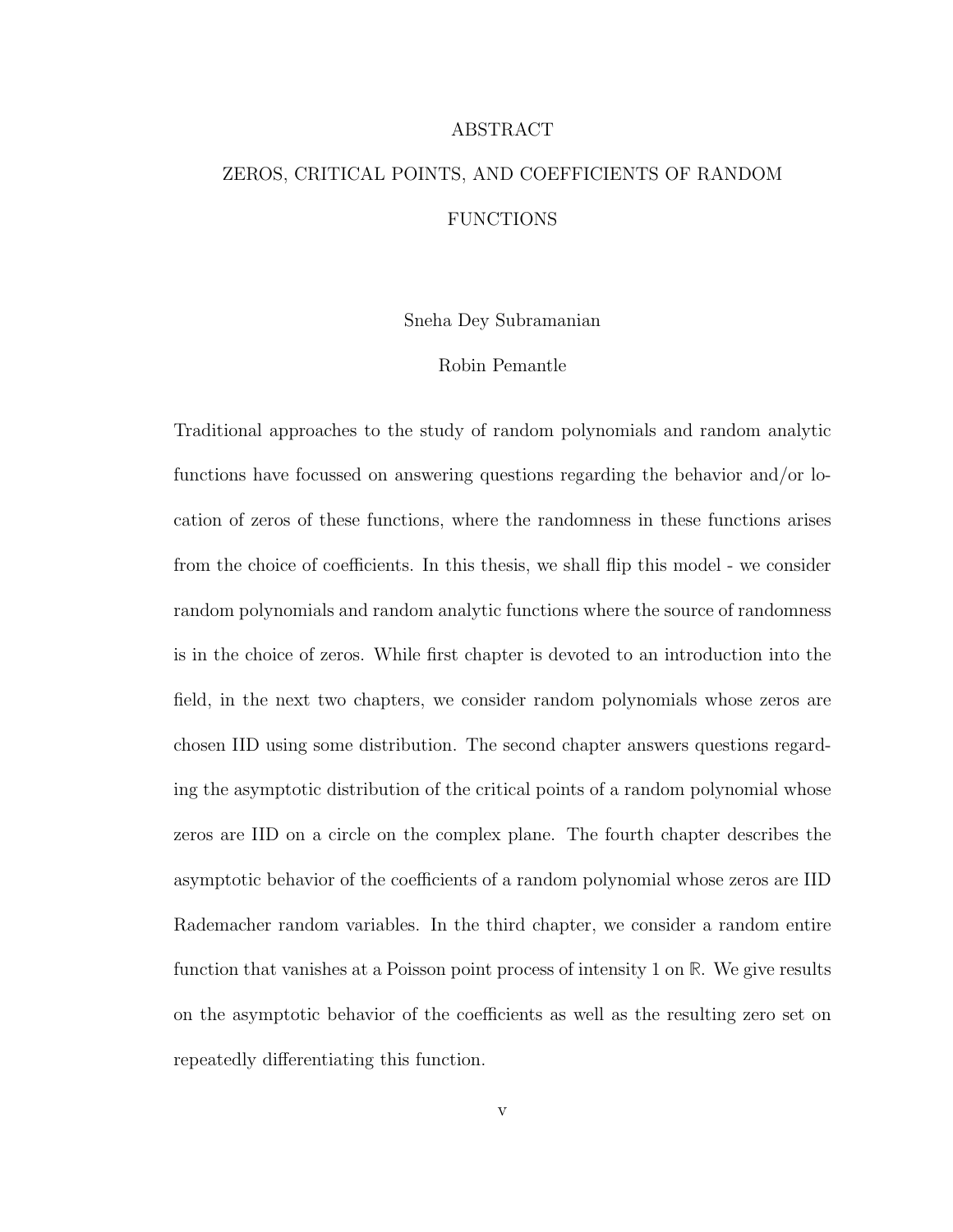# **Contents**

| $\mathbf{1}$     |     | Introduction |                                                                                                                     | $\mathbf{1}$   |
|------------------|-----|--------------|---------------------------------------------------------------------------------------------------------------------|----------------|
| $\boldsymbol{2}$ |     |              | Critical points of random polynomials                                                                               | $\mathbf{5}$   |
|                  | 2.1 |              |                                                                                                                     | $5\,$          |
|                  | 2.2 |              | Proofs of Lemma 2.1.2 and Theorem 2.1.3 $\ldots \ldots \ldots \ldots \ldots$                                        | $\overline{7}$ |
| 3                |     |              | Rademacher zeros                                                                                                    | 17             |
|                  | 3.1 |              | Introduction and statement of the main result $\hfill\ldots\ldots\ldots\ldots\ldots\ldots$                          | 17             |
|                  | 3.2 |              |                                                                                                                     | 20             |
|                  |     | 3.2.1        |                                                                                                                     | 21             |
|                  |     | 3.2.2        | Higher derivatives of $\phi_{k,N}$ at $\sigma_{k,N}$                                                                | 23             |
|                  |     | 3.2.3        | The ratio $\frac{f_N(\sigma_{k+r,N})}{f_N(\sigma_{k,N})}$ , where $r \leq M \cdot \sqrt{k} \dots \dots \dots \dots$ | $28\,$         |
|                  | 3.3 |              | The asymptotic sinusoidal behavior of $e_{k,N}$                                                                     | $34\,$         |
|                  |     | 3.3.1        | Evaluating the Cauchy integral over the "nice $\arcs"$                                                              | $35\,$         |
|                  |     | 3.3.2        | Evaluating the Cauchy integral over the "bad $\arcs" \dots$                                                         | 37             |
|                  |     | 3.3.3        |                                                                                                                     | $39\,$         |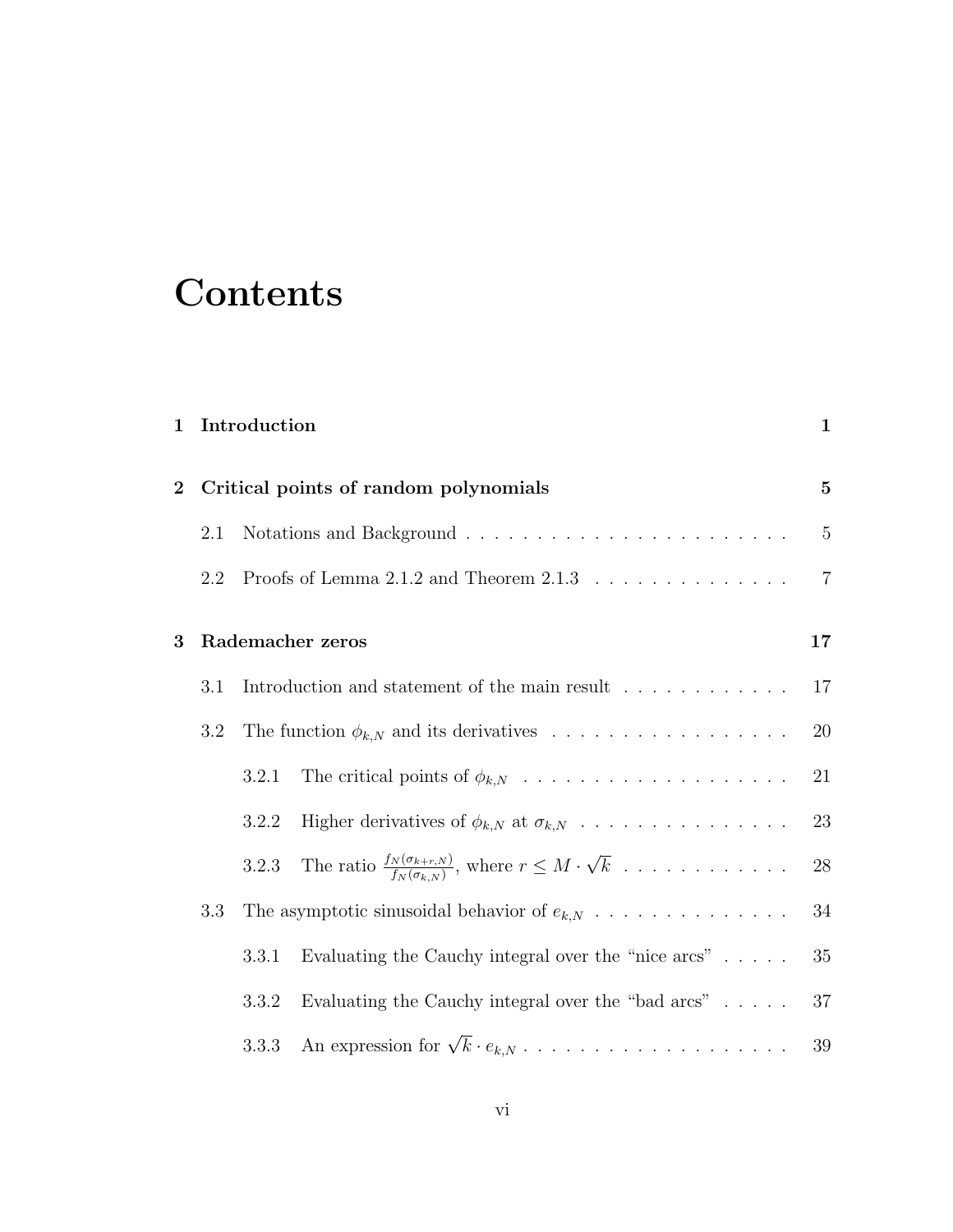|         |     | 3.3.4 |                                                                                                                       | 42       |
|---------|-----|-------|-----------------------------------------------------------------------------------------------------------------------|----------|
|         |     | 3.3.5 | Completing the proof of Theorem $3.1.1\,$                                                                             | $\bf 44$ |
| $\bf 4$ |     |       | Poisson point process                                                                                                 | 50       |
|         | 4.1 |       |                                                                                                                       | 50       |
|         |     | 4.1.1 |                                                                                                                       | 50       |
|         |     | 4.1.2 |                                                                                                                       | 51       |
|         |     | 4.1.3 | The Cauchy Integral expression for $e_k \ldots \ldots \ldots \ldots$                                                  | $52\,$   |
|         | 4.2 |       | Existence of the function $f$ and its properties $\ldots \ldots \ldots \ldots$                                        | $53\,$   |
|         | 4.3 |       | The logarithmic derivative of $f \quad \dots \quad \dots \quad \dots \quad \dots \quad \dots \quad \dots \quad \dots$ | 62       |
|         |     | 4.3.1 | Expectations of various power sums of $\frac{1}{X_i}$ 's                                                              | 62       |
|         |     | 4.3.2 | The function $\phi_k$ and its derivatives                                                                             | 68       |
|         | 4.4 |       | Evaluating the Cauchy's Integral expression for $e_k \text{  } \text{  } \text{  }$                                   | 79       |
|         |     | 4.4.1 | Evaluating the Cauchy integral over the "nice $arcs$ "                                                                | 80       |
|         |     | 4.4.2 | Evaluating the Cauchy integral over the "bad $arcs$ "                                                                 | 82       |
|         |     | 4.4.3 |                                                                                                                       | 89       |
|         | 4.5 |       | Convergence of the two-step ratio of the elementary polynomials                                                       | 91       |
|         |     | 4.5.1 |                                                                                                                       | 91       |
|         |     | 4.5.2 |                                                                                                                       | 94       |
|         | 4.6 |       | Convergence of the zero set of the <i>n</i> th derivative of $f$ : Theorem 4.1.2                                      | 97       |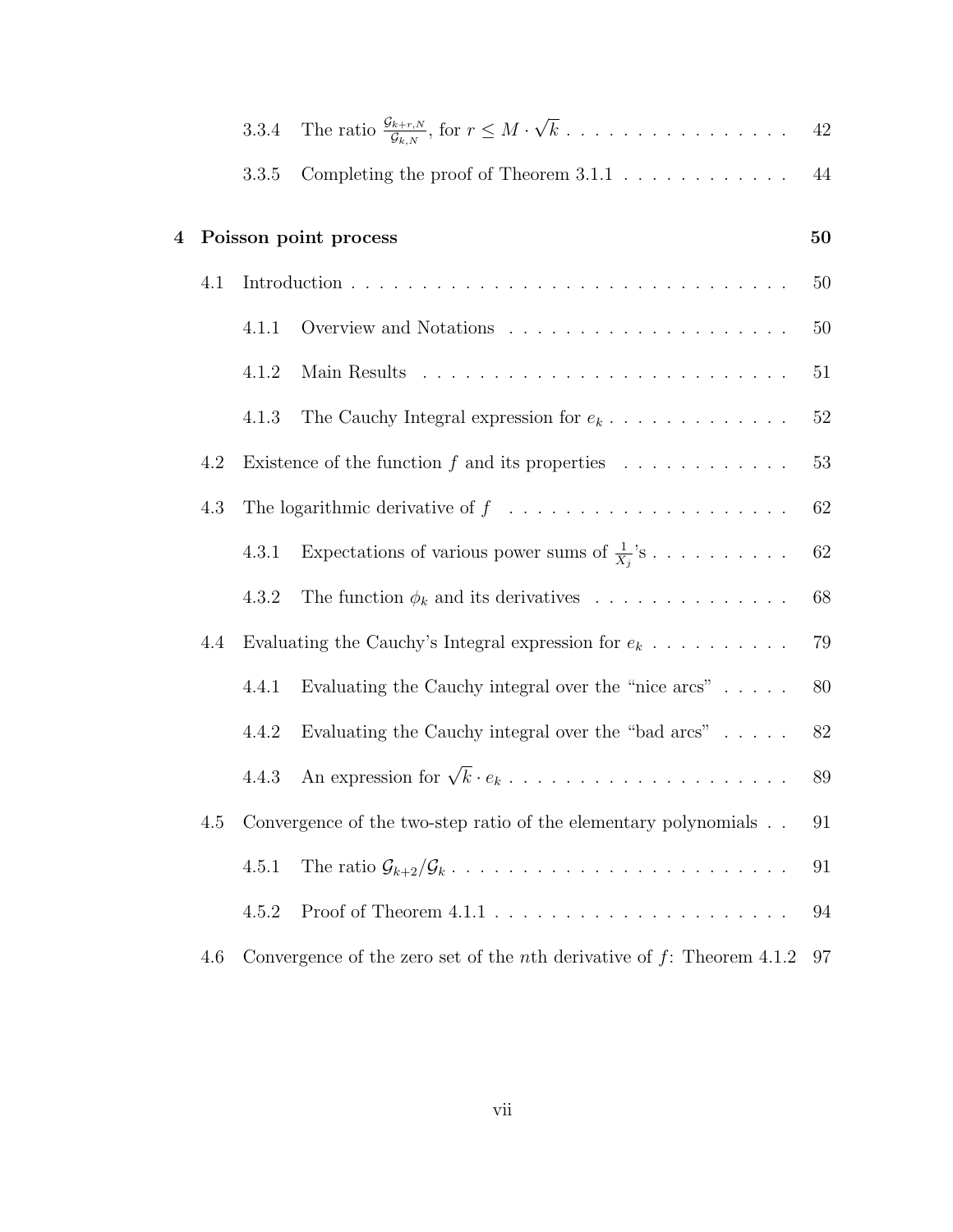# Chapter 1

# Introduction

Interest in the zeros of a function can be traced back almost to the time in mathematical history when the concept of "function" came into being. Be it the Riemann Zeta function, the study of stable polynomials or the entire field of algebraic geometry, the zeros of a function form the center of the universe of many areas in mathematics.

Numerous questions have been asked and answered about the relation between zeros and critical points of a function. One of the oldest among these is the Rolle's theorem - a theorem that describes location of critical points, provided the function has all real zeros. For polynomials with complex coefficients, the analogous result, called Gauss-Lucas theorem, tells us that the critical points are all contained in the complex hull of the zeros. Despite a very natural interest in the idea of deriving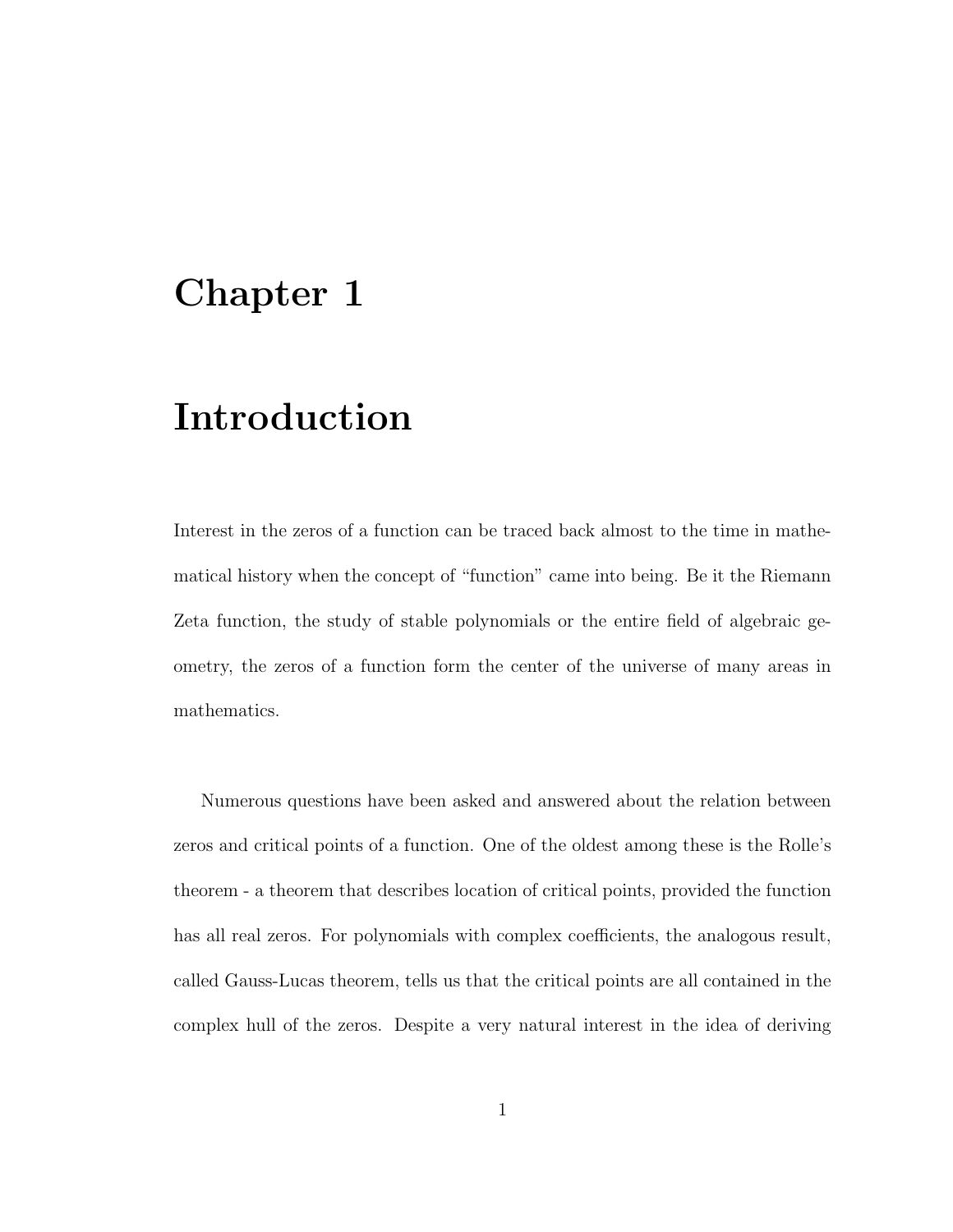information about critical points from the zeros of a function, generalizations of Rolle's and Gauss-Lucas theorems have been few. This fact is demonstrated by two long standing conjectures by Blagovest Sendov and Steve Smale, both of which have been proved and studied extensively for special cases, but in their full generality, still remain open.

Sendov formed his famous conjecture in the 1950's, which states that if the roots  $z_1, z_2, ..., z_n$  of a convex polynomial all lie inside the closed unit disc, then for each root of the polynomial, the closed unit disc centered at the root must contain at least one critical point. In some ways, this problem seems only a small step away from Gauss-Lucas theorem, but given that it has been open for six decades, it clearly is not so. Smale's conjecture states that, if  $f$  is a polynomial of degree  $n$ with at least one root 0 and  $f'(0) \neq 0$ , then,

$$
\min\left\{ \left| \frac{f(\xi)}{\xi f'(0)} \right| : f'(\xi) = 0 \right\} \le K,
$$

where  $K = 1$  or  $\frac{n-1}{n}$ .

Mentioned above are only the deterministic results about the function characteristics. An interesting route in thinking about zeros and critical points is by bringing randomness and probabilistic results into the picture. Recently, the area of random polynomials and random analytic functions has been a very active one. In the most classical problems, a "random polynomial" is formed by fixing its degree and having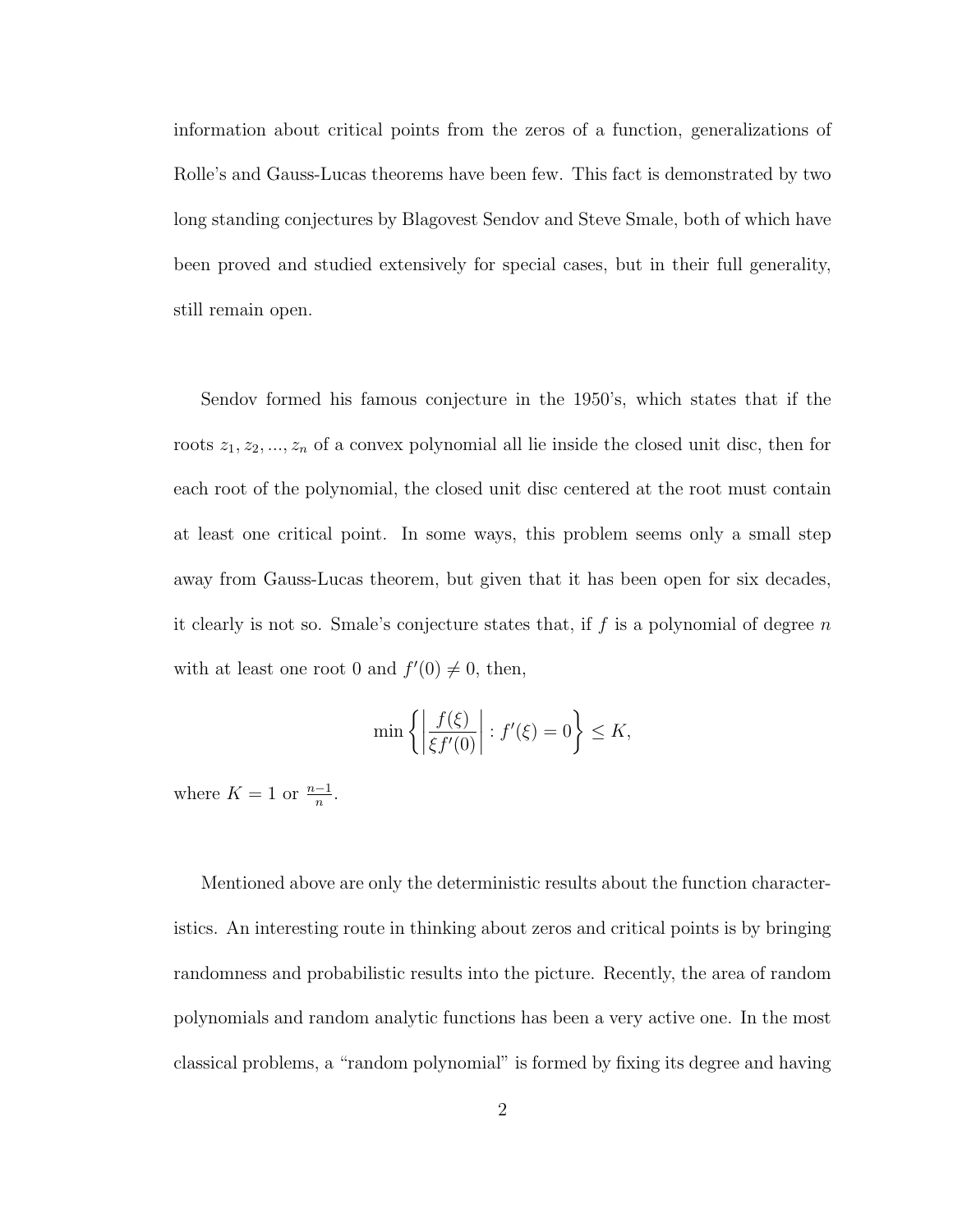its coefficients be identically and independently distributed (IID) random variables with some desired law. Questions regarding the properties of the zeros of these functions are then explored. For example, Mark Kac [8] gave an explicit formula for the expected number of zeros of a random polynomial in any measurable subset of the real numbers, where coefficients of the polynomial are IID standard normal variates. Jon Ben Hough, Manjunath Krishnapur, Yuval Peres and Bálint Virág, in their book [7], study the probabilistic properties of zeros of a complex analytic function whose coefficients are IID standard complex Gaussian.

A natural variation from the classical random function questions is to flip the model. That is, if we start with the zeros of a polynomial or an analytic function to be IID random variables, then form these functions in a canonical way, how much can be said about properties of this random function, including its coefficients and critical points?

Very recently, this approach was explored by Robin Pemantle and Igor Rivin in [14], where it was conjectured that if f is a polynomial of degree n, whose n roots are chosen IID using a law  $\mu$  on the complex plane, then the empirical distribution of the roots of  $f'$  converge weakly to  $\mu$  as  $n \to \infty$ . In Chapter 2, we shall prove that this is indeed true in the case where the zeros are chosen IID from a distribution that is supported on a circle in the complex plane.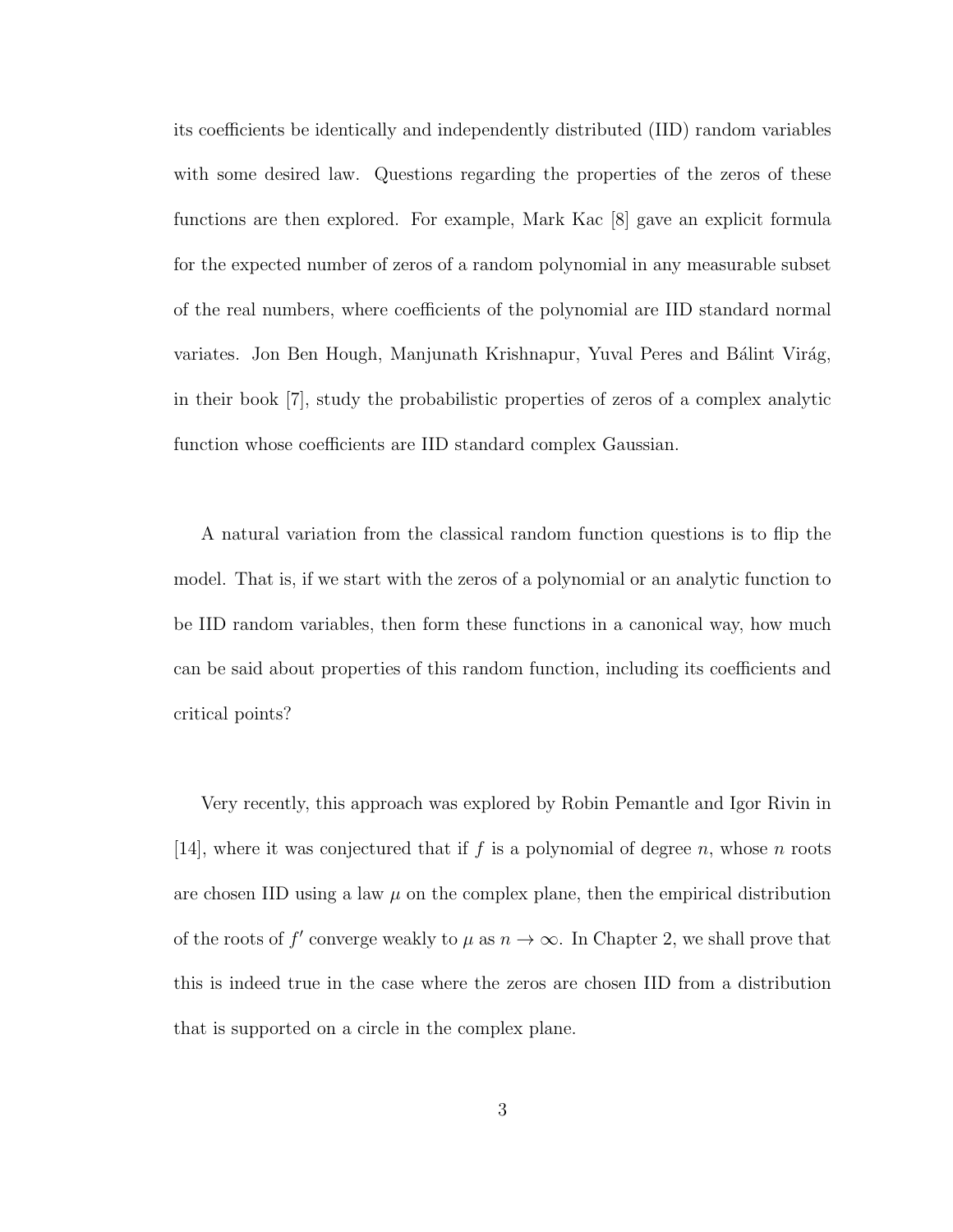In Chapter 3, we shall consider a random polynomial of degree N whose zeros are IID  $\pm 1$  with probability  $\frac{1}{2}$  each. We shall show that the coefficients of this random polynomial exhibit a sinusoidal behavior asymptotically.

In the last chapter of this thesis, Chapter 4, we shall consider a random entire function,  $f$ , that vanishes exactly at the points of a Poisson process of intensity 1 on the real line. We shall prove that ratios of alternating coefficients in the power series expansion of this function display a curious convergence behavior. This fact, along with the fact that the critical points of the function is translation invariant over the choice or origin, will lead us to show that the resulting zero set on repeatedly differentiating the function  $f$  converges to a uniform random translate of the set of integers.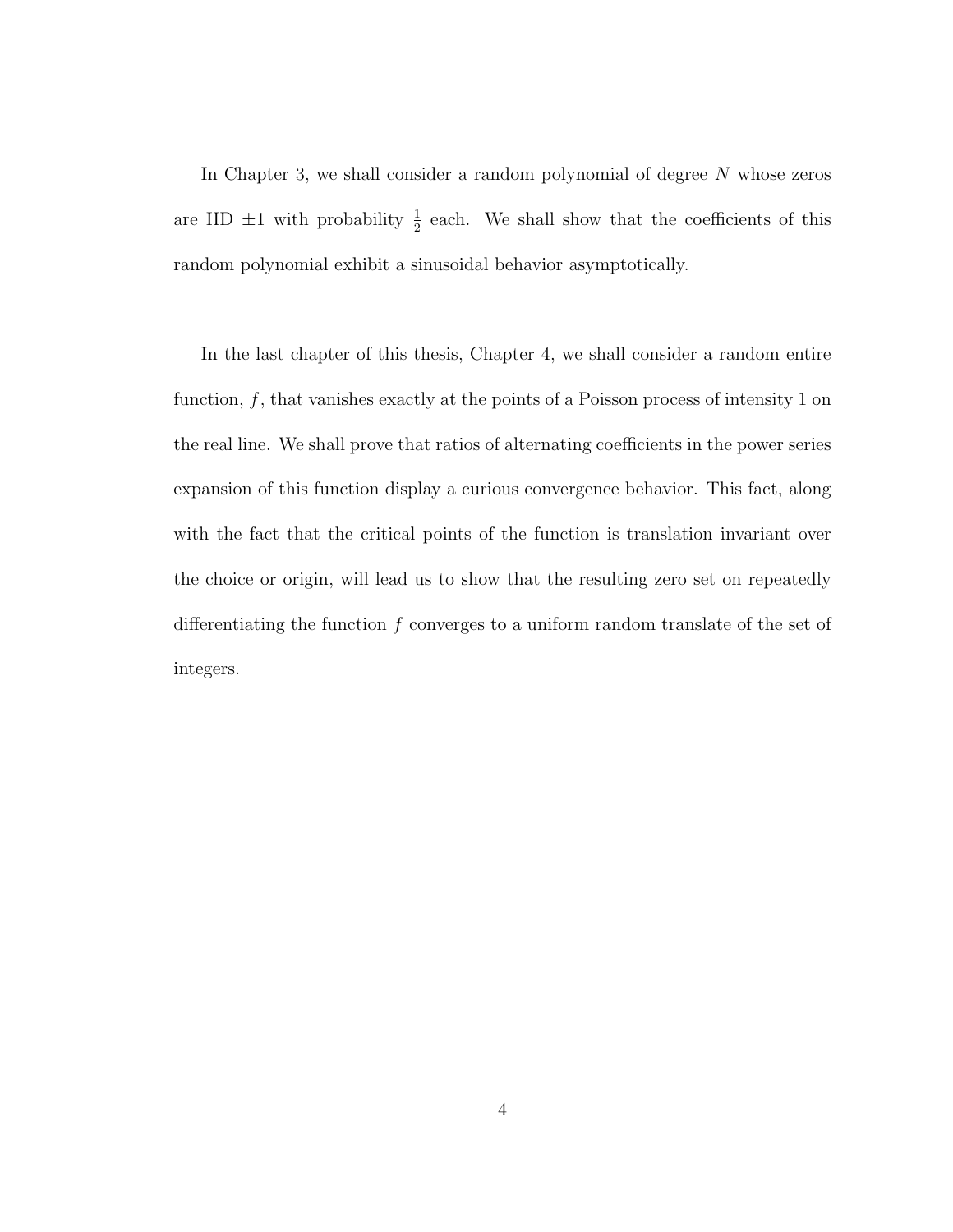# Chapter 2

# Critical points of random polynomials

### 2.1 Notations and Background

Say,  $Z_1, Z_2, \dots$  is a sequence of points chosen i.i.d. with respect to some distribution  $\mu$  on the unit circle. Write,  $Z_k = \exp(2\pi i \theta_k)$ , so that  $\{\theta_k\}$  is a collection of IID random variables whose common law is supported on [0, 1], which we denote by  $\nu$ .

Let

$$
p_n(z) = (z - Z_1)(z - Z_2)...(z - Z_n),
$$

and  $y_1^{(n)}$  $\mathcal{y}_1^{(n)},\mathcal{y}_2^{(n)}$  $y_2^{(n)},..., y_{n-1}^{(n)}$  be the roots of  $p'_n(z)$ .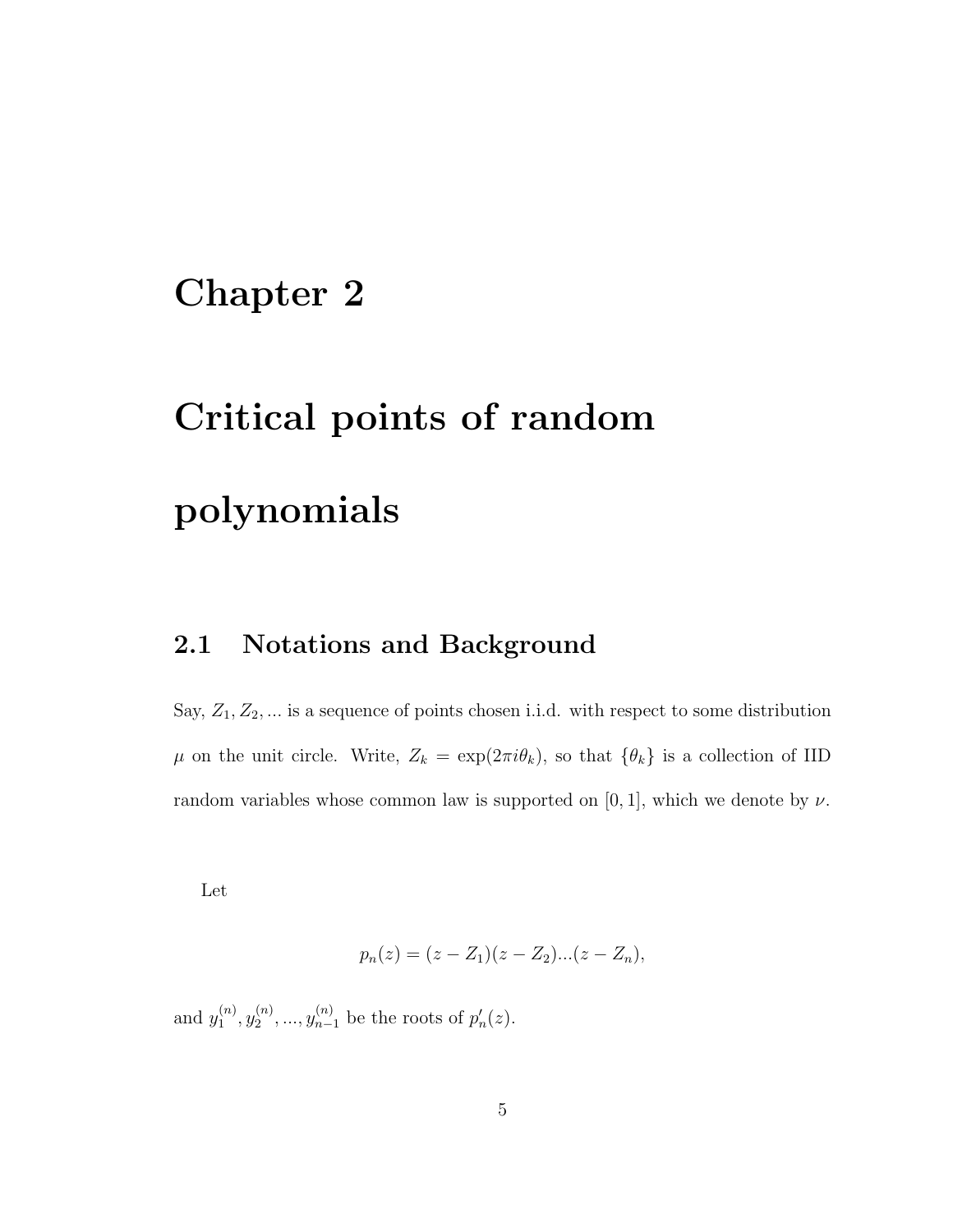For  $k \geq 1$ , let  $c_k = \mathbb{E}(Z^k)$ , where  $Z \sim \mu$ . Denote by  $\mathbb{Z}(f)$  the empirical distribution of the roots of a random polynomial f. That is, if f has roots  $X_1, X_2, ..., X_m$ , then  $\mathbb{Z}(f) = \frac{1}{m} \sum_{j=1}^{m} \delta_{X_j}$ . We shall write  $\mathbb{D}$  for the open unit disc, and  $\mathcal{C}$  for the unit circle.

In their paper,  $|14|$ , the authors conjectured that, for any distribution  $\mu$  on the closed unit disc,  $\mathbb{Z}(p'_n)$  converges weakly to  $\mu$ . That paper also proves the following proposition.

**Proposition 2.1.1.** Let  $\mu$  be the uniform measure on  $\mathcal{C}$ . Then  $\mathbb{Z}(p'_n)$  converges to C in probability, that is,  $P(\mathbb{Z}(S) \ge \epsilon) \to 0$ ) for any  $\epsilon > 0$  and any closed set  $S \subset \mathbb{D}$ , disjoint from C.  $\Box$ 

In this note, we shall generalize this to prove that

**Lemma 2.1.2.** For any distribution  $\mu$  on  $\mathcal{C}$ ,  $\mathbb{Z}(p'_n)$  converges to  $\mathcal{C}$  in probability. In fact, if  $\mu$  is not uniform on  $\mathcal{C}$ , the convergence is almost everywhere.

The above leads us to prove our main result, which is a special case of the aforementioned conjecture in [14]:

**Theorem 2.1.3.** For any distribution  $\mu$  on  $\mathcal{C}$ ,  $\mathbb{Z}(p'_n)$  converges weakly to  $\mu$  on  $\mathcal{C}$ .

The proof, as shall be seen in forthcoming sections, can be divided in to two parts, the latter following a pattern similar to the proof of Weyl's equidistribution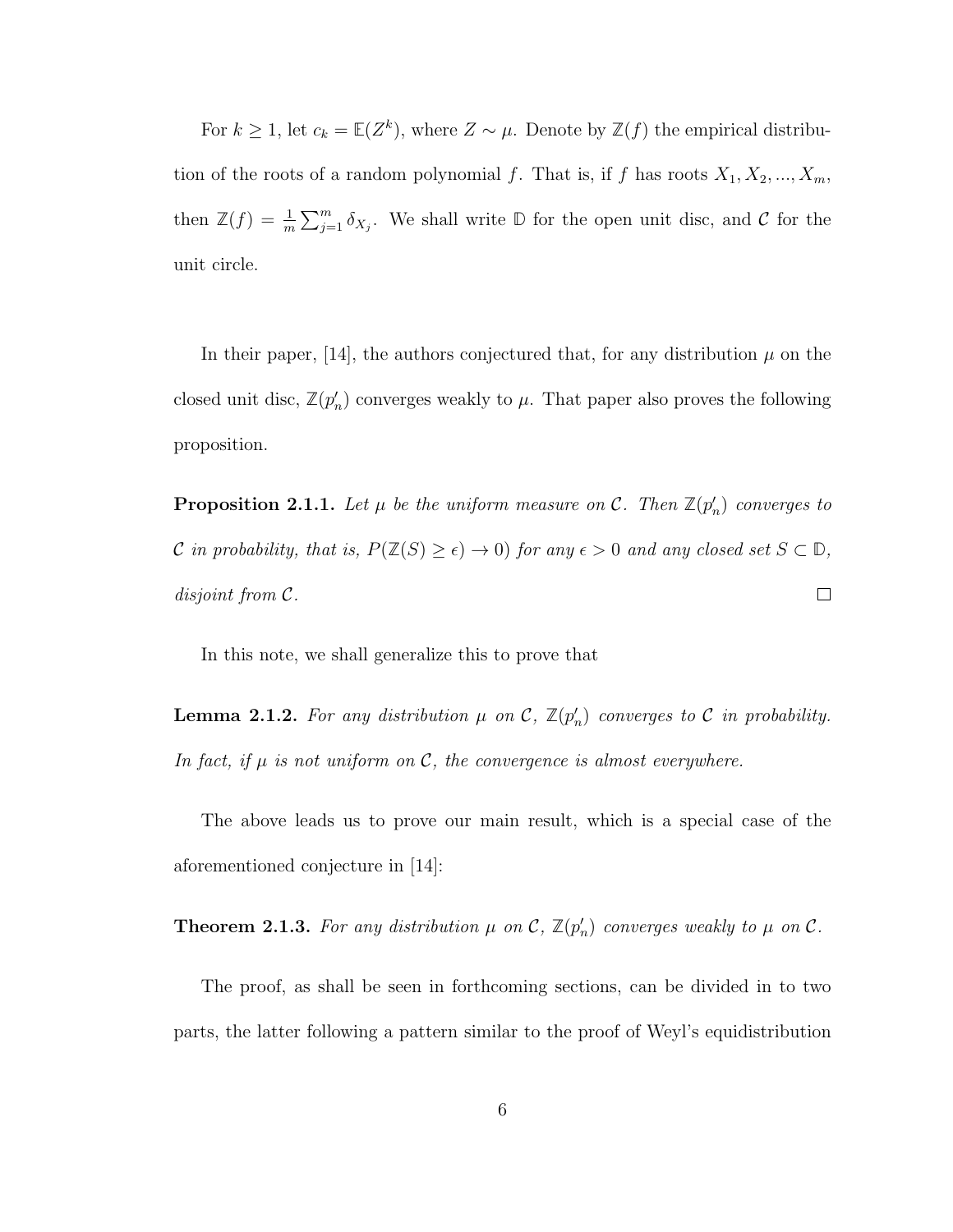criterion (see, for example [1]). The former requires the following theorem (proved both in [11] and in [2]) regarding a companion matrix of the critical points.

**Proposition 2.1.4.** If  $z_1, z_2, ..., z_n \in \mathbb{C}$ , and  $y_1, y_2, ..., y_{n-1}$  are the critical points of the polynomial  $p_n(z) = (z - z_1)(z - z_2)...(z - z_n)$ , then, the matrix

$$
D\left(I - \frac{J}{n}\right) + \frac{z_n}{n}J\tag{2.1.1}
$$

has  $y_1, y_2, ..., y_{n-1}$  as its eigenvalues, where  $D = diag(z_1, z_2, ..., z_{n-1}),$  I is the identity matrix of order  $n-1$  and  $J$  is the  $(n-1) \times (n-1)$  matrix of all entries 1. □

#### 2.2 Proofs of Lemma 2.1.2 and Theorem 2.1.3

We first begin by proving a small lemma.

**Lemma 2.2.1.** Let  $\mu$  be a distribution on the unit circle C with  $c_k = \mathbb{E}(Z^k)$ , where  $Z \sim \mu$ . Then  $c_k = 0$  for all  $k \ge 1$  if and only if  $\mu$  is uniform on  $\mathcal{C}$ .

*Proof.* Clearly if  $\mu$  is uniform on C then  $c_k = 0$  for all  $k \ge 1$ . Now say  $\mu$  is not uniform on the circle but we still have  $c_k = 0$  for all  $k \geq 1$ . Then the law  $\nu$  is not uniform on [0, 1]. Now, if  $Z_1, Z_2, \dots$  are points on C, chosen i.i.d. using  $\mu$ , and if we write  $Z_j = \exp(2\pi i \theta_j), j = 1, 2, ...,$  then  $\theta_1, \theta_2, ...$  are points in [0, 1] that are i.i.d.  $\nu$ .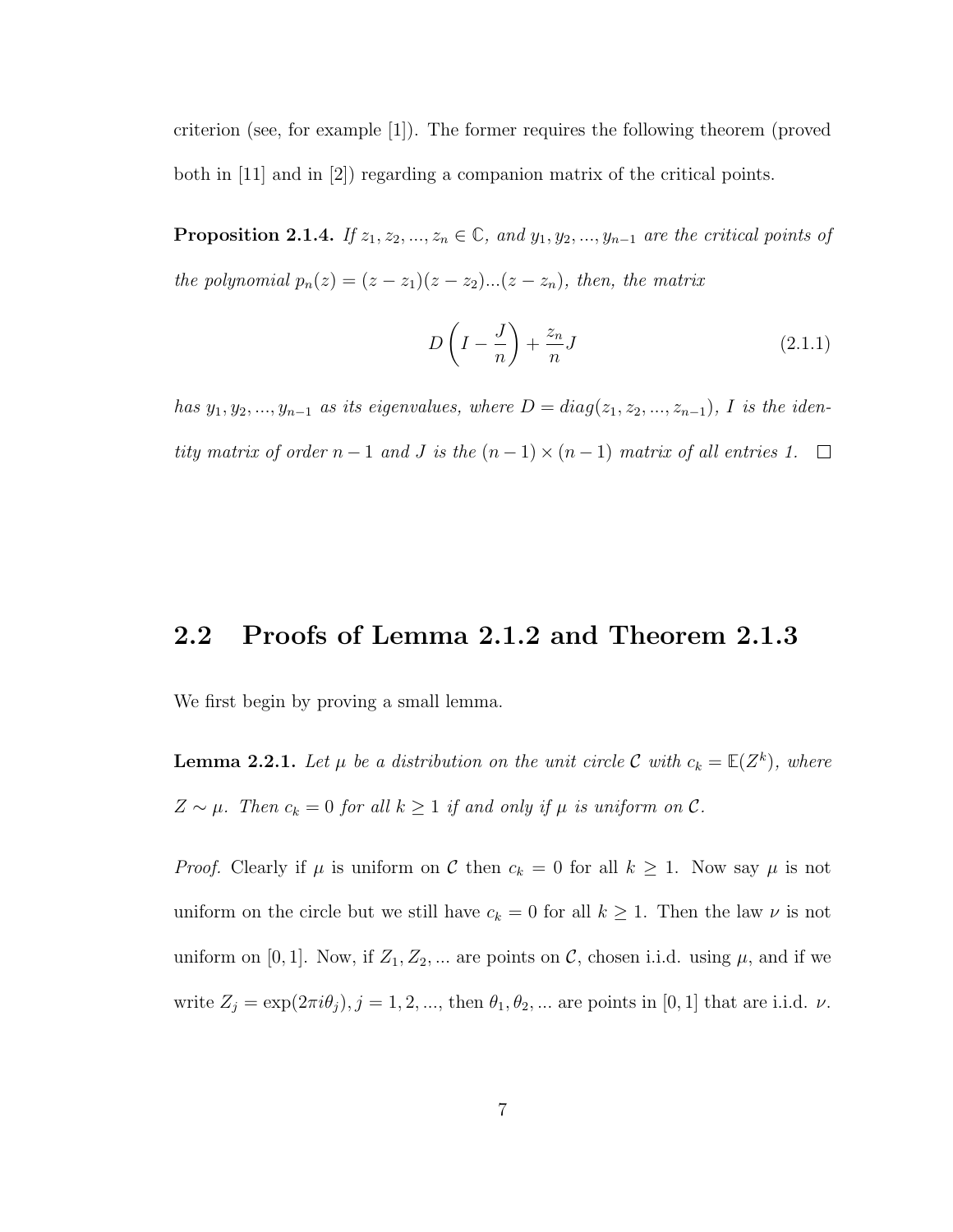By the Strong Law of Large Numbers, for all  $k\geq 1,$ 

$$
\frac{Z_1^k + Z_2^k + \dots Z_n^k}{n} \xrightarrow{a.s.} 0,
$$

and so by Weyl's criterion, for any  $0 \le a < b \le 1$ ,

$$
\frac{\sum_{j=1}^n \mathbb{1}_{\{\theta_j \in [a,b]\}}}{n} \xrightarrow{a.s.} b-a.
$$

But  $\mathbb{1}_{\{\theta_j \in [a,b]\}}$ ,  $j = 1, 2, \dots$  are i.i.d. random variables taking values 0 or 1 with expectation  $\nu([a, b])$ . Therefore,

$$
\frac{\sum_{j=1}^n \mathbb{1}_{\{\theta_j \in [a,b]\}}}{n} \xrightarrow{a.s.} \nu([a,b]).
$$

Since  $\nu$  is not uniform on [0, 1], we have arrived at a contradiction. So, there must  $\Box$ exist at least one non-zero  $c_k$ .

We proceed to use this fact for the proof of Lemma 2.1.2.

*Proof of Lemma 2.1.2.* Assume  $\mu$  is not the uniform distribution on the circle (as the uniform case has been taken care of in [14]). Then, as mentioned above, there is at least one non-zero  $c_k$ . Thus the power series function  $f(z) = \sum_{k=0}^{\infty} \bar{c}_{k+1} z^k$  exists at every point  $z \in \mathbb{D}$ , is analytic there (since  $|c_k| < 1, \forall k$ ), and so has only finitely many zeros inside any r-ball, where  $r < 1$ .

Define

$$
V_n(z) = \frac{p'_n(z)}{np_n(z)} = \frac{1}{n} \sum_{j=1}^n \frac{1}{z - Z_j}.
$$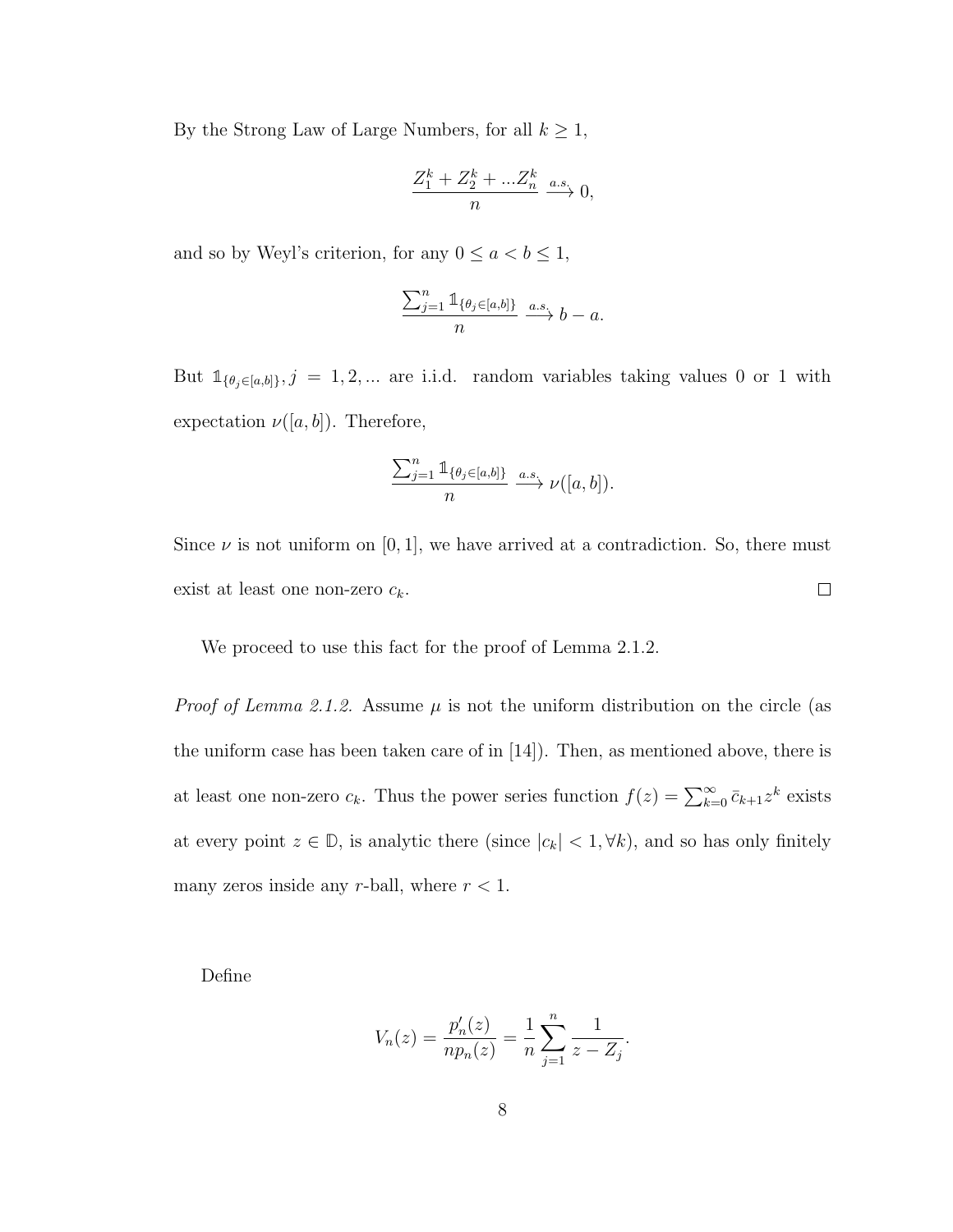$V_n$  has  $n-1$  zeros, which are exactly the zeros of  $p'_n(z)$ , and n poles, which are exactly the zeros of  $p_n(z)$ . Thus  $V_n(z)$  is analytic inside  $\mathbb{D}$ . We shall show that as  $n \to \infty$ ,  $V_n$  converges inside the disc to  $-f$ , uniformly over compact sets. To see this, note that for  $z \in \mathbb{D}$ ,

$$
V_n(z) = \frac{1}{n} \sum_{j=1}^n \frac{-1/Z_j}{1 - z/Z_j} = -\frac{1}{n} \sum_{j=1}^n \sum_{k=0}^\infty \bar{Z}_j^{k+1} z^k = -\sum_{k=0}^\infty \bar{a}_n^{k+1} z^k,
$$

where, we write  $a_n^{k+1}$  for the kth power sum average  $\frac{Z_1^k + Z_2^k + ... + Z_n^k}{n}$ . By Strong Law of Large Numbers,  $a_n^k \xrightarrow{a.s.} c_k$  for all  $k \geq 1$ .

Let  $0 < r < 1$ . Given any  $\delta > 0$ ,  $\exists K \ge 1$  such that

$$
\sum_{k=K}^{\infty} r^k = \frac{r^k}{1-r} < \frac{\delta}{4}.
$$

Corresponding to the chosen K, there exists an  $N \geq 1$  such that,

$$
|a_n^k - c_k| < \frac{\delta(1-r)}{2},
$$

 $\forall n \ge N$  and  $\forall k = 1, 2, ..., K - 1$ . Therefore,  $\forall n \ge N$  and all  $z \in B_r(0)$ ,

$$
|V_n(z) + f(z)| \le \sum_{k=0}^{K-1} |a_n^k - c_k| r^k + \sum_{k=K+1}^{\infty} |a_n^k - c_k| r^k
$$
  

$$
\le \frac{\delta(1-r)}{2} \cdot (1 + r + r^2 + \dots + r^{K-1}) + 2 \cdot \frac{\delta}{4} < \delta,
$$

which proves uniform convergence of  $V_n$  to  $-f$  over compact sets.

Using Hurwitz's theorem (see [3]), given any  $0 < r < 1$ , there exists an  $M \ge 1$ for which  $V_n$  and f have the same number of zeros inside  $B_r(0)$  for all  $n \geq M$ . That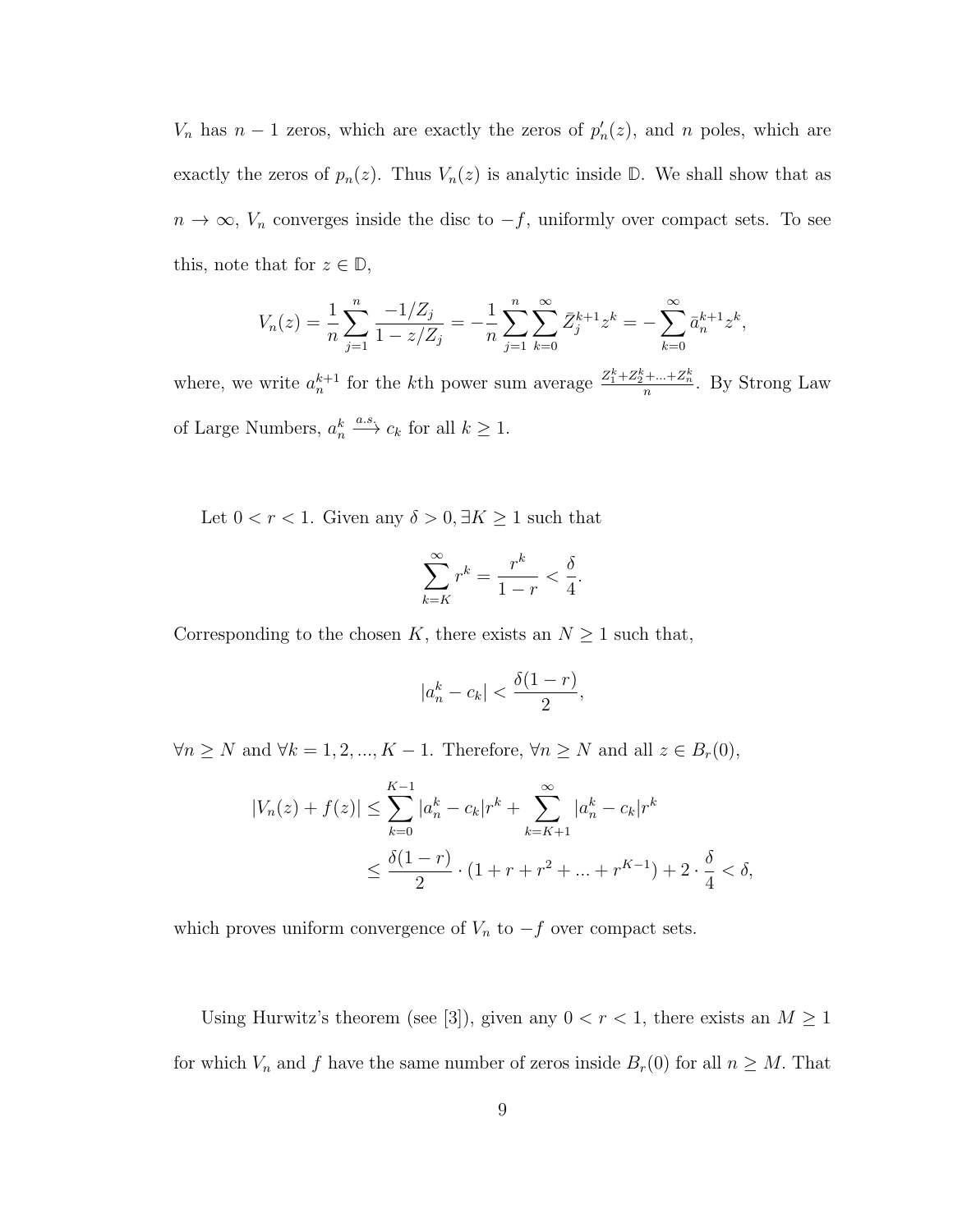is,  $p'_n$  and f shall have the same number of zeros inside  $B_r(0)$  for all  $n \geq M$ . But, as discussed above, f has only finitely many zeros inside  $B_r(0)$ . Thus  $\mathbb{Z}(p'_n)$  converges to the unit circle almost surely.  $\Box$ 

Our main result, Theorem 2.1.3, will be a consequence of the following proposition.

**Proposition 2.2.2.** Given any sequence of points  $z_1, z_2, ...$  with  $|z_n| \leq M$  for all n, and  $\frac{z_1^k + z_2^k + \dots z_n^k}{n} \to c_k$  as  $n \to \infty$ ,  $\forall k \ge 1$ , the critical points  $y_1^{(n)}$  $\binom{n}{1}, \mathcal{Y}_2^{(n)}$  $y_2^{(n)},...,y_{n-1}^{(n)}$  of  $p_n(z) = (z - z_1)(z - z_2)...(z - z_n)$  also satisfy

$$
\frac{(y_1^{(n)})^k + (y_2^{(n)})^k + \dots + (y_{n-1}^{(n)})^k}{n-1} \longrightarrow c_k \text{ as } n \to \infty,
$$

 $\forall k \geq 1.$ 

*Proof.* Note that, it is easy to see that this theorem holds true for  $k = 1$ , because the average of the critical points is exactly equal to the average of the roots (by comparing the coefficients of  $z^{n-1}$  in  $p_n(z)$  with  $z^{n-2}$  of  $p'_n(z)$ ). To prove the result for general k, we use Proposition 2.1.4 to see that for  $k \geq 2$ ,  $(y_1^{(n)})$  $\binom{n}{1}^k$ ,  $\left(y_2^{(n)}\right)$  $\binom{n}{2}^k, ..., \binom{n}{n-1}$  $_{n-1}^{(n)})^k$ are the eigenvalues of  $[D(I - \frac{1}{n})]$  $\frac{1}{n}J\big)+\frac{z_n}{n}$  $\frac{\sum n}{n}J^k$ , and so,

$$
(y_1^{(n)})^k + (y_2^{(n)})^k + \dots + (y_{n-1}^{(n)})^k = Tr\left[D\left(I - \frac{1}{n}J\right) + \frac{z_n}{n}J\right]^k.
$$

Note that the expansion of  $[D(I - \frac{1}{n})]$  $\frac{1}{n}J\big)+\frac{z_n}{n}$  $\frac{\sum n}{n}J]^k$  is the sum of all terms such as

$$
D^{l_1} \left(-\frac{DJ}{n}\right)^{l_2} \left(\frac{z_n}{n}J\right)^{l_3} D^{l_4} \left(-\frac{DJ}{n}\right)^{l_5} \left(\frac{z_n}{n}J\right)^{l_6} \dots D^{l_{3k-2}} \left(-\frac{DJ}{n}\right)^{l_{3k-1}} \left(\frac{z_n}{n}J\right)^{l_{3k}}
$$
\n(2.2.1)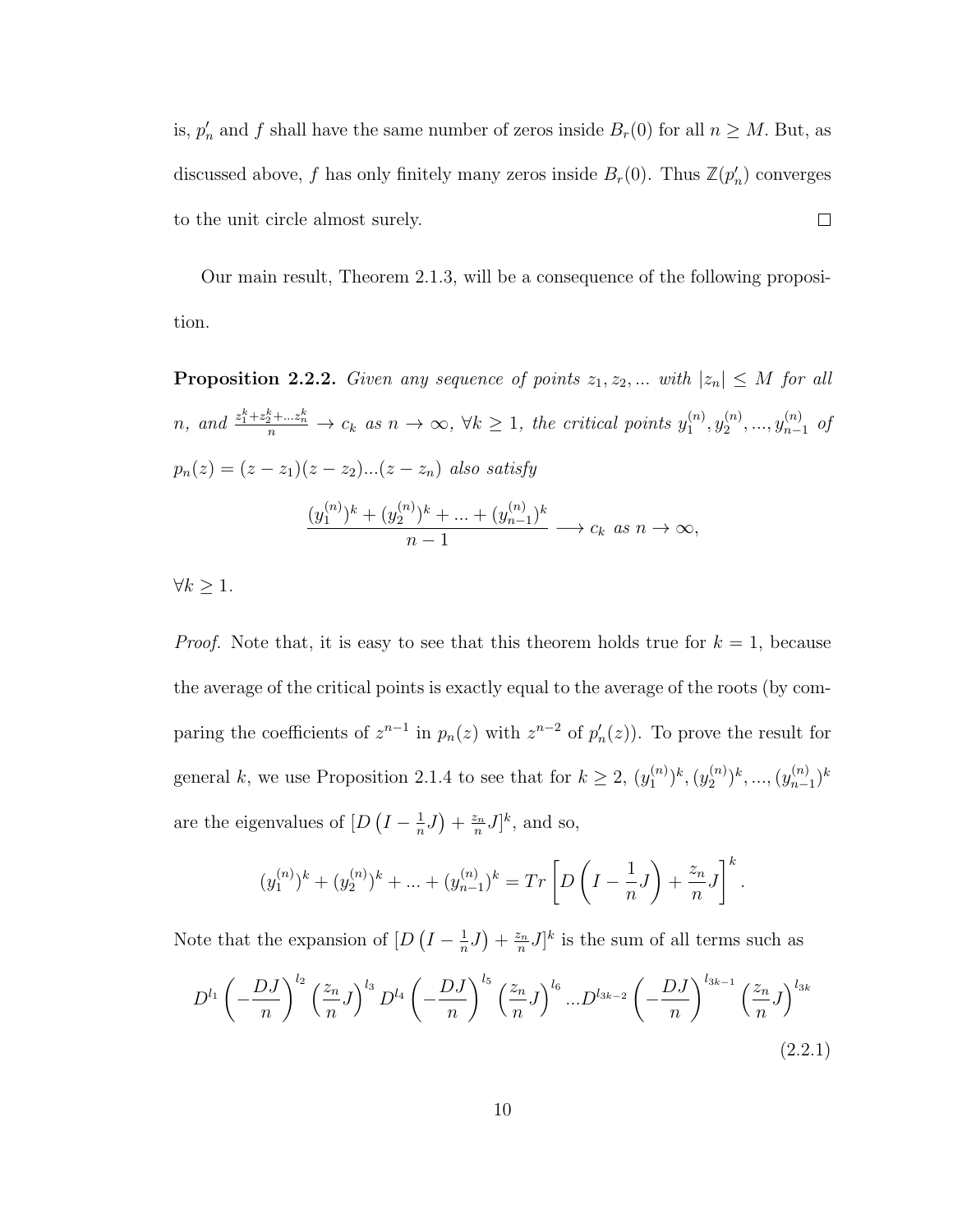where the exponents  $l_1, l_2, ..., l_{3k}$  are non-zero integers, with  $l_{3j-2}+l_{3j-1}+l_{3j} = 1$  for all  $j = 1, 2, ..., k$ . Clearly the number of such terms is  $3<sup>k</sup>$ , which does not depend on  $n$ , and so, if we find that the trace of the matrix in the expression  $(2.2.1)$  converges as  $n \to \infty$  to  $a_{l_1,l_2,...l_{3k}}$ , then the trace of  $[D]$   $(I - \frac{1}{n}]$  $\frac{1}{n}J)+\frac{z_n}{n}$  $\sum_{n}^{z_n} J]^k$  converges to  $\sum a_{l_1,l_2,\dots,l_{3k}}$ .

Henceforth, we fix  $l_1, l_2, ... l_{3k}$ . Now, note that  $J^m = (n-1)^{m-1} J^{m-1}$  for any  $m \geq 1$ , and

$$
(DpJ)(DqJ) = \left(\sum_{i=1}^{n-1} z_i^q\right)(DpJ),
$$

for any  $p, q \geq 0$ .

The above tells us that there exists  $p, q, s_0, s_1, s_2, ..., s_{k-1} \geq 0$  such that, term  $(2.2.1)$  is of the form  $(-1)^p \cdot z_n^q \cdot$  $\sqrt{n-1}$  $\overline{n}$  $\bigwedge^{s_0}$ ·  $\int \sum_{i=1}^{n-1} z_i$ n  $\bigwedge^{s_1}$ ·  $\int \sum_{i=1}^{n-1} z_i^2$ n  $\bigwedge^{s_2}$ · ... ·  $\int \sum_{i=1}^{n-1} z_i^{k-1}$ i n  $\bigwedge^{s_{k-1}}$  $\cdot$   $M,$ 

where the numbers  $p, q, s_0, s_1, ..., s_{k-1}$  are determined solely by the  $l_i$ 's (and so, are independent of  $n$ ).

(2.2.2)

Also, M can only be one of the following terms:  $D^k$  or  $\frac{D^{m}J}{n}$  or  $\frac{D^{m}J}{n}D^{m}$  for some  $m, m_1, m_2 \geq 0$ , which are fixed,  $\leq k$ , and dependent only on the  $l_i$ 's. Furthermore, the scalar coefficient in  $(2.2.2)$  is always  $O(1)$ .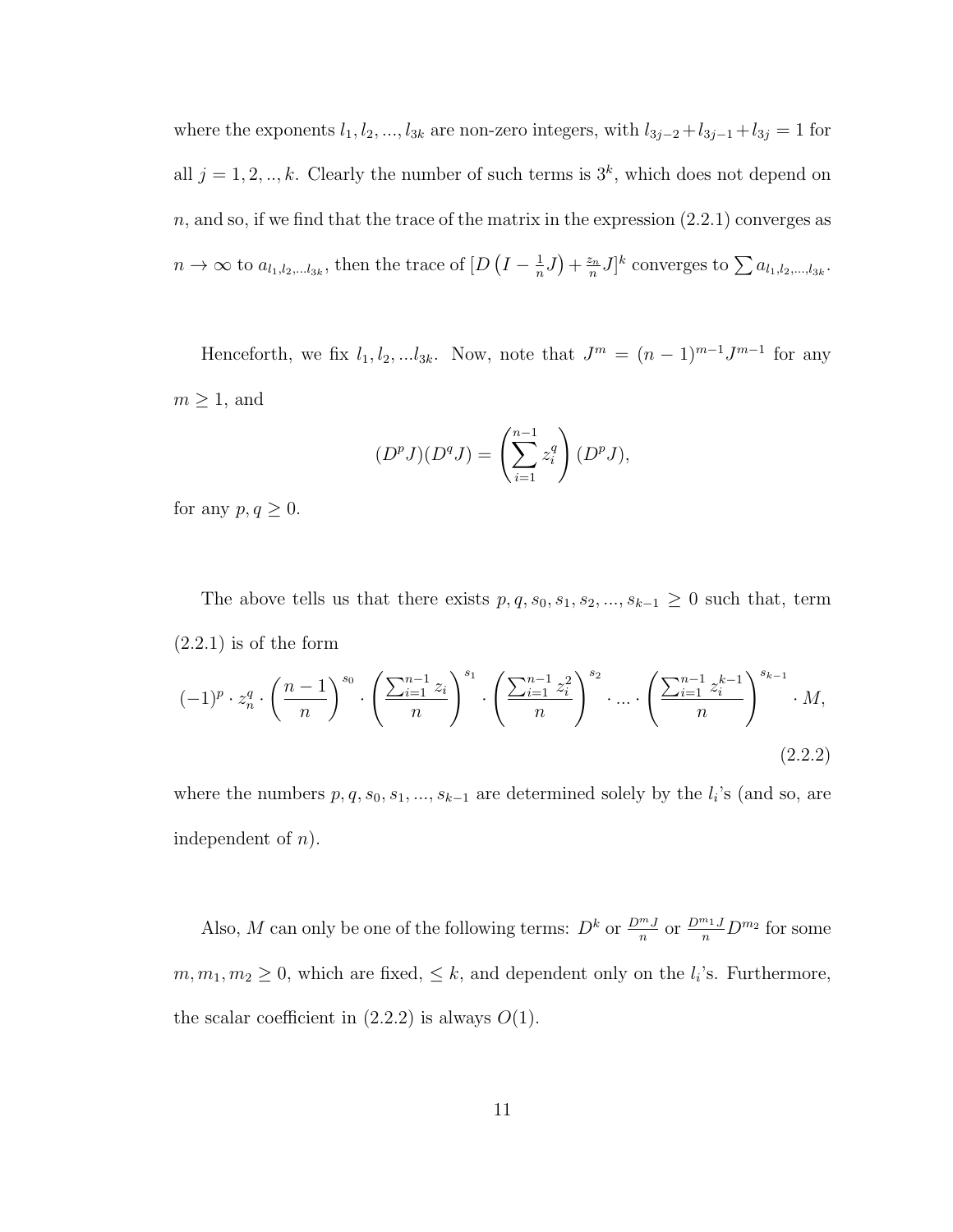Observe that, if  $M = D^k$ , then the scalar coefficient in (2.2.2) is equal to 1 and  $\frac{Tr(M)}{n} \to c_k$ . On the other hand, if  $M = \frac{D^m J}{n}$  $\frac{m}{n}$ , then

$$
Tr(M) = \frac{z_1^m + z_2^m + \dots + z_{n-1}^m}{n} = o(n),
$$

and if  $M = \frac{D^{m_1} J}{n} D^{m_2}$ ,

$$
Tr(M) = Tr\left(D^{m_1+m_2}\frac{J}{n}\right)
$$
  
= 
$$
\frac{z_1^{m_1+m_2} + z_2^{m_1+m_2} + \dots + z_{n-1}^{m_1+m_2}}{n} = o(n).
$$

Thus,

$$
\frac{\operatorname{Tr}\left[D\left(I-\frac{1}{n}J\right)+\frac{z_n}{n}J\right]^k}{n} \longrightarrow c_k \text{ as } n \to \infty.
$$

 $\Box$ 

We now have all the tools required to prove our main result, namely Theorem 2.1.3.

Proof of Theorem 2.1.3. Say we write,

$$
y_j^{(n)} = r_j^{(n)} \exp(2\pi i \phi_j^{(n)}), j = 1, 2, ..., n - 1.
$$

The proof will consist of three major segments. Our first task is to prove that

$$
\frac{1}{n-1} \sum_{j=1}^{n-1} (r_j^{(n)})^k \xrightarrow{P} 1.
$$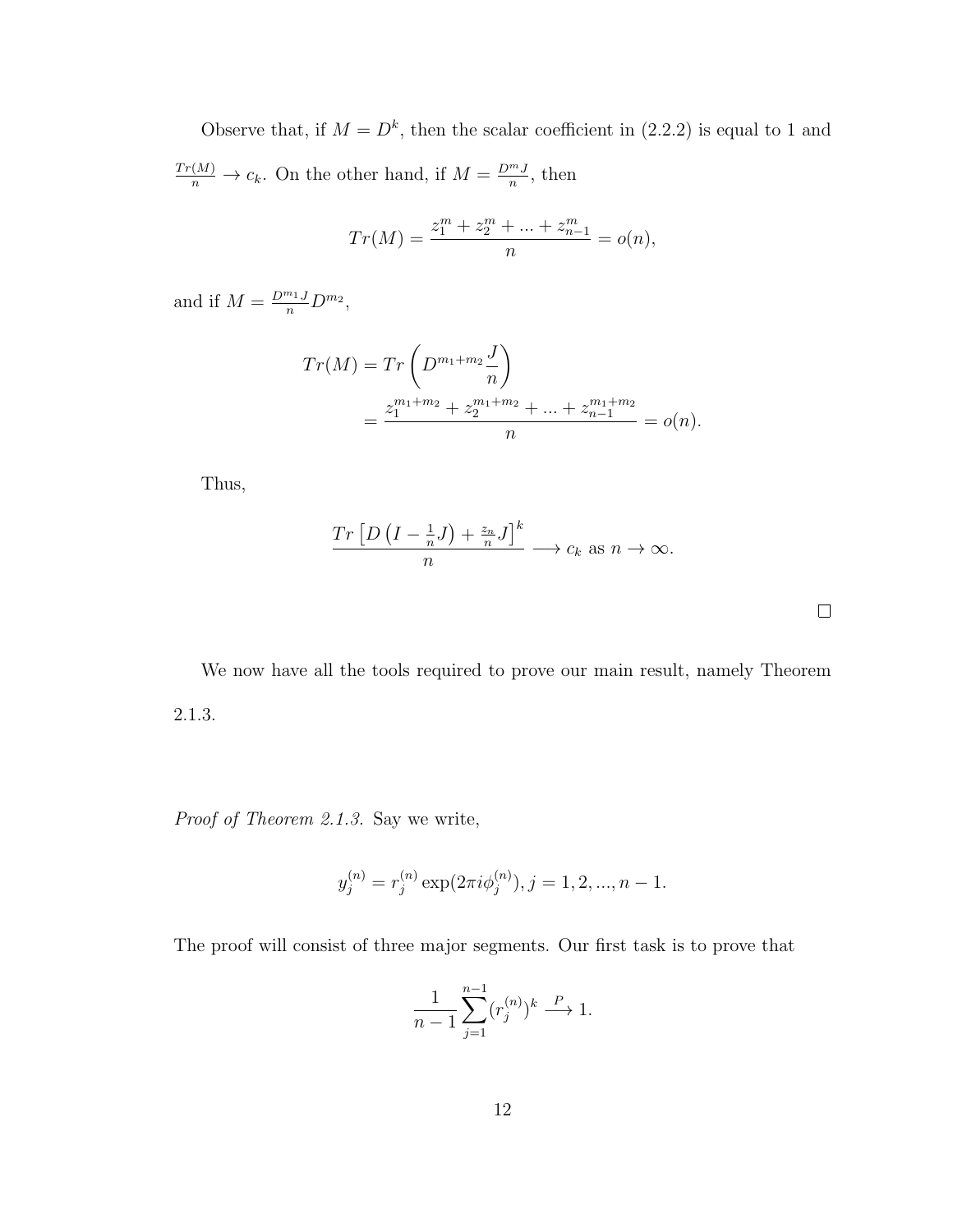In fact, unless  $\mu$  is uniform on the circle, we will show that

$$
\frac{1}{n-1}\sum_{j=1}^{n-1}(r_j^{(n)})^k\stackrel{a.s.}{\longrightarrow} 1.
$$

Next, we shall use the above information to show that

$$
\frac{\exp(2k\pi i\phi_1^{(n)}) + \exp(2k\pi i\phi_2^{(n)}) + \dots + \exp(2k\pi i\phi_{n-1}^{(n)})}{n-1} \xrightarrow{P} c_k.
$$

(Again, the convergence is almost sure, unless  $\mu$  is uniform on  $\mathcal{C}$ .)

Finally, using arguments analogous to those in the proof of Weyl's equidistribution criterion, we shall arrive at our final result.

Assume, initially, that  $\mu$  is not the uniform law on  $\mathcal{C}$ . For the first task as noted above, observe that, by Lemma 2.1.2, given any  $\epsilon > 0$ ,

$$
\frac{1}{n-1} \sum_{j=1}^{n-1} \mathbb{1}_{\{r_j^{(n)} \in [1-\epsilon,1]\}} \xrightarrow{a.s.} 1.
$$

Now, for any fixed positive integer  $k$ ,  $(1 - \epsilon)^{k} \mathbb{1}_{\{r_j^{(n)} \in [1 - \epsilon, 1]\}} \leq (r_j^{(n)})$  $j^{(n)}$ )<sup>k</sup>  $\leq 1$ , and so

$$
(1 - \epsilon)^k \cdot \frac{1}{n - 1} \sum_{j=1}^{n-1} \mathbb{1}_{\{r_j^{(n)} \in [1 - \epsilon, 1]\}} \le \frac{1}{n - 1} \sum_{j=1}^{n-1} (r_j^{(n)})^k \le 1.
$$
 (2.2.3)

Clearly then, a simple squeeze theorem argument gives us

$$
\frac{1}{n-1} \sum_{j=1}^{n-1} (r_j^{(n)})^k \xrightarrow{a.s.} 1.
$$
 (2.2.4)

Now, from Proposition 2.2.2, for any positive integer  $k$ ,

$$
\frac{(y_1^{(n)})^k + (y_2^{(n)})^k + \dots + (y_{n-1}^{(n)})^k}{n-1} \xrightarrow{a.s.} c_k,
$$
  

$$
\implies \frac{(r_1^{(n)})^k \exp(2k\pi i \phi_1^{(n)}) + (r_2^{(n)})^k \exp(2k\pi i \phi_2^{(n)}) + \dots + (r_{n-1}^{(n)})^k \exp(2k\pi i \phi_{n-1}^{(n)})}{n-1} \xrightarrow{a.s.} c_k.
$$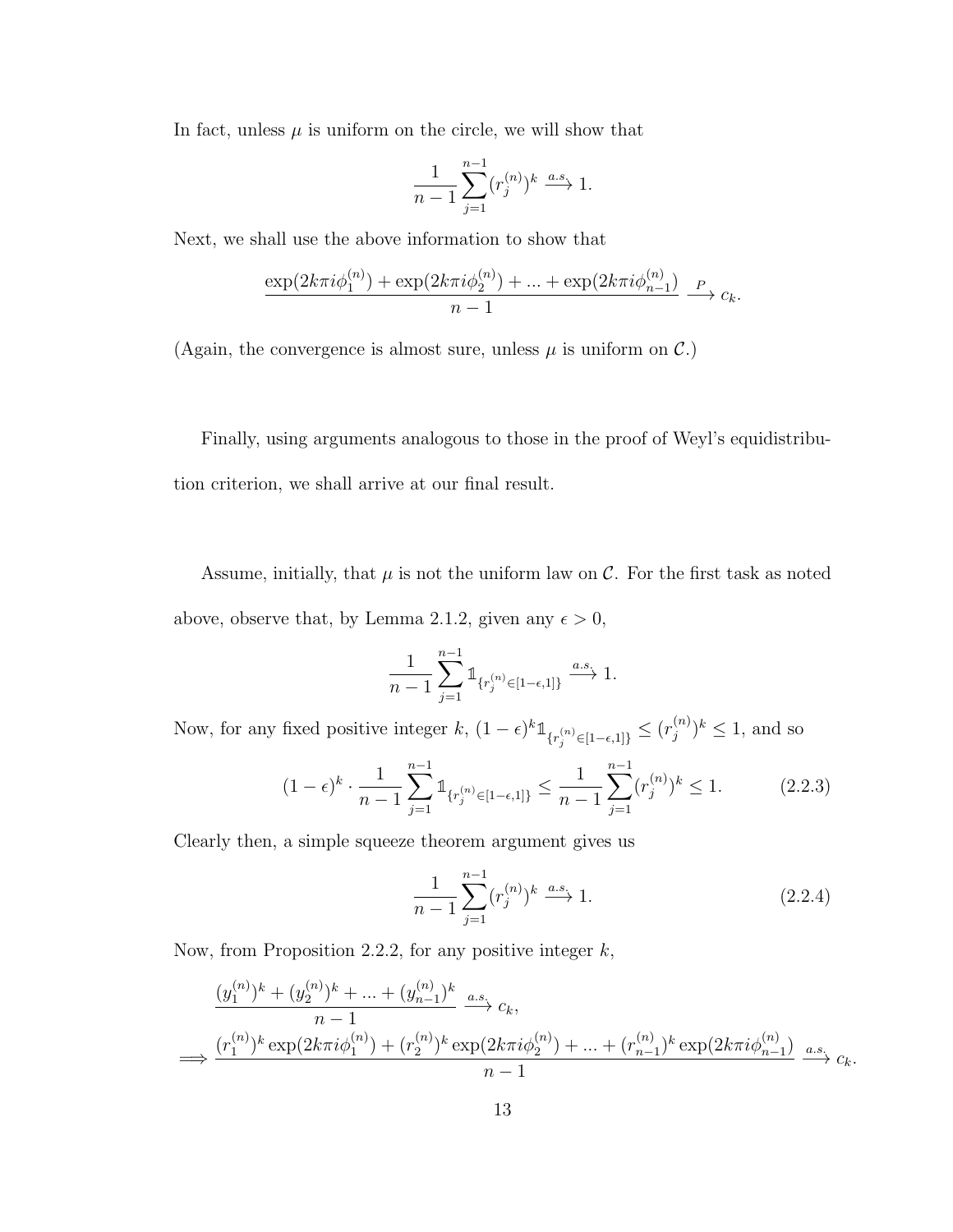Note that (2.2.4) gives us that

$$
\left| \frac{1}{n-1} \sum_{j=1}^{n-1} (1 - (r_j^{(n)})^k) \exp(2k\pi i \phi_j^{(n)}) \right| \le \frac{1}{n-1} \sum_{j=1}^{n-1} (1 - (r_j^{(n)})^k) \xrightarrow{a.s.} 0,
$$

and so,

$$
\frac{\exp(2k\pi i \phi_1^{(n)}) + \exp(2k\pi i \phi_2^{(n)}) + \dots + \exp(2k\pi i \phi_{n-1}^{(n)})}{n-1} \xrightarrow{a.s.} c_k.
$$
 (2.2.5)

Now, for the final stage of our proof,

$$
c_k = \mathbb{E}(Z^k)
$$
, where,  $Z \sim \mu$ .  
\n $\implies c_k = \mathbb{E}(\exp(2k\pi i\Theta)) = \mathbb{E}(\cos(2k\pi\Theta)) + i\mathbb{E}(\sin(2k\pi\Theta))$ , where,  $\Theta \sim \nu$ .

So, (2.2.5) gives,

$$
\frac{\cos(2k\pi\phi_1^{(n)}) + \cos(2k\pi\phi_2^{(n)}) + \dots + \cos(2k\pi\phi_{n-1}^{(n)})}{n} \xrightarrow{a.s.} \mathbb{E}(\cos(2k\pi\Theta)),
$$
  

$$
\frac{\sin(2k\pi\phi_1^{(n)}) + \sin(2k\pi\phi_2^{(n)}) + \dots + \sin(2k\pi\phi_{n-1}^{(n)})}{n} \xrightarrow{a.s.} \mathbb{E}(\sin(2k\pi\Theta)).
$$

Then, for any trigonometric polynomial  $q(x)$ ,

$$
\frac{\sum_{j=1}^{n-1} q(\phi_j^{(n)})}{n} \xrightarrow{a.s.} \mathbb{E}(q(\Theta)).
$$
\n(2.2.6)

Let f be a continuous real-valued function on [0, 1] and fix  $\epsilon > 0$ . By Stone-Weierstrass theorem ([16]), there exists a trigonometric polynomial  $q$  such that  $|f - q| < \epsilon$ . So,

$$
\left| \frac{\sum_{j=1}^{n-1} f(\phi_j^{(n)})}{n} - \mathbb{E}(f(\Theta)) \right| \le \left| \frac{\sum_{j=1}^{n-1} f(\phi_j^{(n)})}{n} - \frac{\sum_{j=1}^{n-1} q(\phi_j^{(n)})}{n} \right| + \left| \frac{\sum_{j=1}^{n-1} q(\phi_j^{(n)})}{n} - \mathbb{E}(q(\Theta)) \right| + \mathbb{E}|q(\Theta) - f(\Theta)|.
$$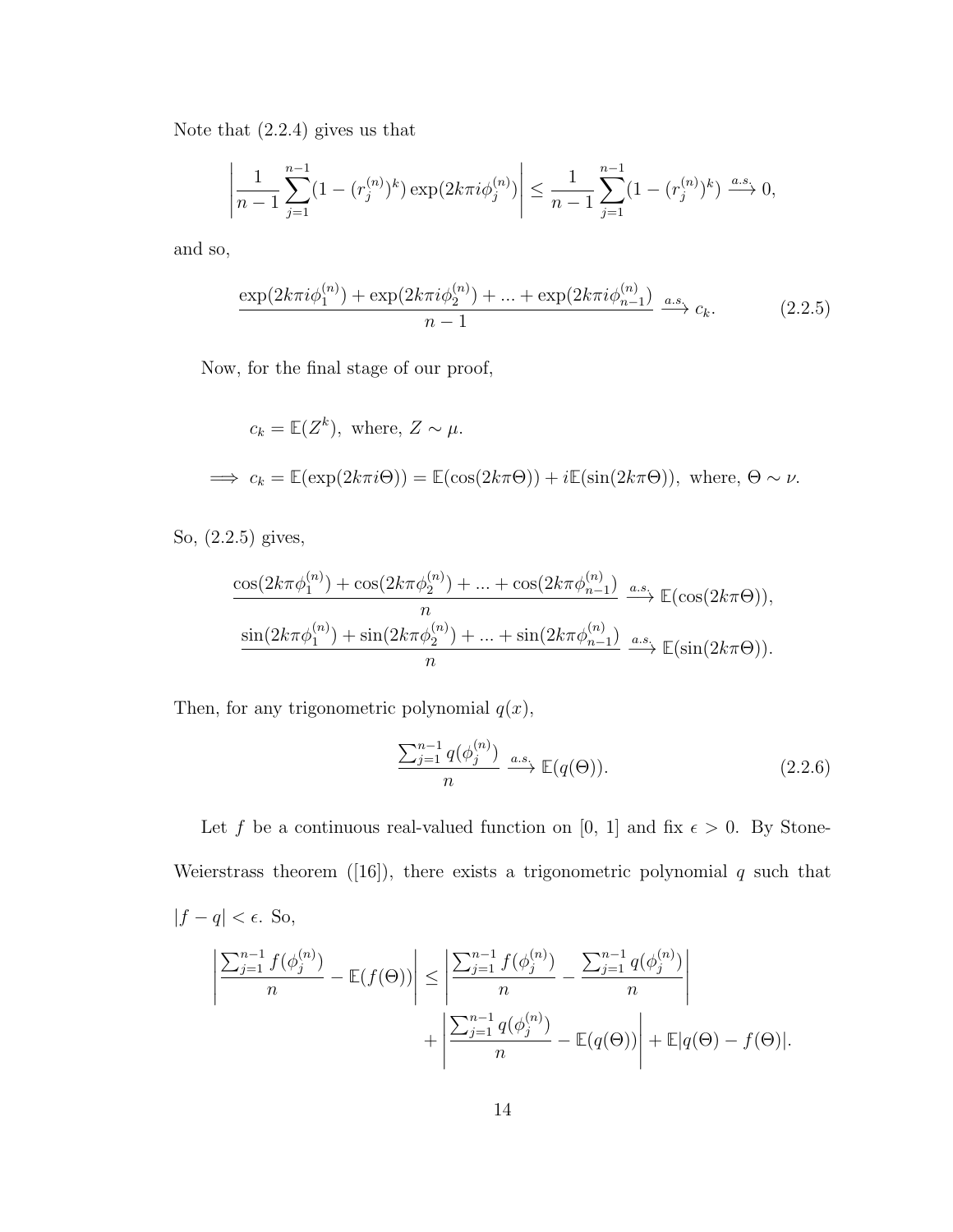The first and third terms on the right hand side are each  $\epsilon \in \mathbb{R}$  while the second term goes to 0 almost surely, by  $(2.2.6)$ . Hence for any f continuous on [0, 1],

$$
\frac{\sum_{j=1}^{n-1} f(\phi_j^{(n)})}{n} \xrightarrow{a.s.} \mathbb{E}(f(\Theta)),
$$
\n(2.2.7)

and this holds for complex-valued continuous functions as well (which is easily seen by comparing the real and imaginary parts). Thus, the joint empirical distribution of  $\phi_i^{(n)}$  $j^{(n)}$ ,  $j = 1, 2, ..., n - 1$ , converges weakly to  $\nu$ , which means that the joint empirical distribution of  $\exp(2\pi i \phi_j^{(n)})$ ,  $j = 1, 2, ..., n-1$ , converges weakly to  $\mu$ . This, along with Lemma 2.1.2, gives us the desired result for  $\mu$  not uniform on  $\mathcal{C}$ .

Now suppose  $\mu$  is the uniform law on the unit circle. Then,

$$
\frac{1}{n-1}\sum_{j=1}^{n-1}\mathbb{1}_{\{r_j^{(n)}\in[1-\epsilon,1]\}}\stackrel{P}{\longrightarrow} 1,
$$

and as before, using (2.2.3) we get,

$$
\frac{1}{n-1} \sum_{j=1}^{n-1} (r_j^{(n)})^k \stackrel{P}{\longrightarrow} 1,
$$

for any positive integer  $k$ .

Note that the above is a slightly weaker version of  $(2.2.4)$ , since the convergence is now in probability, and not almost sure.

For the rest of the proof, we can follow the same arguments as in the nonuniform case, except that the almost sure convergence in each of the statements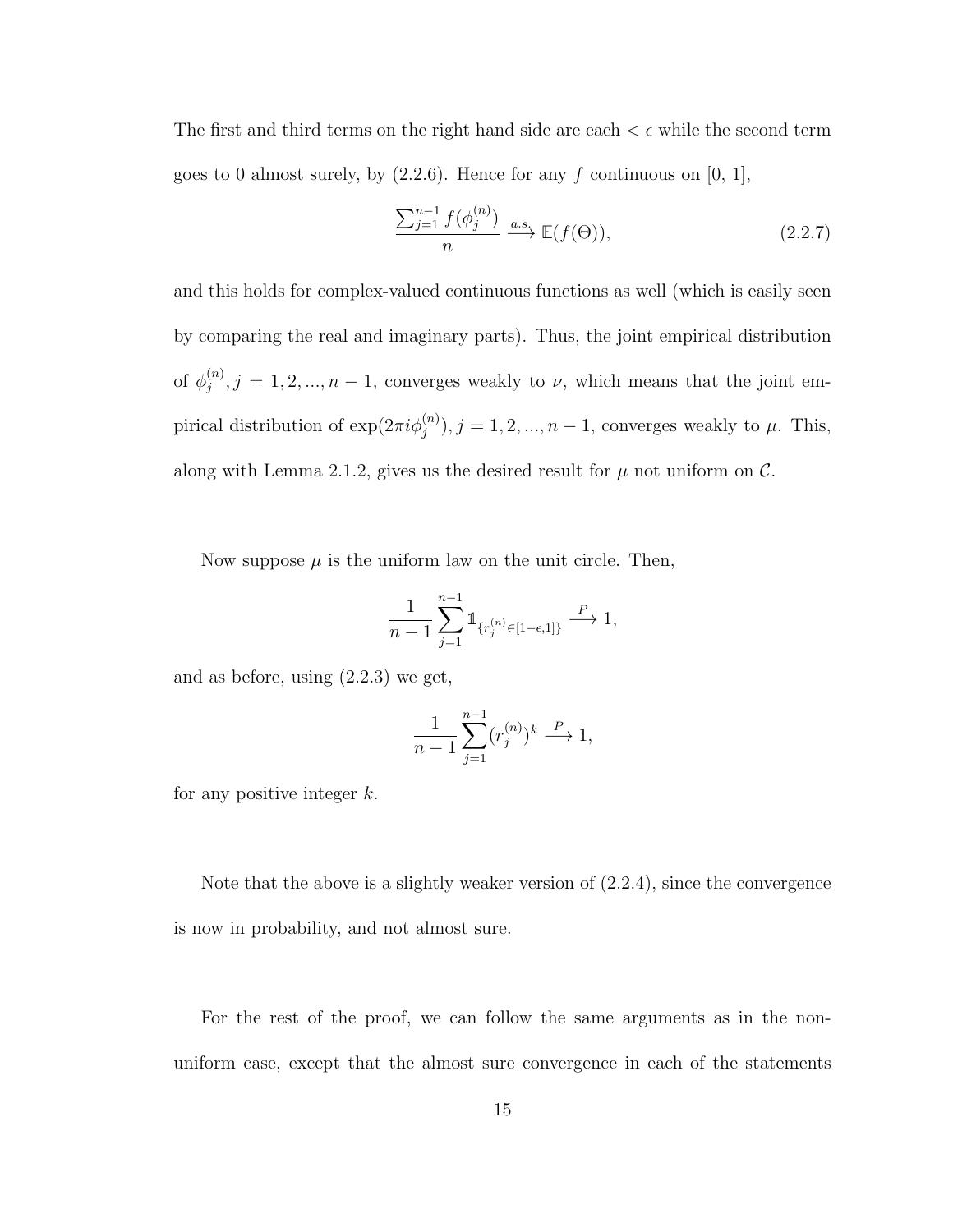will be replaced by convergence in probability. Thus we shall arrive at

$$
\frac{\sum_{j=1}^{n-1} f(\phi_j^{(n)})}{n} \xrightarrow{P} \mathbb{E}(f(\Theta)),
$$

for any continuous function  $f : [0,1] \to \mathbb{C}$ . Then, as before, the joint empirical distribution of  $\phi_i^{(n)}$  $j^{(n)}$ ,  $j = 1, 2, ..., n-1$ , converges weakly to  $\nu$  (which is the uniform law on [0, 1]), and so, the joint empirical distribution of  $\exp(2\pi i \phi_j^{(n)})$ ,  $j = 1, 2, ..., n - 1$ , converges weakly to uniform on  $\mathcal C$ . Lemma 2.1.2 then gives us the desired result.  $\Box$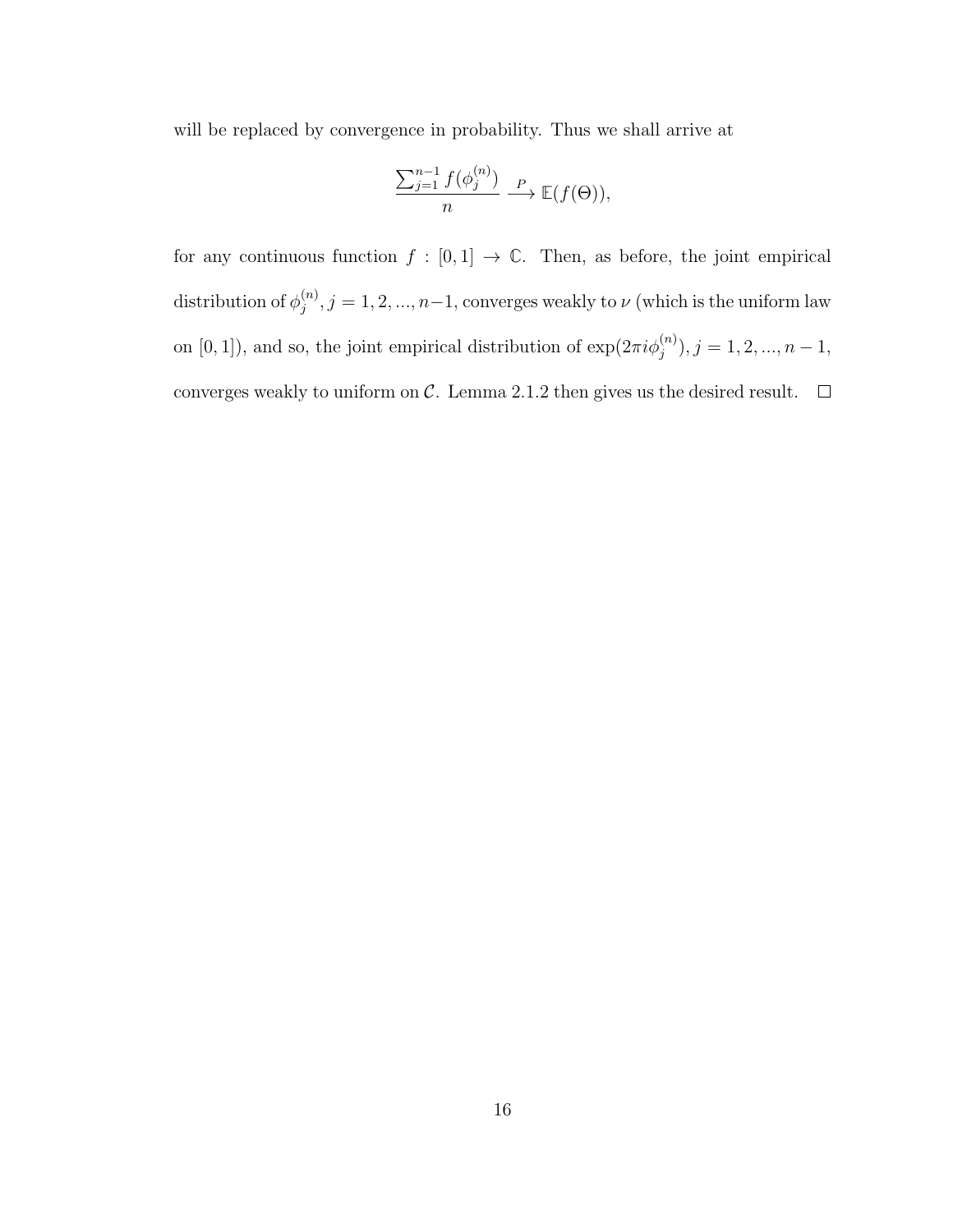# Chapter 3

# Rademacher zeros

# 3.1 Introduction and statement of the main result

Let  $X_1, X_2, X_3, \ldots$  be identically and independently distributed Rademacher random variables (that is,  $\mathbb{P}(X_1 = -1) = \frac{1}{2} = \mathbb{P}(X_1 = +1)$ ). A random polynomial that takes  $X_1, X_2, ..., X_N$  to be its zeros is

$$
f_N(z) := \prod_{j=1}^N \left(1 - \frac{z}{X_j}\right), z \in \mathbb{C}.
$$

Note that, the coefficient of  $z^k$  in  $f_N$  is just  $(-1)^k e_{k,N}$ , where,  $e_{k,N}$  is the kth elementary symmetric function of  $X_1, X_2, ..., X_N$ .

The main theorem in this chapter explores the behavior of  $e_{k,N}$  asymptotically as we let  $N \to \infty, k \to \infty$ , and  $k^2/N \to 0$ . As demonstrated in the picture below,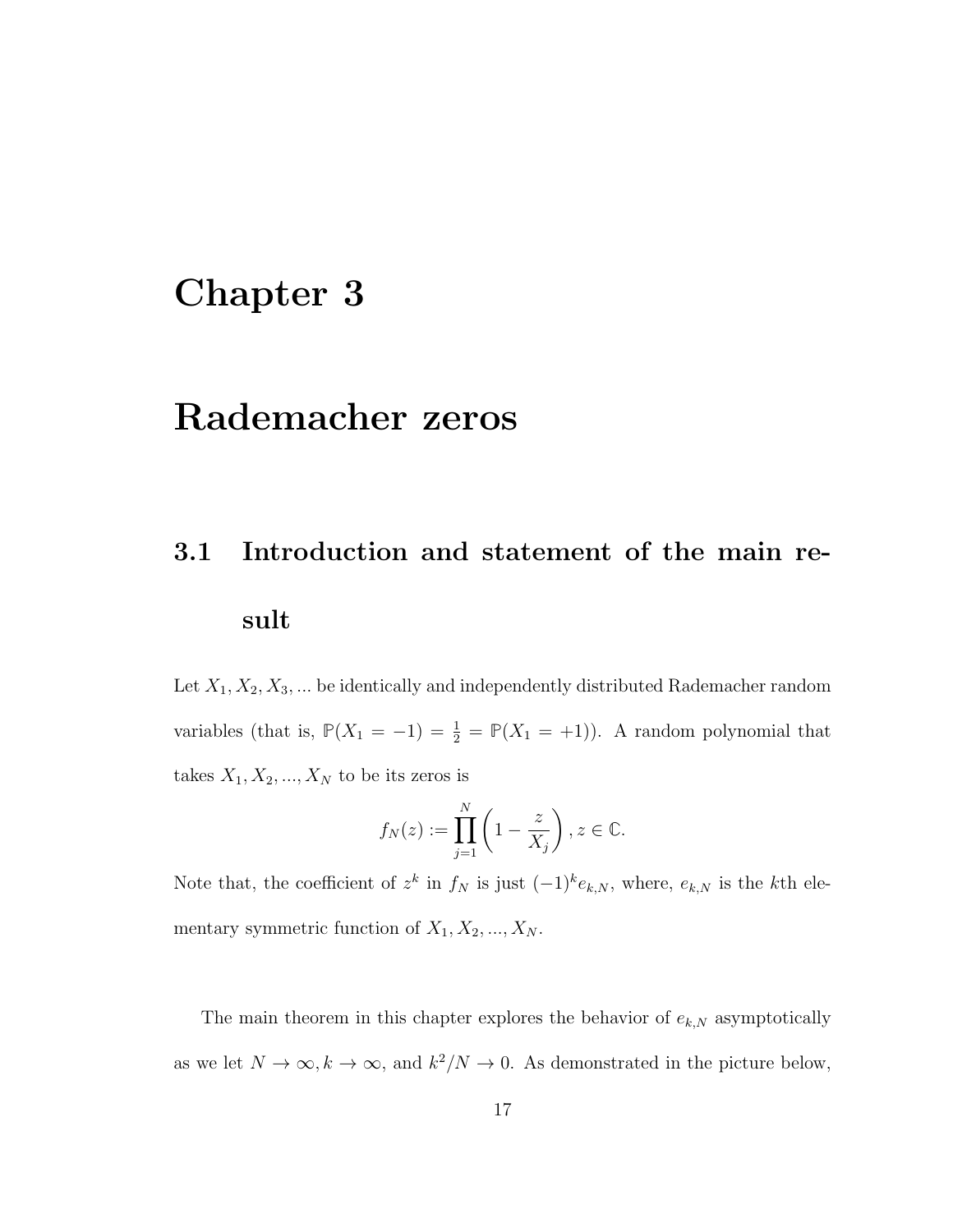

this theorem explains a sinusoidal behavior displayed by the elementary symmetric functions of these Rademacher random variables, when suitably normalized.

**Theorem 3.1.1.** Let  $X_1, X_2, ...$  be i.i.d. random variables with each  $X_i$  taking value  $-1$  with probability  $1/2$  and 1 with probability  $1/2$ . Let  $e_{k,N}$  be the kth elementary symmetric function of  $X_1, X_2, ... X_N$ ,  $\alpha := \frac{X_1 + X_2 + ... + X_N}{\sqrt{N}}$  and  $\Theta :=$  $(2\pi)^{-1} \arctan\left(\frac{e_{k,N}}{\sqrt{k/N}e_{k+1}}\right)$ . Then, if  $d_H$  is the Hausdorff distance between  $\mathcal{Y} := \left\{ \left( t, -\sin \left( \frac{t \alpha}{4} \right) \right) \right\}$ 4  $-2\pi\Theta$ ) :  $0 \le t \le M$ }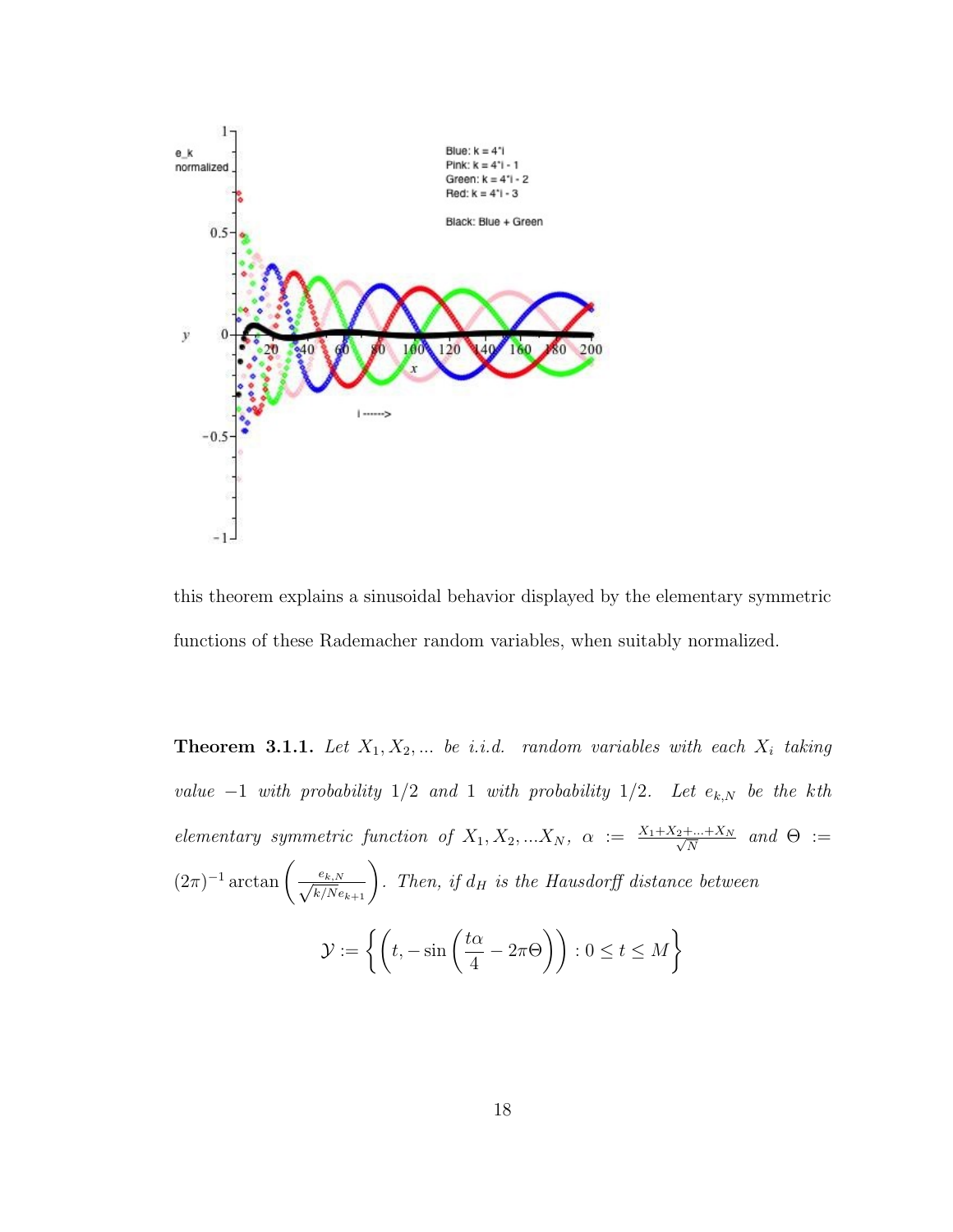and

$$
\Xi:=\left\{\left(t,\frac{e_{k+t\sqrt{k}}}{\sqrt{e_{k,N}^2+\frac{k}{N}e_{k+1}^2}}\cdot\left(\frac{k}{N}\right)^{t\sqrt{k}/2}\right): t=0,\frac{4}{\sqrt{k}},\frac{8}{\sqrt{k}},...,\lfloor M\rfloor_0\right\}
$$

where  $[M]_0$  is the highest value that is  $\leq M$  and equals a multiple of 4/ k, and M is any positive integer, then

$$
d_H \stackrel{P}{\longrightarrow} 0
$$

as  $k \to \infty$ ,  $N \to \infty$  under the constraint that  $N/k^2 \to \infty$ .

This theorem is proven by using a method of "steepest descent". The idea is to first express the elementary symmetric polynomials as an integral, as described here. Using Cauchy's integral formula, we have

$$
f_N^{(k)}(0) = \frac{k!}{2\pi i} \int_{\Gamma} \frac{f_N(z)}{z^{k+1}} dz,
$$

where  $\Gamma$  is a simple continuous loop around the origin. Note that,  $f_N^{(k)}(0) =$  $(-1)^k k! e_{k,N}$ . So,

$$
e_{k,N} = \frac{(-1)^k}{2\pi i} \int_{\Gamma} \frac{f_N(z)}{z^{k+1}} dz.
$$

We then try to choose the loop  $\Gamma$  such that it is has only two points where the integrand is not negligible, thus allowing us to approximate the above integral with respect to the values the integrand takes at the said points. This gives an expression for the  $e_{k,N}$ 's that is easy to analyze.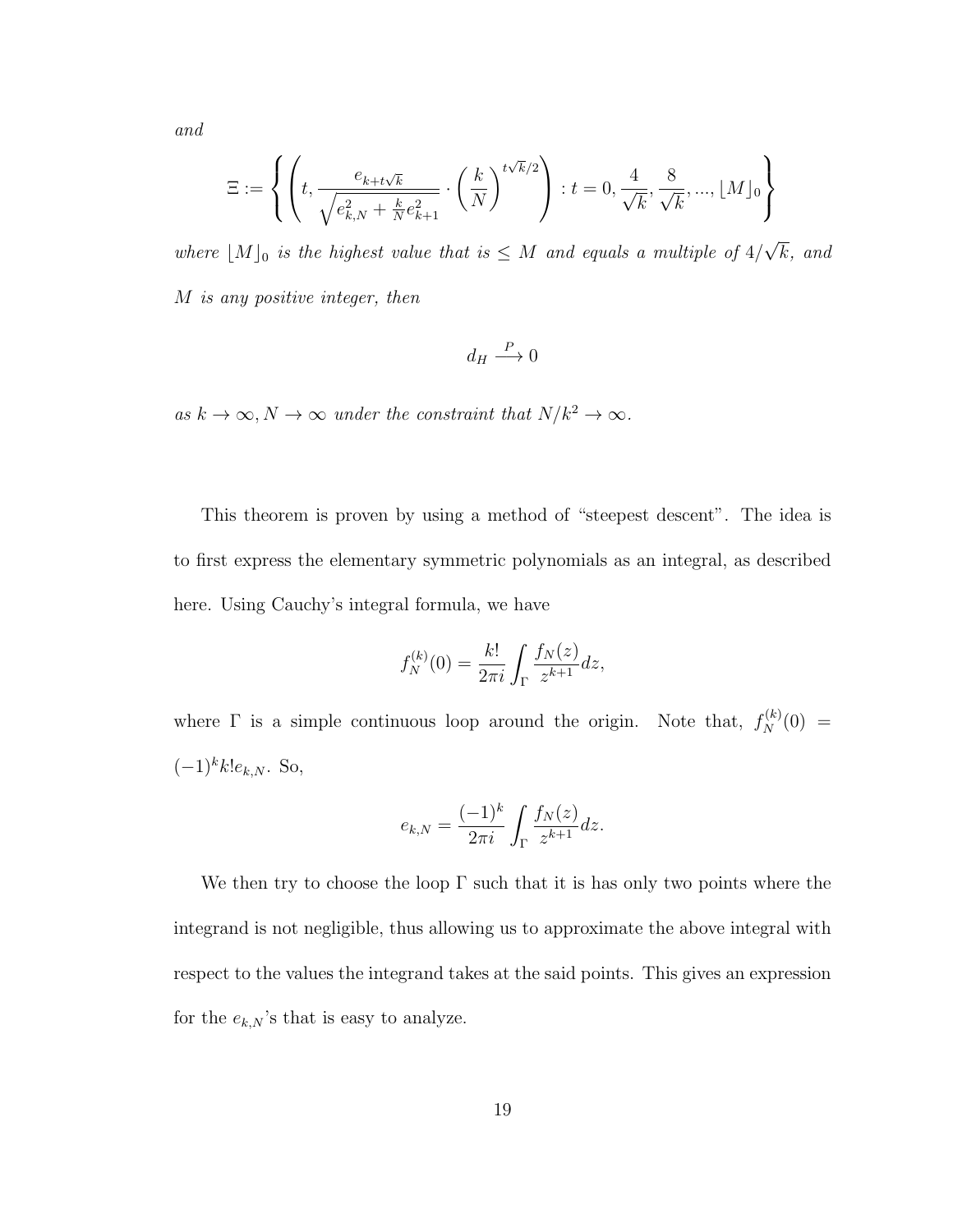In the next section, we define a function  $\phi_{k,N}$  that is analytic away from the real line, and study its higher derivatives as well as its critical points. As demonstrated in the subsequent sections, this exercise is crucial to obtaining a loop of steepest descent, and hence the formula for  $e_{k,N}$ 's discussed above.

## 3.2 The function  $\phi_{k,N}$  and its derivatives

Define

$$
\phi_{k,N}(z) = \log\left(\frac{f_N(z)}{z^k}\right).
$$

Clearly,  $\phi_{k,N}$  will be holomorphic in regions that are away from the real axis. Let  $\sigma_{k,N}$  be a critical point of  $\phi_{k,N}$  (i.e.  $\sigma_{k,N}$  is a zero of  $\phi'_{k,N}$ ). We shall show below that its conjugate,  $\overline{\sigma_{k,N}}$ , is also a critical point, and shall use a convention by which,  $\sigma_{k,N}$  refers to the critical point on the positive side of the imaginary axis.

Let us write,  $b := X_1 + X_2 + \ldots + X_N$ . Then, we can write  $f_N$  as

$$
f_N(z) = (1 - z)^n (1 + z)^{n+b},
$$

where  $2n + b = N$ . Note that,  $b/N \stackrel{a.s.}{\longrightarrow} 0$ , and  $b/\sqrt{N} \stackrel{d}{\longrightarrow} N(0, 1)$ .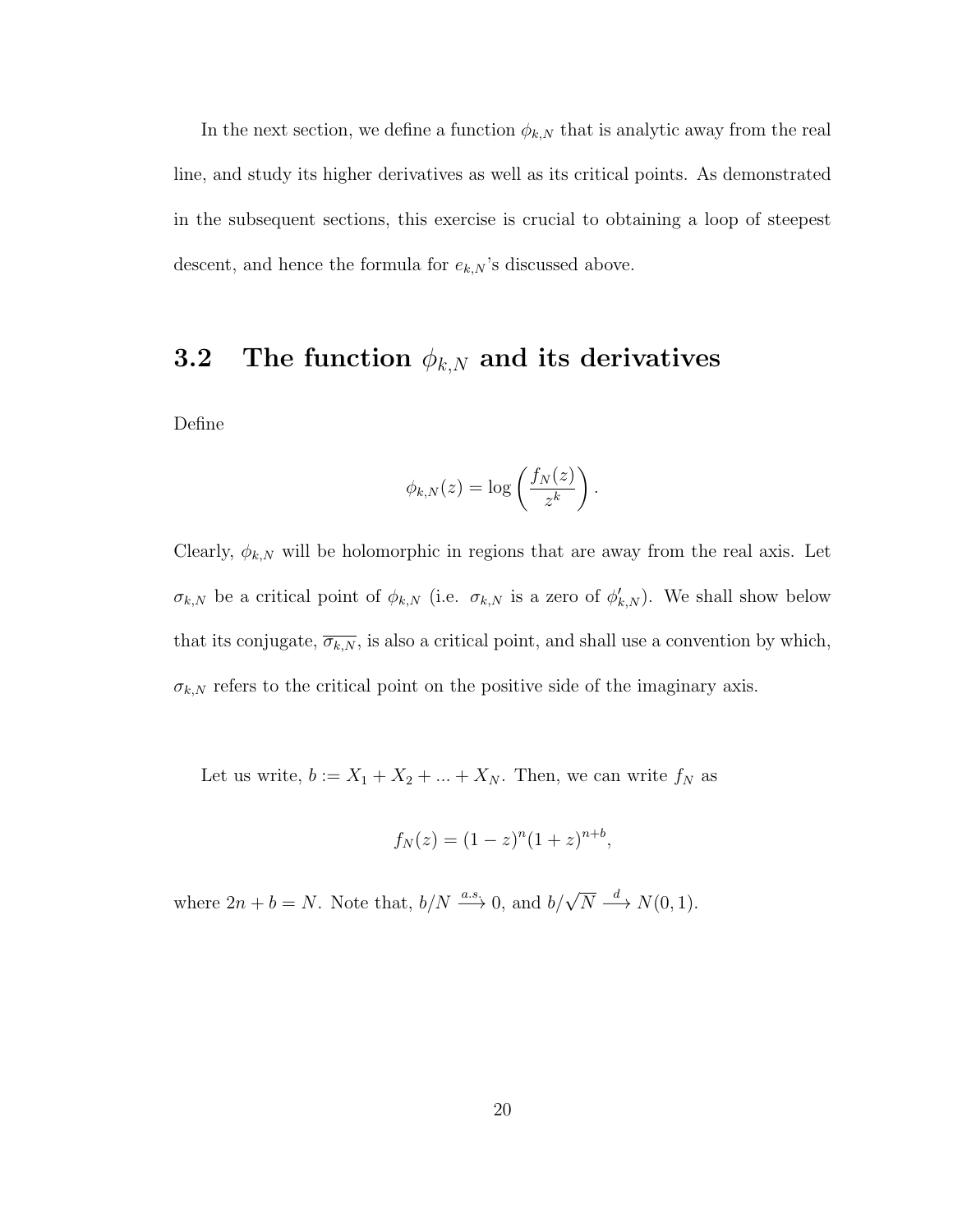Thus, we can write,

$$
\phi_{k,N}(z) = (n+b)\log(1-z) + n\log(1+z) - k\log z,
$$
  
\n
$$
\phi'_{k,N}(z) = -\frac{n+b}{1-z} + \frac{n}{1+z} - \frac{k}{z}, \text{ and,}
$$
  
\n
$$
\phi_{k,N}^{(r)}(z) = (r-1)! \left[ -\frac{n+b}{(1-z)^r} - (-1)^r \frac{n}{(1+z)^r} + (-1)^r \frac{k}{z^r} \right], r \ge 1.
$$

## 3.2.1 The critical points of  $\phi_{k,N}$

**Lemma 3.2.1.** For N sufficiently large,  $\phi_{k,N}(z)$  has two roots, that are complex conjugates. Moreover, if we name the roots  $\sigma_{k,N}$  and  $\overline{\sigma_{k,N}}$ , then as  $N \to \infty$ ,  $k \to \infty$  $\infty, N/k \to \infty$ , we get,

$$
\frac{\sigma_{k,N}}{i\sqrt{\frac{k}{N}}} \xrightarrow{P} 1, \text{ and,}
$$

$$
\frac{\overline{\sigma_{k,N}}}{-i\sqrt{\frac{k}{N}}} \xrightarrow{P} 1.
$$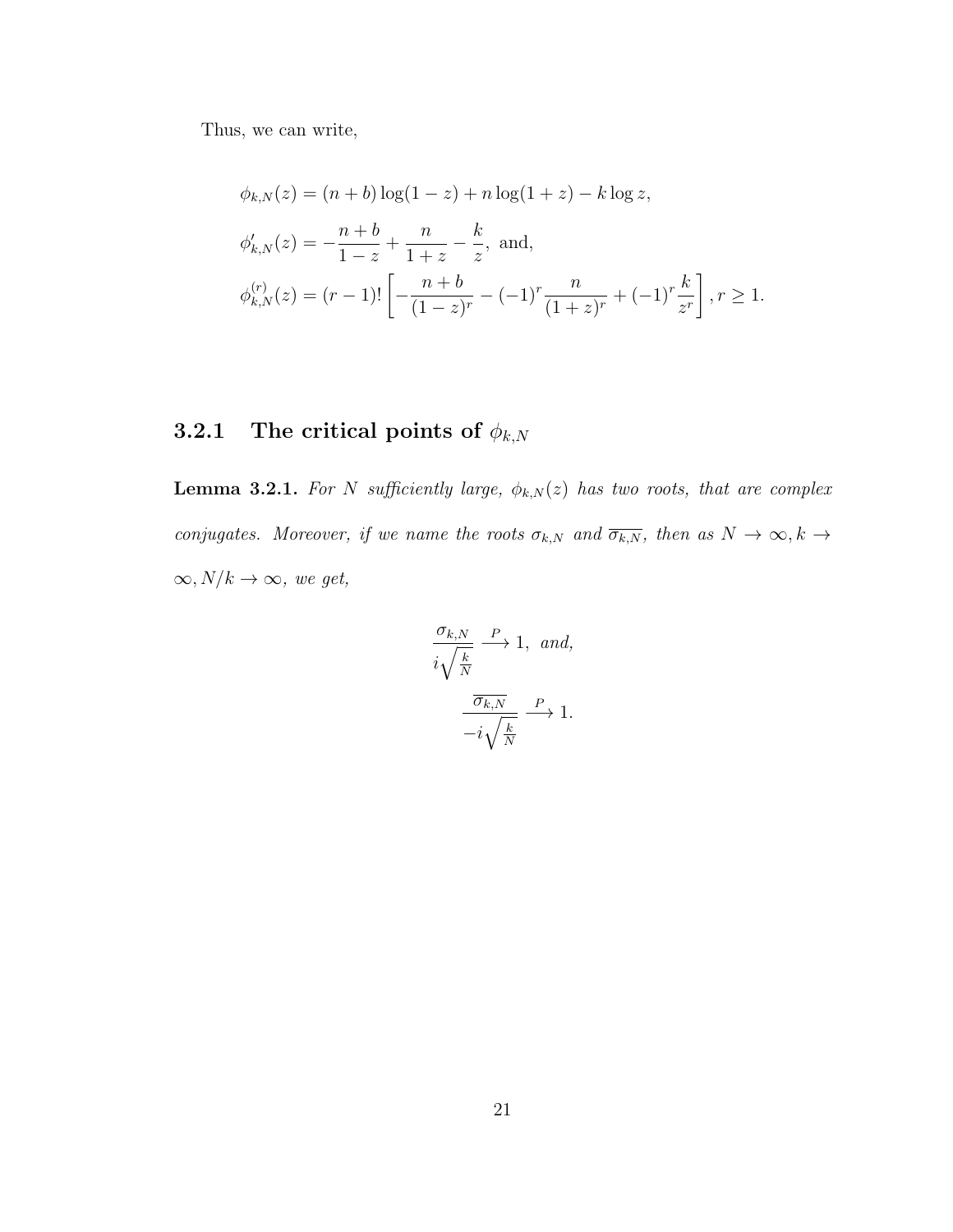*Proof.* The zeros of  $\phi_{k,N}(z)$  are given by

$$
\phi'_{k,N}(z) = 0,
$$
  

$$
-\frac{n+b}{1-z} + \frac{n}{1+z} - \frac{k}{z} = 0,
$$
  

$$
-(n+b)z(1+z) + n(1-z)z - k(1-z)(1+z) = 0,
$$
  

$$
(2n+b-k)z^2 + bz + k = 0,
$$
  

$$
(N-k)z^2 + bz + k = 0.
$$

Therefore, there are two zeros, namely,

$$
\frac{-b \pm \sqrt{b^2 - 4k(N-k)}}{2(N-k)} = \frac{-b \pm \sqrt{k(N-k)}\sqrt{\frac{b^2}{k(N-k)}} - 4}{2(N-k)}.
$$

Since  $b^2/(N-k) \stackrel{d}{\longrightarrow} N(0, 1)$ , we have that

$$
\frac{b^2}{k(N-k)} \xrightarrow{P} 0.
$$

Thus, with probability  $\longrightarrow$  1,

$$
\frac{b^2}{k(N-k)} - 4 \le 0,
$$

and so, the roots of  $\phi'_{k,N}(z)$  are complex conjugates.

Next, write,

$$
\sigma_{k,N} = \frac{-b + i\sqrt{4k(N-k) - b^2}}{2(N-k)} \n= \sqrt{\frac{k}{N-k}} \left[ \frac{-b}{2\sqrt{k(N-k)}} + i\sqrt{1 - \frac{b^2}{4k(N-k)}} \right]
$$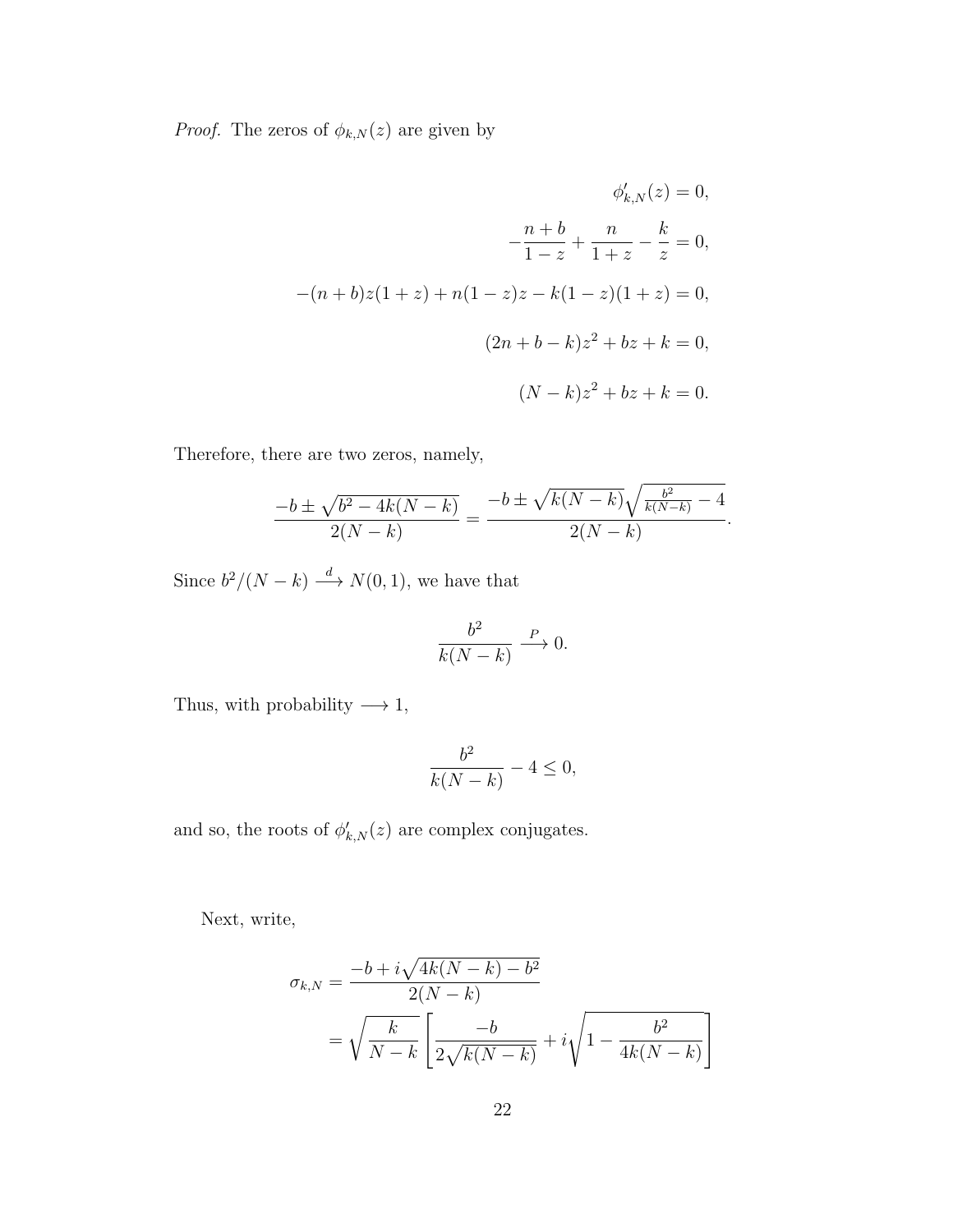Thus as  $N\to\infty, k\to\infty, N/k\to\infty,$  we have,

$$
\frac{\sigma_{k,N}}{i\sqrt{\frac{k}{N}}} \xrightarrow{P} 1.
$$

Similarly,

$$
\frac{\overline{\sigma_{k,N}}}{-i\sqrt{\frac{k}{N}}} \xrightarrow{P} 1.
$$

## 3.2.2 Higher derivatives of  $\phi_{k,N}$  at  $\sigma_{k,N}$

Lemma 3.2.2. For  $r \geq 3$ ,

$$
\frac{\phi_{k,N}^r(\sigma_{k,N})}{(-1)^r(r-1)!N^{\frac{r}{2}}k^{1-\frac{r}{2}}} \xrightarrow{P} 1,
$$

and consequently,

$$
\frac{\sigma_{k,N}^3 \phi_{k,N}^{(3)}(\sigma_{k,N})}{2ik} \xrightarrow{P} 1,
$$

as  $N \to \infty, k \to \infty, N/k \to \infty$ .

In the case of  $r = 2$ ,  $\frac{\phi_{k,N}^{(2)}(\sigma_{k,N})}{\phi_{k,N}}$  $-2N$  $\stackrel{P}{\longrightarrow}$  1, which gives, for any  $\eta < \frac{1}{2}$ ,

$$
k^{\eta} \cdot \left[ \frac{\sigma_{k,N}^2 \phi_{k,N}^{(2)}(\sigma_{k,N})}{2k} - 1 \right] \xrightarrow{P} 0,
$$

as  $N \to \infty, k \to \infty, N/k \to \infty$ .

Proof. We have, the formula,

$$
\phi_{k,N}^{(r)}(\sigma_{k,N}) = (r-1)! \left( -\frac{n+b}{(1-\sigma_{k,N})^r} + (-1)^{r-1} \frac{n}{(1+\sigma_{k,N})^r} + (-1)^r \frac{k}{\sigma_{k,N}^r} \right), r \ge 1.
$$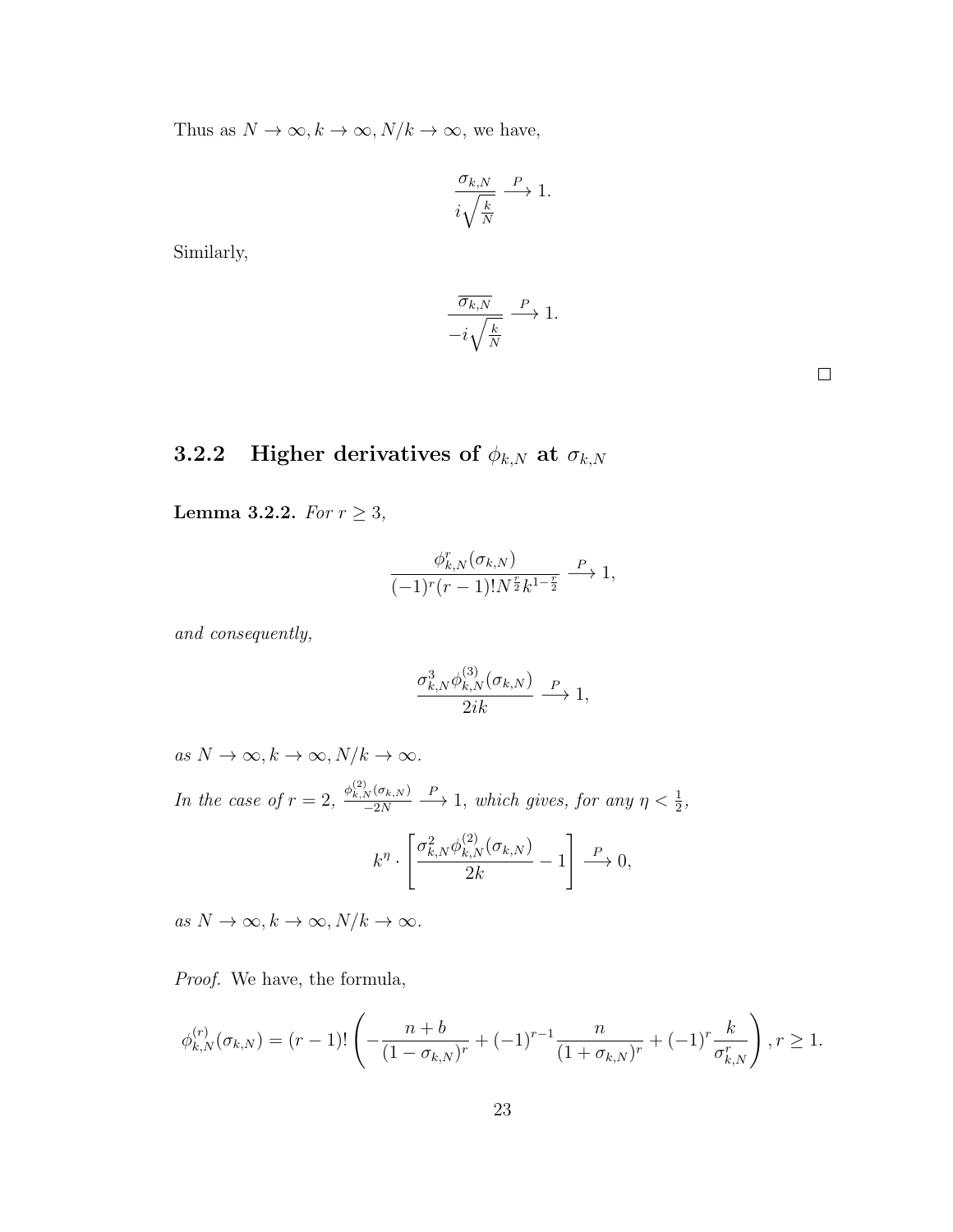Now, for  $r \geq 3$ , the dominant term is  $\frac{k}{\sigma_{k,N}^r}$ , since the first two terms will be of order N and the last term is of order  $k(N/k)^{r/2}$ . Hence, for  $r \geq 3$ ,

$$
\frac{\phi_{k,N}^r(\sigma_{k,N})}{(-1)^r(r-1)!N^{\frac{r}{2}}k^{1-\frac{r}{2}}} \xrightarrow{P} 1.
$$

Then,

$$
\sigma_{k,N}^3 \phi_{k,N}^{(3)} (\sigma_{k,N}) \sim -i \frac{k^{3/2}}{N^{3/2}} \cdot -2N^{3/2} k^{1-3/2} = 2ik.
$$

Next,

$$
\phi_{k,N}^{(2)}(\sigma_{k,N}) = -\frac{n+b}{(1-\sigma_{k,N})^2} - \frac{n}{(1+\sigma_{k,N})^2} + \frac{k}{\sigma_{k,N}^2}
$$
\n
$$
= \frac{-(n+b)(1+\sigma_{k,N})^2 \sigma_{k,N}^2 - n(1-\sigma_{k,N})^2 \sigma_{k,N}^2 + k(1-\sigma_{k,N})^2 (1+\sigma_{k,N})^2}{(1-\sigma_{k,N})^2 (1+\sigma_{k,N})^2 \sigma_{k,N}^2}
$$
\n
$$
= \frac{\sigma_{k,N}^4(-N+k) - 2b\sigma_{k,N}^3 - \sigma_{k,N}^2(N+2k) + k}{(1-\sigma_{k,N})^2 (1+\sigma_{k,N})^2 \sigma_{k,N}^2}
$$
\n
$$
\sim \frac{-k^2/N + 2ik^{3/2}/N + 2k + 3k/N}{-k/N} = k - 2N - 3 - 2i\sqrt{k} \sim -2N.
$$

Lastly, note that,

$$
\sigma_{k,N}^2 \phi_{k,N}^{(2)}(\sigma_{k,N}) = \frac{\sigma_{k,N}^4(-N+k) - 2b\sigma_{k,N}^3 - \sigma_{k,N}^2(N+2k) + k}{(1 - \sigma_{k,N})^2(1 + \sigma_{k,N})^2}.
$$

While the denominator converges to 1, as  $N \to \infty$ , and the first two terms of the numerator converges to 0 as  $N$   $\rightarrow$   $\infty$  and  $k/N$   $\rightarrow$  0, the last two terms of the numerator equals

$$
-\sigma_{k,N}^2(N+2k) + k = k + k\frac{N+2k}{N-k} - \frac{b^2(N+2k)}{2(N-k)^2} + ib\sqrt{k}\frac{N+2k}{(N-k)^{3/2}}\sqrt{1 - \frac{b^2}{4k(N-k)}}.
$$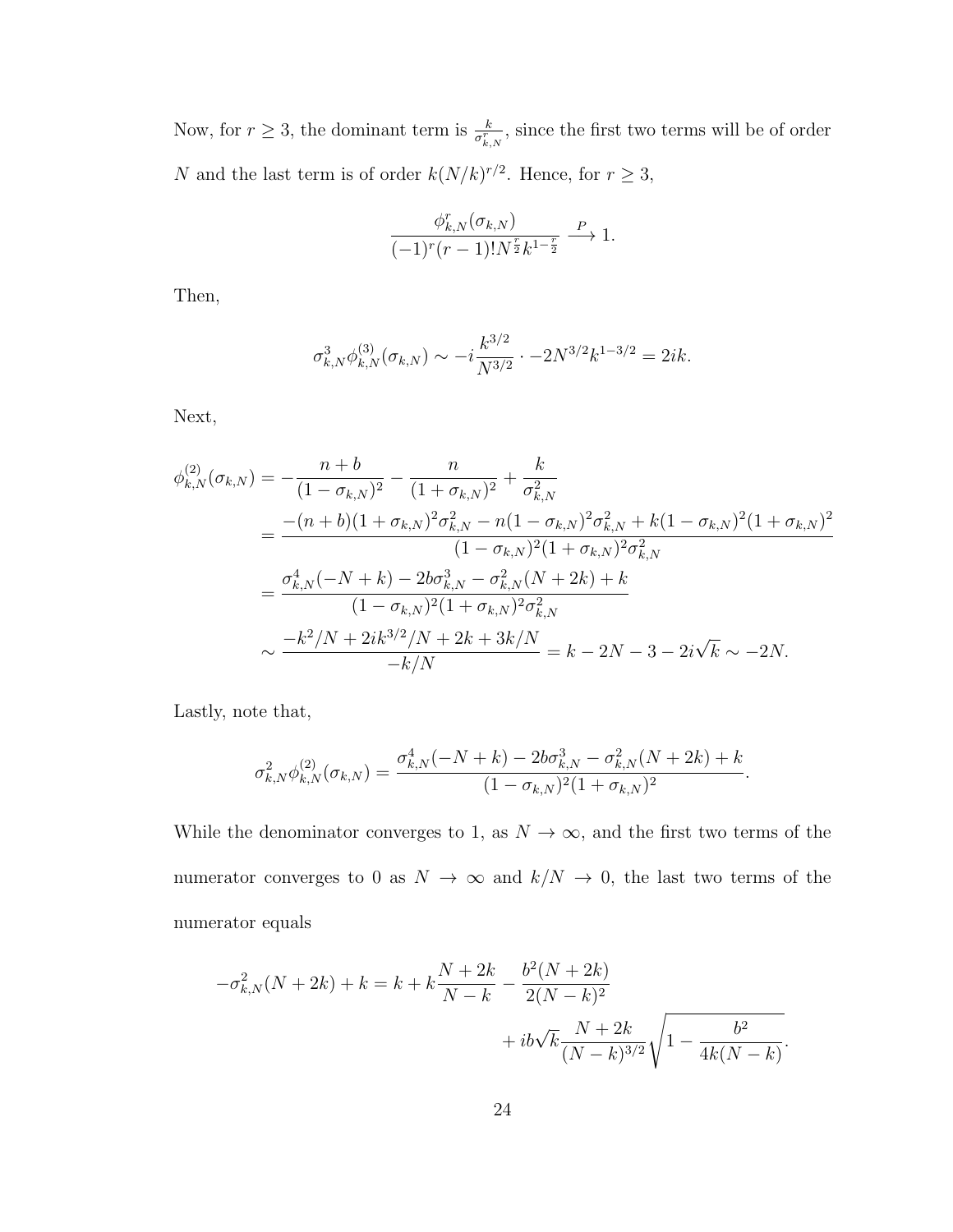So,

$$
\frac{-\sigma_{k,N}^2(N+2k)+k}{2k} - 1 = \frac{3k}{2(N-k)} - \frac{b^2(N+2k)}{4k(N-k)^2} + i\frac{b(N+2k)}{\sqrt{k}(N-k)^{3/2}}\sqrt{1 - \frac{b^2}{4k(N-k)}}.
$$

Then, for any  $\eta < 1/2,$ 

$$
k^{\eta} \cdot \left[ \frac{-\sigma_{k,N}^2 (N+2k) + k}{2k} - 1 \right] \xrightarrow{P} 0.
$$

Thus,

$$
k^{\eta} \cdot \left[ \frac{\sigma_{k,N}^2 \phi_{k,N}^{(2)}(\sigma_{k,N})}{2k} - 1 \right] \xrightarrow{P} 0.
$$

We define, for  $t\in[-\pi,\pi],$ 

$$
g_{k,N}(t) = \phi_{k,N}(\sigma_{k,N}e^{it}).
$$

Note that, in any ball that does not contain the origin,  $\phi_{k,N}(z)$  is analytic. Therefore, taking  $\epsilon > 0$  to be smaller than  $\pi/2$ , we can use Taylor's expansion for the real and imaginary parts of  $g_{k,N}(t)$  over  $t \in [-\epsilon, \epsilon]$ , to get that, there exist  $t_1, t_2$  in  $(-\epsilon, \epsilon)$  such that,

$$
g_{k,N}(t) = g_{k,N}(0) + t g'_{k,N}(0) + \frac{t^2}{2!} g_{k,N}^{(2)}(0) + \frac{t^3}{3!} \left( \mathop{Reg}_{k,N}^{(3)}(t_1) + i \mathop{Img}_{k,N}^{(3)}(t_2) \right).
$$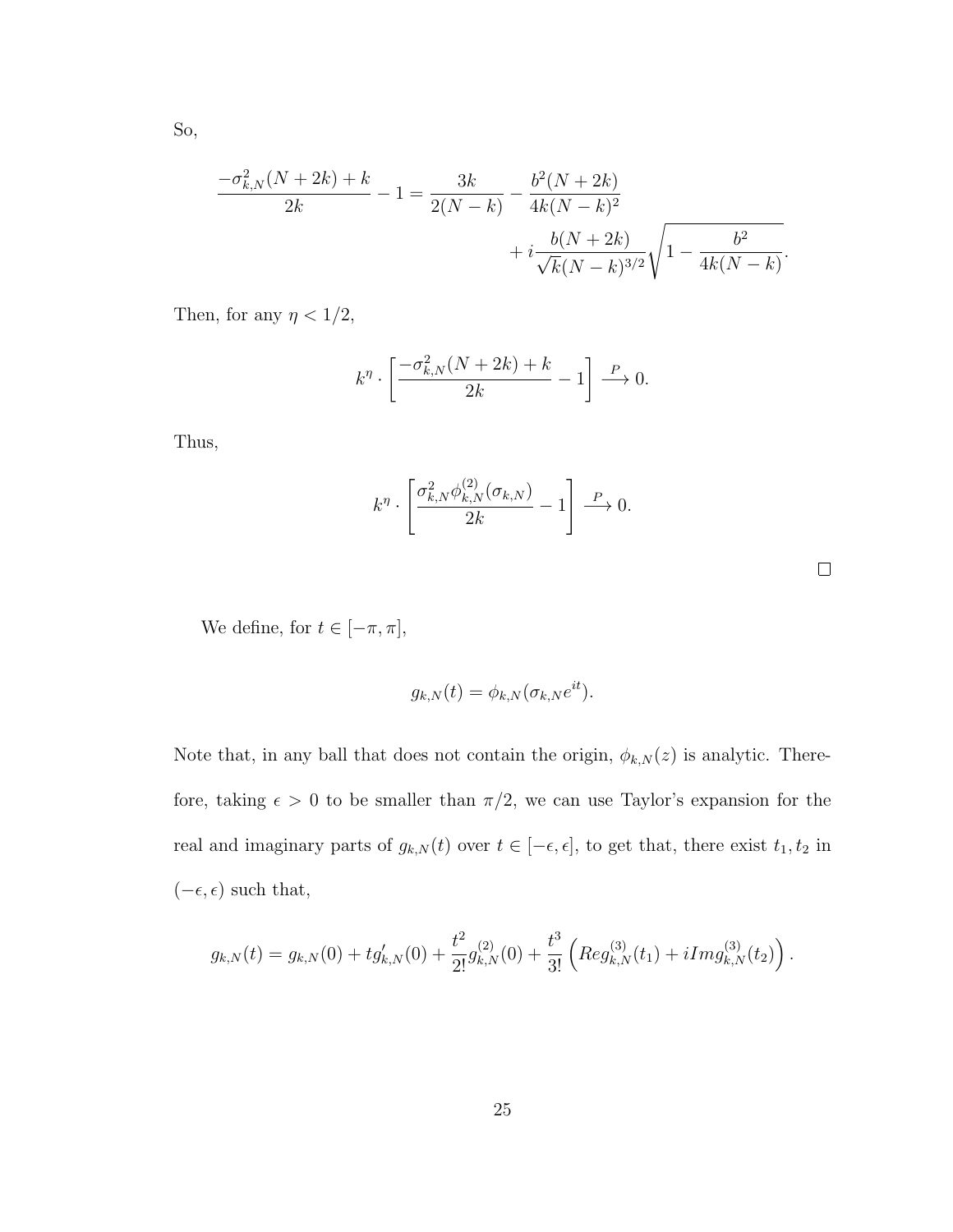Lemma 3.2.3.

$$
g'_{k,N}(0) = 0,
$$
  
\n $g_{k,N}^{(2)}(0) \xrightarrow{P} 1, and,$   
\n $g_{k,N}^{(3)}(t) = O(k), \forall t \in (-\pi, \pi).$ 

Proof. We have,

$$
g'_{k,N}(t) = \sigma_{k,N}ie^{it}\phi'_{k,N}(\sigma_{k,N}e^{it}).
$$
  
\n
$$
g^{(2)}_{k,N}(t) = -\sigma_{k,N}e^{it}\phi'_{k,N}(\sigma_{k,N}e^{it}) - \sigma_{k,N}^2e^{2it}\phi^{(2)}_{k,N}(\sigma_{k,N}e^{it}).
$$
  
\n
$$
g^{(3)}_{k,N}(t) = -\sigma_{k,N}ie^{it}\phi'_{k,N}(\sigma_{k,N}e^{it}) - 3i\sigma_{k,N}^2e^{2it}\phi^{(2)}_{k,N}(\sigma_{k,N}e^{it}) - i\sigma_{k,N}^3e^{3it}\phi^{(3)}_{k,N}(\sigma_{k,N}e^{it}).
$$

Then, at  $t = 0$  we get,

$$
g'_{k,N}(0) = \sigma_{k,N} i \phi'_{k,N}(\sigma_{k,N}) = 0.
$$
  

$$
g^{(2)}_{k,N}(0) = -\sigma_{k,N} \phi'_{k,N}(\sigma_{k,N}) - \sigma_{k,N}^2 \phi^{(2)}_{k,N}(\sigma_{k,N}),
$$
  

$$
\implies \frac{g^{(2)}_{k,N}(0)}{-2k} \xrightarrow{P} 1, \text{ by Lemma 3.2.2.}
$$

Also, by Lemma 3.2.2,

$$
g_{k,N}^{(3)}(0) = -\sigma_{k,N} i\phi'_{k,N}(\sigma_{k,N}) - 3i\sigma_{k,N}^2 \phi_{k,N}^{(2)}(\sigma_{k,N}) - i\sigma_{k,N}^3 \phi_{k,N}^{(3)}(\sigma_{k,N}) = O(k).
$$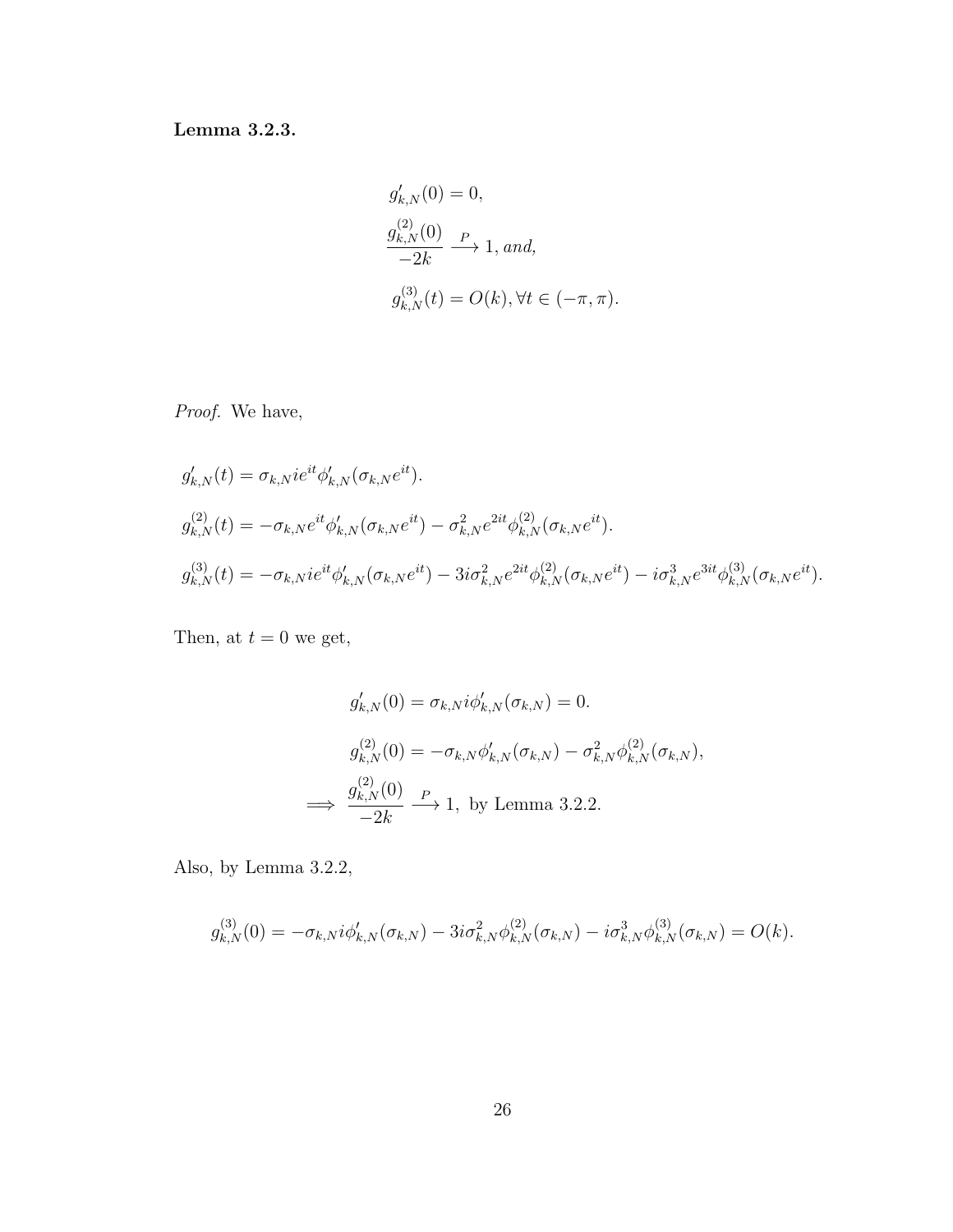Now, for any  $t, s \in [0, 2\pi]$ , and writing  $w = \sigma_{k,N} e^{it}$ ,  $y = \sigma_{k,N} e^{is}$ , we have,

$$
|3w^{2}\phi_{k,N}^{(2)}(w) + w^{3}\phi_{k,N}^{(3)}(w) - 3y^{2}\phi_{k,N}^{(2)}(y) - y^{3}\phi_{k,N}^{(3)}(y)|
$$
  
\n
$$
\leq (n+b) \left| \frac{3w^{2}}{(1-w)^{2}} - \frac{3y^{2}}{(1-y)^{2}} \right| + n \left| \frac{3w^{2}}{(1+w)^{2}} - \frac{3y^{2}}{(1+y)^{2}} \right|
$$
  
\n
$$
+ (n+b) \left| \frac{2w^{3}}{(1-w)^{3}} - \frac{2y^{3}}{(1-y)^{3}} \right| + n \left| \frac{2w^{3}}{(1+w)^{3}} - \frac{2y^{3}}{(1+y)^{3}} \right|
$$
  
\n
$$
= 3(n+b) \frac{|w-y||w+y-2wy|}{(1-w)^{2}(1-y)^{2}}
$$
  
\n
$$
+ 2(n+b) \frac{|w-y||w^{2}+wy+y^{2}-3wy(w+y)+3w^{2}y^{2}|}{(1-w)^{3}(1-y)^{3}}
$$
  
\n
$$
+ 3n \frac{|w-y||w+y+2wy|}{(1+w)^{2}(1+y)^{2}}
$$
  
\n
$$
+ 2n \frac{|w-y||w^{2}+wy+y^{2}+3wy(w+y)+3w^{2}y^{2}|}{(1+w)^{3}(1+y)^{3}}
$$
  
\n
$$
= O(k) + O(k^{3/2}/\sqrt{N}) = O(k).
$$

Next,

$$
|w\phi'_{k,N}(w) - y\phi'_{k,N}(y)| = \left| -(n+b)\frac{w}{1-w} + (n+b)\frac{y}{1-y} + n\frac{w}{1+w} - n\frac{y}{1+y} \right|
$$
  
= 
$$
\left| -(n+b)\frac{w-y}{(1-w)(1-y)} + n\frac{w-y}{(1+w)(1+y)} \right|
$$
  
= 
$$
|w-y| \left| \frac{-b(1+wy) - N(w+y)}{(1-w)(1-y)(1+w)(1+y)} \right| = O(k).
$$

The above show that, if we substitute  $s = 0$ ,

$$
g_{k,N}^{(3)}(t) = O(k).
$$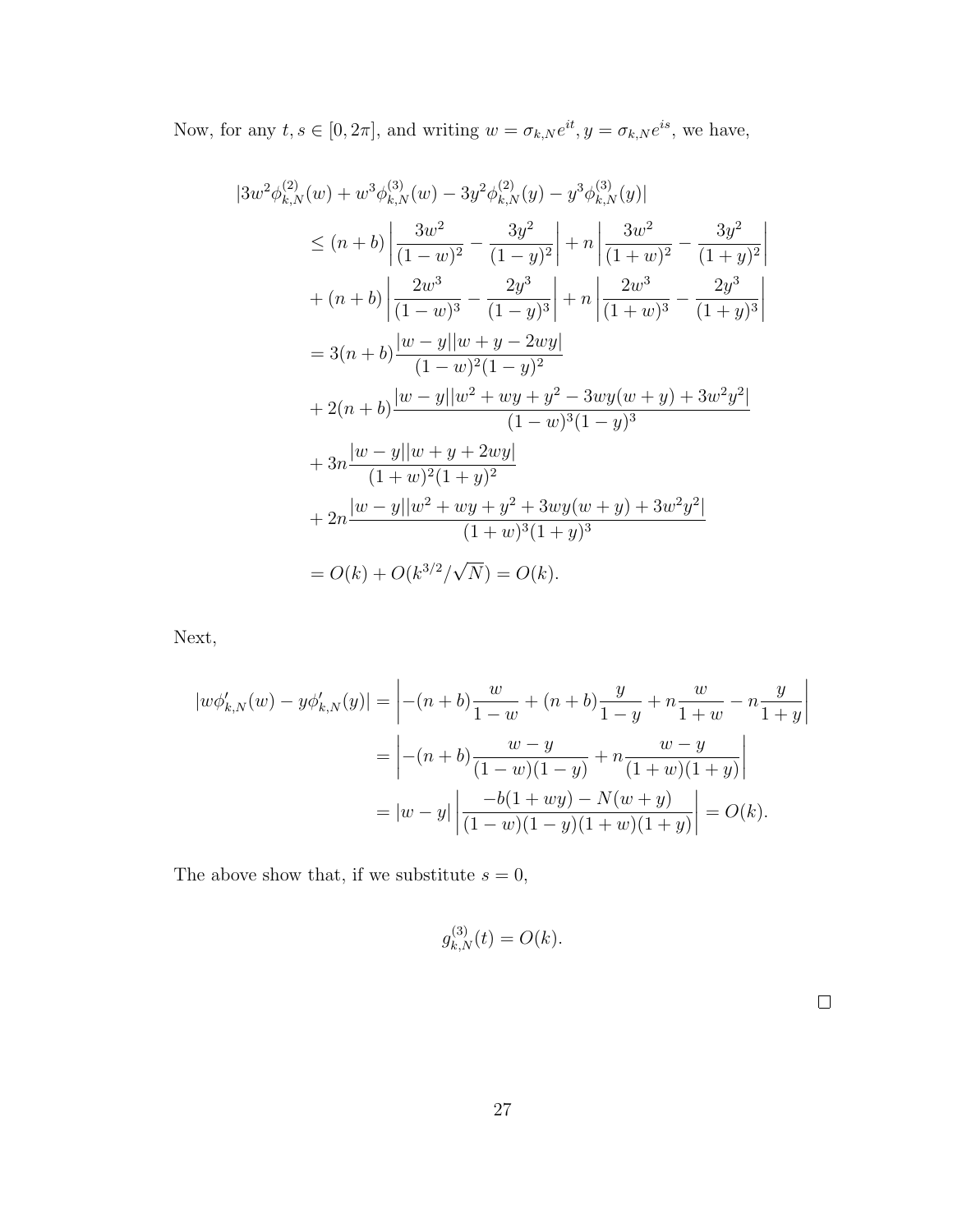#### $\textbf{3.2.3} \quad \textbf{The ratio} \,\, \frac{f_N(\sigma_{k+r,N})}{f_N(\sigma_{k,N})}, \text{ where } r \leq M \cdot$ √ k

In this section, we shall give approximations for

$$
\frac{f_N(\sigma_{k+r,N})}{f_N(\sigma_{k,N})}, r \le M \cdot \sqrt{k},
$$

 $(M$  being a constant) as  $N\to\infty, k\to\infty, N/k^2\to\infty.$ 

We may write  $\sigma_{k,N}$  as

$$
\sigma_{k,N} := i\sqrt{\frac{k}{N-k}} \left[ \sqrt{1 - \frac{b^2}{4k(N-k)}} + i \frac{b}{2\sqrt{k(N-k)}} \right] = i\sqrt{\frac{k}{N-k}} e^{i\theta_{k,N}}.
$$
 (3.2.1)

Lemma 3.2.4.

$$
f_N(\sigma_{k,N}) \cdot \exp(n\sigma_{k,N}^2 + b\sigma_{k,N}) \xrightarrow{P} 1,
$$

as,  $N \to \infty$ ,  $k \to \infty$ , and  $N/k^2 \to \infty$ .

Proof. We have,

$$
f_N(\sigma_{k,N}) = (1 - \sigma_{k,N}^2)^n (1 - \sigma_{k,N})^b,
$$
  
\n
$$
\implies \log[f_N(\sigma_{k,N})] = n \log(1 - \sigma_{k,N}^2) + b \log(1 - \sigma_{k,N}),
$$
  
\n
$$
= n \left[ -\sigma_{k,N}^2 - \frac{\sigma_{k,N}^4}{2} - \frac{\sigma_{k,N}^6}{3} - \cdots \right]
$$
  
\n
$$
+ b \left[ -\sigma_{k,N} - \frac{\sigma_{k,N}^2}{2} - \frac{\sigma_{k,N}^3}{3} - \cdots \right]
$$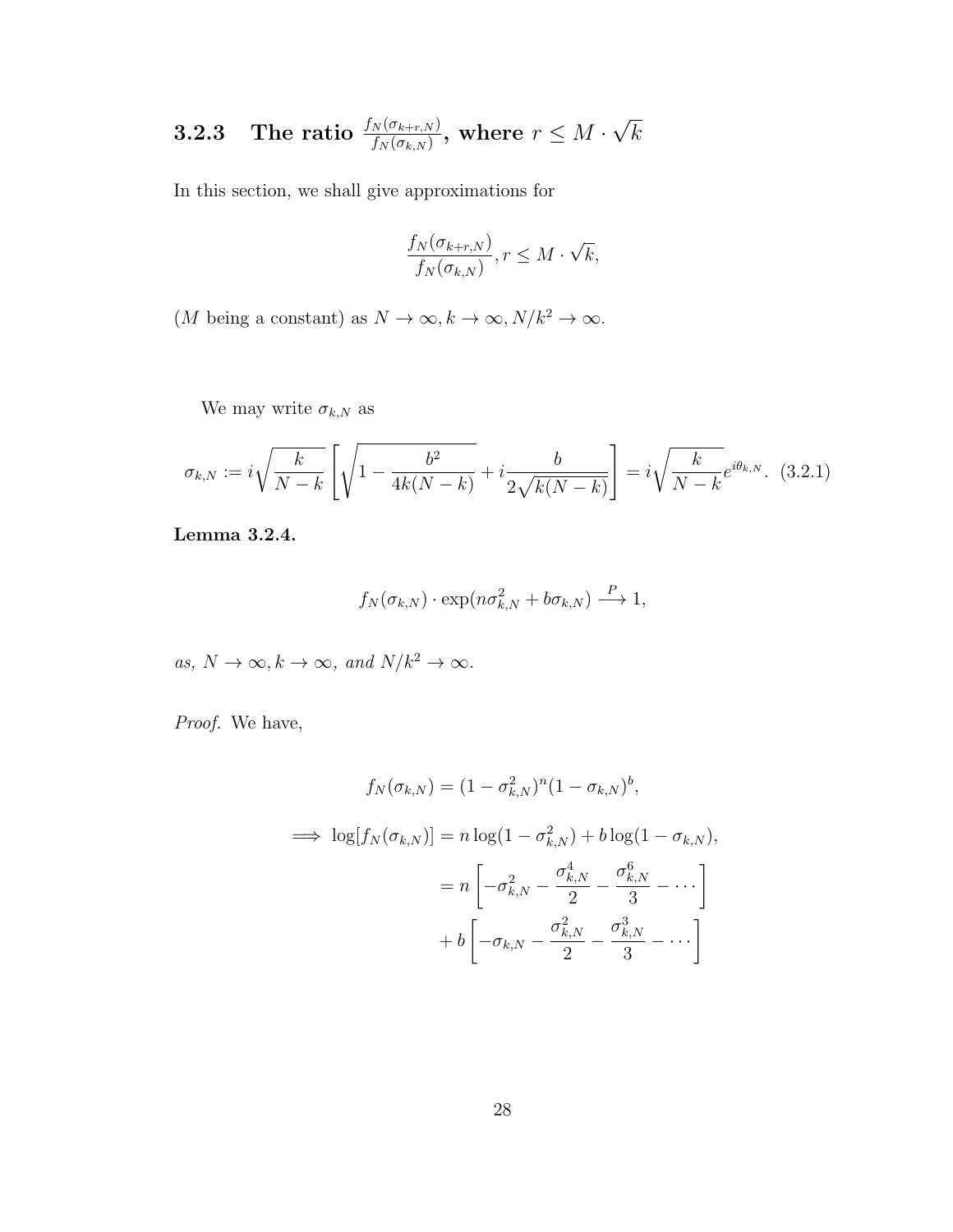Then,

$$
|\log[f_N(\sigma_{k,N})] + n\sigma_{k,N}^2 + b\sigma_{k,N}| \le n \left| \frac{|\sigma_{k,N}|^4}{2} + \frac{|\sigma_{k,N}|^6}{3} + \cdots \right|
$$
  
+  $|b| \left| \frac{|\sigma_{k,N}|^2}{2} + \frac{|\sigma_{k,N}|^3}{3} + \cdots \right|$   
 $\le n \left| |\sigma_{k,N}|^4 + |\sigma_{k,N}|^6 + \cdots \right|$   
+  $|b| \left| |\sigma_{k,N}|^2 + |\sigma_{k,N}|^3 + \cdots \right|$   
=  $n \frac{|\sigma_{k,N}|^4}{1 - |\sigma_{k,N}|^2} + |b| \frac{|\sigma_{k,N}|^2}{1 - |\sigma_{k,N}|}$   
=  $n \frac{\left(\frac{k}{N-k}\right)^2}{1 - \frac{k}{N-k}} + |b| \frac{\frac{k}{N-k}}{1 - \sqrt{\frac{k}{N-k}}} \xrightarrow{P} 0,$ 

as,  $N\to\infty, k\to\infty,$  and  $N/k^2\to\infty.$ 

Thus,

$$
f_N(\sigma_{k,N}) \cdot \exp(n\sigma_{k,N}^2 + b\sigma_{k,N}) \stackrel{P}{\longrightarrow} 1,
$$
\n(3.2.2)

as,  $N\to\infty, k\to\infty,$  and  $N/k^2\to\infty.$ 

**Lemma 3.2.5.** Write  $\alpha := b/\sqrt{N}$ . Let  $r \leq M$ . √  $k, M > 0$  being a constant. Then,

$$
\frac{f_N(\sigma_{k,N})}{f_N(\sigma_{k+r,N})} \cdot \exp\left(\frac{r}{2} + i\frac{\alpha r}{2\sqrt{k}}\right) \stackrel{P}{\longrightarrow} 1,
$$

as  $N \to \infty$ ,  $k \to \infty$ , and  $N/k^2 \to \infty$ .

Proof. From  $(3.2.2)$ ,

$$
\frac{f_N(\sigma_{k,N})}{f_N(\sigma_{k+r})} \cdot \exp(n(\sigma_{k,N}^2 - \sigma_{k+r,N}^2) + b(\sigma_{k,N} - \sigma_{k+r,N})) \xrightarrow{P} 1, \tag{3.2.3}
$$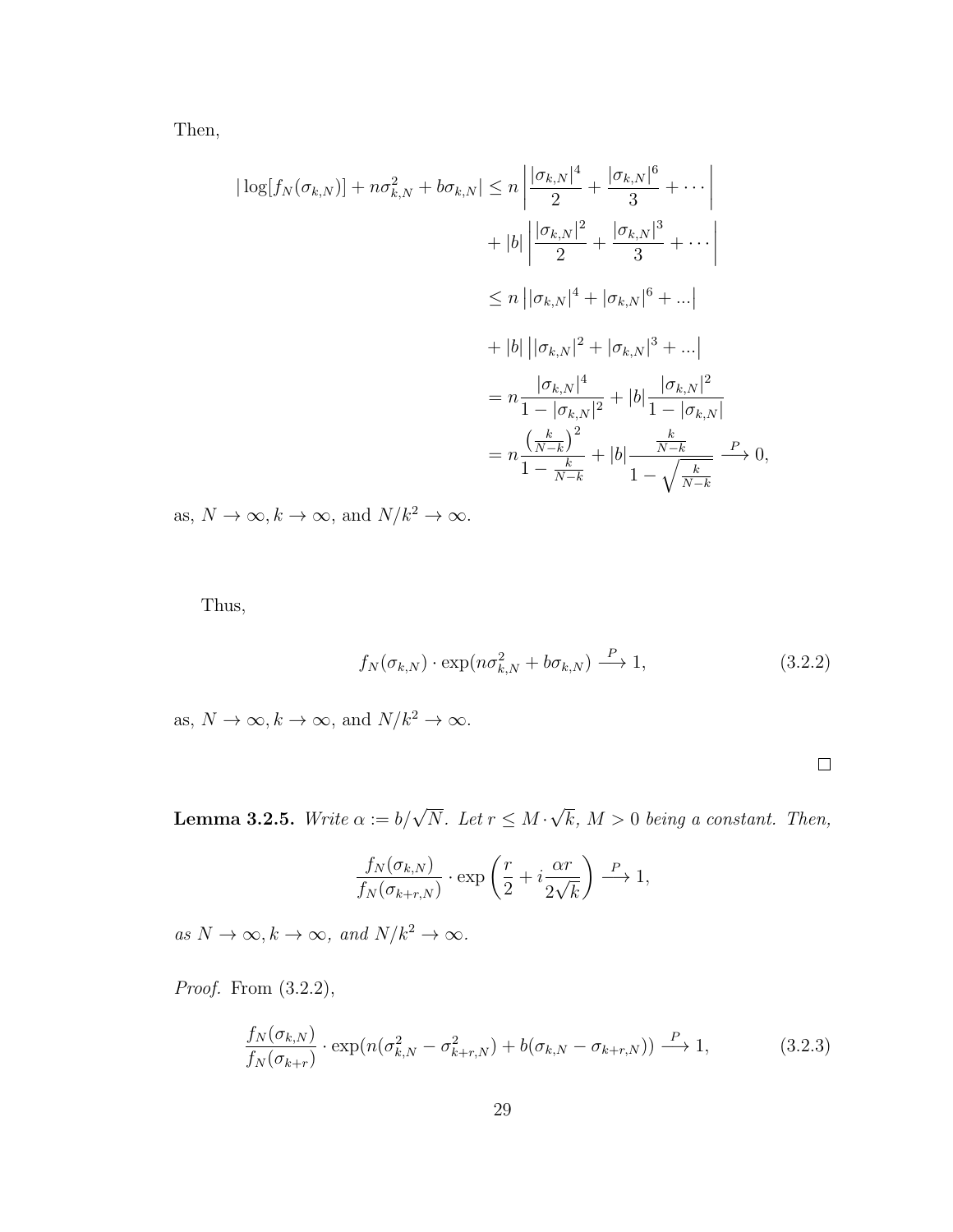for  $r \leq M$ . √  $\overline{k}$ , for a constant  $M > 0$ , as  $N \to \infty$ ,  $k \to \infty$ , and  $N/k^2 \to \infty$ . Thus, we need approximations for

$$
\exp(n(\sigma_{k,N}^2 - \sigma_{k+r,N}^2) + b(\sigma_{k,N} - \sigma_{k+r}, N)).
$$

Towards this, we have,

$$
n(\sigma_{k,N}^2 - \sigma_{k+r,N}^2) = n\left(-\frac{k}{N-k}e^{2i\theta_{k,N}} + \frac{k+r}{N-k-r}e^{2i\phi_{k+r}}\right).
$$

So,

$$
\begin{split} \left| \exp(n(\sigma_{k,N}^2 - \sigma_{k+r,N}^2)) \right| &= \exp\left[ n\left( -\frac{k}{N-k} \cos(2\theta_{k,N}) + \frac{k+r}{N-k-r} \cos(2\theta_{k+r,N}) \right) \right] \\ &= \exp\left[ n\left( -\frac{k}{N-k} \left( 1 - \frac{b^2}{2k(N-k)} \right) \right. \\ &\left. + \frac{k+r}{N-k-r} \left( 1 - \frac{b^2}{2(k+r)(N-k-r)} \right) \right) \right] \\ &= \exp\left[ n\left( \frac{rN}{(N-k)(N-k-r)} \right. \\ &\left. - \frac{b^2}{2} \left( \frac{1}{(N-k-r)^2} - \frac{1}{(N-k)^2} \right) \right) \right] \\ &= \exp\left[ \frac{N-b}{2} \frac{rN}{(N-k)(N-k-r)} \right. \\ &\left. + \frac{nb^2}{2} \frac{r^2 - 2rk + 2rN}{(N-k)^2(N-k-r)^2} \right]. \end{split}
$$

Note that, for  $r \leq M$ . √  $\overline{k}, \frac{nb^2}{2}$ 2  $r^2 - 2rk + 2rN$  $\frac{r^2-2rk+2rN}{(N-k)^2(N-k-r)^2} \to 0$  as  $N \to \infty, k \to \infty, N/k^2 \to$ 

∞. Also,

$$
\frac{(N-b)Nr}{(N-k)(N-k-r)} = \frac{N^2r}{(N-k)(N-k-r)} + \frac{brN}{(N-k)(N-k-r)},
$$

where, for  $r \leq M$ . √ k, the second term again goes to 0 in probability, as  $N \rightarrow$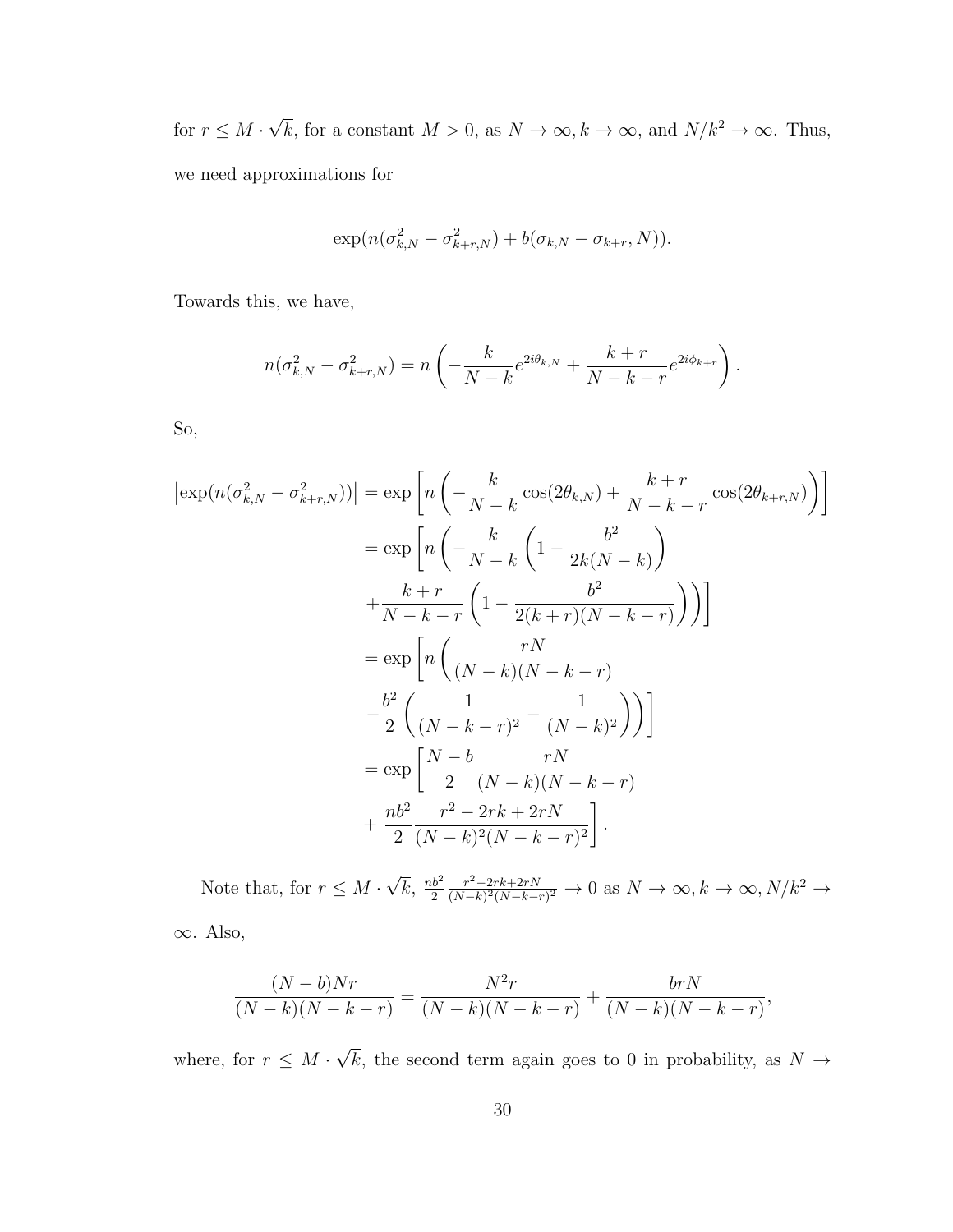$\infty, k \to \infty, N/k^2 \to \infty.$  As for the first term, we see that,

$$
r\left[1-\frac{N^2}{(N-k)(N-k-r)}\right] = r\left[\frac{-2Nk+k^2-rN+rk}{(N-k)(N-k-r)}\right],
$$

which, again, for  $r \leq$ √  $\overline{k}$  clearly goes to 0, as  $N \to \infty, k \to \infty, N/k^2 \to \infty$ . Therefore,

$$
\left|\exp(n(\sigma_{k,N}^2 - \sigma_{k+r,N}^2))\right| e^{-r/2} \xrightarrow{P} 1,\tag{3.2.4}
$$

as  $N \to \infty, k \to \infty, N/k^2 \to \infty$ .

Next,

$$
\arg\left[\exp(n(\sigma_{k,N}^2 - \sigma_{k+r,N}^2))\right] = n\left(-\frac{k}{N-k}\sin(2\theta_{k,N}) + \frac{k+r}{N-k-r}\sin(2\theta_{k+r,N})\right)
$$

$$
= n\left[-\frac{k}{N-k}(\sin(2\theta_{k,N}) - \sin(2\theta_{k+r,N})) + \sin(2\theta_{k+r,N})\left(-\frac{k}{N-k} + \frac{k+r}{N-k-r}\right)\right].
$$
(3.2.5)

From (3.2.1), we get

$$
\sin(2\theta_{k+r,N}) = \frac{b}{\sqrt{(k+r)(N-k-r)}}\sqrt{1-\frac{b^2}{4(k+r)(N-k-r)}},
$$

which makes the second term in (3.2.5) into

$$
\sin(2\theta_{k+r,N})\frac{rnN}{(N-k)(N-k-r)} = \frac{rnNb\sqrt{4(k+r)(N-k-r)-b^2}}{2(k+r)(N-k)(N-k-r)^2}.
$$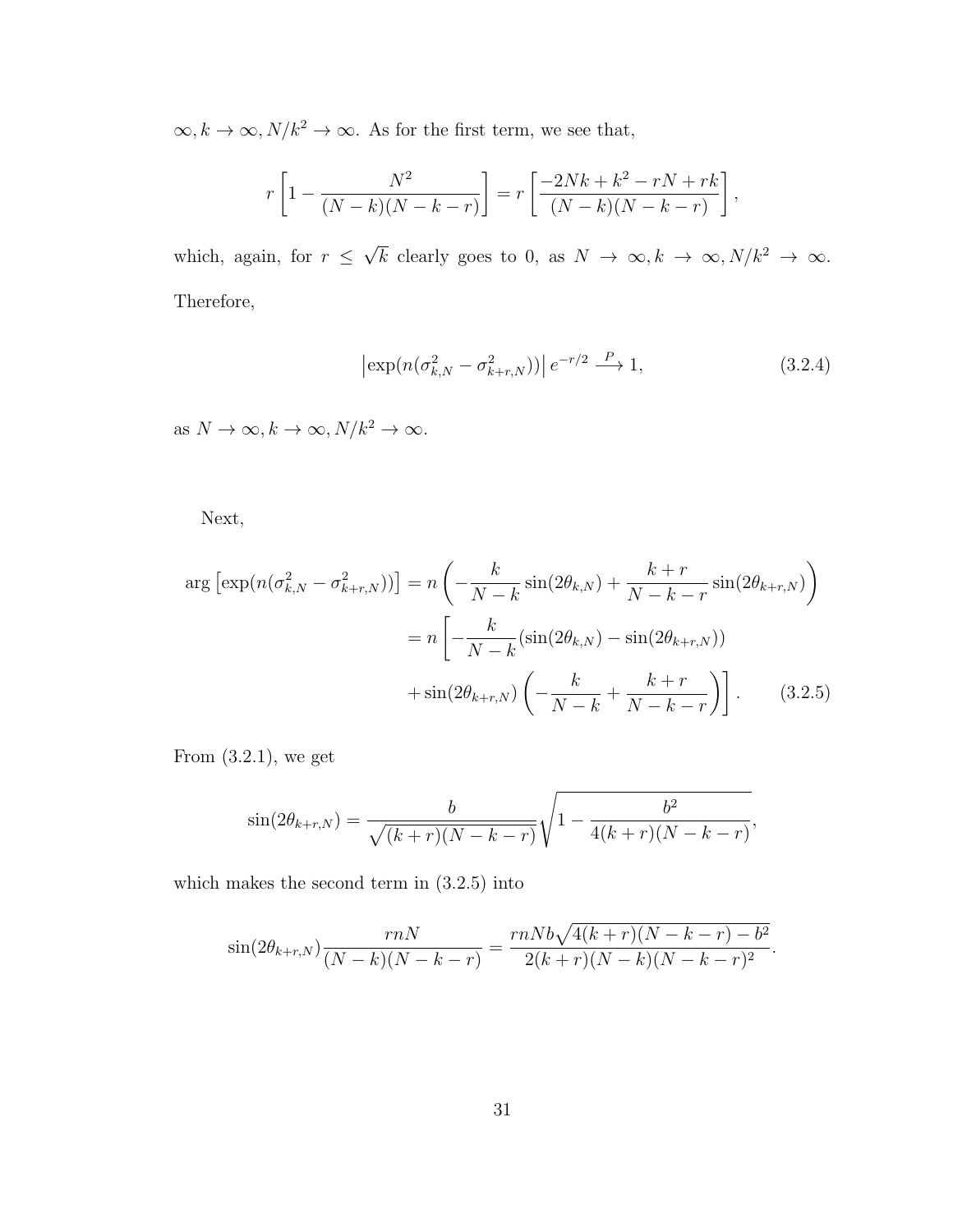Thus,

$$
\sin(2\theta_{k+r,N})\frac{rnN}{(N-k)(N-k-r)} - \frac{br}{2\sqrt{Nk}}\n= \frac{rnNb\sqrt{4(k+r)(N-k-r)-b^2}}{2(k+r)(N-k)(N-k-r)^2} - \frac{br}{2\sqrt{Nk}}\n= \frac{br}{2\sqrt{Nk}}\left\{\frac{nN\sqrt{Nk}\sqrt{4(k+r)(N-k-r)-b^2}}{(k+r)(N-k)(N-k-r)^2} - 1\right\}.
$$

While the term inside the braces goes to 0 in probability as  $N\to\infty, k\to\infty, N/k^2\to$  $\infty$ , we know that  $b/\sqrt{N} \stackrel{d}{\longrightarrow} N(0, 1)$ . Therefore,

$$
\sin(2\theta_{k+r,N})\frac{rnN}{(N-k)(N-k-r)} - \frac{br}{2\sqrt{Nk}} \xrightarrow{P} 0,
$$

which as  $N \to \infty, k \to \infty, N/k^2 \to \infty$ .

The first term in (3.2.5) is

$$
\frac{-nk}{N-k} \left( \sin(2\theta_{k,N}) - \sin(2\theta_{k+r,N}) \right)
$$
\n
$$
= \frac{-nk}{N-k} \left( \frac{b}{\sqrt{k(N-k)}} - \frac{b}{\sqrt{(k+r)(N-k-r)}} \right)
$$
\n
$$
= \frac{-bnk}{N-k} \cdot \frac{\frac{1}{k(N-k)} - \frac{1}{(k+r)(N-k-r)}}{\frac{1}{\sqrt{k(N-k)}} + \frac{1}{\sqrt{(k+r)(N-k-m)}}}
$$
\n
$$
= \frac{-bn}{(N-k)^2} \cdot \frac{\frac{-2rk+rN-r^2}{(k+r)(N-k-r)}}{\frac{1}{\sqrt{k(N-k)}} + \frac{1}{\sqrt{(k+r)(N-k-r)}}},
$$

which tends to 0 in probability as  $N \to \infty$ ,  $k \to \infty$ ,  $N/k^2 \to \infty$ , for  $r \leq M$ . √ k.

Using this, along with (3.2.4), we get, for  $r \leq M$ . √  $k,$ 

$$
\exp(n(\sigma_{k,N}^2 - \sigma_{k+r,N}^2)) \cdot \exp\left\{-\left(\frac{r}{2} + i\frac{br}{2\sqrt{Nk}}\right)\right\} \xrightarrow{P} 1,\tag{3.2.6}
$$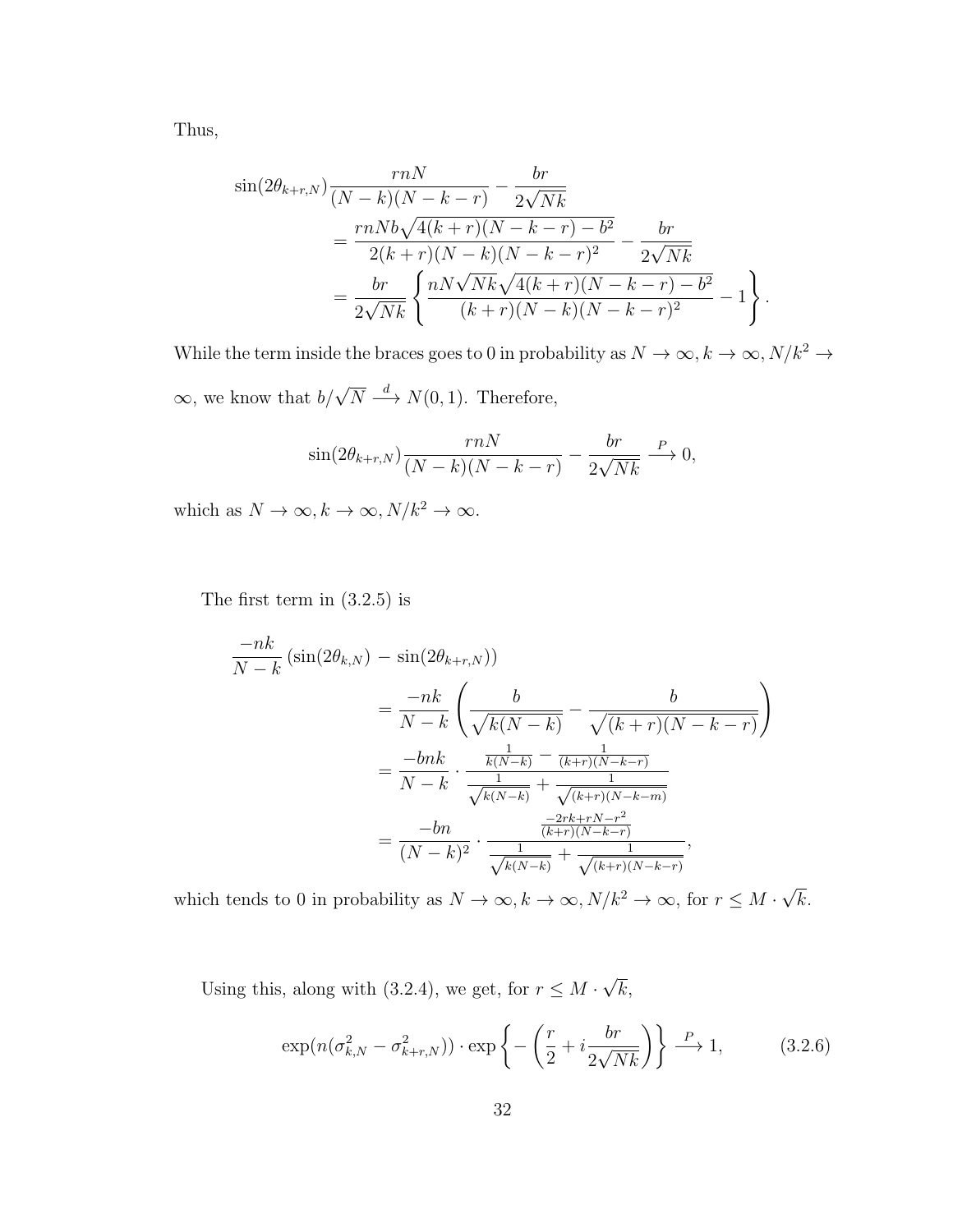as  $N \to \infty, k \to \infty, N/k^2 \to \infty$ .

Finally,

$$
b(\sigma_k - \sigma_{k+r,N}) = b \left\{ i \sqrt{\frac{k}{N-k}} \left( -\frac{b}{2\sqrt{k(N-k)}} + i \sqrt{1 - \frac{b^2}{4k(N-k)}} \right) - i \sqrt{\frac{k+r}{N-k-r}} \left( -\frac{b}{2\sqrt{(k+r)(N-k-r)}} + i \sqrt{1 - \frac{b^2}{4(k+r)(N-k-r)}} \right) \right\}
$$

The imaginary part of the above expression is

$$
i\frac{b^2}{2} \cdot \frac{-r}{(N-k)(N-k-r)},
$$

which, for  $r \leq M$ . √  $\overline{k}$ , converges in probability to 0 as  $N \to \infty$ ,  $k \to \infty$ ,  $N/k^2 \to \infty$ .

As for the real part,

$$
b\left(\sqrt{\frac{k+r}{N-k-r}}\sqrt{1-\frac{b^2}{4(k+r)(N-k-r)}}-\sqrt{\frac{k}{N-k}}\sqrt{1-\frac{b^2}{4k(N-k)}}\right)
$$

is equal to

$$
b \cdot \frac{\frac{k+r}{N-k-r} \left(1 - \frac{b^2}{4(k+r)(N-k-r)}\right) - \frac{k}{N-k} \left(1 - \frac{b^2}{4k(N-k)}\right)}{\sqrt{\frac{k+r}{N-k-r}} \sqrt{1 - \frac{b^2}{4(k+r)(N-k-r)}} + \sqrt{\frac{k}{N-k}} \sqrt{1 - \frac{b^2}{4k(N-k)}}},
$$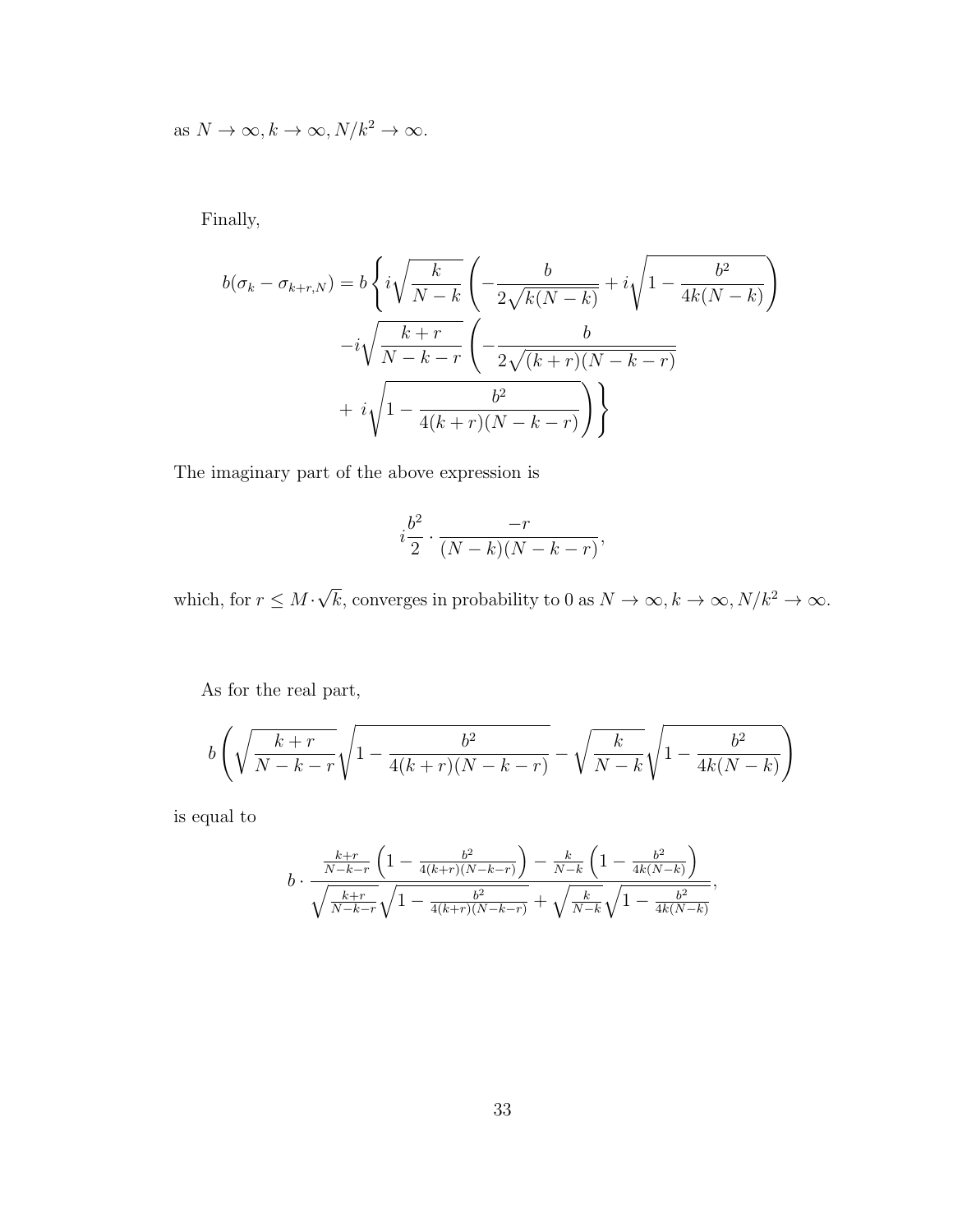which evaluates out as

$$
b \cdot \frac{\frac{r}{(N-k)(N-k-r)} - \frac{b^2}{4} \cdot \left(\frac{1}{(N-k-r)^2} - \frac{1}{(N-k)^2}\right)}{\sqrt{\frac{k+r}{N-k-r}} \sqrt{1 - \frac{b^2}{4(k+r)(N-k-r)}} + \sqrt{\frac{k}{N-k}} \sqrt{1 - \frac{b^2}{4k(N-k)}}}
$$

$$
\sim b \cdot \frac{\frac{r}{N^2} - \frac{b^2}{4} \cdot \frac{r^2 - 2Nr + 2kr}{N^4}}{\frac{2\sqrt{\frac{k}{N}}}{K}} \xrightarrow{P} 0.
$$

These give us

$$
b(\sigma_k - \sigma_{k+r,N}) \stackrel{P}{\longrightarrow} 0,\tag{3.2.7}
$$

for  $r \leq$ √  $\overline{k}$  and  $N \to \infty, k \to \infty, N/k^2 \to \infty$ .

Thus, we have from (3.2.3), (3.2.6) and (3.2.7),

$$
\frac{f_N(\sigma_{k,N})}{f_N(\sigma_{k+r,N})}\cdot \exp\left(\frac{r}{2}+i\frac{br}{2\sqrt{Nk}}\right)\stackrel{P}{\longrightarrow} 1,
$$

√  $\overline{k}$  and  $N \to \infty, k \to \infty, N/k^2 \to \infty$ , which proves the theorem. for  $r \leq M$ .  $\Box$ 

## 3.3 The asymptotic sinusoidal behavior of  $e_{k,N}$

Going back to the Cauchy integral expression we had for  $e_{k,N},$ 

$$
e_{k,N} = \frac{(-1)^k}{2\pi i} \int_{\Gamma} \frac{f_N(z)}{z^{k+1}} dz.
$$

We now choose  $\Gamma$  to be the circle centered at the origin of radius  $|\sigma_{k,N}|$ . Clearly then, Γ passes through both  $\sigma_{k,N}$  and  $\overline{\sigma_{k,N}}$ . We divide Γ into four regions - Γ<sub>1</sub>, Γ<sub>1</sub>, Γ<sub>2</sub>, and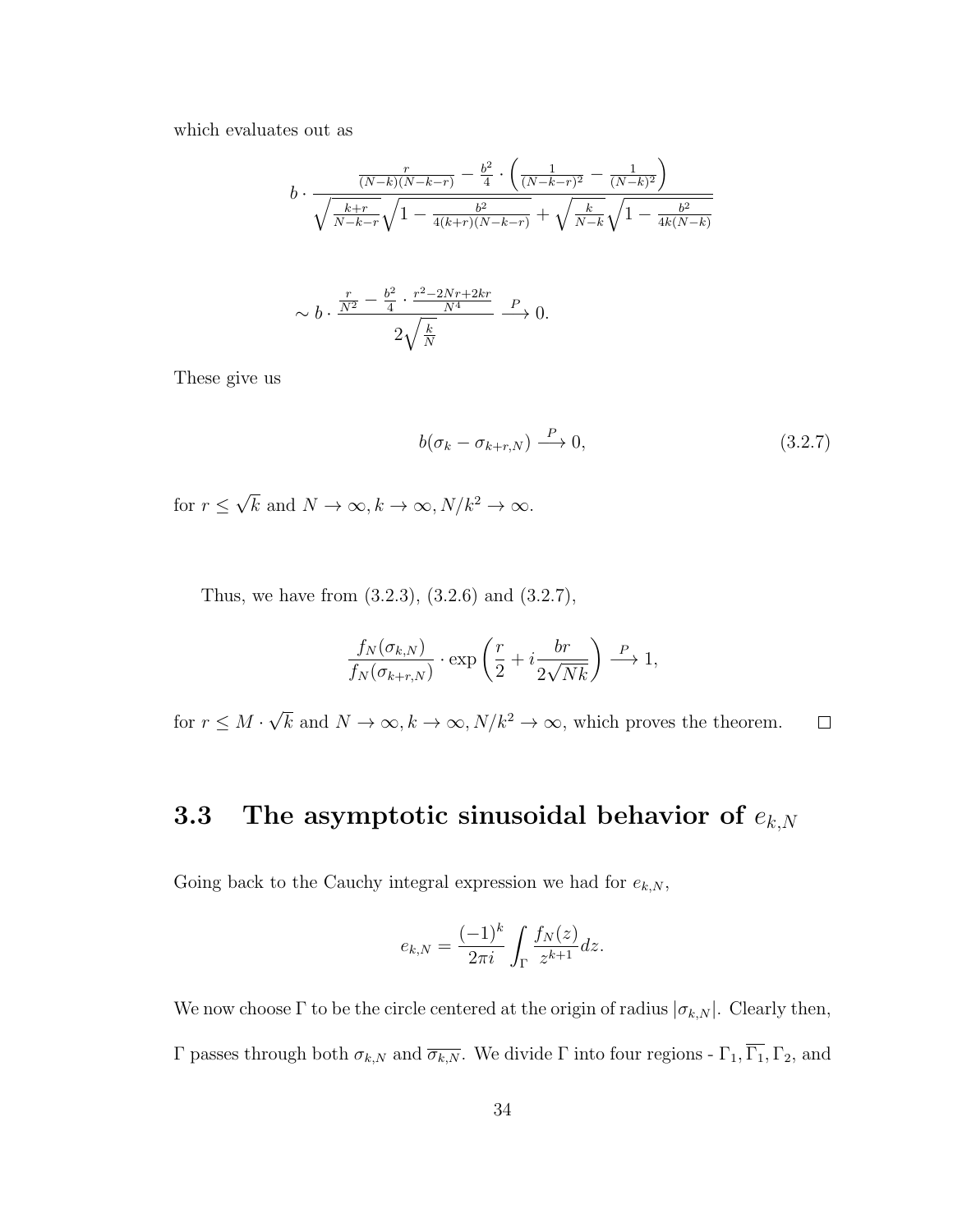$\Gamma'_2$  as follows. Any point  $z \in \Gamma$  can be written as  $z = \sigma_{k,N} e^{it}$ ,  $t \in [-\pi, \pi]$ . We let  $\Gamma_1$  be the set of all points  $z = \sigma_{k,N} e^{it} \in \Gamma$ , for which  $|t| \leq k^{-\delta}$ , where  $\delta$  is fixed and  $\frac{1}{3} < \delta < \frac{1}{2}$ . We let  $\overline{\Gamma_1}$  be the collection of points in  $\Gamma$  that are complex conjugates of the points in  $\Gamma_1$ .  $\Gamma_2$  and  $\Gamma'_2$  are the regions on the remaining left and right arcs respectively.

# 3.3.1 Evaluating the Cauchy integral over the "nice arcs" Lemma 3.3.1.

$$
\sqrt{k}\frac{\int_{\Gamma_1}\frac{f_N(z)}{z^{k+1}}dz}{\exp(g_{k,N}(0))}-i\gamma\left(\frac{1}{2},k^{1-\delta}\right)\longrightarrow 0 \ \text{as, } N\to\infty,
$$

where  $\gamma(x, y)$  represents the lower incomplete gamma function.

*Proof.* We may use the Taylor's expansion of  $g_{k,N}(t)$  in the previous section to get

$$
\int_{\Gamma_1} \frac{f_N(z)}{z^{k+1}} dz = i \int_{-k^{-\delta}}^{k^{-\delta}} \exp \left[ g_{k,N}(0) - C_{N,k} t^2 + \frac{t^3}{6} \left( \text{Reg}_{k,N}^{(3)}(t_1) + i \text{Img}_{k,N}^{(3)}(t_2) \right) \right] dt,
$$
  
where  $C_{N,k} = \sigma_{k,N}^2 \phi_{k,N}^{(2)}(\sigma_{k,N})/2$  (which is  $\sim k$ ) and  $t_1, t_2 \in (-k^{-\delta}, k^{-\delta})$ .

Because  $g_{k,N}^{(3)}(t) = O(k)$  (Lemma 3.2.3), we have that, for  $t \in (-k^{-\delta}, k^{-\delta}),$ 

$$
\frac{t^3}{6} \left( Reg_{k,N}^{(3)}(t_1) + iImg_{k,N}^{(3)}(t_2) \right) \longrightarrow 0, \text{ and so,}
$$

$$
\exp\left(\frac{t^3}{6} \left( Reg_{k,N}^{(3)}(t_1) + iImg_{k,N}^{(3)}(t_2) \right) \right) \longrightarrow 1,
$$

the convergence being uniform over  $(-k^{-\delta}, k^{-\delta})$ .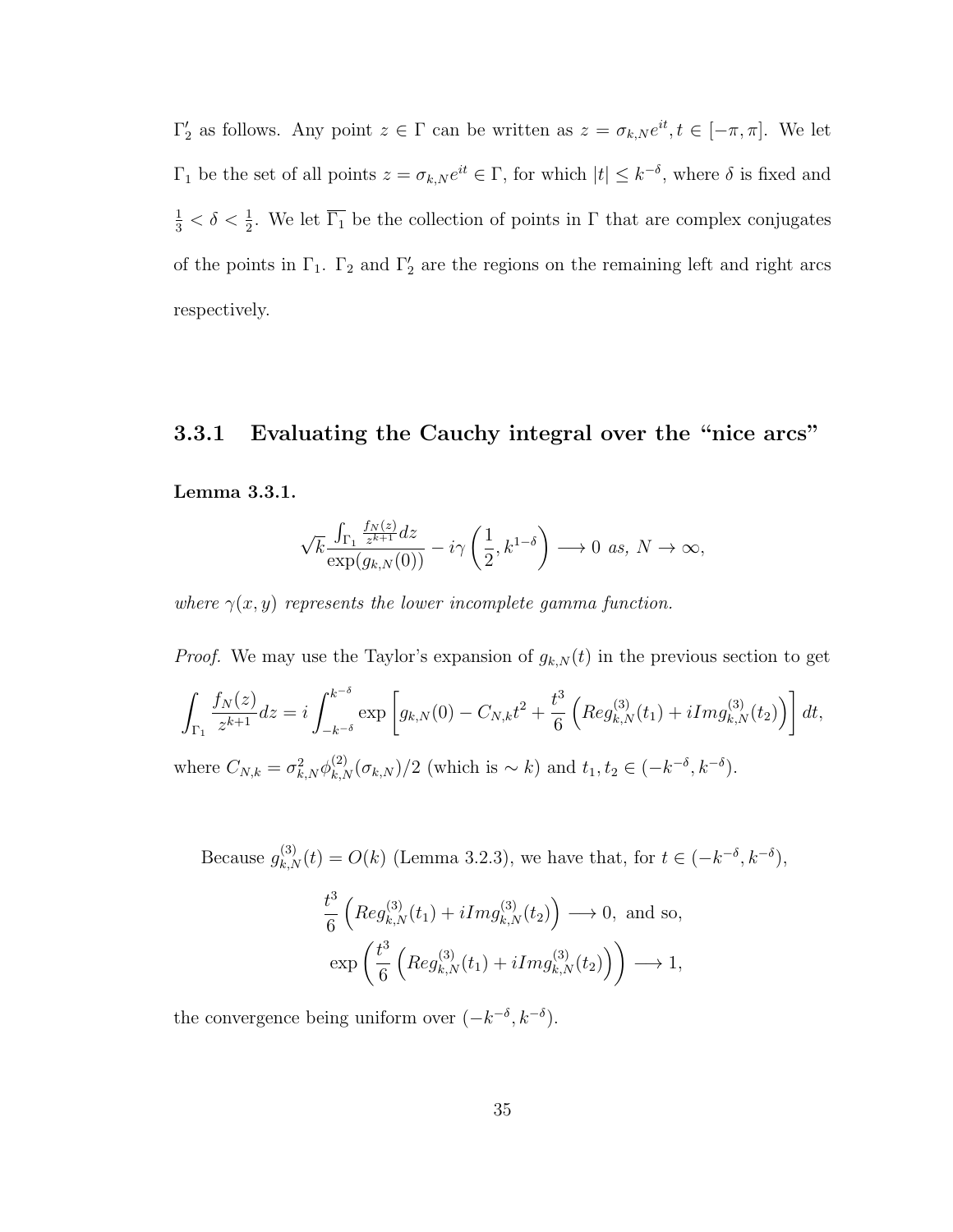Next,

$$
\sqrt{k} \left[ \exp \left( -\frac{C_{N,k}}{k} \cdot kt^2 \right) - \exp(-kt^2) \right]
$$
  
=  $\sqrt{k} \exp(-kt^2) \left[ \exp \left( -\frac{C_{N,k}}{k} \cdot kt^2 + kt^2 \right) - 1 \right]$   
=  $\sqrt{k} \exp(-kt^2) \left[ \exp \left( \left( 1 - \frac{C_{N,k}}{k} \right) kt^2 \right) - 1 \right]$ 

As  $|t| \leq k^{-\delta}, k t^2 \leq k^{1-2\delta}$ . Since  $\delta \in (\frac{1}{3})$  $\frac{1}{3}, \frac{1}{2}$  $(\frac{1}{2})$ , Lemma 3.2.2 gives us

$$
\left(1 - \frac{C_{N,k}}{k}\right)kt^2 \longrightarrow 0, \text{ which means,}
$$

$$
\sqrt{k}\left[\exp\left(-\frac{C_{N,k}}{k}\cdot kt^2\right) - \exp(-kt^2)\right] \longrightarrow 0,
$$

where, as before, the convergence is uniform over  $(-k^{-\delta}, k^{-\delta})$ .

Finally,

$$
\int_{-k^{-\delta}}^{k^{-\delta}} \exp(-kt^2)dt = 2 \int_0^{k^{-\delta}} \exp(-kt^2)dt
$$
  
= 
$$
\frac{1}{\sqrt{k}} \int_0^{k^{1-2\delta}} \frac{e^{-x}}{\sqrt{x}} dx, \text{ where, } x = kt^2,
$$
  
= 
$$
\frac{1}{\sqrt{k}} \gamma \left(\frac{1}{2}, k^{1-2\delta}\right).
$$

Stitching all of this together, we have,

$$
\sqrt{k} \frac{\int_{\Gamma_1} \frac{f_N(z)}{z^{k+1}} dz}{\exp(g_{k,N}(0))} - i\gamma \left(\frac{1}{2}, k^{1-2\delta}\right) \longrightarrow 0.
$$

 $\Box$ 

A similar result holds for  $\overline{\Gamma_1}$ , which can be proved by simply taking conjugates in Lemma 3.3.1.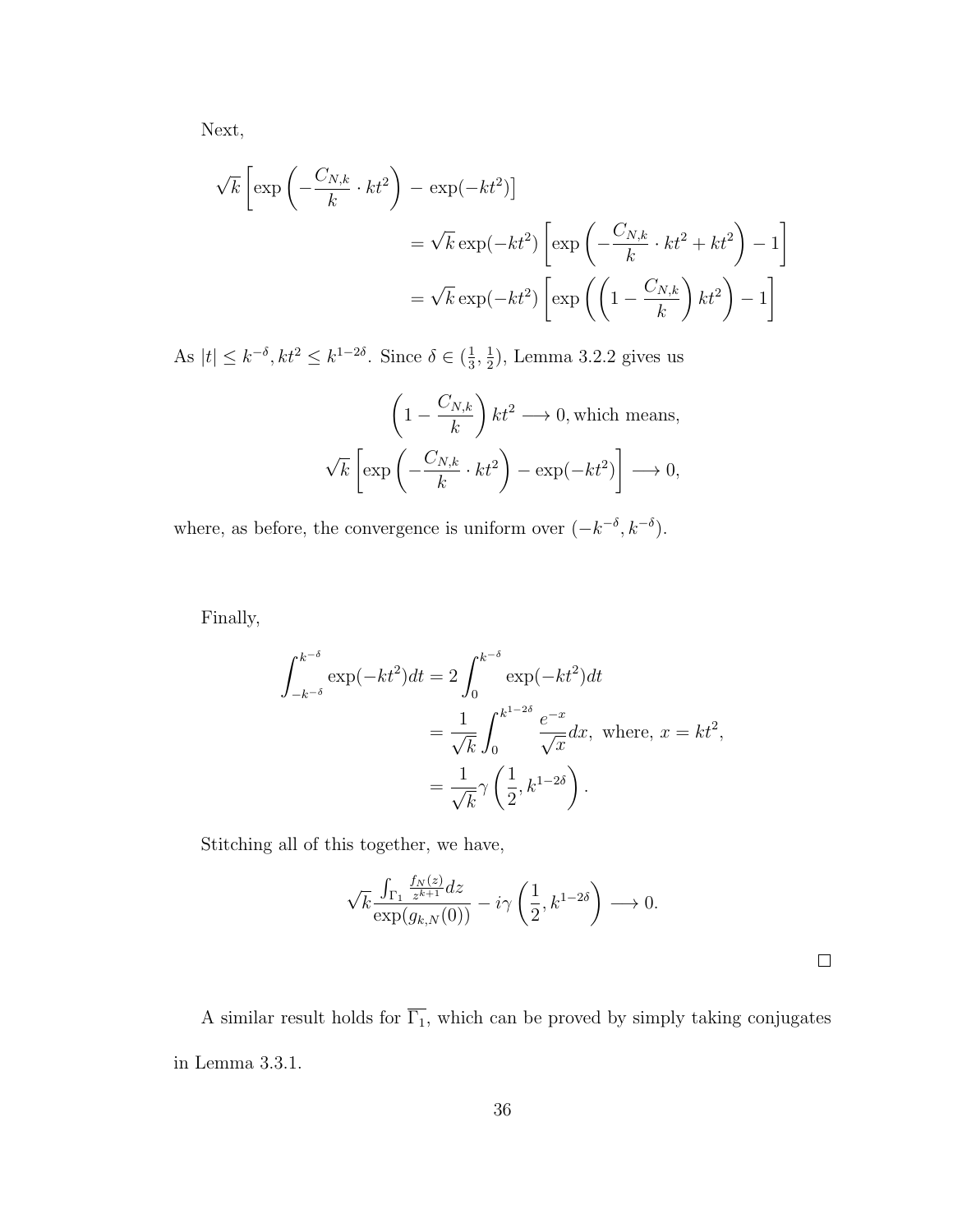Corollary 3.3.2.

$$
\sqrt{k}\frac{\int_{\overline{\Gamma_1}}\frac{f_N(z)}{z^{k+1}}dz}{\exp(g_{k,N}(0))}-i\gamma\left(\frac{1}{2},k^{1-\delta}\right)\longrightarrow 0 \ \ \text{as,}\ \ N\to\infty.
$$

## 3.3.2 Evaluating the Cauchy integral over the "bad arcs"

In this section, we see that when the Cauchy integral is evaluated over the arcs  $\Gamma_2$ and  $\Gamma'_2$ , it turns out to be negligible with respect to  $\exp(g_{k,N}(0))$ .

### Lemma 3.3.3.

$$
\sqrt{k} \frac{\sigma_{k,N}^k}{f_N(\sigma_{k,N})} \int_{\Gamma_2} \frac{f_N(z)}{z^{k+1}} dz \longrightarrow 0, \text{ as, } N \to \infty, \text{ and,}
$$
  

$$
\sqrt{k} \frac{\sigma_{k,N}^k}{f_N(\sigma_{k,N})} \int_{\Gamma_2'} \frac{f_N(z)}{z^{k+1}} dz \longrightarrow 0, \text{ as, } N \to \infty.
$$

*Proof.* We have, for  $z = \sigma_{k,N} e^{it} \in \Gamma_2 \cup \Gamma'_2$ ,

$$
\frac{f_N(z)}{f_N(\sigma_{k,N})} = \frac{(1 - \sigma_{k,N}e^{it})^{n+b}(1 + \sigma_{k,N}e^{it})^n}{(1 - \sigma_{k,N})^{n+b}(1 + \sigma_{k,N})^n}
$$
\n
$$
= \frac{(1 - \sigma_{k,N}^2e^{2it})^n}{(1 - \sigma_{k,N}^2)^n} \cdot \frac{(1 - \sigma_{k,N}e^{it})^b}{(1 - \sigma_{k,N})^b}
$$
\n
$$
= \left\{1 + (1 - e^{2it})\frac{\sigma_{k,N}^2}{1 - \sigma_{k,N}^2}\right\}^n \cdot \left\{1 + (1 - e^{it})\frac{\sigma_{k,N}^2}{1 - \sigma_{k,N}}\right\}^b.
$$

For the first term above, note that,

$$
\frac{\sigma_{k,N}^2}{1 - \sigma_{k,N}^2} = -\frac{k}{N} \cdot \frac{1 - \frac{b^2}{2k(N-k)} + i \frac{b}{\sqrt{k(N-k)}} \sqrt{1 - \frac{b^2}{4k(N-k)}}}{1 - \frac{b^2}{2N(N-k)} - i \frac{b}{N\sqrt{N-k}} \sqrt{k - \frac{b^2}{4(N-k)}}},
$$

$$
= -\frac{k}{N} \cdot \alpha_N,
$$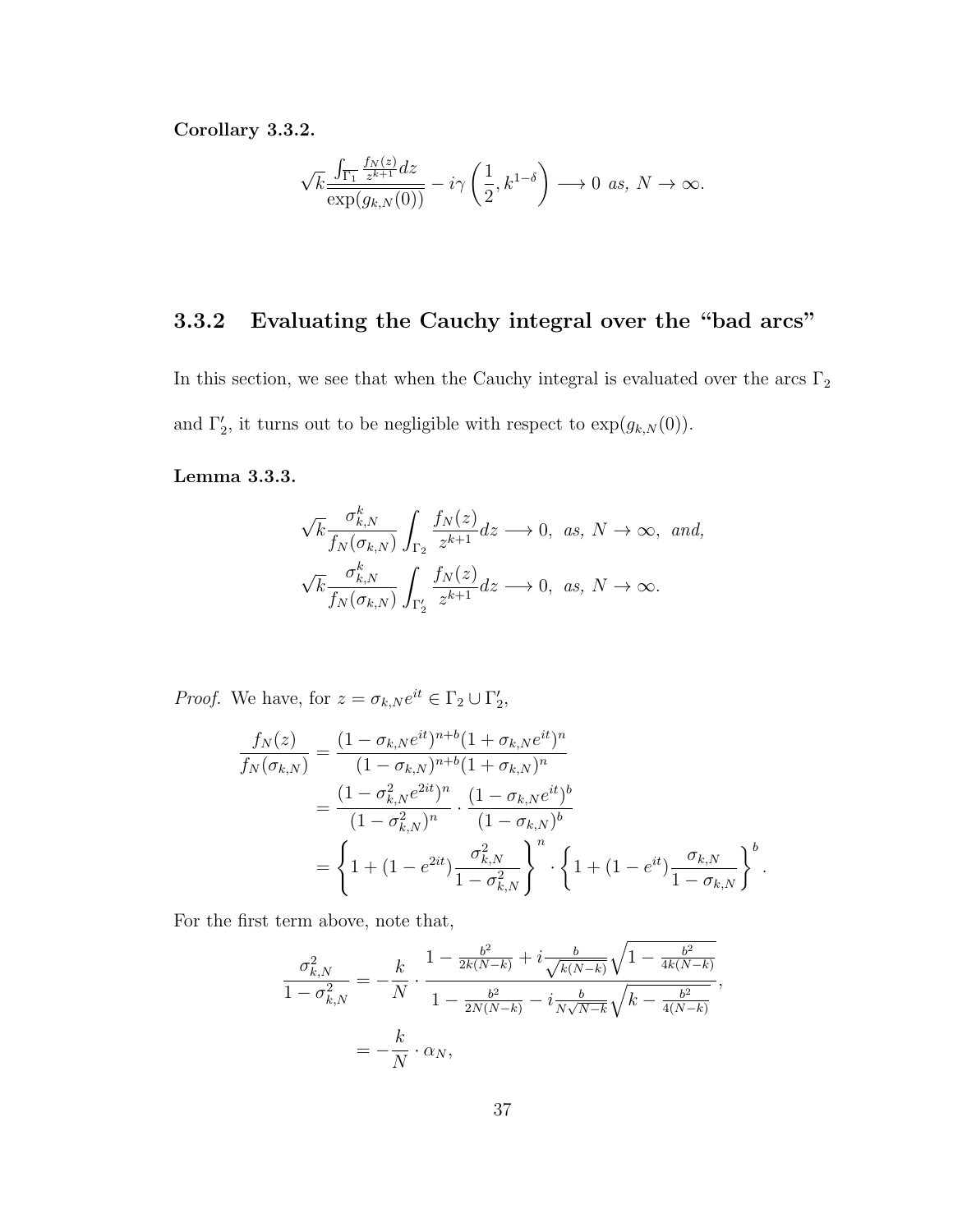where  $\alpha_N \to 1$ . Therefore,

$$
\frac{\left\{1+(1-e^{2it})\frac{\sigma^2_{k,N}}{1-\sigma^2_{k,N}}\right\}^n}{\exp(-\frac{1}{2}k\alpha_N(1-e^{2it}))}\longrightarrow 1.
$$

Now,  $1 - e^{2it} = 1 - \cos 2t - i \sin 2t = 2 \sin^2 t - i \sin 2t$ .

$$
\frac{1}{2}k \cdot 2\sin^2 t = k\sin^2 t \ge k\frac{t^2}{2}, \text{ for, } |t| \le 1.39.
$$

Then, as  $|t| \geq k^{-\delta}$ ,

$$
\frac{1}{2}k \cdot 2\sin^2 t \ge \frac{k^{1-2\delta}}{2} \longrightarrow \infty, \text{ since, } \delta \in \left(\frac{1}{3}, \frac{1}{2}\right).
$$

Likewise, for  $|\pi - t| \leq 1.39$ , since  $|\pi - t| \geq k^{-\delta}$  as well in  $\Gamma_2$  and  $\Gamma'_2$ , we have,

$$
\frac{1}{2}k \cdot 2\sin^2 t = \frac{1}{2}k \cdot 2\sin^2(\pi - t) \ge \frac{k^{1-2\delta}}{2}.
$$

Next,

$$
\frac{\sigma_{k,N}}{1-\sigma_{k,N}} = i\sqrt{\frac{k}{N-k}} \cdot \left[ \frac{\sqrt{1-\frac{b^2}{4k(N-k)}} + i \frac{b}{\sqrt{k(N-k)}}}{1+\frac{b}{2(N-k)} - i \sqrt{\frac{k}{N-k}} - \frac{b^2}{4(N-k)^2}} \right] = i\sqrt{\frac{k}{N-k}} \cdot \beta_N,
$$

where,  $\beta_N \to 1$ . So,

$$
\left\{1 + (1 - e^{it})\frac{\sigma_{k,N}}{1 - \sigma_{k,N}}\right\}^b = \left\{1 + (1 - e^{it})i\sqrt{\frac{k}{N-k}} \cdot \beta_N\right\}^b
$$

$$
= \left\{1 + \beta_N\sin t\sqrt{\frac{k}{N-k}} + i\beta_N(1 - \cos t)\sqrt{\frac{k}{N-k}}\right\}^b
$$

Because  $k/\sqrt{N-k} \to 0$ , and  $|b| \leq A$ √ N, we get that there exists a constant C for which,

$$
\frac{\left\{1 + \beta_N \sin t \sqrt{\frac{k}{N-k}} + i \beta_N (1 - \cos t) \sqrt{\frac{k}{N-k}}\right\}^b}{\exp(C\sqrt{k})}
$$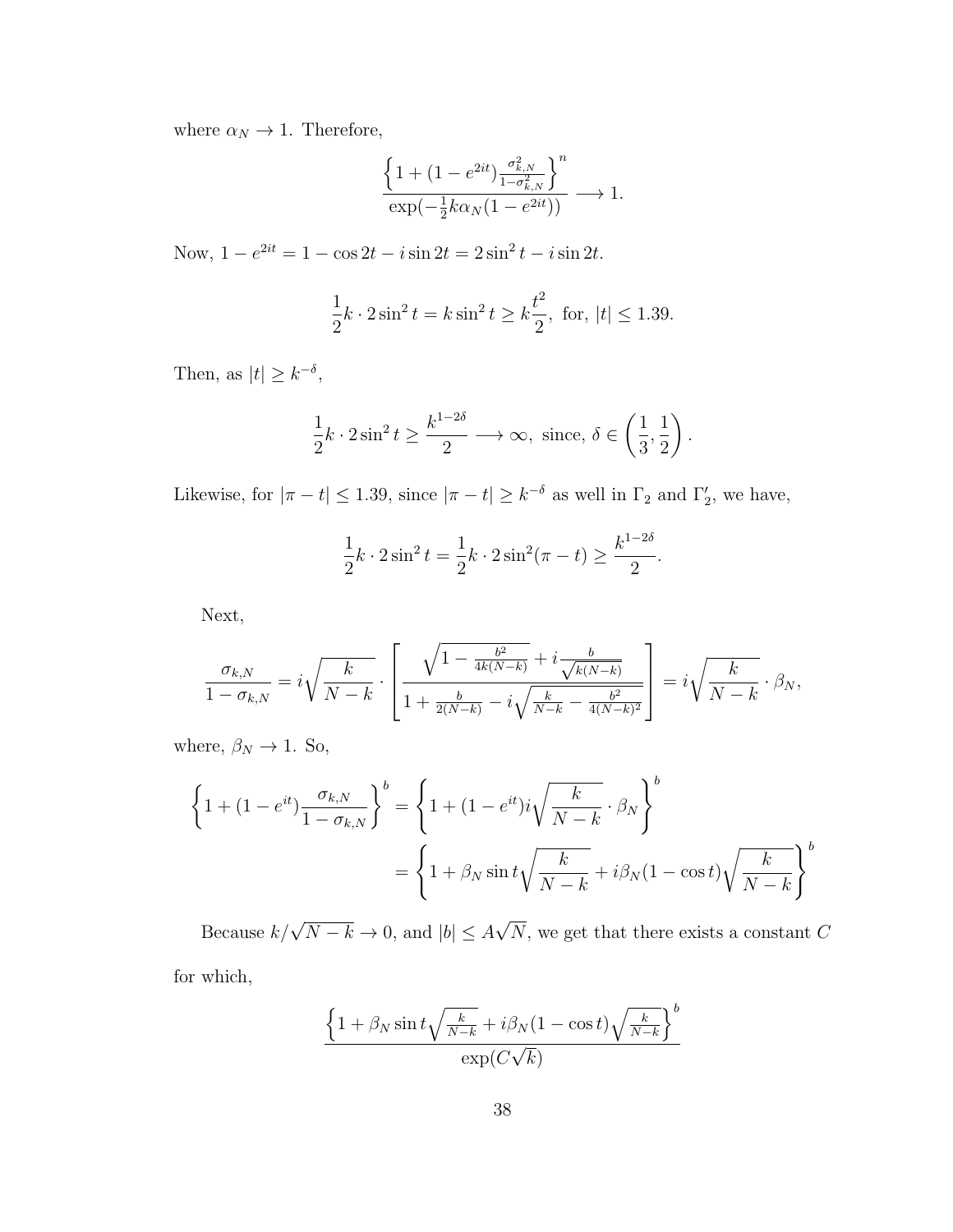is bounded.

Therefore,

$$
\sqrt{k} \frac{f_N(z)}{f_N(\sigma_{k,N})} \sim \sqrt{k} \exp\left(-\frac{1}{2}k\alpha_N(1-e^{2it})\right) \exp(C\sqrt{k}) \cdot \frac{\left\{1+(1-e^{it})\frac{\sigma_{k,N}}{1-e_{k,N}}\right\}^b}{\exp(C\sqrt{\sigma_{k,N}k})},
$$

and so,  $\forall z \in \Gamma_2$ ,

$$
\sqrt{k} \frac{f_N(z)}{f_N(\sigma_{k,N})} \longrightarrow 0,
$$

with the convergence being uniform over  $\Gamma_2.$ 

Thus,

$$
\left|\sqrt{k} \frac{\sigma_{k,N}^k}{f_N(\sigma_{k,N})} \int_{\Gamma_2} \frac{f_N(z)}{z^{k+1}} dz \right| \leq \frac{1}{|\sigma_{k,N}|} \int_{\Gamma_2} \sqrt{k} \left| \frac{f_N(z)}{f_N(\sigma_{k,N})} \right| |dz| \longrightarrow 0.
$$

Similarly,

$$
\left| \sqrt{k} \frac{\sigma_{k,N}^k}{f_N(\sigma_{k,N})} \int_{\Gamma_2'} \frac{f_N(z)}{z^{k+1}} dz \right| \leq \frac{1}{|\sigma_{k,N}|} \int_{\Gamma_2'} \sqrt{k} \left| \frac{f_N(z)}{f_N(\sigma_{k,N})} \right| |dz| \longrightarrow 0.
$$

 $\Box$ 

# $\mathbf{3.3.3} \quad \textbf{An expression for} \,\, \sqrt{k} \cdot e_{k,N}$

Using Lemmas 3.3.1, 3.3.2 and 3.3.3, we get the following expression for  $e_{k,N}$ .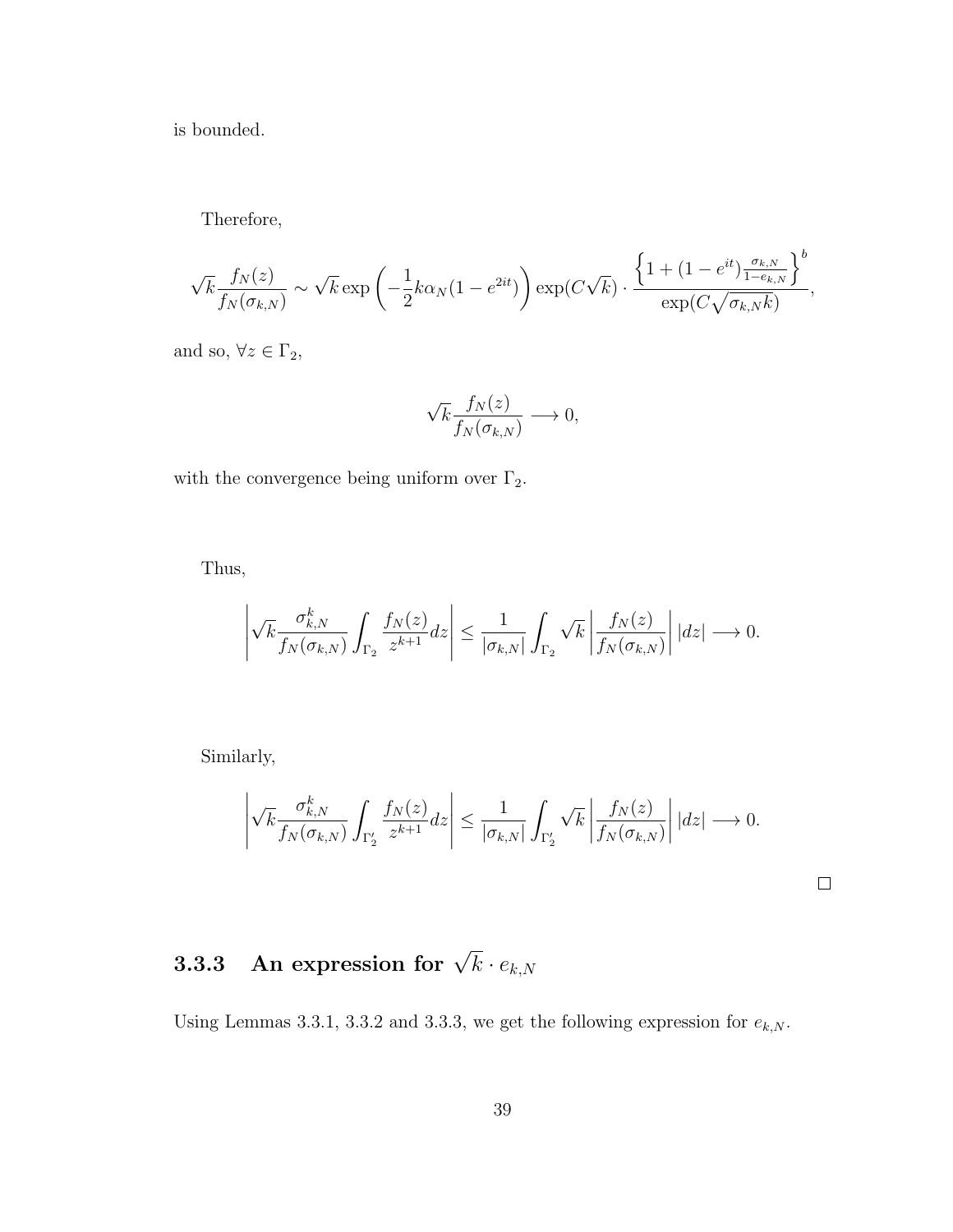#### Proposition 3.3.4.

$$
\sqrt{k} \cdot e_{k,N} = \left(\frac{N-k}{k}\right)^{k/2} Re \left\{ i^k \left(\frac{1}{\sqrt{\pi}} + \mathcal{Y}_{k,N} \right) f_N(\sigma_{k,N}) e^{-ik\theta_{k,N}} \right\},\,
$$

where  $\mathcal{Y}_{k,N} \to 0$  as  $N \to \infty$ ,  $k \to \infty$ ,  $N/k \to \infty$ , where  $\theta_{k,N} = \arg(\sigma_{k,N} - \frac{\pi}{2})$  $\frac{\pi}{2}$ .

Proof. We have,

$$
\sqrt{k}(-1)^k e_{k,N} = \frac{\sqrt{k}}{2\pi i} \left( \int_{\Gamma_1} \frac{f_N(z)}{z^{k+1}} dz + \int_{\overline{\Gamma_1}} \frac{f_N(z)}{z^{k+1}} dz + \int_{\Gamma_2} \frac{f_N(z)}{z^{k+1}} dz + \int_{\Gamma_2'} \frac{f_N(z)}{z^{k+1}} dz \right).
$$

Now, using Lemmas 3.3.1 and 3.3.2, we have,  $\sqrt{k} \cdot \frac{\sigma_{k,N}^k}{f_N(\sigma_{k,N})} \cdot \frac{1}{i}$  $\frac{1}{i} \int_{\Gamma_1}$  $f_N(z)$  $\frac{f_N(z)}{z^{k+1}}$ dz equals,

$$
\left[\sqrt{k}\frac{\int_{\Gamma_1}\frac{f_N(z)}{z^{k+1}}dz}{i\exp(g_{k,N}(0))}-\gamma\left(\frac{1}{2},k^{1-\delta}\right)\right]+\gamma\left(\frac{1}{2},k^{1-\delta}\right),\,
$$

and,  $\sqrt{k} \cdot \frac{\overline{\sigma_{k,N}}^k}{f_N(\overline{\sigma_{k,N}})}$  $\frac{\overline{\sigma_{k,N}}^{\kappa}}{f_{N}(\overline{\sigma_{k,N}})} \cdot \frac{1}{i}$  $\frac{1}{i} \int_{\overline{\Gamma_1}}$  $f_N(z)$  $\frac{f_N(z)}{z^{k+1}}$ dz equals  $\lceil \cdot \rceil$ k  $\int_{\overline{\Gamma_1}}$  $f_N(z)$  $\frac{f_N(z)}{z^{k+1}}$ dz  $i \exp(g_{k,N}(0))$  $- \gamma$  $\sqrt{1}$ 2  $, k^{1-\delta}$  $\setminus$  $+$   $\gamma$  $\sqrt{1}$ 2  $, k^{1-\delta}$ ,

where the first terms in the [−] brackets in the above equations are complex conjugates of each other and converge to 0 as  $N \to \infty, k \to \infty, N/k \to \infty$ . Also, note that, as  $\gamma(x, y)$  is the lower incomplete gamma function, and as  $\delta \langle 1, \rangle$  $\gamma\left(\frac{1}{2}\right)$  $\frac{1}{2}, k^{1-\delta}$   $\rightarrow$ √  $\overline{\pi}$  as  $k \to \infty$ .

Therefore, applying Lemma 3.3.3 to  $\int_{\Gamma_2}$  $f_N(z)$  $\frac{f_N(z)}{z^{k+1}}$ dz and  $\int_{\Gamma_2'}$  $f_N(z)$  $\frac{f_N(z)}{z^{k+1}}$ dz, we get,

$$
\sqrt{k}(-1)^{k}e_{k,N} = \frac{1}{2\pi} \left\{ \frac{f_{N}(\sigma_{k,N})}{\sigma_{k,N}^{k}} \left( \sqrt{\pi} + \mathcal{Y}_{k,N}' \right) + \frac{f_{N}(\overline{\sigma_{k,N}})}{\overline{\sigma_{k,N}}^{k}} \left( \sqrt{\pi} + \overline{\mathcal{Y}_{k,N}'} \right) \right\}
$$

$$
= Re \left\{ \left( \frac{1}{\sqrt{\pi}} + \mathcal{Y}_{k,N} \right) \frac{f_{N}(\sigma_{k,N})}{\sigma_{k,N}^{k}} \right\},
$$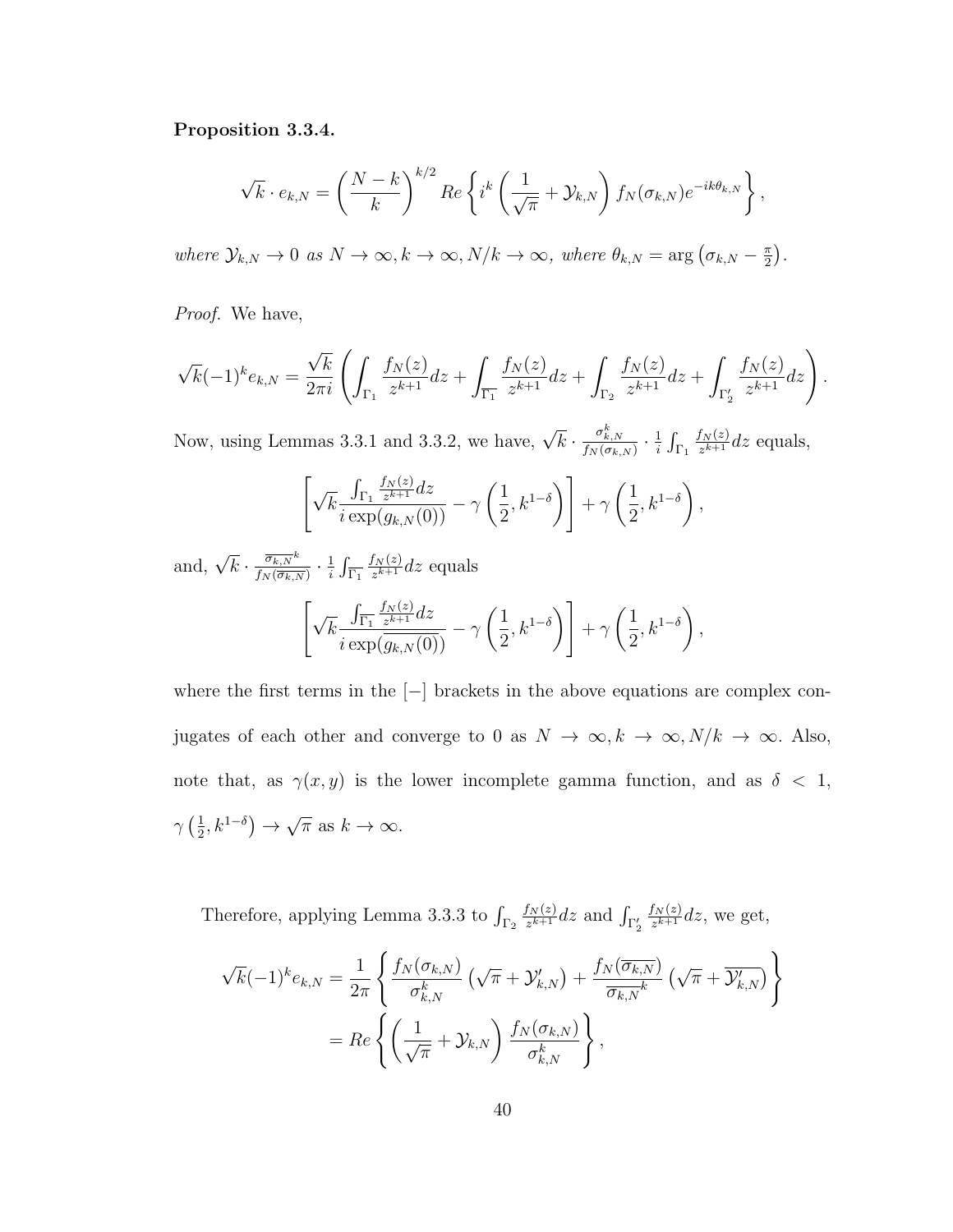where  $\mathcal{Y}_{k,N} = \mathcal{Y}'_{k,N}/\pi \to 0$ , as  $N \to \infty$ ,  $k \to \infty$ ,  $N/k \to \infty$ .

Furthermore, writing  $\sigma_{k,N} = |\sigma_{k,N}| e^{i\theta_{k,N}}$ , we have,

$$
\sqrt{k}(-1)^{k}e_{k,N} = Re\left\{ \left(\frac{1}{\sqrt{\pi}} + \mathcal{Y}_{k,N}\right) \frac{f_{N}(\sigma_{k,N})\overline{\sigma_{k,N}}^{k}}{|\sigma_{k,N}|^{2k}}\right\}
$$
  
\n
$$
= Re\left\{ \left(\frac{1}{\sqrt{\pi}} + \mathcal{Y}_{k,N}\right) \left(\frac{N-k}{k}\right)^{k} f_{N}(\sigma_{k,N}) \left(-i\sqrt{\frac{k}{N-k}}\right)^{k} e^{-ik\theta_{k,N}} \right\}
$$
  
\n
$$
= Re\left\{ (-i)^{k} \left(\frac{1}{\sqrt{\pi}} + \mathcal{Y}_{k,N}\right) \left(\frac{N-k}{k}\right)^{k/2} f_{N}(\sigma_{k,N}) e^{-ik\theta_{k,N}} \right\}
$$
  
\n
$$
\implies \sqrt{k}e_{k,N} = \left(\frac{N-k}{k}\right)^{k/2} Re\left\{ i^{k} \left(\frac{1}{\sqrt{\pi}} + \mathcal{Y}_{k,N}\right) f_{N}(\sigma_{k,N}) e^{-ik\theta_{k,N}} \right\}.
$$

We write

$$
\mathcal{G}_{k,N}:=i^k\left(\frac{1}{\sqrt{\pi}}+\mathcal{Y}_{k,N}\right)f_N(\sigma_{k,N})e^{-ik\theta_{k,N}}
$$

so that,

$$
\sqrt{k} \cdot e_{k,N} = \left(\frac{N-k}{k}\right)^{k/2} Re(\mathcal{G}_{k,N}).
$$

As a final step to proving Theorem 3.1.1, we want to evaluate the ratio  $\frac{\mathcal{G}_{k+r,N}}{\mathcal{G}_{k,N}}$  asymptotically for  $r \leq M$ . √  $\overline{k}, M > 0$  being a constant, as  $N \to \infty, k \to \infty, N/k^2 \to \infty$ .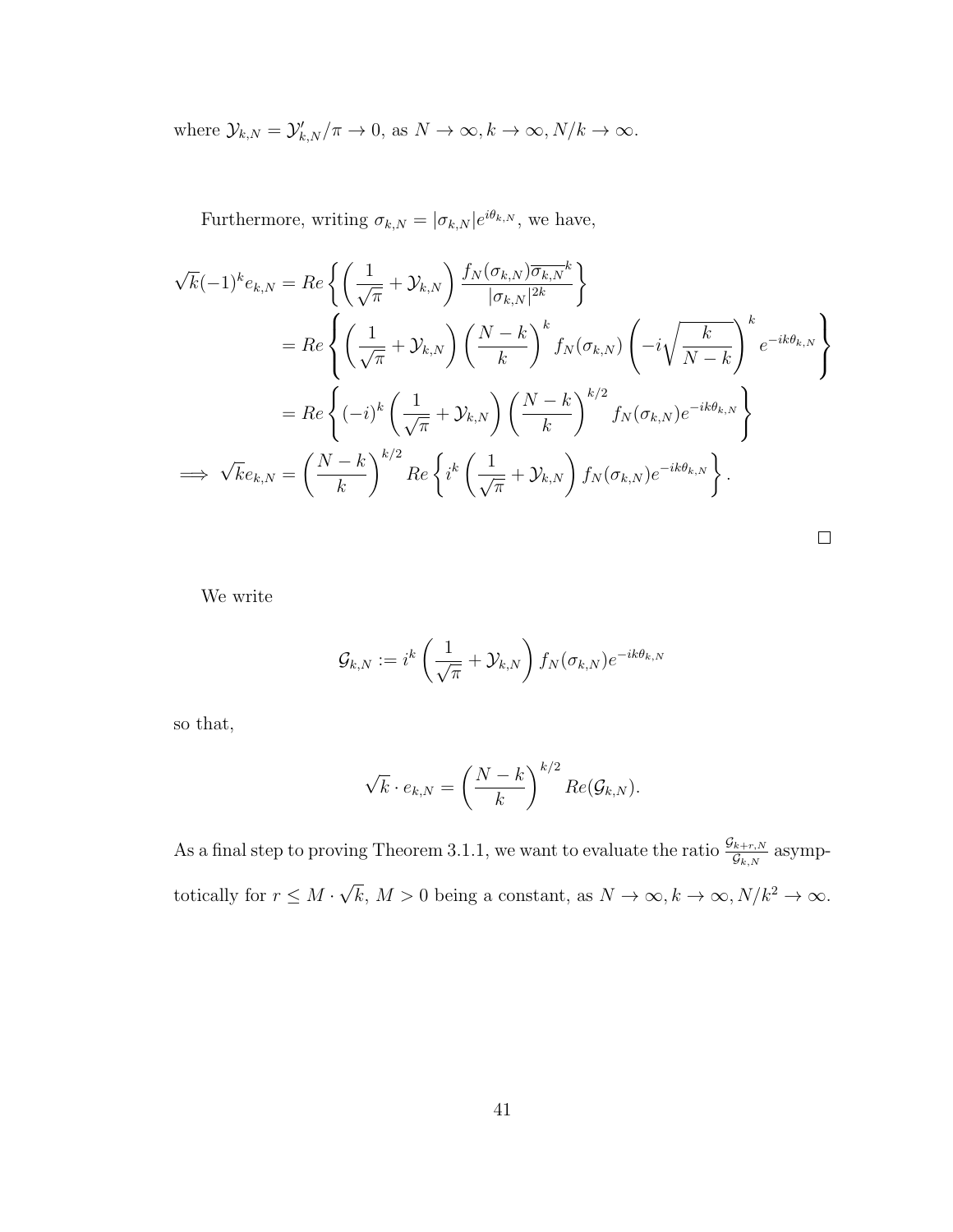#### $\textbf{3.3.4} \quad \textbf{The ratio} \; \frac{\mathcal{G}_{k+r,N}}{\mathcal{G}_{k,N}}, \textbf{ for } r \leq M \cdot \nonumber$ √ k

**Lemma 3.3.5.** Let  $\alpha = b/\sqrt{N}$  and  $r \leq M$ . √  $k, M > 0$  being a constant. Then,

$$
(-i)^r \cdot \frac{\mathcal{G}_{k+r,N}}{\mathcal{G}_{k,N}} \cdot \exp\left(-\frac{r}{2} - i\frac{\alpha r}{4\sqrt{k}}\right) \stackrel{P}{\longrightarrow} 1,
$$

as  $N \to \infty$ ,  $k \to \infty$ , and  $N/k^2 \to \infty$ .

Proof. We have,

$$
\frac{\mathcal{G}_{k+r,N}}{\mathcal{G}_{k,N}} = i^r \cdot \frac{\frac{1}{\sqrt{\pi}} + \mathcal{Y}_{k+r,N}}{\frac{1}{\sqrt{\pi}} + \mathcal{Y}_{k,N}} \cdot \frac{f_N(\sigma_{k+r,N})}{f_N(\sigma_{k,N})} \cdot e^{i(k\theta_{k,N} - (k+r)\theta_{k+r,N})}.
$$

From Lemma 3.2.5,

$$
\frac{f_N(\sigma_{k,N})}{f_N(\sigma_{k+r,N})} \cdot \exp\left(\frac{r}{2} + i\frac{\alpha r}{2\sqrt{k}}\right) \stackrel{P}{\longrightarrow} 1,
$$

where  $\alpha = b/\sqrt{N}$ , as  $N \to \infty$ ,  $k \to \infty$ , and  $N/k^2 \to \infty$ .

So we now need to look at  $e^{i(k\theta_{k,N}-(k+r)\theta_{k+r,N})}$ . We have,

$$
k\theta_{k,N} - (k+r)\theta_{k+r,N} \qquad (3.3.1)
$$
\n
$$
= k \arctan\left(\frac{\frac{b}{2\sqrt{k(N-k)}}}{\sqrt{1 - \frac{b^2}{4k(N-k)}}}\right) - (k+r) \arctan\left(\frac{\frac{b}{2\sqrt{(k+r)(N-k-r)}}}{\sqrt{1 - \frac{b^2}{4(k+r)(N-k-r)}}}\right)
$$
\n
$$
= k \left[\arctan\left(\frac{\frac{b}{2\sqrt{k(N-k)}}}{\sqrt{1 - \frac{b^2}{4k(N-k)}}}\right) - \arctan\left(\frac{\frac{b}{2\sqrt{(k+r)(N-k-r)}}}{\sqrt{1 - \frac{b^2}{4(k+r)(N-k-r)}}}\right)\right]
$$
\n
$$
-r \arctan\left(\frac{\frac{b}{2\sqrt{(k+r)(N-k-r)}}}{\sqrt{1 - \frac{b^2}{4(k+r)(N-k-r)}}}\right).
$$
\n(3.3.2)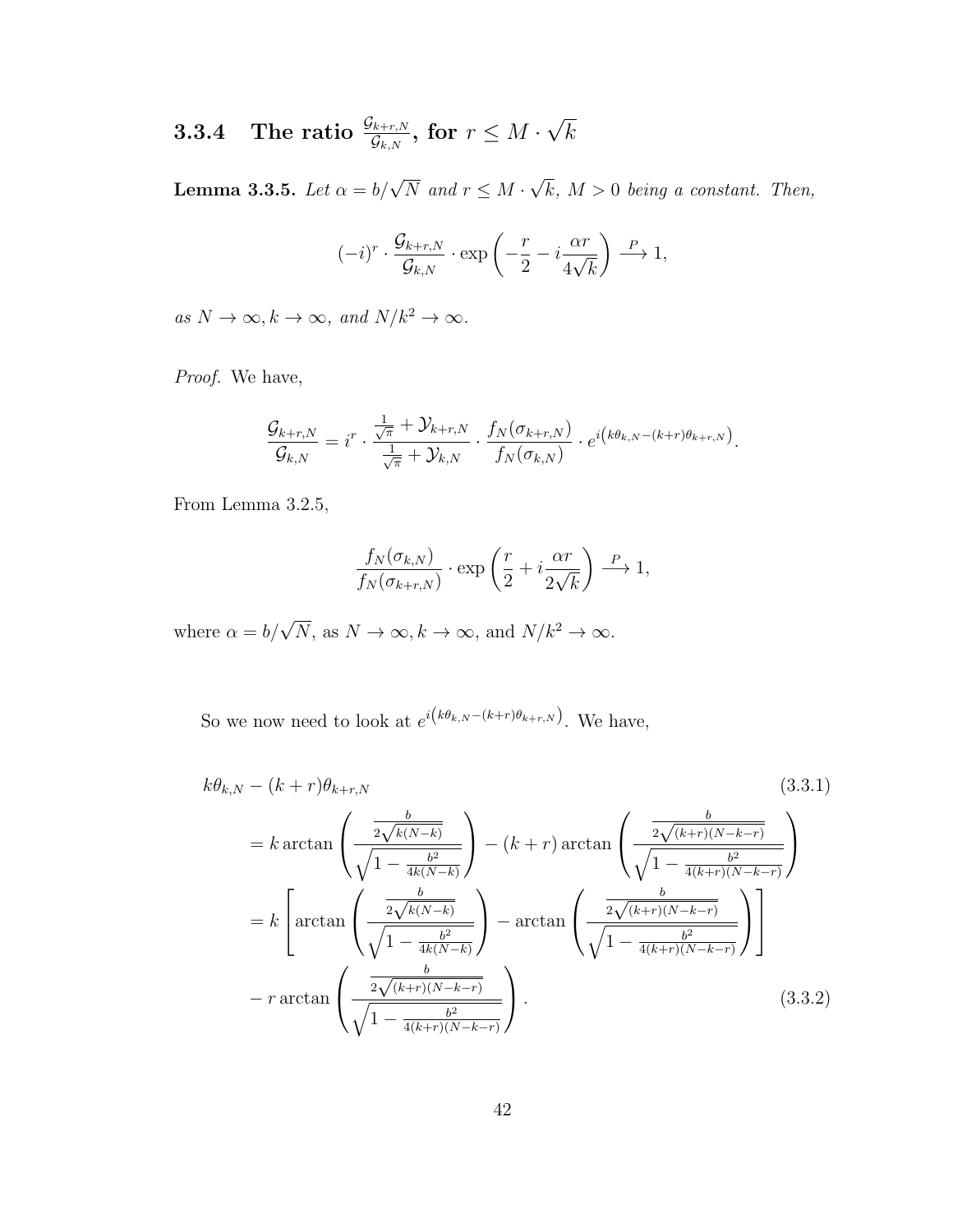Now, note that, as  $N\to\infty, k\to\infty,$  and  $N/k^2\to\infty,$ 

$$
\frac{r \arctan\left(\frac{\frac{b}{2\sqrt{(k+r)(N-k-r)}}}{\sqrt{1-\frac{b^2}{4(k+r)(N-k-r)}}}\right)}{\frac{br}{2\sqrt{kN}}} \xrightarrow{P} 1.
$$

Since  $b/\sqrt{N} \stackrel{d}{\longrightarrow} N(0, 1)$ , this gives,

$$
r \arctan\left(\frac{\frac{b}{2\sqrt{(k+r)(N-k-r)}}}{\sqrt{1-\frac{b^2}{4(k+r)(N-k-r)}}}\right) - \frac{br}{2\sqrt{kN}} \xrightarrow{P} 0. \tag{3.3.3}
$$

(3.3.4)

Next,

$$
\arctan\left(\frac{\frac{b}{2\sqrt{k(N-k)}}}{\sqrt{1-\frac{b^2}{4k(N-k)}}}\right) - \arctan\left(\frac{\frac{b}{2\sqrt{(k+r)(N-k-r)}}}{\sqrt{1-\frac{b^2}{4(k+r)(N-k-r)}}}\right)
$$
\n
$$
= \arctan\left(\frac{\frac{\frac{b}{2\sqrt{k(N-k)}}}{\sqrt{1-\frac{b^2}{4k(N-k)}}}-\frac{\frac{b}{2\sqrt{(k+r)(N-k-r)}}}{\sqrt{1-\frac{b^2}{4(k+r)(N-k-r)}}}}{\frac{b}{\sqrt{1-\frac{b^2}{4k(N-k)}}}\frac{\frac{b}{2\sqrt{(k+r)(N-k-r)}}}{\sqrt{1-\frac{b^2}{4(k+r)(N-k-r)}}}}\right)
$$
\n
$$
= \arctan\left(\frac{\frac{b}{2}\left(\frac{1}{\sqrt{k(N-k)}}\sqrt{1-\frac{b^2}{4(k+r)(N-k-r)}}-\frac{1}{\sqrt{(k+r)(N-k-r)}}\sqrt{1-\frac{b^2}{4k(N-k)}}\right)}{\sqrt{1-\frac{b^2}{4k(N-k)}}\sqrt{1-\frac{b^2}{4(k+r)(N-k-r)}}+\frac{b^2}{4}\frac{1}{\sqrt{k(k+r)(N-k)(N-k-r)}}}\right).
$$

Since the numerator of the expression inside arctan is  $\sim \frac{br}{4N^{1/2}}$  $\frac{br}{4N^{1/2}k^{3/2}},$  we get

$$
k\left[\arctan\left(\frac{\frac{b}{2\sqrt{k(N-k)}}}{\sqrt{1-\frac{b^2}{4k(N-k)}}}\right)-\arctan\left(\frac{\frac{b}{2\sqrt{(k+r)(N-k-r)}}}{\sqrt{1-\frac{b^2}{4(k+r)(N-k-r)}}}\right)\right]_{P\to 1}
$$

as  $N \to \infty$ ,  $k \to \infty$ , and  $N/k^2 \to \infty$ . Again, since  $b/\sqrt{N} \stackrel{d}{\longrightarrow} N(0, 1)$ , this gives,

$$
k\left[\arctan\left(\frac{\frac{b}{2\sqrt{k(N-k)}}}{\sqrt{1-\frac{b^2}{4k(N-k)}}}\right)-\arctan\left(\frac{\frac{b}{2\sqrt{(k+r)(N-k-r)}}}{\sqrt{1-\frac{b^2}{4(k+r)(N-k-r)}}}\right)\right]-\frac{br}{4\sqrt{Nk}} \xrightarrow{P} 0,
$$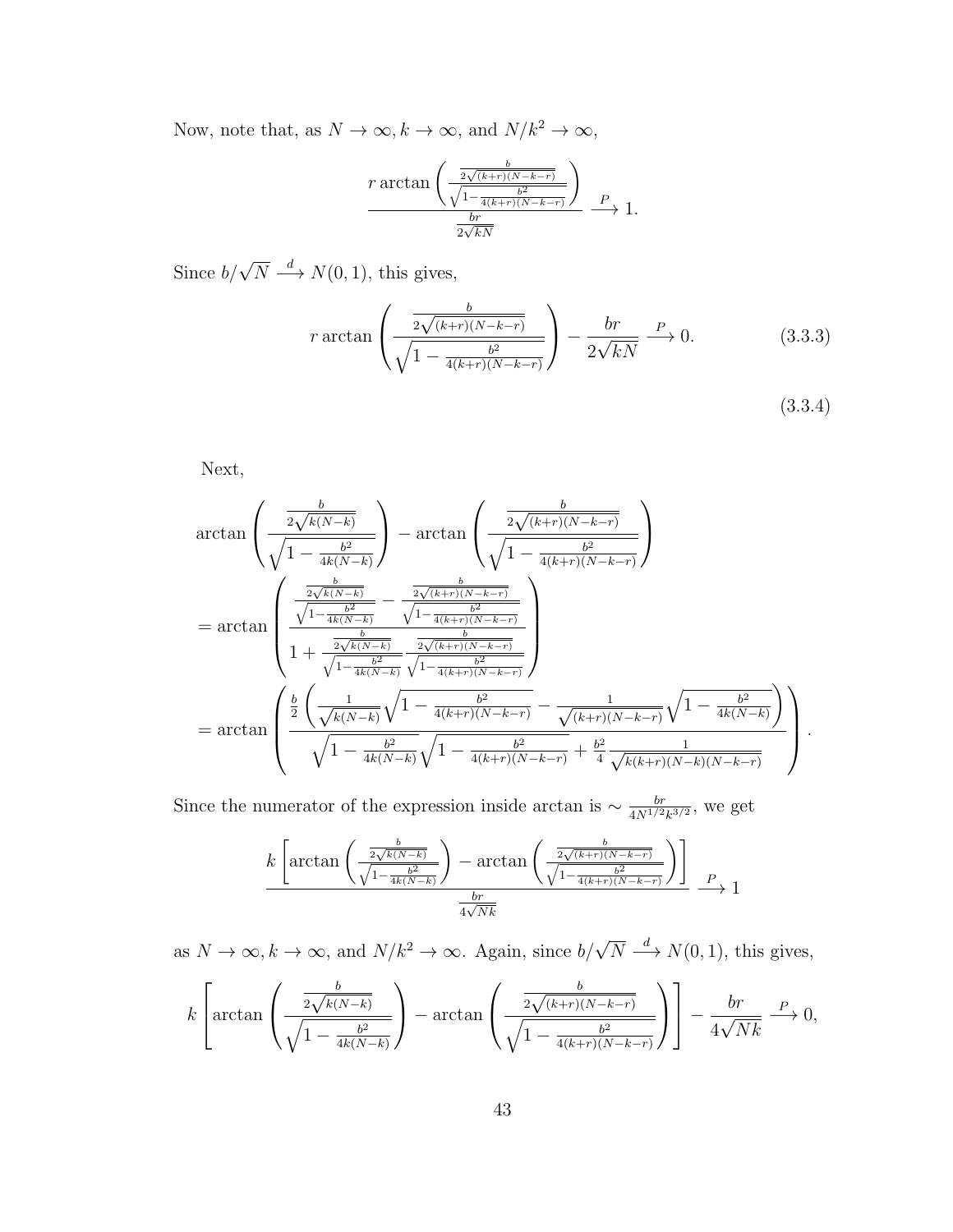as  $N \to \infty, k \to \infty$ , and  $N/k^2 \to \infty$ . This, along with (3.3.3) and (3.3.2), gives us,

$$
k\theta_{k,N} - (k+r)\theta_{k+r,N} + \frac{\alpha r}{4\sqrt{k}} \xrightarrow{P} 0,
$$

as  $N \to \infty, k \to \infty$ , and  $N/k^2 \to \infty$ . Hence,

$$
\begin{split} (-i)^r \frac{\mathcal{G}_{k+r,N}}{\mathcal{G}_{k,N}} &\cdot \exp\left(-\frac{r}{2} - i\frac{\alpha r}{4\sqrt{k}}\right) \\ &= \frac{\frac{1}{\sqrt{\pi}} + \mathcal{Y}_{k+r,N}}{\frac{1}{\sqrt{\pi}} + \mathcal{Y}_{k,N}} \cdot \frac{f_N(\sigma_{k+r,N})}{f_N(\sigma_{k,N})} \cdot \exp\left(-\frac{r}{2} - i\frac{\alpha r}{2\sqrt{k}}\right) \cdot e^{i\left(k\theta_{k,N} - (k+r)\theta_{k+r,N}\right)} \cdot e^{i\frac{\alpha r}{4\sqrt{k}}} \\ &\xrightarrow{P} 1, \end{split}
$$

as  $N \to \infty$ ,  $k \to \infty$ , and  $N/k^2 \to \infty$ .

 $\Box$ 

### 3.3.5 Completing the proof of Theorem 3.1.1

We now finish the proof of the main theorem in this chapter, namely Theorem 3.1.1. *Proof.* From Lemma 3.3.5, if  $r$  is a multiple of 4, we get,

$$
\frac{\mathcal{G}_{k,N} \cdot e^{i\frac{r\alpha}{4\sqrt{k}}} - \mathcal{G}_{k+r,N} \cdot e^{-r/2}}{\mathcal{G}_{k,N}} \xrightarrow{\qquad \qquad} 0
$$
\n
$$
\implies \frac{\mathcal{G}_{k,N} \cdot e^{i\frac{r\alpha}{4\sqrt{k}}} - \mathcal{G}_{k+r,N} \cdot e^{-r/2}}{|\mathcal{G}_{k,N}|} \xrightarrow{\qquad \qquad} 0
$$
\n
$$
\implies \frac{Re(\mathcal{G}_{k,N} \cdot e^{i\frac{r\alpha}{4\sqrt{k}}} - \mathcal{G}_{k+r,N} \cdot e^{-r/2})}{|\mathcal{G}_{k,N}|} \xrightarrow{\qquad \qquad} P} 0
$$
\n
$$
\implies \frac{Re(\mathcal{G}_{k,N}) \cos\left(\frac{r\alpha}{4\sqrt{k}}\right) + Im(\mathcal{G}_{k,N}) \sin\left(\frac{r\alpha}{4\sqrt{k}}\right) - Re(\mathcal{G}_{k+r,N}) \cdot e^{-r/2}}{\sqrt{Re(\mathcal{G}_{k,N})^2 + Im(\mathcal{G}_{k,N})^2}} \xrightarrow{P} 0.
$$

Multiplying numerator and denominator by  $\frac{1}{\sqrt{2}}$  $\frac{1}{k} \left(\frac{N-k}{k}\right)^{k/2}$ , and noting that,

$$
\frac{\frac{1}{\sqrt{k}} \left(\frac{N-k}{k}\right)^{k/2}}{\frac{1}{\sqrt{k+r}} \left(\frac{N-k-r}{k+r}\right)^{k/2}} \sim e^{r/2},
$$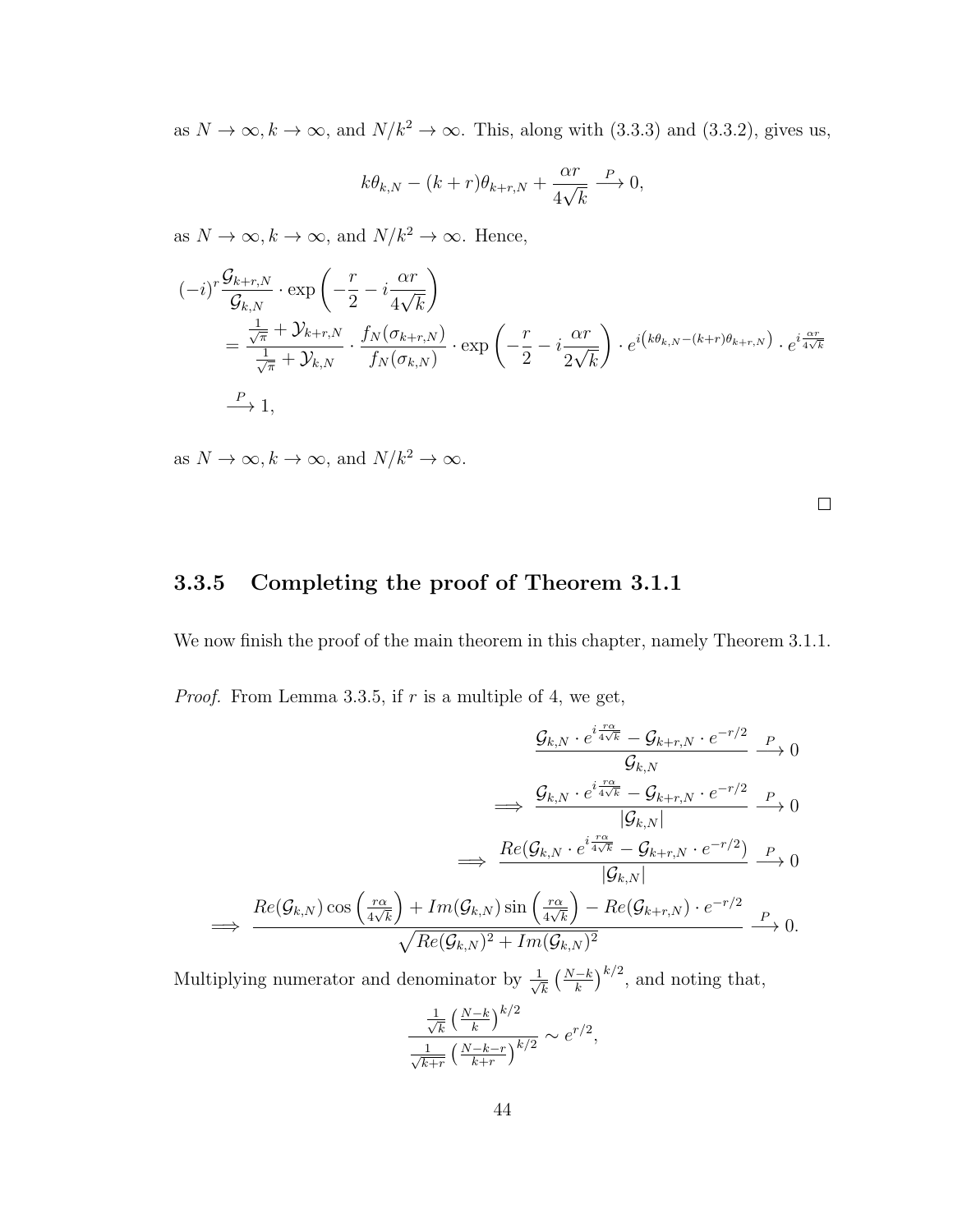we get,

$$
\frac{e_{k,N}\cos\left(\frac{r\alpha}{4\sqrt{k}}\right) + \frac{1}{\sqrt{k}}\left(\frac{N-k}{k}\right)^{k/2}Im(\mathcal{G}_{k,N})\sin\left(\frac{r\alpha}{4\sqrt{k}}\right) - e_{k+r,N} \cdot \left(\frac{k}{N-k}\right)^{r/2}}{\sqrt{e_{k,N}^2 + \frac{1}{k}\left(\frac{N-k}{k}\right)^k Im(\mathcal{G}_{k,N})^2}} \xrightarrow{P} 0.
$$
\n(3.3.5)

Next, let  $\beta_{k,N}$  denote the argument of  $\frac{f(\sigma_{k,N})}{\sigma_{k,N}^k}$ . Then, from (3.2.2), we get,

$$
e^{i\beta_{k,N}} \cdot \exp\{nIm(\sigma_{k,N}^2) + bIm(\sigma_{k,N}) + k\frac{\pi}{2} + k\theta_{k,N}\} \longrightarrow 1,
$$

as  $N \to \infty, k \to \infty, N/k^2 \to \infty$ . We wish to show that  $\beta_{k,N}$  does now come too close to  $\frac{\pi}{2}$  too often. Observe that,

$$
nIm(\sigma_{k,N}^2) + bIm(\sigma_{k,N}) = n\frac{k}{N-k} \left( -\frac{b}{\sqrt{k(N-k)}} \sqrt{1 - \frac{b^2}{4k(N-k)}} \right)
$$

$$
+ b\sqrt{\frac{k}{N-k}} \sqrt{1 - \frac{b^2}{4k(N-k)}}
$$

$$
= \left(1 - \frac{n}{N-k}\right) b\sqrt{\frac{k}{N-k}} \sqrt{1 - \frac{b^2}{4k(N-k)}}.
$$

Next,

$$
\theta_{k,N} = \arctan\left(\frac{\frac{b}{2\sqrt{k(N-k)}}}{\sqrt{1 - \frac{b^2}{4k(N-k)}}}\right) + \frac{\pi}{2}
$$

$$
= \frac{\pi}{2} + \frac{\frac{b}{2\sqrt{k(N-k)}}}{\sqrt{1 - \frac{b^2}{4k(N-k)}}} - \frac{1}{3}\left(\frac{\frac{b}{2\sqrt{k(N-k)}}}{\sqrt{1 - \frac{b^2}{4k(N-k)}}}\right)^3
$$

$$
+ \frac{1}{5}\left(\frac{\frac{b}{2\sqrt{k(N-k)}}}{\sqrt{1 - \frac{b^2}{4k(N-k)}}}\right)^5 + \cdots
$$

$$
\implies k\theta_k = k\frac{\pi}{2} + \frac{1}{2} \cdot \frac{b\sqrt{\frac{k}{N-k}}}{\sqrt{1 - \frac{b^2}{4k(N-k)}}} + O\left(\frac{1}{\sqrt{k}}\right).
$$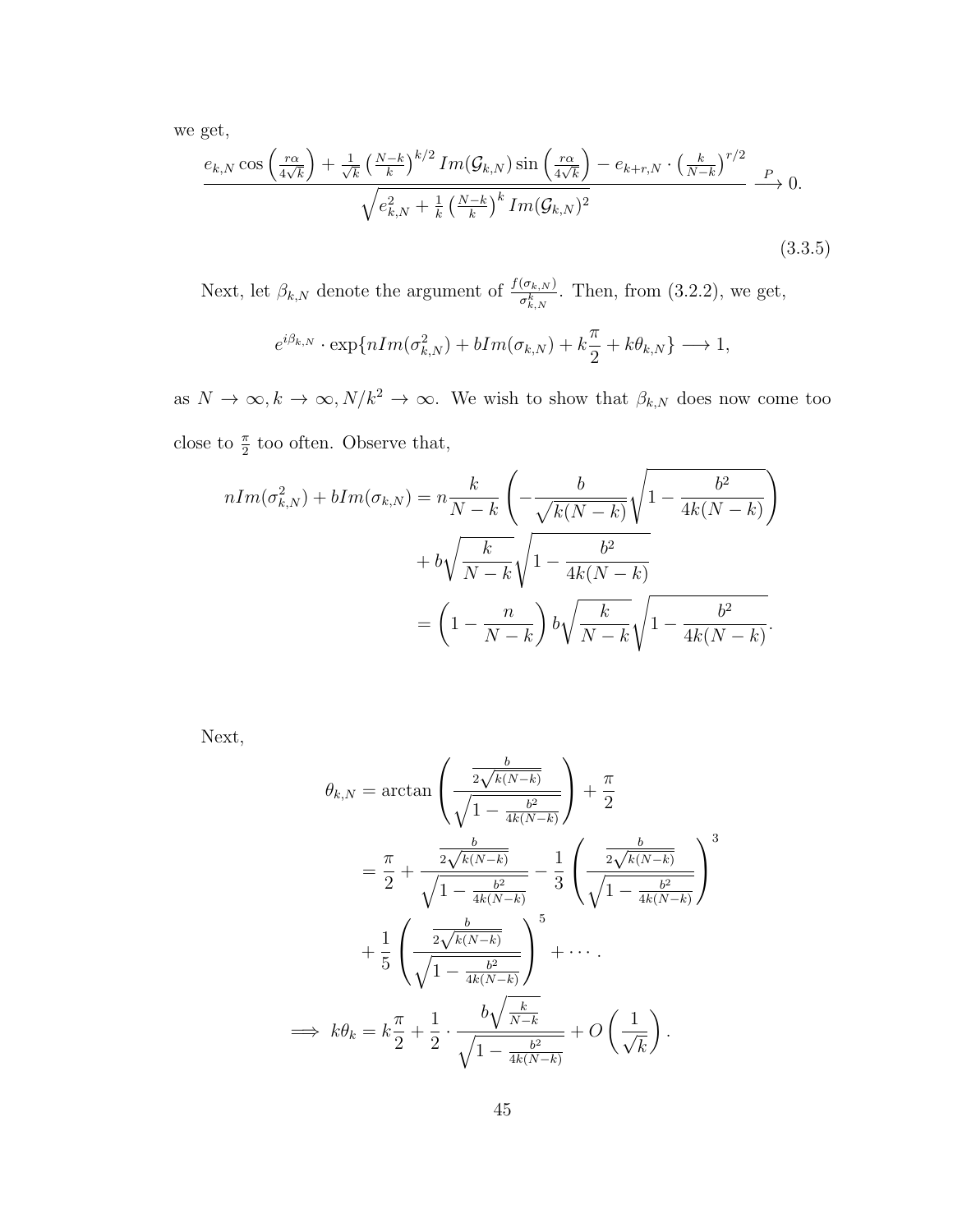Therefore,

 $nIm$ 

$$
(\sigma_k^2) + bIm(\sigma_k) + k\theta_k
$$
  
=  $\left(1 - \frac{n}{N - k}\right) b \sqrt{\frac{k}{N - k}} \sqrt{1 - \frac{b^2}{4k(N - k)}} + k\frac{\pi}{2}$   
+  $k \cdot \frac{\frac{b}{2\sqrt{k(N-k)}}}{\sqrt{1 - \frac{b^2}{4k(N - k)}}} + O\left(\frac{1}{\sqrt{k}}\right)$   
=  $k\frac{\pi}{2} + O\left(\frac{1}{\sqrt{k}}\right)$   
+  $\frac{b \sqrt{\frac{k}{N - k}}}{\sqrt{1 - \frac{b^2}{4k(N - k)}}} \left[\left(1 - \frac{n}{N - k}\right) \left(1 - \frac{b^2}{4k(N - k)}\right) + \frac{1}{2}\right].$ 

Let

$$
a_{k,N} := \frac{b}{\sqrt{1 - \frac{b^2}{4k(N-k)}}} \left[ \left( 1 - \frac{n}{N-k} \right) \left( 1 - \frac{b^2}{4k(N-k)} \right) + \frac{1}{2} \right].
$$

We shall be done if we can show that  $a_{k,N}\sqrt{\frac{k}{N-k}}$  does not hover too close to multiples of  $\frac{\pi}{2}$ . Notice that  $a_{k,N}$ / √  $\overline{k} \stackrel{d}{\longrightarrow} N(0, 1)$ . Let  $\Phi(x)$  denote the cumulative distribution function of the standard normal distribution and  $\mathcal N$  denote a standard normal variate. Choose an  $\epsilon > 0$  that is  $< 1$ . Then, the intervals  $[m\pi - \epsilon, m\pi + \epsilon]$  are going to be disjoint over  $m \in \mathbb{Z}$ . Then, fixing  $M > 0$  (to be chosen suitably later),

$$
\mathbb{P}\left(\inf_{0\leq m\leq M\sqrt{k}}\left|m\pi - a_{k,N}\sqrt{\frac{k}{N-k}}\right| \leq \epsilon\right) - \mathbb{P}\left(\inf_{0\leq m\leq M\sqrt{k}}\left|m\pi - \mathcal{N}\sqrt{k}\right| \leq \epsilon\right)
$$

$$
= \sum_{0\leq m\leq M\sqrt{k}}\left[\mathbb{P}\left(\left|m\pi - a_{k,N}\sqrt{\frac{k}{N-k}}\right| \leq \epsilon\right) - \mathbb{P}\left(\left|m\pi - \mathcal{N}\sqrt{k}\right| \leq \epsilon\right)\right]
$$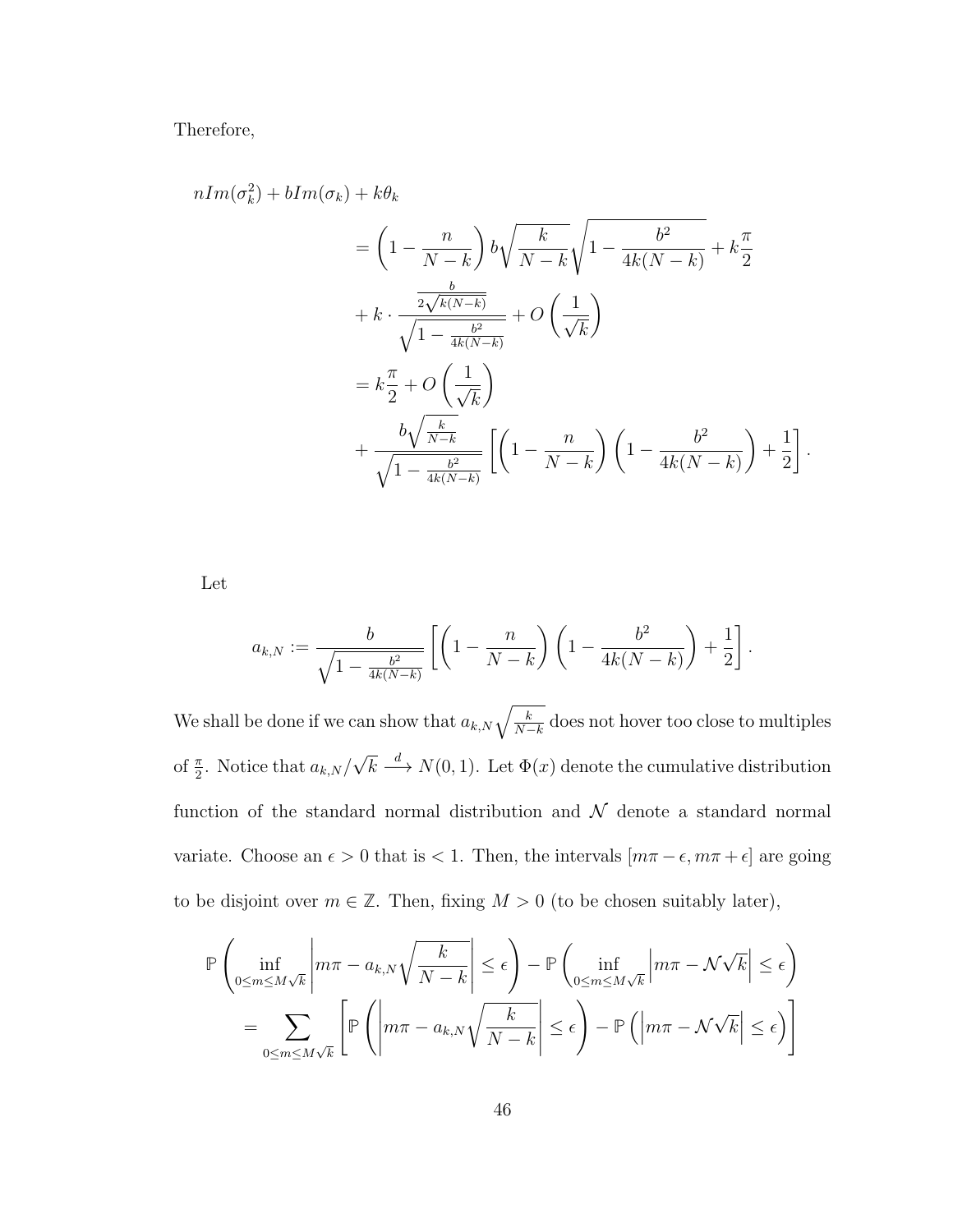By Berry-Esseen's theorem, there exists a constant  $C$  such that each term inside the sum at the right hand side above is  $\leq \frac{C}{\sqrt{N}}$  $\frac{C}{N-k}$ . Thus

$$
\mathbb{P}\left(\inf_{0\leq m\leq M\sqrt{k}}\left|m\pi - a_{k,N}\sqrt{\frac{k}{N-k}}\right| \leq \epsilon\right) - \mathbb{P}\left(\inf_{0\leq m\leq M\sqrt{k}}\left|m\pi - \mathcal{N}\sqrt{k}\right| \leq \epsilon\right) \leq \frac{CM\sqrt{k}}{\sqrt{N-k}},\tag{3.3.6}
$$

which goes to 0 as  $N \to \infty$ ,  $k \to \infty$ ,  $N/k^2 \to \infty$ . Also, using Berry-Esseen again,

$$
\mathbb{P}\left(\inf_{m>M\sqrt{k}}\left|m\pi - a_{k,N}\sqrt{\frac{k}{N-k}}\right| \leq \epsilon\right) \leq \mathbb{P}\left(a_{k,N}\sqrt{\frac{k}{N-k}} \geq -\epsilon + M\pi\sqrt{k}\right)
$$

$$
\leq \frac{C}{\sqrt{N-k}} + 1 - \Phi\left(\frac{-\epsilon}{\sqrt{k}} + M\pi\right).
$$

We now specify our choice of  $M$  to be large enough so that  $\Phi \left( { - 1 + M\pi } \right) > 1 - \delta /6,$ so that,

$$
\mathbb{P}\left(\inf_{m>M\sqrt{k}}\left|m\pi - a_{k,N}\sqrt{\frac{k}{N-k}}\right| \leq \epsilon\right) \leq \frac{C}{\sqrt{N-k}} + \delta. \tag{3.3.7}
$$

Finally,

$$
\mathbb{P}\left(\inf_{0\leq m\leq M\sqrt{k}}\left|m\pi-\mathcal{N}\sqrt{k}\right|\leq\epsilon\right)=\sum_{0\leq m\leq M\sqrt{k}}\int_{\frac{m\pi-\epsilon}{\sqrt{k}}}^{\frac{m\pi+\epsilon}{\sqrt{k}}}\frac{1}{\sqrt{2\pi}}e^{-x^{2}/2}dx
$$

$$
\leq\frac{1}{\sqrt{2\pi}}\sum_{0\leq m\leq M\sqrt{k}}\exp\left(-\left(\frac{m\pi-\epsilon}{\sqrt{k}}\right)^{2}\right)\cdot\frac{2\epsilon}{\sqrt{k}}
$$

$$
\leq\frac{1}{\sqrt{2\pi}}\frac{\frac{2\epsilon}{\sqrt{k}}}{1-\exp(-\pi/\sqrt{k})}\longrightarrow 0.
$$
(3.3.8)

From (3.3.6), (3.3.7) and (3.3.8), we get that, given any  $\delta > 0$ , we can find  $N, k, N/k^2$ sufficiently large, so that

$$
\mathbb{P}\left(\inf_{m\in\mathbb{Z}^+}\left|m\pi-a_{k,N}\sqrt{\frac{k}{N-k}}\right| \leq \epsilon\right) < \frac{\delta}{2}.
$$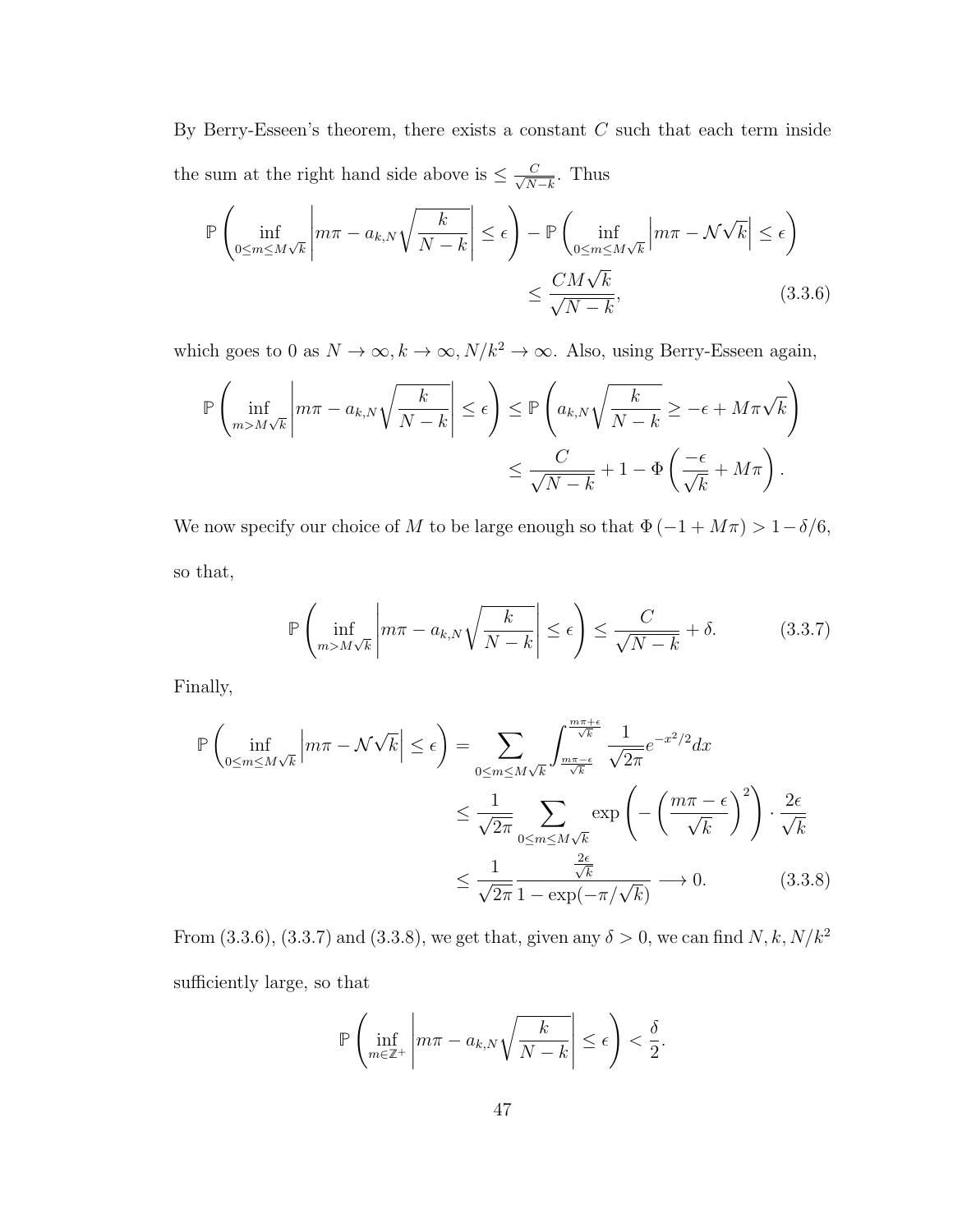By symmetry, we get,

$$
\mathbb{P}\left(\inf_{m\in\mathbb{Z}}\left|m\pi - a_{k,N}\sqrt{\frac{k}{N-k}}\right| \leq \epsilon\right) < \delta. \tag{3.3.9}
$$

By Lemma 3.3.5,

$$
\frac{\mathcal{G}_{k+1,N}}{\mathcal{G}_{k,N}} \xrightarrow{P} i\sqrt{e}
$$
\n
$$
\xrightarrow{\text{Re}(\mathcal{G}_{k+1,N})} + \sqrt{e} \frac{\text{Im}(\mathcal{G}_{k,N})}{\text{Re}(\mathcal{G}_{k,N})} + i\left(\frac{\text{Im}(\mathcal{G}_{k+1,N})}{\text{Re}(\mathcal{G}_{k,N})} - \sqrt{e}\right)}{1 + i\frac{\text{Im}(\mathcal{G}_{k,N})}{\text{Re}(\mathcal{G}_{k,N})}} \xrightarrow{P} 0.
$$

Using  $(3.3.9)$  we get,

$$
\frac{Re(\mathcal{G}_{k+1,N})}{Re(\mathcal{G}_{k,N})} + \sqrt{e} \frac{Im(\mathcal{G}_{k,N})}{Re(\mathcal{G}_{k,N})} \xrightarrow{P} 0.
$$

Again, multiplying numerator and denominator by  $\frac{1}{\sqrt{2}}$  $\frac{k}{k} \left(\frac{N-k}{k}\right)^{k/2}$ , and noting that,

$$
\frac{\frac{1}{\sqrt{k}}\left(\frac{N-k}{k}\right)^{k/2}}{\frac{1}{\sqrt{k+1}}\left(\frac{N-k-1}{k+1}\right)^{k/2}} \sim \sqrt{e},
$$

we get,

$$
\frac{\sqrt{\frac{k}{N-k}}e_{k+1,N}}{e_{k,N}} + \frac{\frac{1}{\sqrt{k}}\left(\frac{N-k}{k}\right)^{k/2}Im(\mathcal{G}_{k,N})}{e_{k,N}} \xrightarrow{P} 0 \tag{3.3.10}
$$

Therefore, from (3.3.10) and (3.3.5),

$$
\frac{e_{k,N}\cos\left(\frac{r\alpha}{4\sqrt{k}}\right) + \sqrt{\frac{k}{N-k}}e_{k+1,N}\sin\left(\frac{r\alpha}{4\sqrt{k}}\right) - e_{k+r,N} \cdot \left(\frac{k}{N-k}\right)^{r/2}}{\sqrt{e_{k,N}^2 + \frac{k}{N-k}}(e_{k+1,N})^2} \xrightarrow{P} 0,
$$
  

$$
\implies -\sin\left(\frac{r\alpha}{4\sqrt{k}} - 2\pi\Theta\right) - \frac{e_{k+r,N} \cdot \left(\frac{k}{N-k}\right)^{r/2}}{\sqrt{e_{k,N}^2 + \frac{k}{N-k}}(e_{k+1,N})^2} \xrightarrow{P} 0.
$$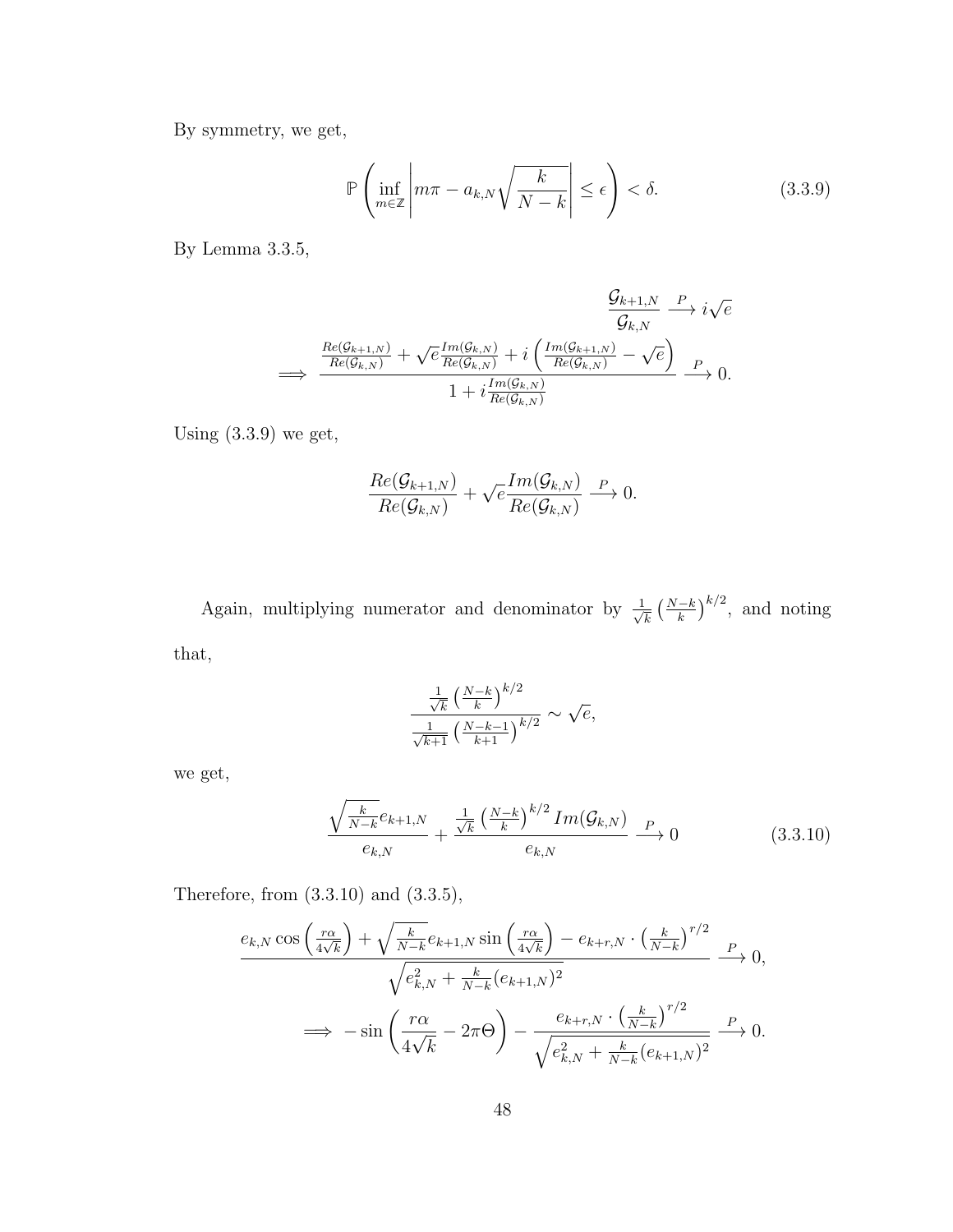This clearly gives us

$$
\sup_{t=0,4/\sqrt{k},\dots, \lfloor M \rfloor_0} \left( \inf_{0 \le s \le M} \left| -\sin\left(\frac{s\alpha}{4} - 2\pi\Theta\right) - \frac{e_{k+r,N} \cdot \left(\frac{k}{N-k}\right)^{t\sqrt{k}/2}}{\sqrt{e_{k,N}^2 + \frac{k}{N-k}(e_{k+1,N})^2}} \right| \right) \xrightarrow{P} 0.
$$
\n(3.3.11)

Also,

$$
\inf_{t=0,4/\sqrt{k},\dots, \lfloor M \rfloor_0} \left| -\sin\left(\frac{s\alpha}{4} - 2\pi\Theta\right) - \frac{e_{k+r,N} \cdot \left(\frac{k}{N-k}\right)^{t\sqrt{k}/2}}{\sqrt{e_{k,N}^2 + \frac{k}{N-k}(e_{k+1,N})^2}} \right| \xrightarrow{P} 0,
$$

and owing to the uniform continuity of  $\sin\left(\frac{s\alpha}{4} - 2\pi\Theta\right)$  in [0, M], we get,

$$
\sup_{0 \le s \le M} \inf_{t=0,4/\sqrt{k},\dots, \lfloor M \rfloor_0} \left| -\sin\left(\frac{s\alpha}{4} - 2\pi\Theta\right) - \frac{e_{k+r,N} \cdot \left(\frac{k}{N-k}\right)^{t\sqrt{k}/2}}{\sqrt{e_{k,N}^2 + \frac{k}{N-k}(e_{k+1,N})^2}} \right| \xrightarrow{P} 0. \tag{3.3.12}
$$

The equations (3.3.11) and (3.3.12) together imply that,

$$
d_H(\mathcal{Y},\Xi)\stackrel{P}{\longrightarrow}0.
$$

 $\Box$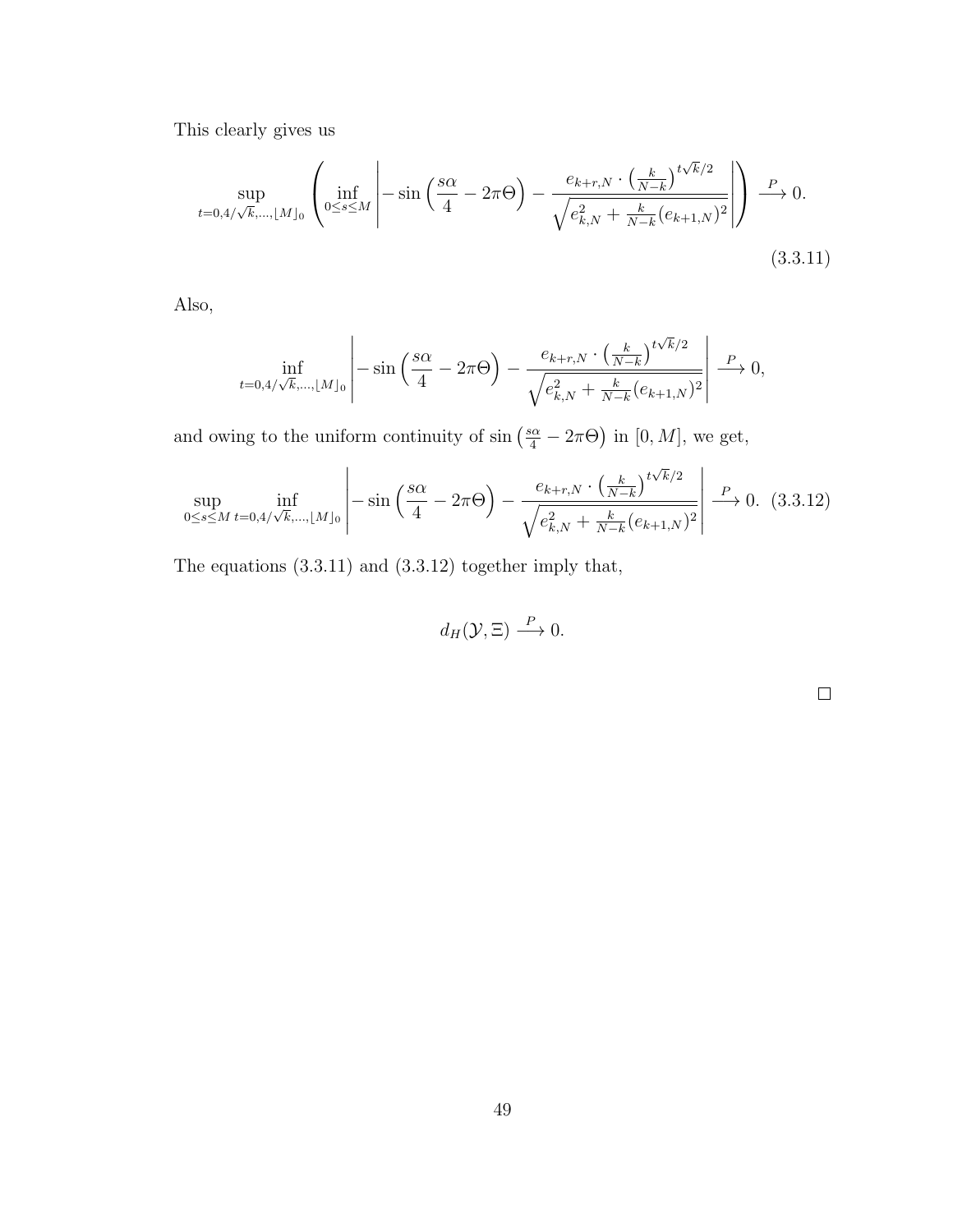## Chapter 4

## Poisson point process

### 4.1 Introduction

### 4.1.1 Overview and Notations

Let  $\{X_j : j \in \mathbb{N}\}\$  represent points of a Poisson process of intensity 1 on the real line. In this chapter, we wish to define an entire function,  $f$ , that vanishes at exactly the points  $X_j, \forall j$ , and explore the resulting zero set on taking repeated derivatives of the function  $f$ . As we shall see, answers to questions regarding the resulting zero set are locked in with the behavior of the coefficients of powers of  $z$  in the power series expansion of the function  $f$ .

Although Weierstrass's Product rule does ensure the existence of (infinitely many!) entire functions that vanish at exactly the points  $X_j$ ,  $\forall j$ , we are interested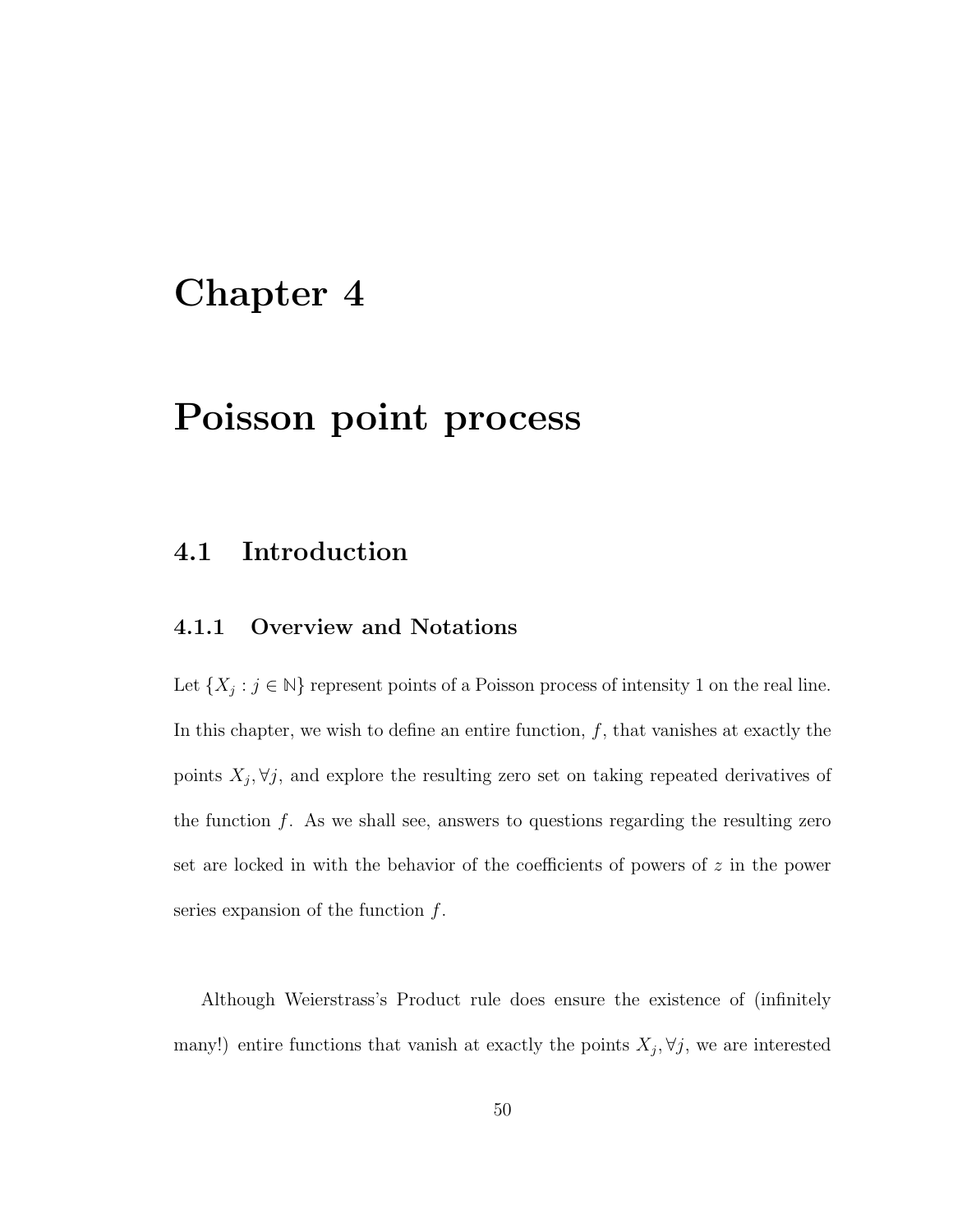in a class of functions  $f_x, x \in \mathbb{R}$ , that are defined as

$$
f_x(z) := \lim_{N \to \infty} \prod_{j:|X_j - x| \le N} \left(1 - \frac{z}{X_j}\right).
$$

As we shall see in the next section,  $\forall x \in \mathbb{R}$ ,  $f_x(z)$  is entire and the critical points of  $f_x$  are translationally invariant with respect to x.

We shall write

$$
f(z) := f_0(z) = \lim_{N \to \infty} \prod_{j:|X_j| \le N} \left(1 - \frac{z}{X_j}\right).
$$

The coefficient of  $z^k$  in the power series expansion for f will be  $(-1)^k$  times the elementary symmetric function of  $\frac{1}{X_j}$ 's, given by

$$
e_k:=\lim_{N\to\infty}\sum_{1\le j_1
$$

### 4.1.2 Main Results

The two-step ratio of the elementary symmetric functions,  $e_{k+2}/e_k$  display an interesting convergence property as  $k \to \infty$ , as we shall show with the following theorem.

**Theorem 4.1.1.** Let  $\{X_j : j \in \mathbb{N}\}$  represent points of a Poisson process of intensity 1 on the real line, and let,

$$
e_k:=\lim_{N\to\infty}\sum_{1\le j_1
$$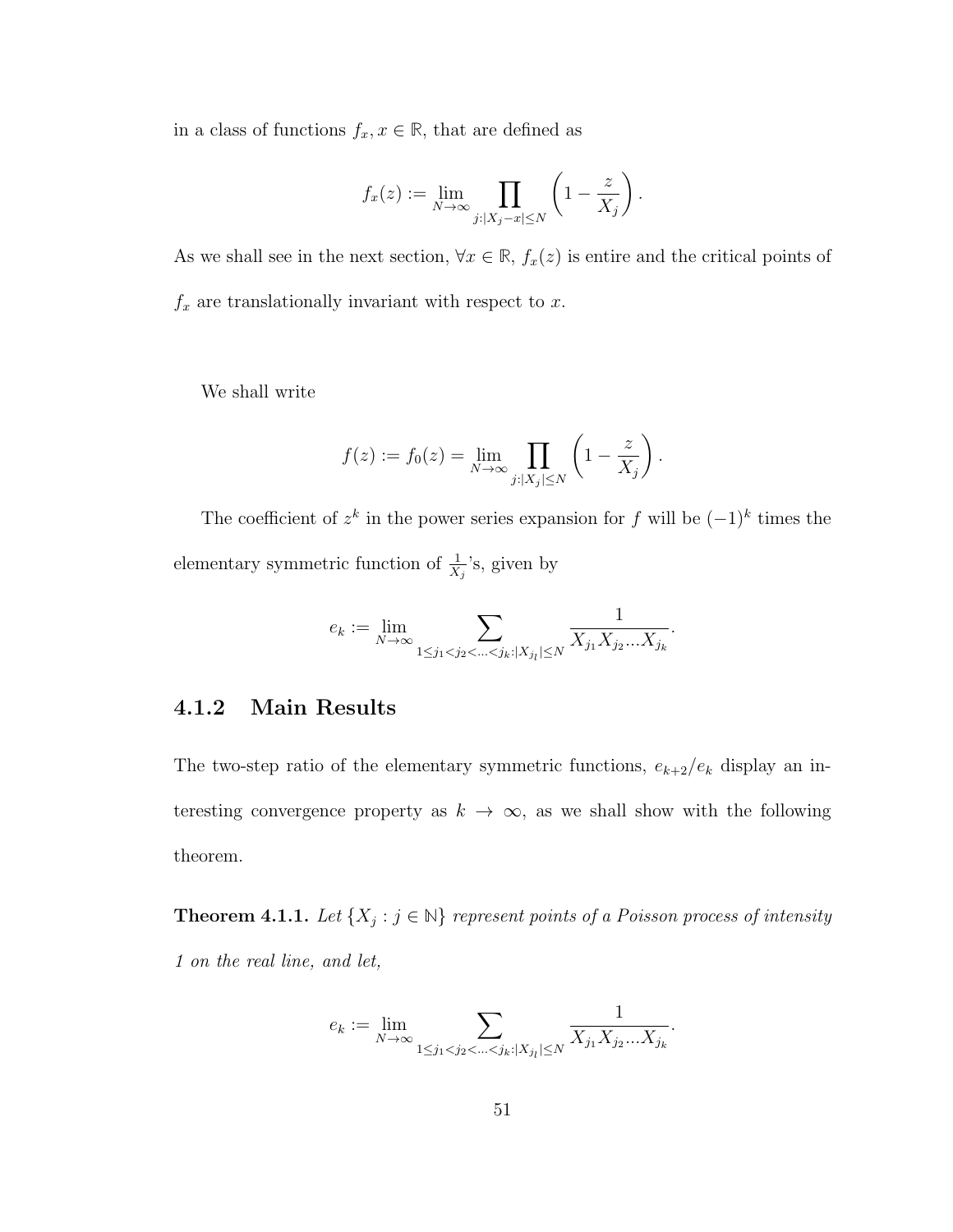Then,

$$
\frac{k^2 e_{k+2}}{e_k} \xrightarrow{P} -\pi^2,
$$

as  $k \to \infty$ .

Note that the behavior described in the above theorem holds true for the function  $cos(\pi z) + Y sin(\pi z)$ , where Y has a standard Cauchy distribution. The zeros of this function are  $\mathbb{Z} + U$ , where  $U \sim$  Uniform $(0, 1)$ . Following this link, we arrive at the following result.

**Theorem 4.1.2.** Let  $\{X_j : j \in \mathbb{N}\}$  represent points of a Poisson process of intensity 1 on the real line, and let,

$$
f(z) := \lim_{N \to \infty} \prod_{j:|X_j| \le N} \left(1 - \frac{z}{X_j}\right).
$$

The zero set of the nth derivative of f,  $f^{(n)}$ , converges in distribution, as  $n \to \infty$ , to  $\mathbb{Z} + U$ , where  $U \sim Uniform(0, 1)$ .

### 4.1.3 The Cauchy Integral expression for  $e_k$

As in the previous chapter, we shall express the elementary symmetric functions in terms of a Cauchy integral about a loop of steepest descent, and evaluate that integral over different arcs of the main loop.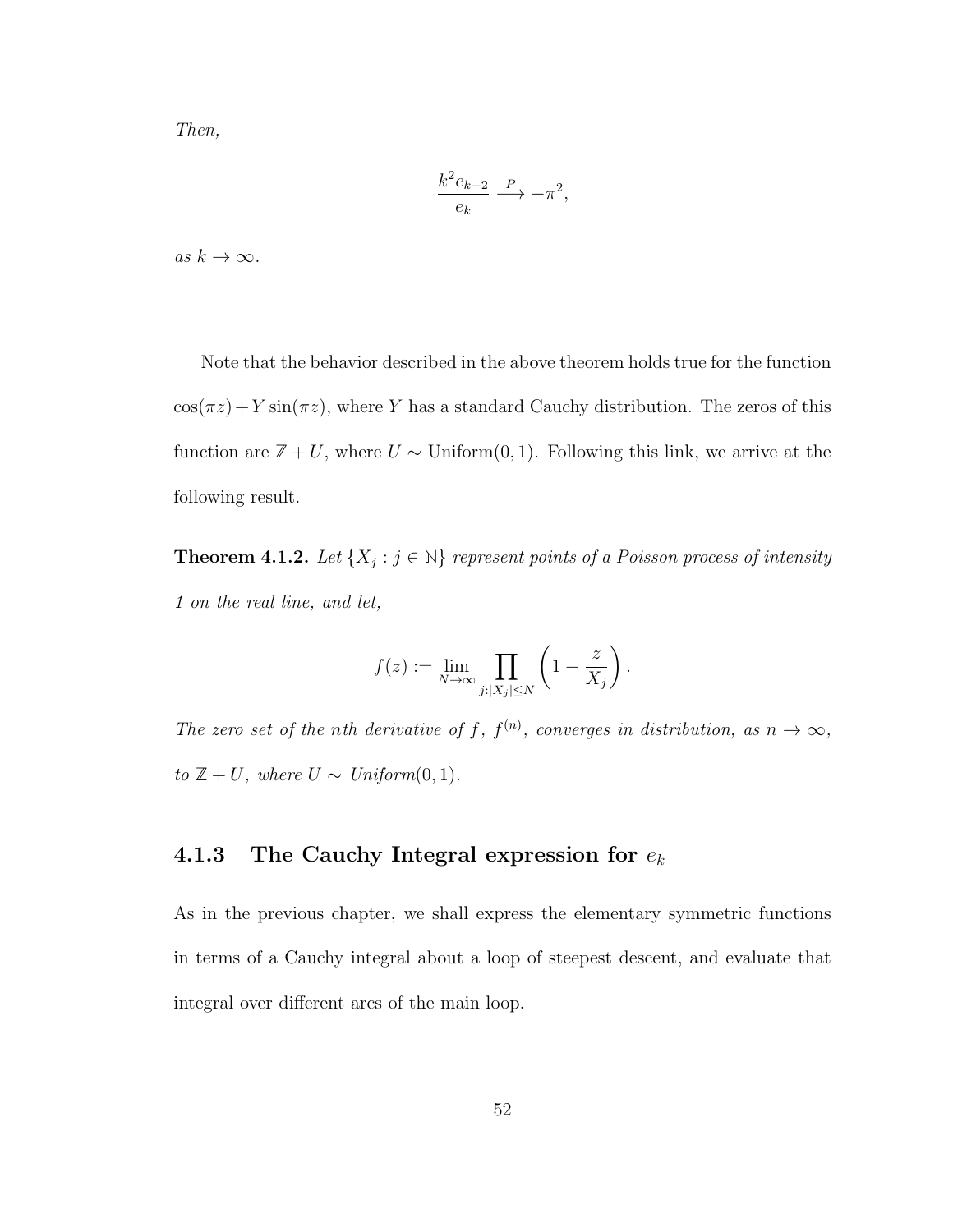By Cauchy's Integral formula,

$$
f^{(k)}(0) = \frac{k!}{2\pi i} \int_{\Gamma} \frac{f(z)}{z^{k+1}} dz,
$$

where  $\Gamma$  is a simple continuous loop around the origin. Note that,  $f^{(k)}(0)$  =  $(-1)^k k!e_k$ . So,

$$
e_k = \frac{(-1)^k}{2\pi i} \int_{\Gamma} \frac{f(z)}{z^{k+1}} dz.
$$
 (4.1.1)

Define

$$
\phi_k(z) = \log\left(\frac{f(z)}{z^k}\right).
$$

Away from the real line,  $\phi_k$  is analytic. As in the previous chapter, the critical points of  $\phi_k$  determine the loop of steepest descent, and the higher derivatives of  $\phi_k$  help in solving the Cauchy integral in (4.4.1).

### 4.2 Existence of the function  $f$  and its properties

Despite not following the Weierstrass's Product rule, we shall show that the function f still exists and is entire. Towards this, we first need the following result about sums of  $\frac{1}{X_j}$ 's.

**Lemma 4.2.1.** For every  $r \geq 1$ ,  $x \in \mathbb{R}$  and  $z \in \mathbb{C}$ , the sum

$$
\sum_{j:|X_j - x| \le N} \frac{1}{(z - X_j)^r}
$$

converges (conditionally) almost surely to a finite complex number, as  $N \to \infty$ .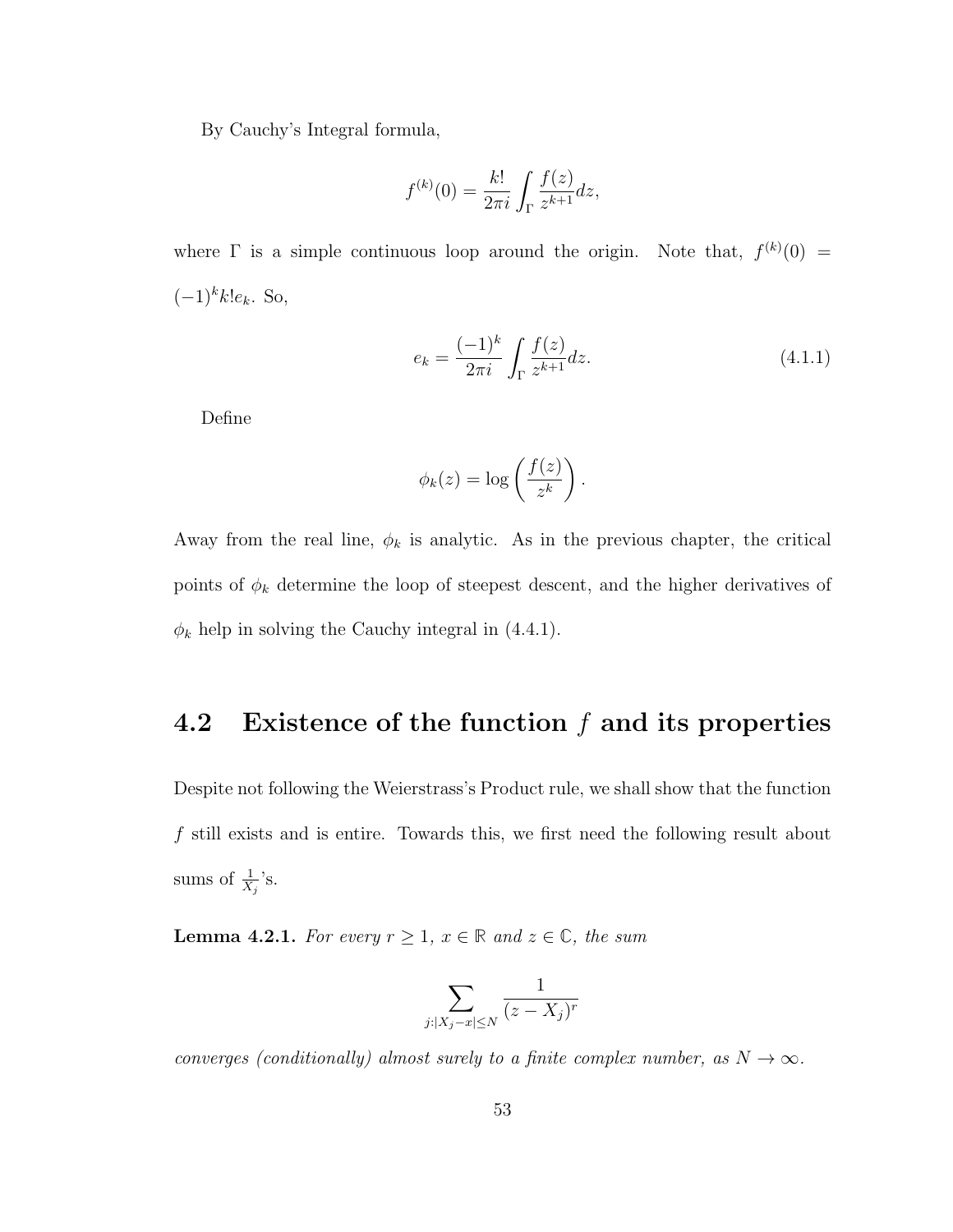Proof. This result may be proved using a slight variation of Kolmogorov's threeseries theorem.

We have, given any  $A > 0$ ,

$$
\sum_{j} \mathbb{P}\left(\frac{1}{|z - X_j|^r} \ge A\right) = \sum_{j} \mathbb{P}\left(X_j \in \overline{\mathbb{D}(z, A^{-1/r})}\right),
$$

where  $\mathbb{D}(\omega,\rho)$  denotes the ball of radius  $\rho$  centered at  $\omega$ . Thus, fixing  $M > A^{-1/r}$ ,

$$
\sum_{j} \mathbb{P}\left(\frac{1}{|z - X_j|^r} \ge A\right) = \sum_{j} \mathbb{P}\left(\left\{X_j \in \overline{\mathbb{D}(z, A^{-1/r})}\right\} \cap \{|X_j| \le M\}\right)
$$

$$
\le \sum_{j} \mathbb{P}\left(|X_j| \le M\right) = \mathbb{E}\left(\sum_{j} \mathbb{1}_{|X_j| \le M}\right) = \mathbb{E}(\mathcal{R}_M),
$$

where  $\mathcal{R}_M$  denotes the number of points of the Poisson process within  $[-M, M]$ . Note that  $\mathcal{R}_M$  has a Poisson distribution with mean 2M. Thus,

$$
\sum_j \mathbb{P}\left(\frac{1}{|z - X_j|^r} \ge A\right) \le 2M < \infty.
$$

By Borel-Cantelli Lemma, this implies that for j sufficiently large,  $\frac{1}{|z-X_j|^r} \leq A$ almost surely. Write,

$$
Y_j:=\frac{1}{(z-X_j)^r}\mathbb{1}_{\left\{\frac{1}{|z-X_j|^r}\leq A\right\}}.
$$

Thus,

$$
\sum_{j:|X_j-x|\leq N}\frac{1}{(z-X_j)^r}
$$

converges as  $N\to\infty$  if and only if

$$
\sum_{j:|X_j-x|\leq N} Y_j
$$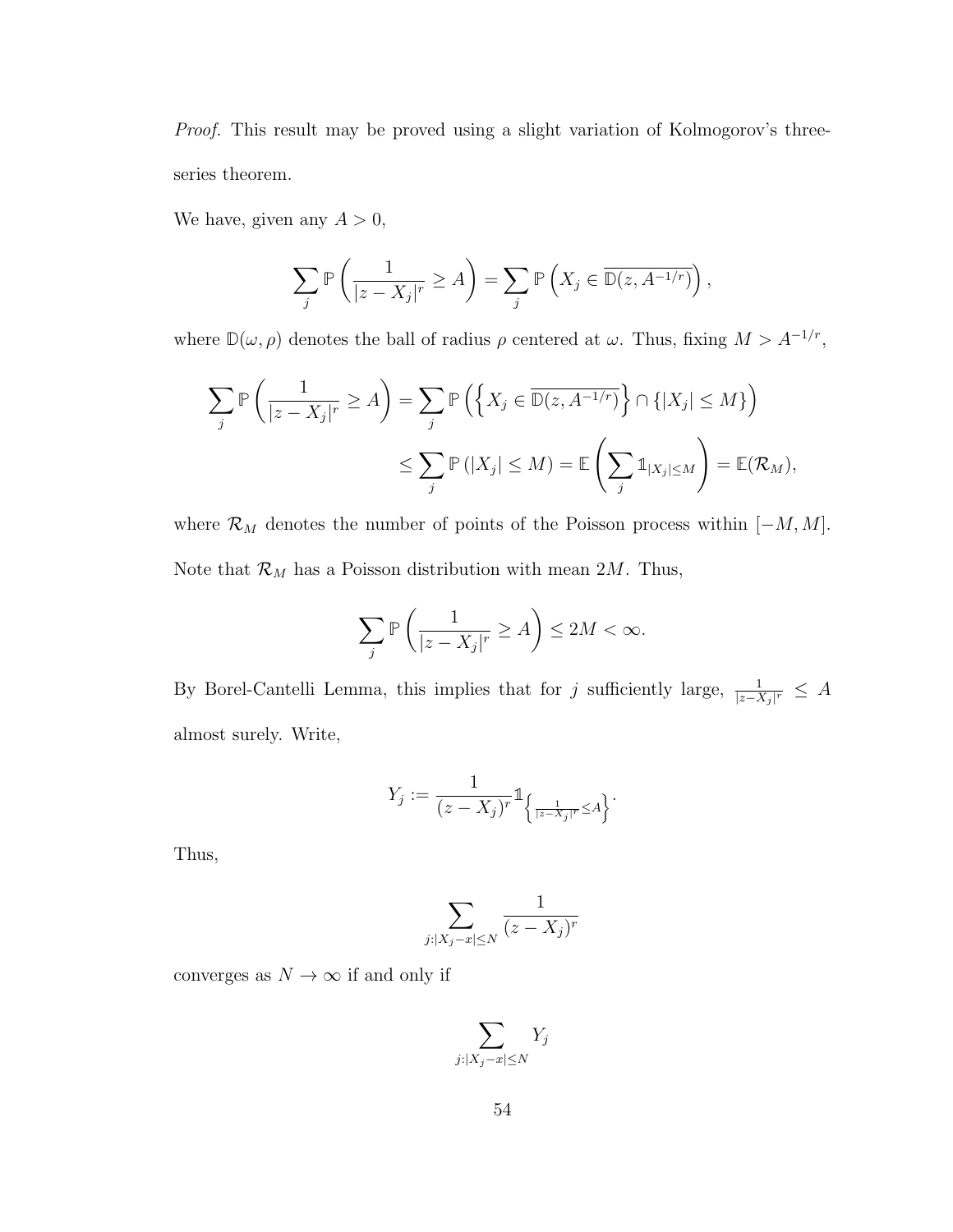converges as  $N\to\infty.$ 

Next,

$$
\mathbb{E}\left(\sum_{j:|X_j-x|\leq N}Y_j\right)=\mathbb{E}\mathbb{E}\left[\sum_{j:|X_j-x|\leq N}Y_j\middle| \mathcal{R}_N\right],
$$

where  $\mathcal{R}_N$  denotes the number of points of the Poisson process within  $[-N+x, N+$ x]. As before,  $\mathcal{R}_N$  has a Poisson distribution with mean 2N. Moreover, conditional on  $\mathcal{R}_N$ , the poisson points inside  $[-N+x, N+x]$  is i.i.d uniformly distributed inside that interval. Thus,

$$
\mathbb{E}\left(\sum_{j:|X_j-x|\leq N}Y_j\right)=\mathbb{E}\left[\mathcal{R}_N\cdot Q_r\right],
$$

where

$$
Q_r = \frac{1}{2N} \int_{-N+x}^{N+x} \frac{1}{(z-u)^r} \mathbb{1}_{\left\{\frac{1}{|z-u|^r} \le A\right\}} du
$$
  
= 
$$
\frac{1}{2N} \int_{-N+x}^{N+x} \frac{1}{(z-u)^r} \mathbb{1}_{|z-u| \ge A^{-1/r}} du.
$$

For  $r > 1$ , if z is not real, we can choose A large enough, so that

$$
Q_r = \frac{1}{2N} \int_{-N+x}^{N+x} \frac{1}{(z-u)^r} du = \frac{1}{2N} \left[ \frac{1}{r-1} \left\{ \frac{1}{(z-N-x)^{r-1}} - \frac{1}{(z+N-x)^{r-1}} \right\} \right],
$$
  
\n
$$
\implies \lim_{N \to \infty} \mathbb{E} \left( \sum_{j:|X_j-x| \le N} Y_j \right) = 0,
$$

and if  $z$  is a real number, then

$$
Q_r = \frac{1}{2N} \left[ \frac{1}{r-1} \left\{ \frac{1}{(z-N-x)^{r-1}} - \frac{2}{A^{r-1}} - \frac{1}{(z+N-x)^{r-1}} \right\} \right]
$$
  

$$
\implies \lim_{N \to \infty} \mathbb{E} \left( \sum_{j:|X_j - x| \le N} Y_j \right) = -\frac{2}{A^{r-1}},
$$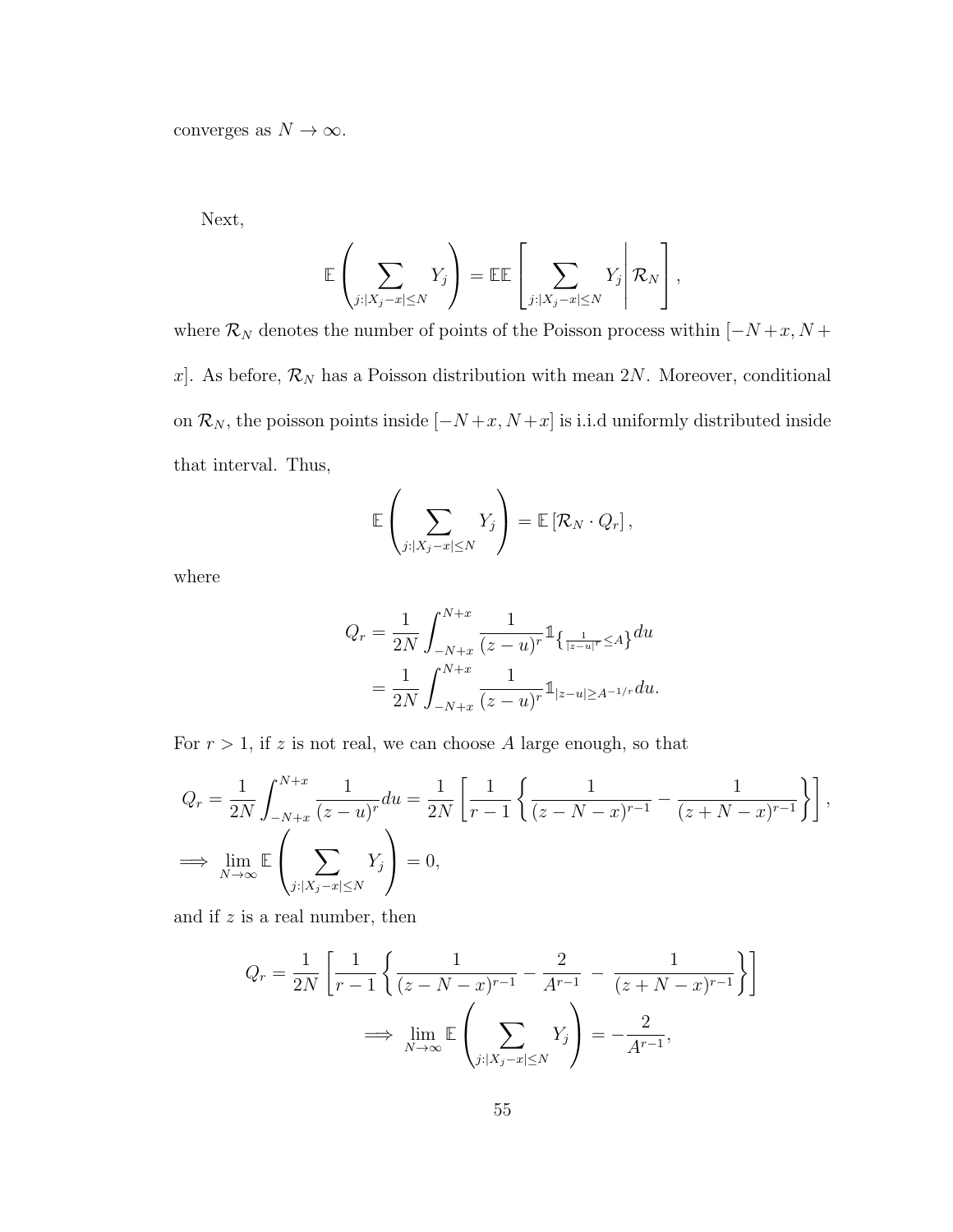a finite limit in both the cases.

For  $r = 1$ , writing  $z = rei\theta$ , if z is not real, we get,

$$
Q_{1} = \frac{1}{2N} \int_{-N+x}^{N+x} \frac{1}{z - u} \mathbb{1}_{\left\{ \frac{1}{|z - u|} \le A\right\}} du
$$
  
\n
$$
= \frac{1}{2N} \int_{-N+x}^{N+x} \frac{1}{r \cos \theta + ir \sin \theta - u} \mathbb{1}_{\left\{ \frac{1}{|z - u|} \le A\right\}} du
$$
  
\n
$$
= \frac{1}{2N} \int_{-N+x}^{N+x} \frac{r \cos \theta - ir \sin \theta - u}{(r \cos \theta - u)^{2} + r^{2} \sin^{2} \theta} \mathbb{1}_{\left\{ \frac{1}{|z - u|} \le A\right\}} du
$$
  
\n
$$
= \frac{1}{2N} \int_{-N+x}^{N+x} \frac{r \cos \theta - u}{(r \cos \theta - u)^{2} + r^{2} \sin^{2} \theta} \mathbb{1}_{\left\{ \frac{1}{|z - u|} \le A\right\}} du
$$
  
\n
$$
- \frac{ir \sin \theta}{2N} \int_{-N+x}^{N+x} \frac{1}{(r \cos \theta - u)^{2} + r^{2} \sin^{2} \theta} \mathbb{1}_{\left\{ \frac{1}{|z - u|} \le A\right\}} du
$$
  
\n
$$
= \frac{-1}{2N} \log \left| \frac{N + x - z}{N - x + z} \right| - \frac{i}{2N} \arctan \left( \frac{N + x - r \cos \theta}{r \sin \theta} \right)
$$
  
\n
$$
+ \frac{i}{2N} \arctan \left( \frac{-N + x - r \cos \theta}{r \sin \theta} \right) + \frac{1}{2N} \log A - \frac{i}{N} \arctan \left( \frac{A^{-1} - r \sin \theta}{r \sin \theta} \right)
$$

.

Therefore,  $\lim_{N\to\infty} \mathbb{E}\left(\sum_{j:\vert X_j-x\vert\leq N} Y_j\right)$  exists finitely. If z is real, then,

$$
Q_1 = \frac{1}{2N} \int_{-N+x}^{N+x} \frac{1}{z - u} \mathbb{1}_{\left\{\frac{1}{|z - u|} \le A\right\}} du
$$
  
=  $\frac{-1}{2N} \log \left| \frac{N + x - z}{N - x + z} \right| + \frac{1}{2N} \log A,$ 

and again,  $\lim_{N\to\infty} \mathbb{E}\left(\sum_{j:|X_j-x|\leq N} Y_j\right)$  exists finitely. Thus, for all  $r>1$ ,  $\mathbb{E}\left(\sum_{j:|X_j-x|\leq N} Y_j\right)$  has a finite limit as N goes to infinity.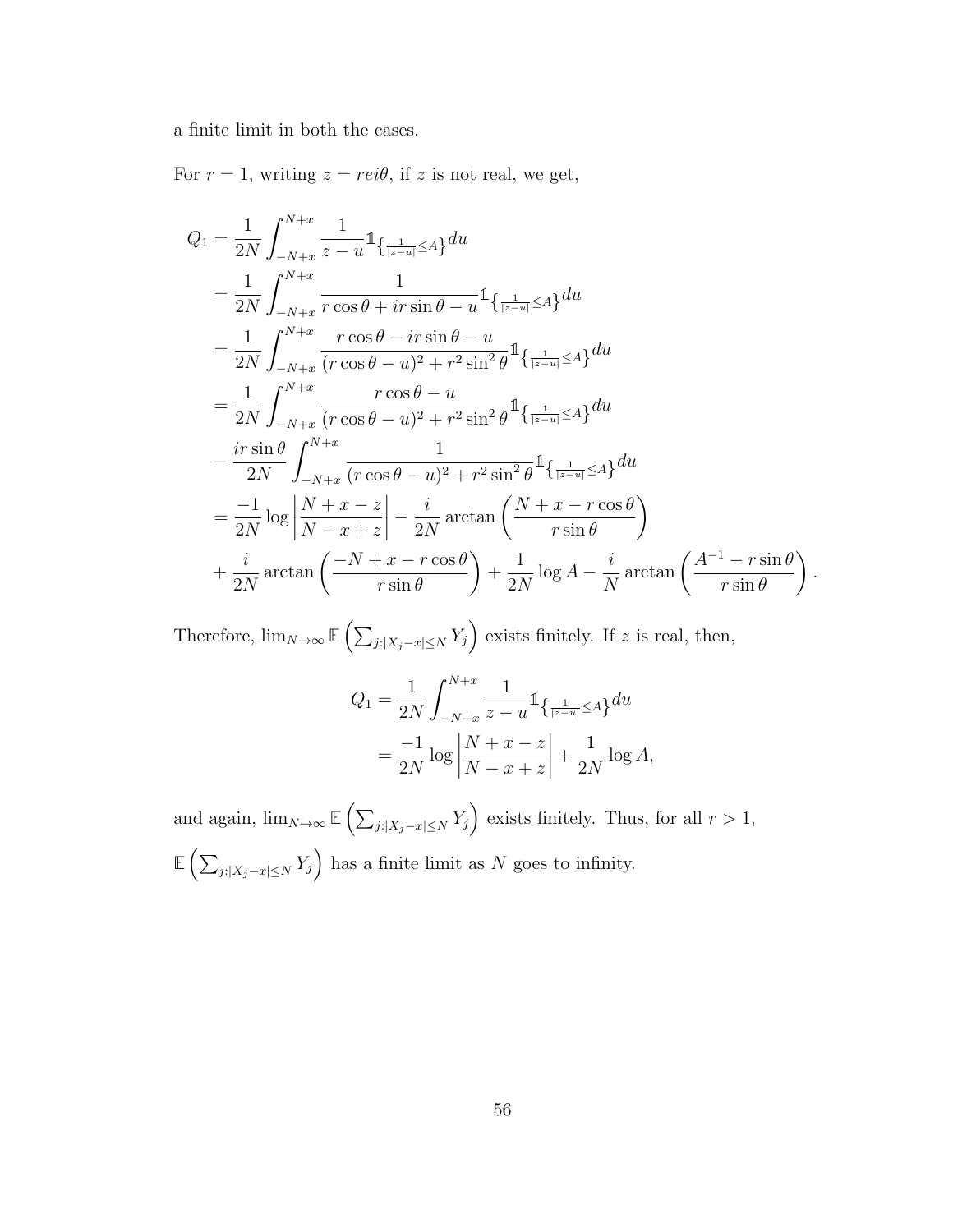Next,

$$
\mathbb{E}\left(\sum_{j:|X_j-x|\leq N}|Y_j|^2\right) = \mathbb{E}\left[\mathcal{R}_N\cdot\frac{1}{2N}\int_{-N+x}^{N+x}\frac{1}{|z-u|^{2r}}1\mathbb{1}_{|z-u|\geq A^{-1/r}}du\right],
$$
  

$$
=\int_{-N+x}^{N+x}\frac{1}{|z-u|^{2r}}1\mathbb{1}_{|z-u|\geq A^{-1/r}}du
$$
  

$$
=\int_{-N+x}^{N+x}\left\{\frac{1}{\overline{z}-z}\left(\frac{1}{z-u}-\frac{1}{\overline{z}-u}\right)\right\}^r1\mathbb{1}_{|z-u|\geq A^{-1/r}}du,
$$

which would again have a finite limit as  $N$  goes to infinity. Now, using Kolmogorov's inequality, we get,

$$
\mathbb{P}\left(\max_{1\leq n\leq N}\left|\sum_{j:m\leq |X_j-x|\leq n}Y_j\right| - \mathbb{E}\left(\sum_{j:m\leq |X_j-x|\leq n}Y_j\right)\right| \geq \lambda \left|\mathcal{R}_N\right)
$$
  

$$
\leq \frac{1}{\lambda^2} \mathbb{E}\left(\sum_{j:m\leq |X_j-x|\leq N} |\sum_{j:m\leq |X_j-x|\leq N} |Y_j|^2 \middle| \mathcal{R}_N\right)
$$
  

$$
\Rightarrow \mathbb{P}\left(\max_{1\leq n\leq N}\left|\sum_{j:m\leq |X_j-x|\leq n} Y_j\right| - \mathbb{E}\left(\sum_{j:m\leq |X_j-x|\leq N} Y_j\right)\right| \geq \lambda\right)
$$
  

$$
\leq \frac{1}{\lambda^2} \mathbb{E}\left(\sum_{j:m\leq |X_j-x|\leq N} |Y_j|^2\right),
$$

where  $\mathcal{R}_N$  denotes the number of poisson points inside  $[-N, N]$ . Thus, as

$$
\lim_{N \to \infty} \mathbb{E} \left( \sum_{j:|X_j - x| \le N} Y_j \right)
$$

exists finitely, given any  $\epsilon > 0,$ 

$$
\mathbb{P}\left(\limsup_{N\to\infty}\sum_{j:|X_j-x|\leq N}Y_j-\limsup_{N\to\infty}\sum_{j:|X_j-x|\leq N}Y_j\geq\epsilon\right)
$$
  

$$
\leq \mathbb{P}\left(2\max_{1\leq n\leq N}\left|\sum_{j:m\leq |X_j-x|\leq n}Y_j-\mathbb{E}\left(\sum_{j:m\leq |X_j-x|\leq N}Y_j\right)\right|\geq\epsilon\right)
$$
  

$$
\leq \frac{4}{\epsilon^2}\mathbb{E}\left(\sum_{j:m\leq |X_j-x|\leq N}|Y_j|^2\right),
$$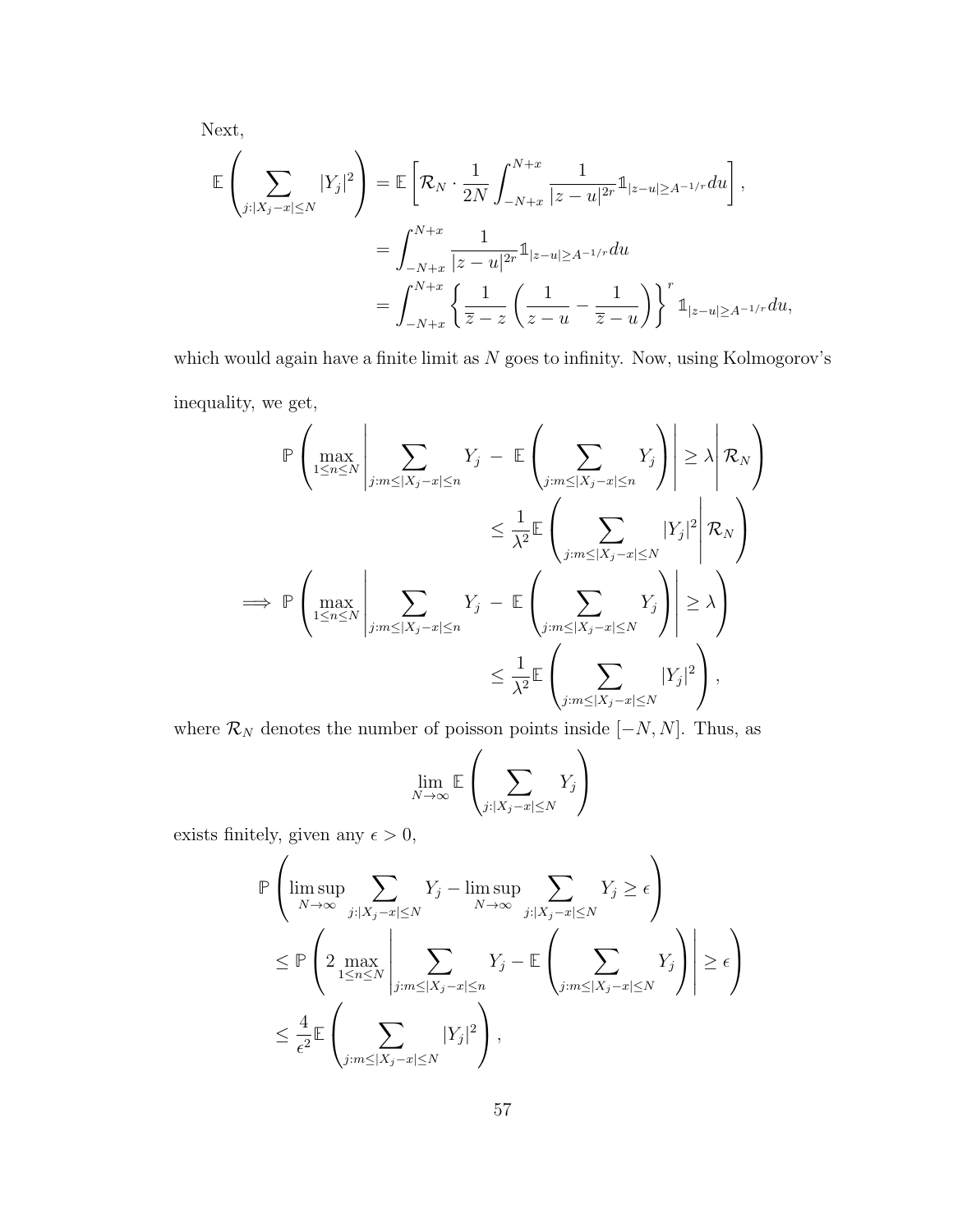which converges to 0 as  $m \to \infty$ . Hence  $\lim_{N \to \infty} \sum_{j:|X_j - x| \le N} Y_j$  exists, almost 1 surely, which in turn implies that  $\lim_{N \to \infty} \sum_{j:|X_j - x| \le N}$  $\frac{1}{(z-X_j )^r}$  exists almost surely.  $\Box$ 

The above lemma sets the stage to prove our result about the existence of  $f$ .

Lemma 4.2.2. Define, for  $x \in \mathbb{R}$ ,

$$
f_{x,N}(z) := \prod_{j:|X_j-x| \leq N} \left(1 - \frac{z}{X_j}\right).
$$

Then, as  $N \to \infty$ ,  $f_{x,N}(z)$  converges almost surely and uniformly on compact subsets of **C**.

*Proof.* Let K be a compact subset of  $\mathbb{C}$ . Let  $M = \max\{\lfloor \max\{|z| : z \in K\}\rfloor + 1, x\}.$ Then, if  $|X_j - x| \ge 3M$ ,  $|z/X_j| \le 1/2$ ,  $\forall z \in K$ , and so

$$
\left|1 - \frac{z}{X_j}\right| \ge \frac{1}{2}.
$$

So, for  $|X_j - x| \ge 3M$ , we can take the principal logarithm of  $1 - z/X_j$  as an analytic function on  $K$ , and we have,

$$
\log\left(1 - \frac{z}{X_j}\right) = -\left(\frac{z}{X_j} + \frac{z^2}{2X_j^2} + \frac{z^3}{3X_j^3} + \ldots\right).
$$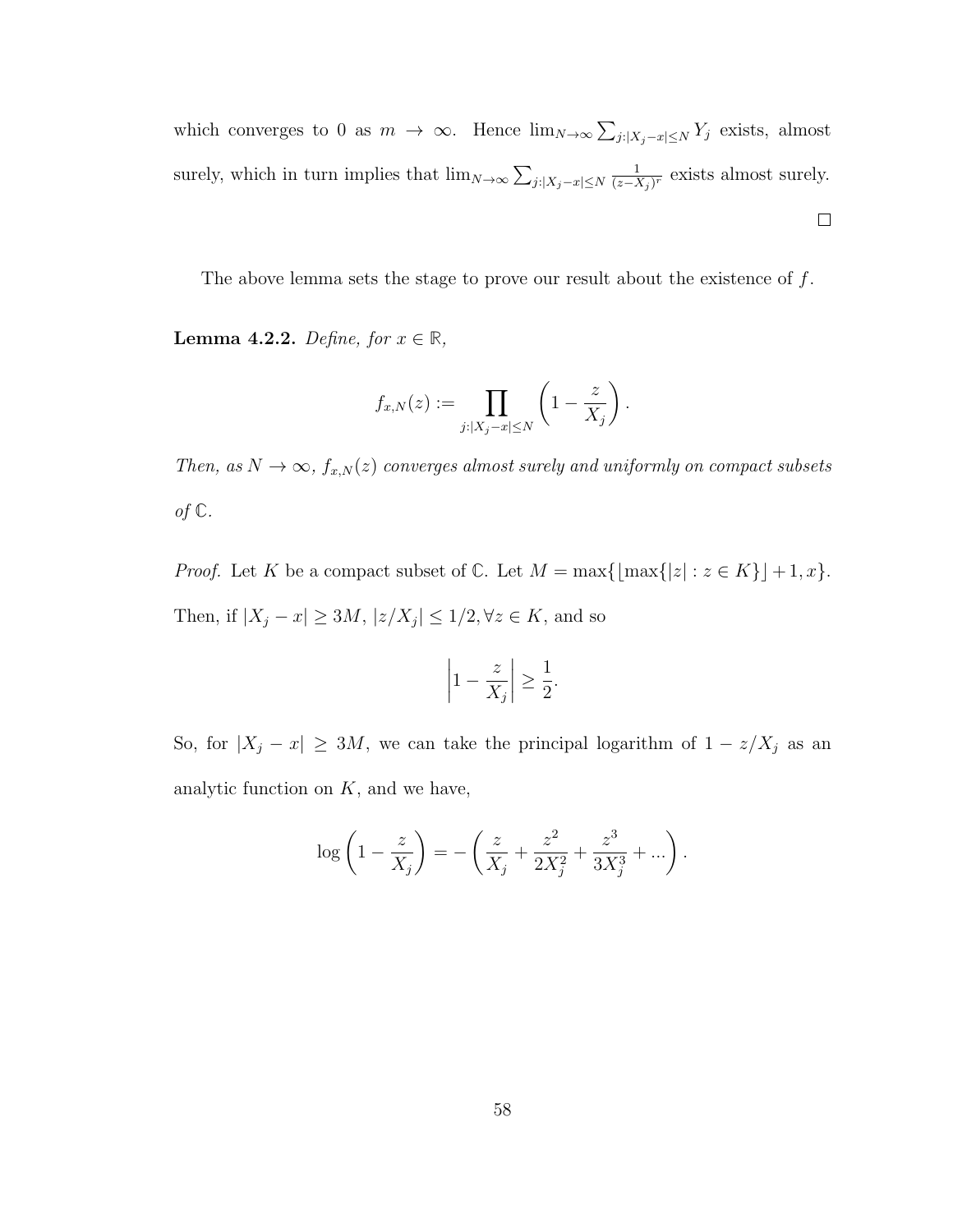$$
\Rightarrow \left| -\log\left(1 - \frac{z}{X_j}\right) - \frac{z}{X_j} \right| = \left| \frac{z^2}{2X_j^2} + \frac{z^3}{3X_j^3} + \frac{z^4}{4X_j^4} + \dots \right|,
$$
  
\n
$$
\leq \frac{|z|}{|X_j|^2} \left| \frac{1}{2} + \frac{1}{3} \cdot \frac{z}{X_j} + \frac{1}{4} \cdot \frac{z^2}{X_j^2} + \dots \right|,
$$
  
\n
$$
\leq \frac{|z|^2}{|X_j|^2} \left[ \frac{1}{2} + \frac{1}{3} \cdot \frac{1}{2} + \frac{1}{4} \cdot \frac{1}{2^2} + \dots \right],
$$
  
\n
$$
\leq \frac{|z|^2}{|X_j|^2}.
$$
  
\n
$$
\Rightarrow \sum_{3M \leq |X_j - x| \leq N} \left| -\log\left(1 - \frac{z}{X_j}\right) - \frac{z}{X_j} \right| \leq |z|^2 \sum_{3M \leq |X_j - x| \leq N} \frac{1}{|X_j|^2}
$$
  
\n
$$
\leq M^2 \sum_{3M \leq |X_j - x| \leq N} \frac{1}{|X_j|^2}.
$$

Since  $X_1, X_2, ...$  are Poisson points,  $\sum_{3M\leq |X_j-x|\leq N}$ 1  $\frac{1}{|X_j|^2}$  converges as  $N \to \infty$ . Thus, by the above inequalities,

$$
\sum_{3M \le |X_j - x| \le N} \left| -\log\left(1 - \frac{z}{X_j}\right) - \frac{z}{X_j}\right|
$$

converges as  $N \to \infty$ , and moreover, this convergence is uniform over K, as it is dominated by the convergence of the sums of inverse squares of  $|X_j|$ . So, we may write

$$
\sum_{3M \le |X_j - x| \le N} \log \left( 1 - \frac{z}{X_j} \right) = -z \sum_{3M \le |X_j - x| \le N} \frac{1}{X_j} + G_N(z),
$$

where  $G_N$  converges uniformly over K. Also, from Lemma 4.2.1 the sum

$$
\sum_{3M \le |X_j - x| \le N} \frac{1}{X_j}
$$

converges (conditionally) as  $N\to\infty.$  Hence,

$$
-z\sum_{3M\leq |X_j-x|\leq N}\frac{1}{X_j}
$$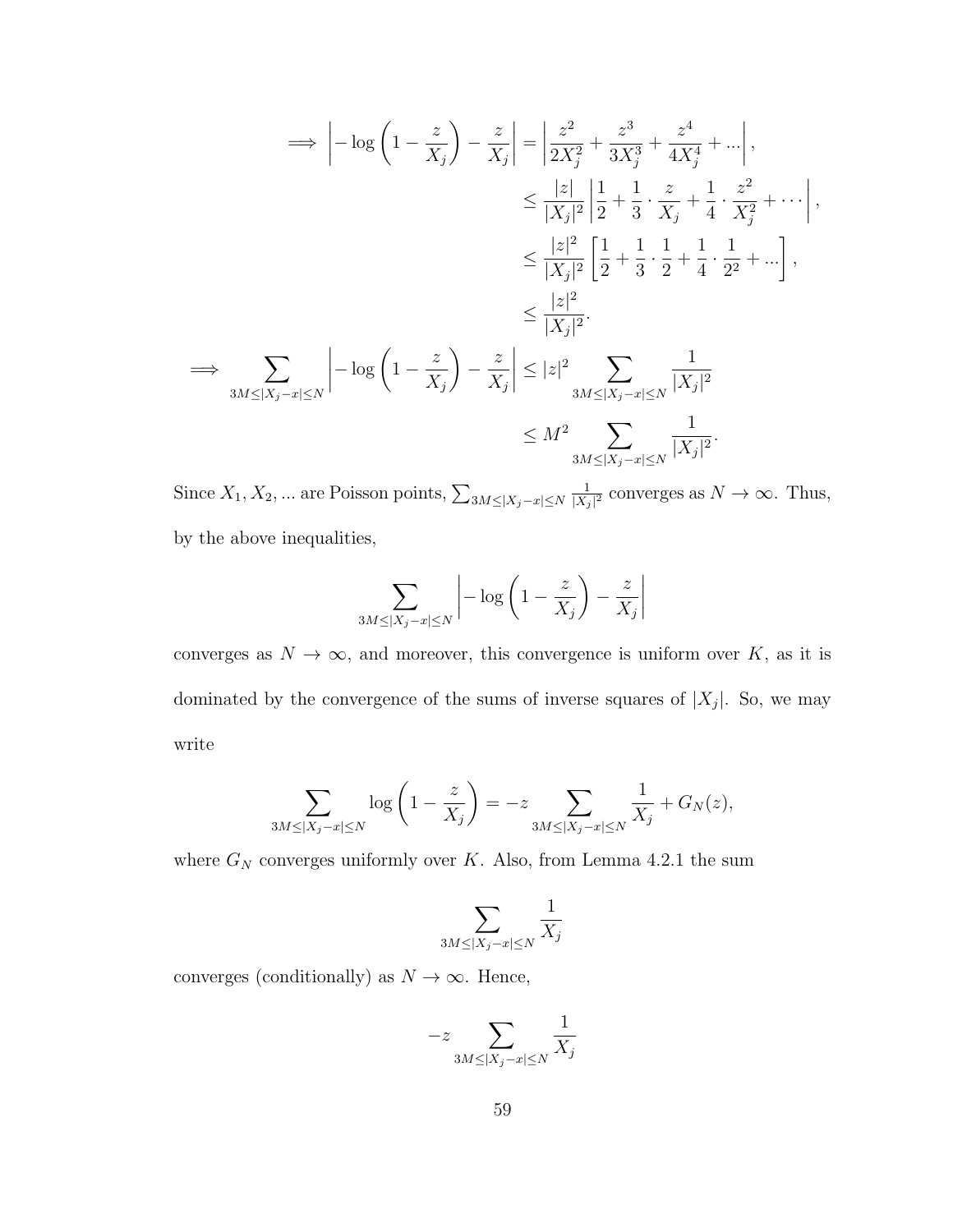converges (conditionally) uniformly over K as  $N \to \infty$ . Therefore,

$$
\sum_{3M \le |X_j - x| \le N} \log \left( 1 - \frac{z}{X_j} \right)
$$

converges uniformly over K as  $N \to \infty$ , which implies that,

$$
\prod_{3M \le |X_j - x| \le N} \left(1 - \frac{z}{X_j}\right)
$$

converges uniformly over K as  $N \to \infty$ . Multiplying this by

$$
\prod_{|X_j-x|<3M} \left(1-\frac{z}{X_j}\right),\,
$$

which is, a.s., a finite product, we have that,

$$
\prod_{|X_j - x| \le N} \left( 1 - \frac{z}{X_j} \right)
$$

converges uniformly over  $K$ . Thus we have the a.s. uniform convergence in compact subsets of **C**, which also implies that

$$
f_x(z) := \lim_{N \to \infty} f_{x,N}(z) = \lim_{N \to \infty} \prod_{|X_j - x| \le N} \left(1 - \frac{z}{X_j}\right)
$$

is an analytic function on  $\mathbb C$  that vanishes at exactly the Poisson points  $X_1, X_2, \cdots$ .

 $\Box$ 

Now that we have established that for each  $x \in \mathbb{R}$ ,  $f_x$  exists and is entire, we are going to state and prove the following result on the translation invariance of the critical points of  $f_x$ .

**Lemma 4.2.3.** The logarithmic derivative of  $f_{x,N}$ ,  $\frac{f'_{x,N}}{f_{x,N}}$ , converges almost surely and uniformly in compact subsets of  $\mathbb C$  to a function independent of  $x$ .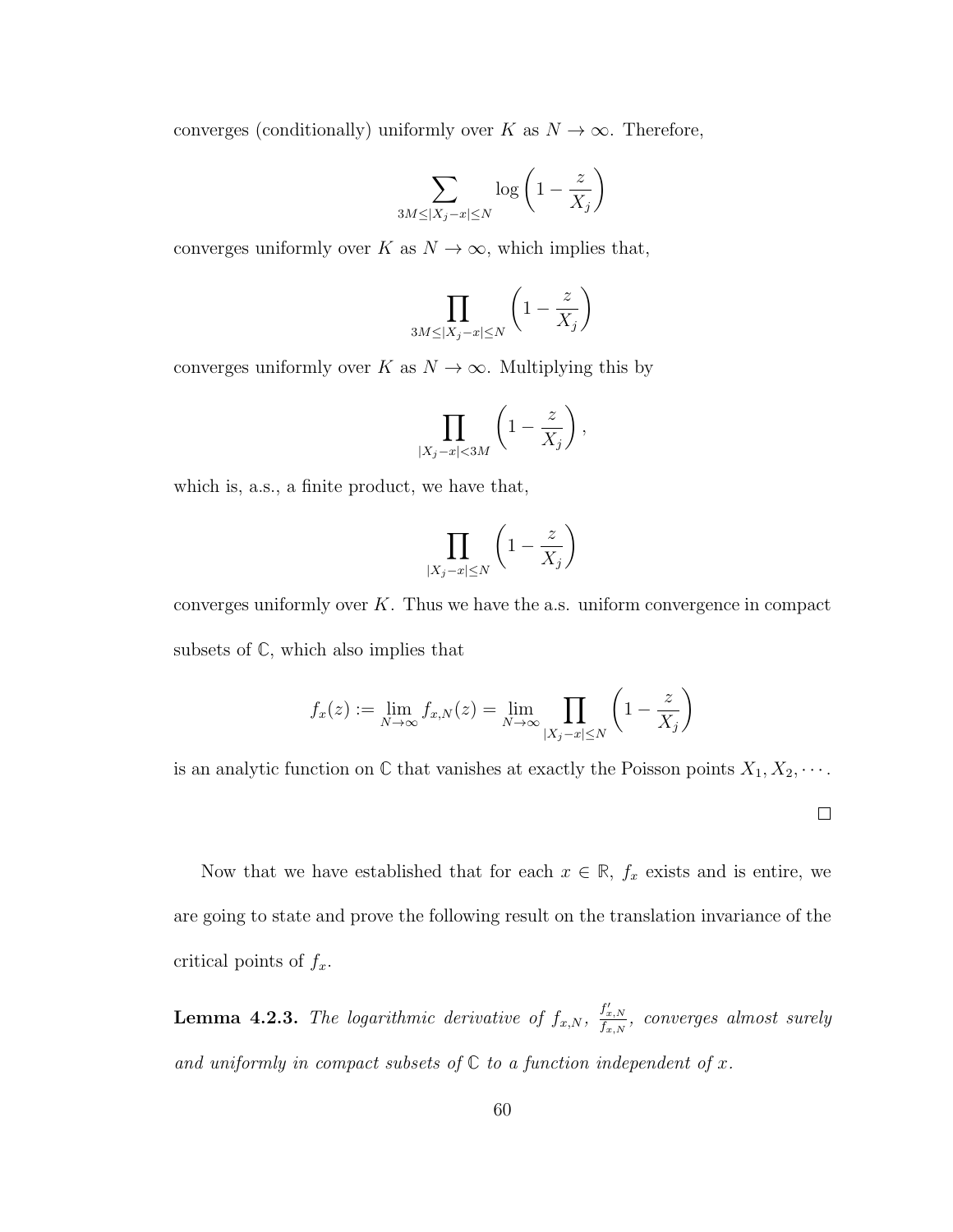*Proof.* Assume, without any loss of generality that,  $x > 0$ . We shall show that

$$
\lim_{N \to \infty} \frac{f'_{x,N}}{f_{x,N}} = \lim_{N \to \infty} \frac{f'_{0,N}}{f_{0,N}}, \text{ a.s., } \forall x \in \mathbb{R},
$$

so that,

$$
\frac{f'_x}{f_x} = \frac{f'}{f}, \text{ a.s., } \forall x \in \mathbb{R}.
$$

We have,

$$
\frac{f'_{x,N}(z)}{f_{x,N}(z)} = \sum_{j:|X_j - x| \le N} \frac{1}{z - X_j}
$$

and so,

$$
\frac{f'_{x,N}(z)}{f_{x,N}(z)} - \frac{f'_{0,N}(z)}{f_{0,N}(z)} = \sum_{j:|X_j - x| \le N} \frac{1}{z - X_j} - \sum_{j:|X_j| \le N} \frac{1}{z - X_j}
$$
\n
$$
= \sum_{j:X_j \in (N, N+x]} \frac{1}{z - X_j} - \sum_{j:X_j \in [-N, -N+x)} \frac{1}{z - X_j}.
$$

Now, let  $\mathcal{R}_N(x)$  be the random variable denoting the number of Poisson points in  $(N, N + x]$ . Then,

$$
\mathbb{E}\left|\sum_{j:X_j\in(N,N+x]} \frac{1}{z-X_j}\right|^2 = \mathbb{E}\mathbb{E}\left[\left|\sum_{j:X_j\in(N,N+x]} \frac{1}{z-X_j}\right|^2\middle|\mathcal{R}_N(x)\right].
$$

Taking N large enough so that  $|z| \leq \frac{N}{2}$ , we get,

$$
\mathbb{E}\left|\sum_{j:X_j\in(N,N+x]} \frac{1}{z-X_j}\right|^2 \leq \mathbb{E}\mathbb{E}\left[\sum_{j:X_j\in(N,N+x]} \frac{4}{N^2}\middle|\mathcal{R}_N(x)\right]
$$

$$
= \mathbb{E}\left(\frac{4\mathcal{R}_N(x)}{N^2}\right).
$$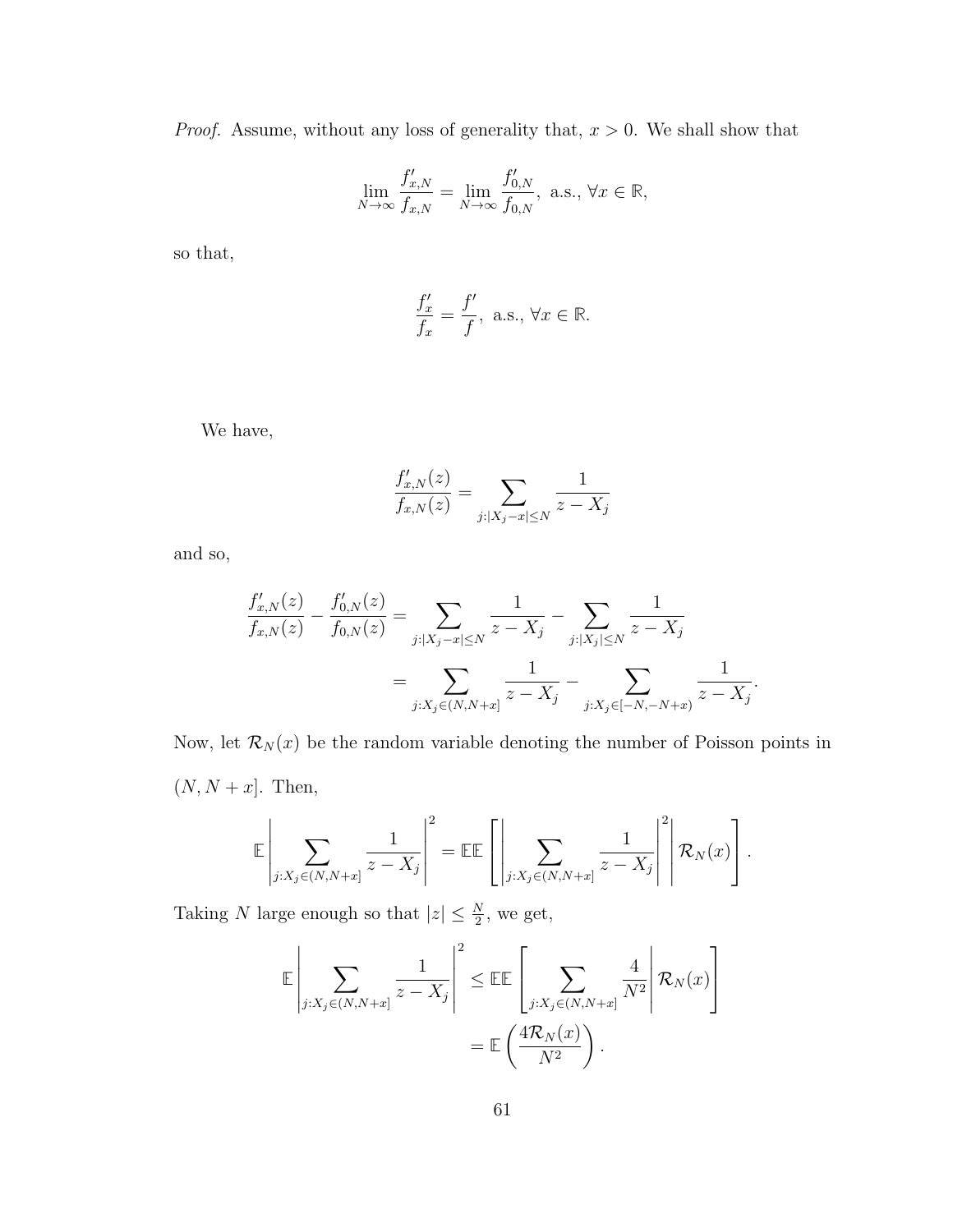Now, note that, since the  $X_j$ 's are a Poisson point process of intensity 1 on  $\mathbb{R}$ ,  $\mathcal{R}_N(x)$  has Poisson distribution with mean  $N + x - N = x$ . Therefore,

$$
\mathbb{E}\left|\sum_{j:X_j\in (N, N+x]}\frac{1}{z-X_j}\right|^2\leq \frac{4x}{N^2}\longrightarrow 0,
$$

as  $N\to\infty.$  Thus, by Fatou's Lemma,

$$
\mathbb{E}\left|\lim_{N\to\infty}\sum_{j:X_j\in(N,N+x]} \frac{1}{z-X_j}\right|^2 \leq \lim_{N\to\infty} \mathbb{E}\left|\sum_{j:X_j\in(N,N+x]} \frac{1}{z-X_j}\right|^2 = 0.
$$

Therefore,

$$
\sum_{j:X_j\in (N,N+x]} \frac{1}{z-X_j} \xrightarrow{a.s.} 0.
$$

By symmetry,

$$
\sum_{j:X_j\in [-N,-N+x)}\frac{1}{z-X_j}\xrightarrow{a.s.}0.
$$

Thus,

$$
\frac{f'_{x,N}(z)}{f_{x,N}(z)} - \frac{f'_{0,N}(z)}{f_{0,N}(z)} \xrightarrow{a.s.} 0,
$$

which proves the lemma.

 $\Box$ 

## 4.3 The logarithmic derivative of  $f$

## 4.3.1 Expectations of various power sums of  $\frac{1}{X_j}$ 's

In this segment, we shall compute the expectations of some crucial quantities that tend to occur throughout the proofs of the main theorems of this chapter. We first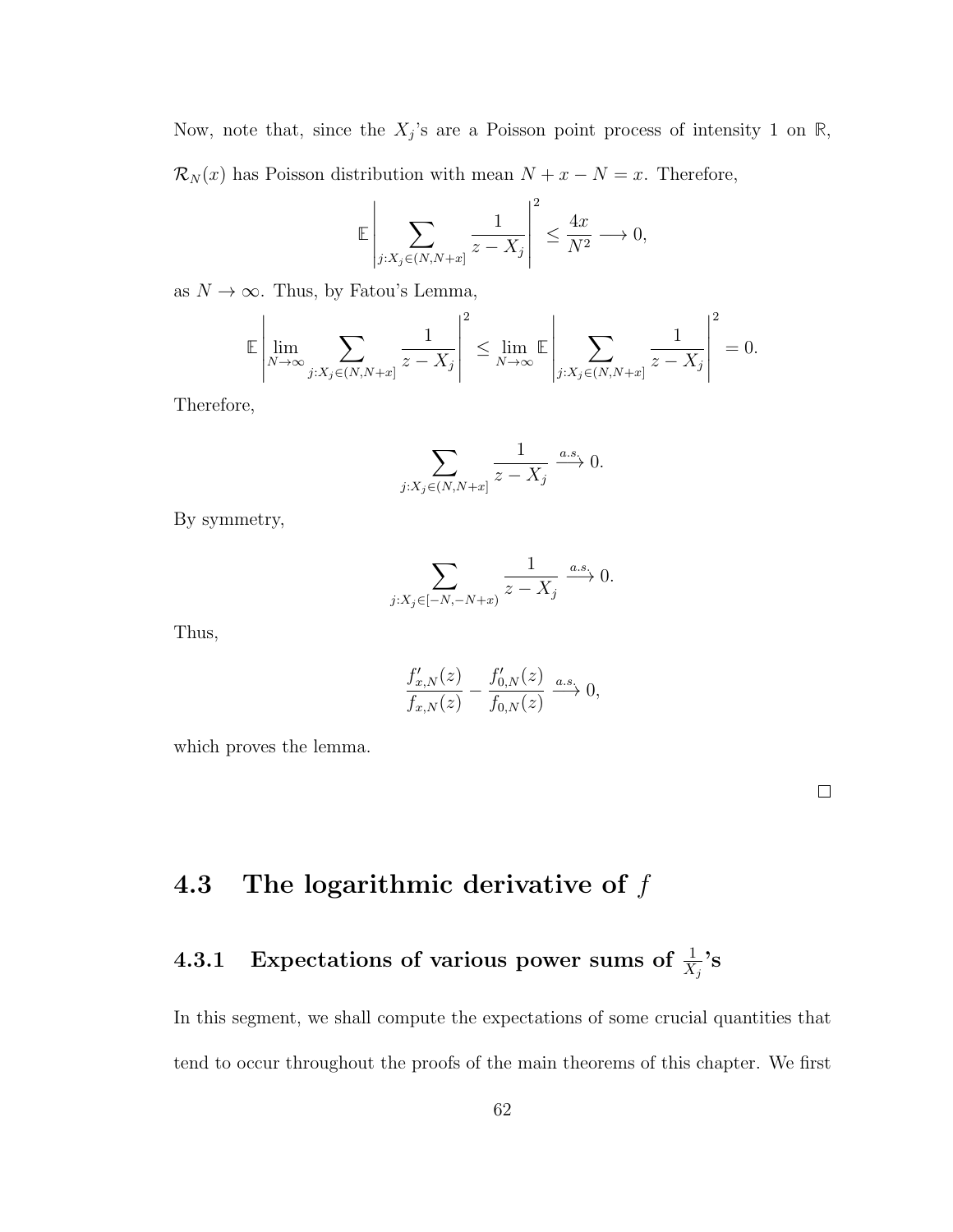introduce some notations, for ease of writing:

$$
\sum_{*} := \lim_{N \to \infty} \sum_{j:|X_j| \le N},
$$

$$
\prod_{*} := \lim_{N \to \infty} \prod_{j:|X_j| \le N},
$$

$$
\mathcal{R}_N := \sum_{j} \mathbb{1}_{X_j \in [-N,N]}, \text{ and,}
$$

 $\mathbb{E}(\cdot|N, \mathcal{R}_N) := \mathbb{E}(\cdot|X_j \in [-N, N], \mathcal{R}_N$  poisson points in  $[-N, N]$ ).

Lemma 4.3.1.

$$
\mathbb{E}\left[\sum_{*}\frac{1}{z-X_j}\right] = -\pi i,
$$

if  $z$  is in the upper half plane, and,

$$
\mathbb{E}\left[\sum_{*}\frac{1}{z-X_j}\right]=\pi i,
$$

 $if z is in the lower half plane.$ 

*Proof.* Note that, conditioning on  $\mathcal{R}_N$ , the poisson points  $X_j$  that are contained in  $[-N, N]$  are identically and independently distributed as Uniform $[-N, N]$ . So,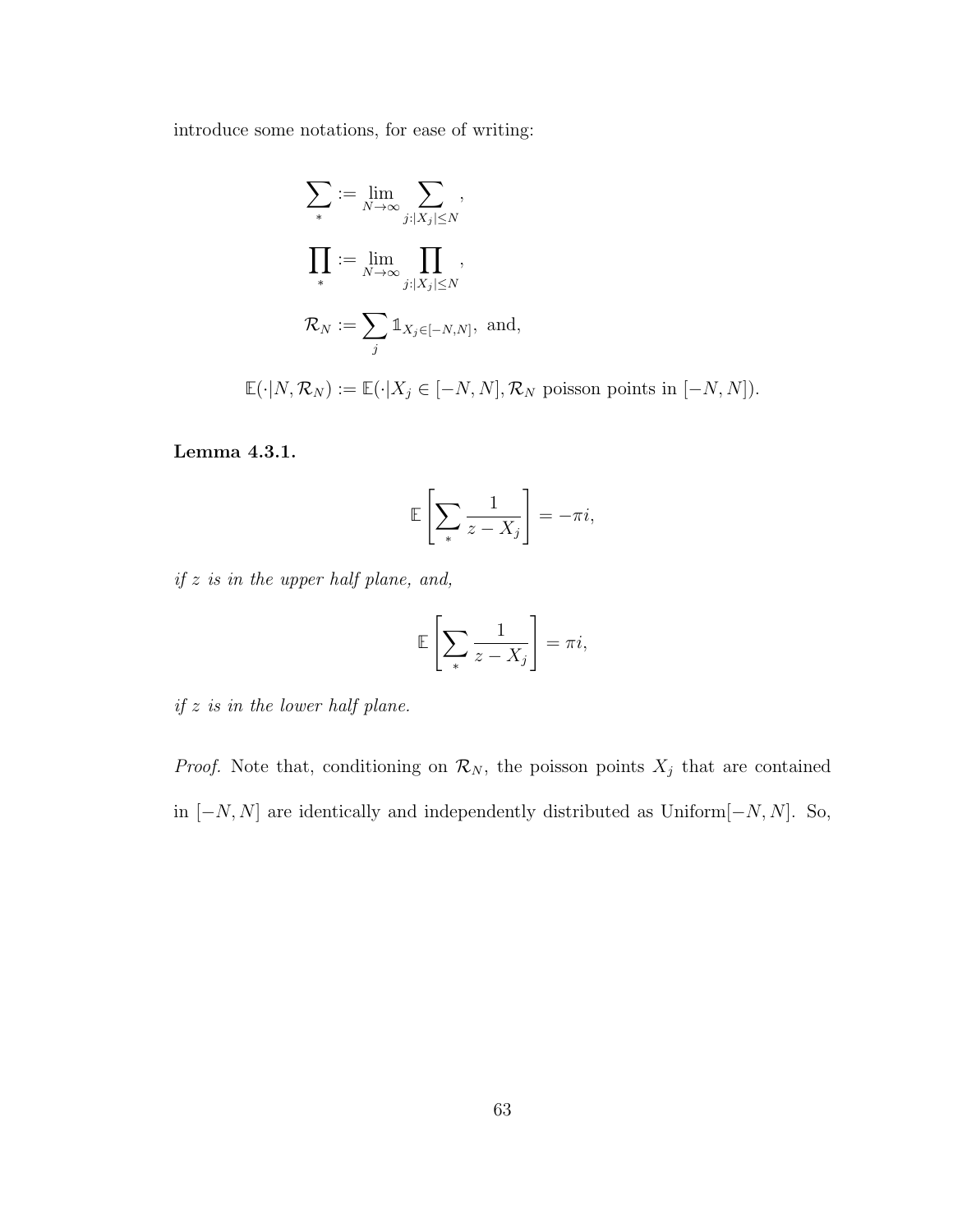writing  $z = re^{i\theta}$ , we get,

$$
\mathbb{E}\left[\frac{1}{z-X_j}\middle|N,\mathcal{R}_N\right] = \frac{1}{2N}\int_{x\in[-N,N]} \frac{1}{z-x} dx
$$
  
\n
$$
= \frac{1}{2N}\int_{x\in[-N,N]} \frac{1}{r\cos\theta + ir\sin\theta - x} dx
$$
  
\n
$$
= \frac{1}{2N}\int_{x\in[-N,N]} \frac{r\cos\theta - ir\sin\theta - x}{(r\cos\theta - x)^2 + r^2\sin^2\theta} dx
$$
  
\n
$$
= \frac{1}{2N}\int_{x\in[-N,N]} \frac{r\cos\theta - x}{(r\cos\theta - x)^2 + r^2\sin^2\theta} dx
$$
  
\n
$$
- \frac{ir\sin\theta}{2N}\int_{x\in[-N,N]} \frac{1}{(r\cos\theta - x)^2 + r^2\sin^2\theta} dx
$$
  
\n
$$
= \frac{-1}{4N} \log[(r\cos\theta - x)^2 + r^2\sin^2\theta] \Big|_{-N}^N
$$
  
\n
$$
- \frac{i}{2N} \arctan\left(\frac{x - r\cos\theta}{r\sin\theta}\right) \Big|_{-N}^N
$$
  
\n
$$
= \frac{-1}{2N} \log\left|\frac{N - z}{N + z}\right| - \frac{i}{2N} \arctan\left(\frac{N - r\cos\theta}{r\sin\theta}\right)
$$
  
\n
$$
+ \frac{i}{2N} \arctan\left(\frac{-N - r\cos\theta}{r\sin\theta}\right).
$$

Therefore,

$$
\mathbb{E}\left[\sum_{j:|X_j|\leq N} \frac{1}{z-X_j} \middle| \mathcal{R}_N\right] = \mathcal{R}_N \left[\frac{-1}{2N} \log \left|\frac{N-z}{N+z}\right| - \frac{i}{2N} \arctan\left(\frac{N-r\cos\theta}{r\sin\theta}\right) + \frac{i}{2N} \arctan\left(\frac{-N-r\cos\theta}{r\sin\theta}\right)\right]
$$
  

$$
\implies \mathbb{E}\left[\sum_{j:|X_j|\leq N} \frac{1}{z-X_j}\right] = -\log \left|\frac{N-z}{N+z}\right| - i \arctan\left(\frac{N-r\cos\theta}{r\sin\theta}\right) + i \arctan\left(\frac{-N-r\cos\theta}{r\sin\theta}\right)
$$

since,  $\mathcal{R}_N = \text{Poisson}(2N)$ . Taking  $N \to \infty$ , we get,

$$
\mathbb{E}\left[\sum_{*}\frac{1}{z-X_j}\right] = -\pi i,
$$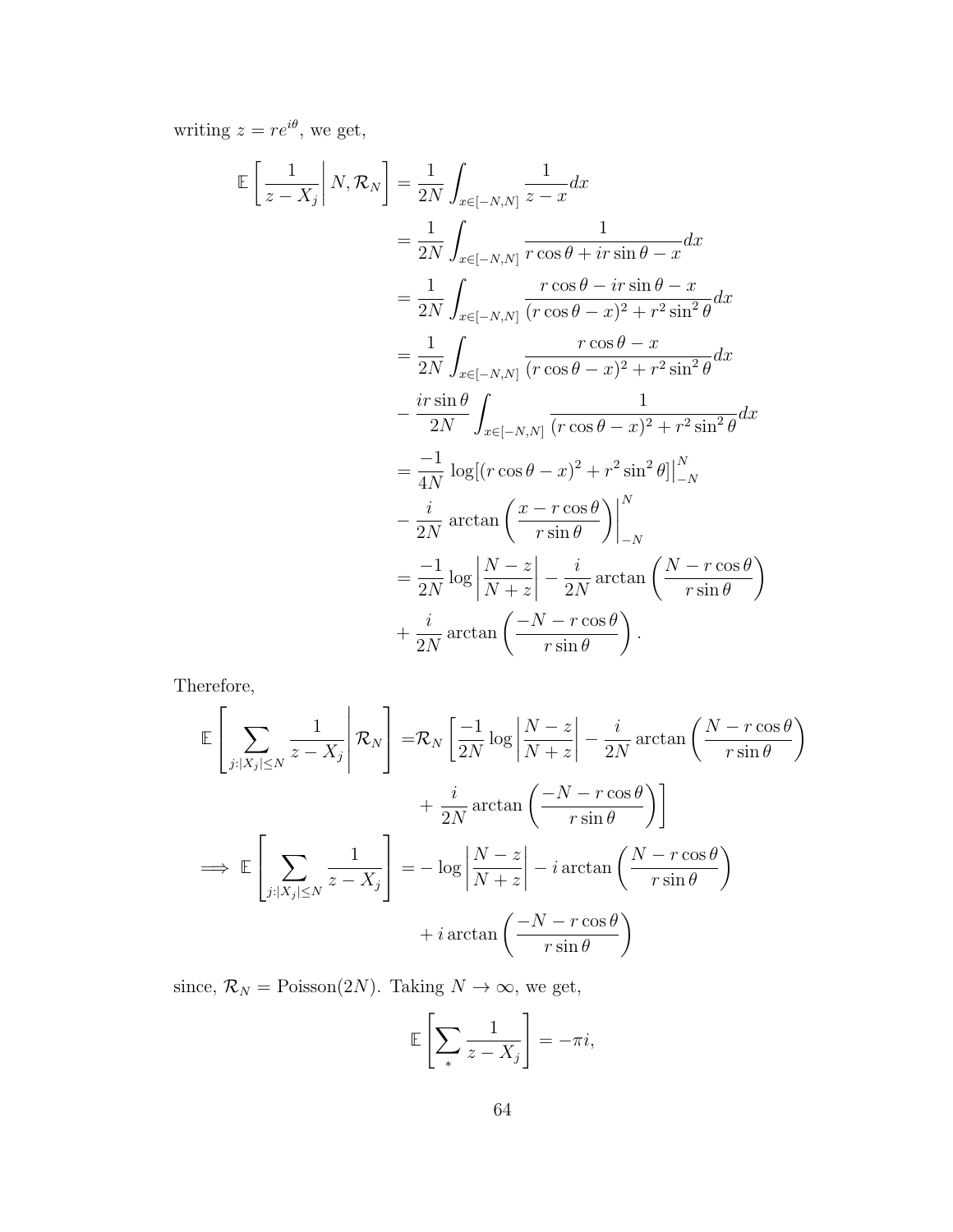for  $z$  in the upper half plane, and,

$$
\mathbb{E}\left[\sum_{*}\frac{1}{z-X_j}\right] = \pi i,
$$

for  $z$  in the lower half plane.

Lemma 4.3.2. For any  $m \in \mathbb{N}$  with  $m \geq 2$ ,

$$
\mathbb{E}\left[\sum_{*} \frac{1}{(z - X_j)^m}\right] = 0, \forall z \in \mathbb{C}.
$$

Proof.

$$
\mathbb{E}\left[\frac{1}{(z-X_j)^m}\middle| N, \mathcal{R}_N\right] = \frac{1}{2N} \int_{x \in [-N,N]} \frac{1}{(z-x)^m} dx
$$
  
=  $\frac{1}{2N} \cdot \frac{1}{m-1} \left\{ \frac{1}{(z-N)^{m-1}} - \frac{1}{(N+z)^{m-1}} \right\}.$ 

Then, noting that  $\mathcal{R}_N$  has Poisson distribution with mean  $2N$ ,

$$
\mathbb{E}\left[\sum_{j:|X_j|\leq N} \frac{1}{(z-X_j)^m} \middle| \mathcal{R}_N\right] = \frac{\mathcal{R}_N}{2N(m-1)} \left\{ \frac{1}{(z-N)^{m-1}} - \frac{1}{(N+z)^{m-1}} \right\},
$$
  

$$
\implies \mathbb{E}\left[\sum_{j:|X_j|\leq N} \frac{1}{(z-X_j)^m} \right] = \frac{1}{m-1} \left\{ \frac{1}{(z-N)^{m-1}} - \frac{1}{(N+z)^{m-1}} \right\}.
$$

Thus,

$$
\mathbb{E}\left[\frac{1}{(z-X_j)^m}\right] = \lim_{N \to \infty} \frac{1}{m-1} \left\{ \frac{1}{(z-N)^{m-1}} - \frac{1}{(N+z)^{m-1}} \right\} = 0.
$$

Lemma 4.3.3.

$$
\mathbb{E}\left[\sum_{*} \frac{1}{|z - X_j|^2}\right] = \frac{\pi}{|Im(z)|}, \forall z \in \mathbb{C}.
$$

 $\Box$ 

 $\Box$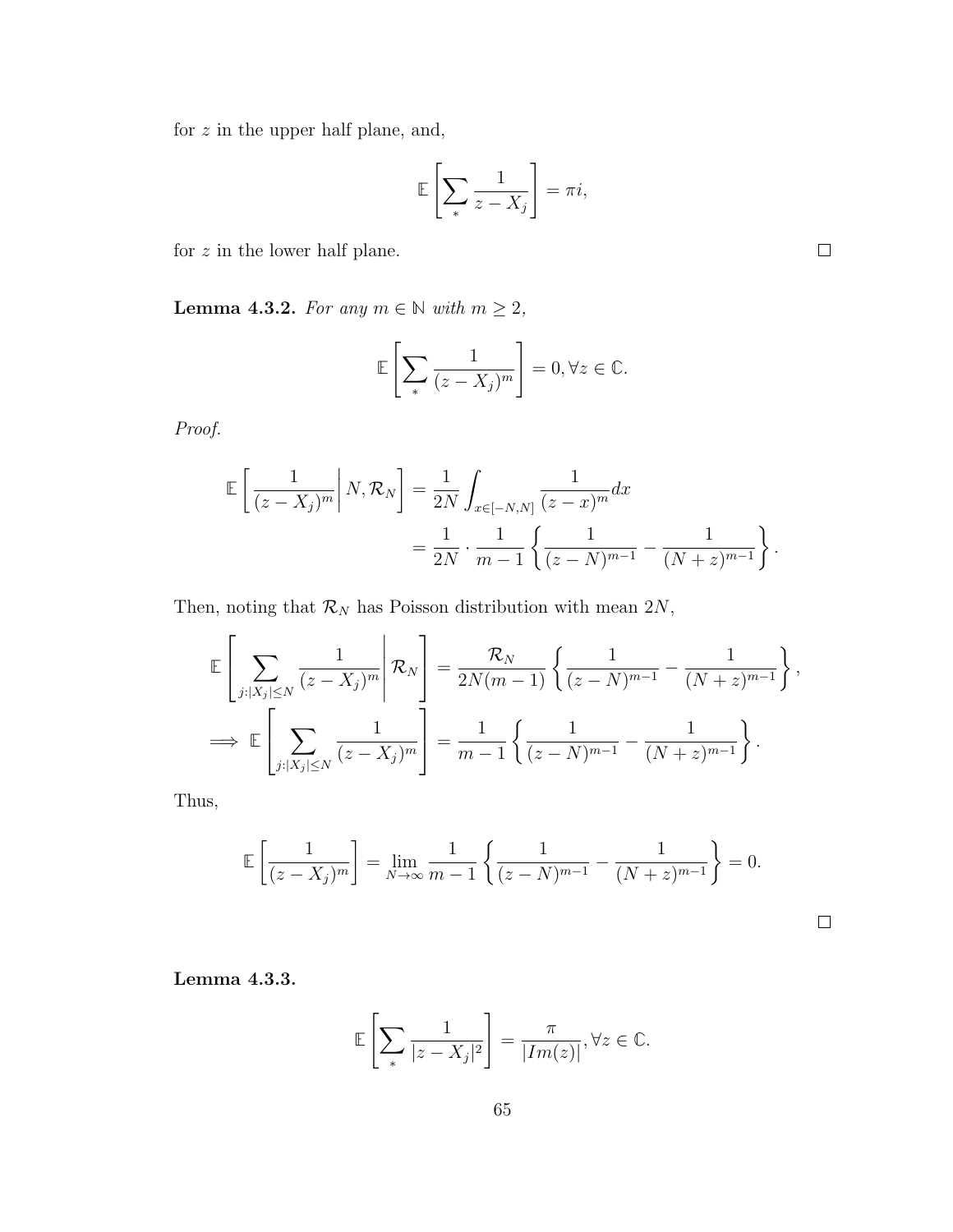Proof.

$$
\mathbb{E}\left[\frac{1}{|z-X_j|^2}\middle|N,\mathcal{R}_N\right] = \frac{1}{2N}\int_{x\in[-N,N]} \frac{1}{(z-x)\cdot(\bar{z}-x)}dx
$$
  
\n
$$
= \frac{1}{2N(\bar{z}-z)}\left[\int_{x\in[-N,N]} \frac{1}{z-x}dx - \int_{x\in[-N,N]} \frac{1}{\bar{z}-x}dx\right]
$$
  
\n
$$
= \frac{1}{\bar{z}-z}\left\{\mathbb{E}\left[\frac{1}{z-X_j}\middle|N,\mathcal{R}_N\right] - \mathbb{E}\left[\frac{1}{\bar{z}-X_j}\middle|N,\mathcal{R}_N\right]\right\}.
$$

Thus,

$$
\mathbb{E}\left[\sum_{*} \frac{1}{|z - X_j|^2}\right] = \frac{1}{\bar{z} - z} \left\{ \mathbb{E}\left[\sum_{*} \frac{1}{z - X_j}\right] - \mathbb{E}\left[\sum_{*} \frac{1}{\bar{z} - X_j}\right] \right\}.
$$

So, using Lemma 4.3.1, if  $z$  is in the upper half plane,

$$
\mathbb{E}\left[\sum_{*} \frac{1}{|z - X_j|^2}\right] = \frac{\pi}{Im(z)},
$$

and if  $z$  is in the lower half plane,

$$
\mathbb{E}\left[\sum_{*}\frac{1}{|z-X_j|^2}\right] = -\frac{\pi}{Im(z)},
$$

which proves the result.

 $\Box$ 

Lemma 4.3.4.

$$
\mathbb{E}\left[\sum_{*} \frac{1}{|z - X_j|^4}\right] = \frac{\pi}{|Im(z)|^3}, \text{ and,}
$$

$$
\mathbb{E}\left[\frac{1}{|z - X_j|^6}\right] = \frac{3\pi}{4|Im(z)|^5}.
$$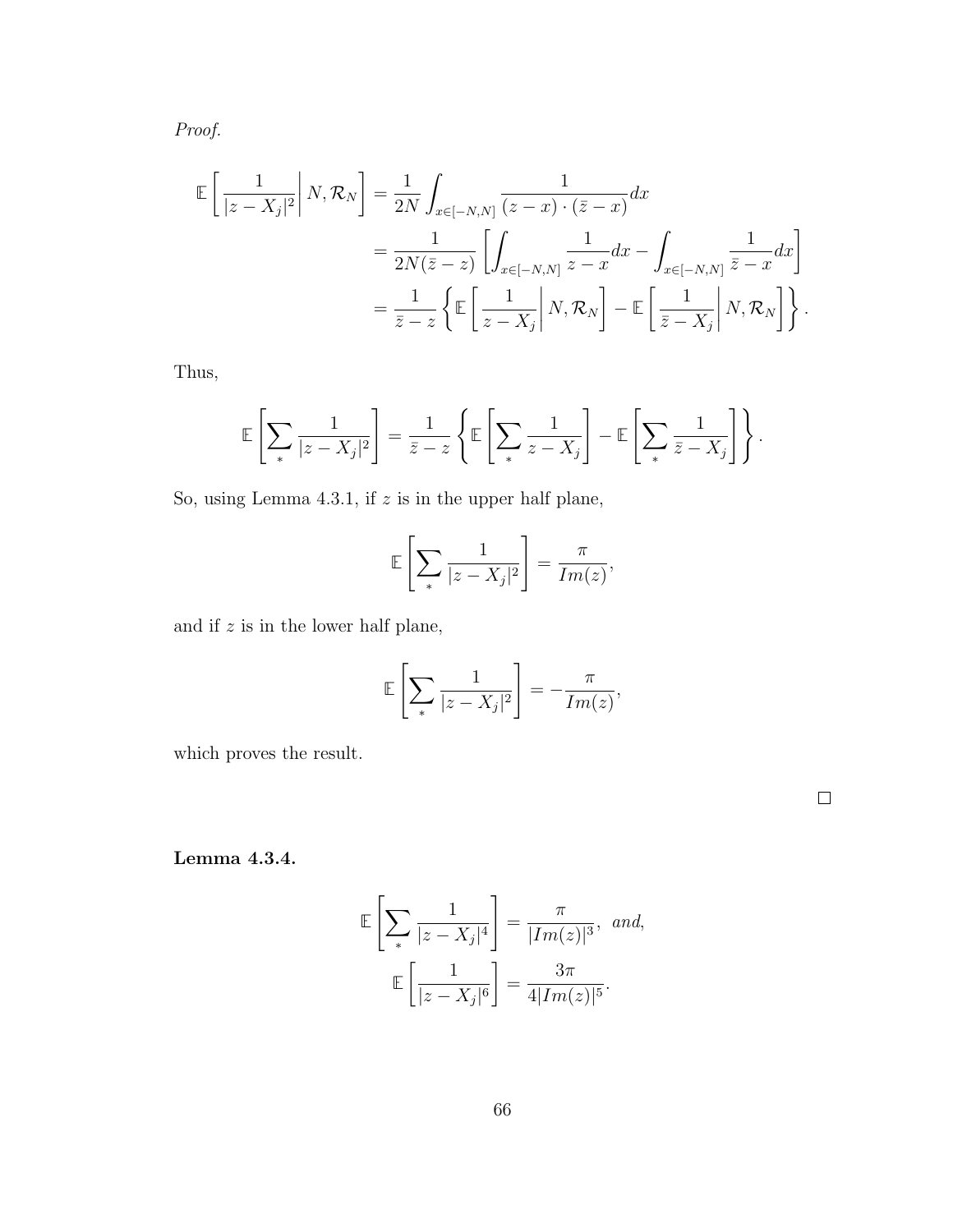Proof.

$$
\mathbb{E}\left[\frac{1}{|z - X_j|^4}\middle| N, \mathcal{R}_N\right] = \frac{1}{2N} \int_{x \in [-N,N]} \frac{1}{|z - x|^4} dx
$$
  
\n
$$
= \frac{1}{2N} \int_{x \in [-N,N]} \frac{1}{((z - x)(\overline{z} - x))^2} dx
$$
  
\n
$$
= \frac{1}{2N} \int_{x \in [-N,N]} \frac{1}{(z - \overline{z})^2} \left(\frac{1}{z - x} - \frac{1}{\overline{z} - x}\right)^2 dx
$$
  
\n
$$
= \frac{1}{2N(z - \overline{z})^2} \int_{-N}^N \left(\frac{1}{(z - x)^2} + \frac{1}{(\overline{z} - x)^2} - \frac{2}{|z - x|^2}\right) dx.
$$

Therefore,

$$
\mathbb{E}\left[\frac{1}{|z-X_j|^4}\middle|N,\mathcal{R}_N\right] = \frac{1}{(z-\bar{z})^2} \left[\mathbb{E}\left(\frac{1}{(z-X_j)^2}\middle|N,\mathcal{R}_N\right) + \mathbb{E}\left(\frac{1}{(\bar{z}-X_j)^2}\middle|N,\mathcal{R}_N\right)\right] \n-2\mathbb{E}\left(\frac{1}{|z-X_j|^2}\middle|N,\mathcal{R}_N\right)\right] \n\implies \mathbb{E}\left[\frac{1}{|z-X_j|^4}\right] = \frac{1}{(z-\bar{z})^2} \left[\mathbb{E}\left(\frac{1}{(z-X_j)^2}\right) + \mathbb{E}\left(\frac{1}{(\bar{z}-X_j)^2}\right) \n-2\mathbb{E}\left(\frac{1}{|z-X_j|^2}\right)\right].
$$

From Lemmas 4.3.2 and 4.3.3,

$$
\mathbb{E}\left[\frac{1}{|z-X_j|^4}\right] = \frac{\pi}{|Im(z)|^3}.
$$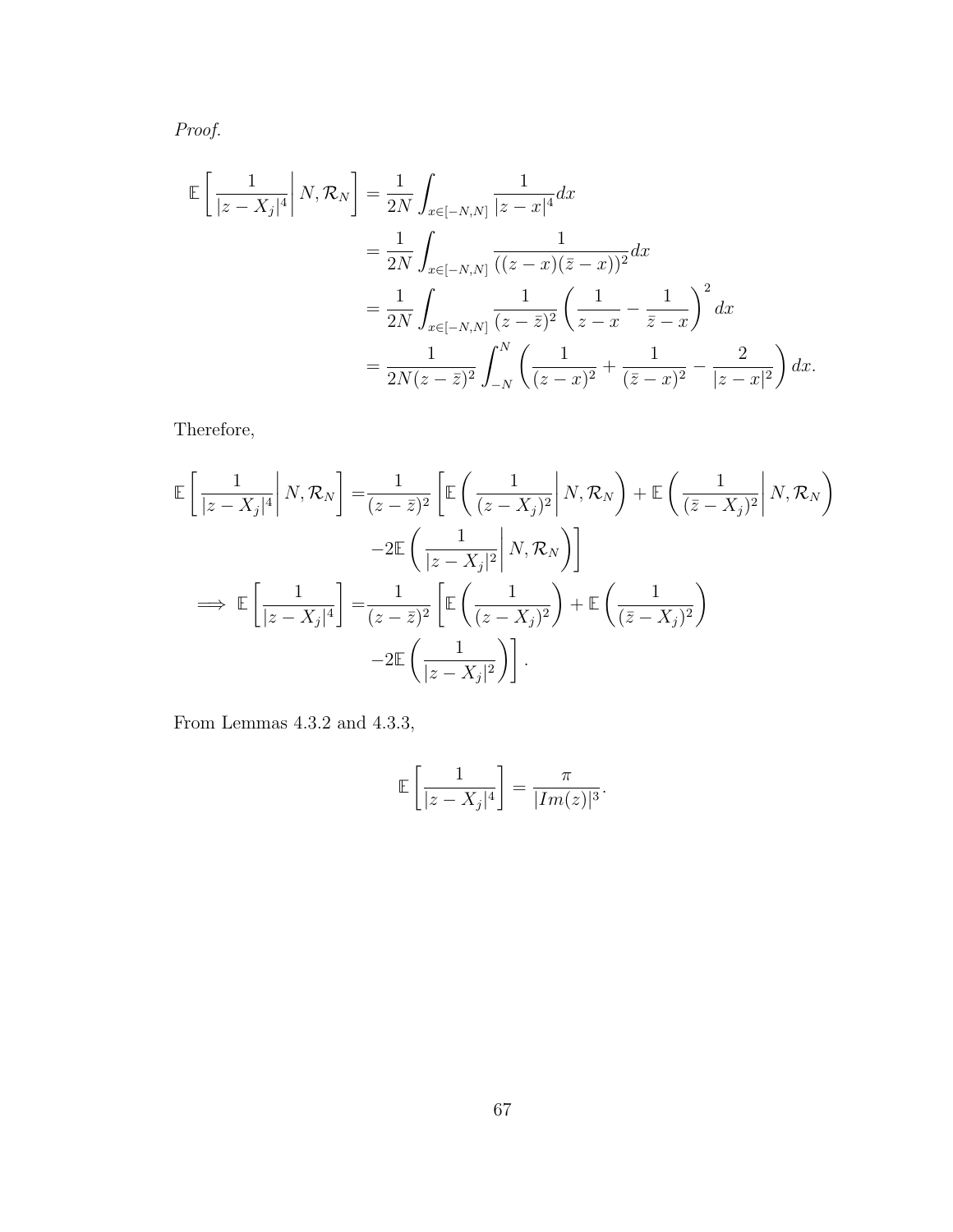Next,

$$
\mathbb{E}\left[\frac{1}{|z-X_j|^6}\middle|N,\mathcal{R}_N\right] = \frac{1}{2N}\int_{x\in[-N,N]} \frac{1}{|z-x|^6} dx \n= \frac{1}{2N}\int_{x\in[-N,N]} \frac{1}{((z-x)(\bar{z}-x))^3} dx \n= \frac{1}{2N(\bar{z}-z)^3}\int_{x\in[-N,N]} \left[\frac{1}{(z-x)^3} - \frac{1}{(\bar{z}-x)^3} - \frac{3}{(z-x)^2} + \frac{3}{(z-x)^2(\bar{z}-x)}\right] dx \n= \frac{1}{2N(\bar{z}-z)^3}\int_{-N}^N \left[\frac{1}{(z-x)^3} - \frac{1}{(\bar{z}-x)^3} - \frac{3(\bar{z}-z)}{|z-x|^4}\right] dx.
$$

Therefore, using Lemmas 4.3.2 and 4.3.3,

$$
\mathbb{E}\left[\frac{1}{|z-x_j|^6}\right] = \frac{3\pi}{4|Im(z)|^5}.
$$

 $\Box$ 

## 4.3.2 The function  $\phi_k$  and its derivatives

We have,

$$
\phi_k(z) = \log\left(\frac{f(z)}{z^k}\right)
$$

$$
= \sum_* \log\left(1 - \frac{z}{X_j}\right) - k \log z.
$$

$$
\implies \phi'_k(z) = \sum_* \frac{1}{z - X_j} - \frac{k}{z}.
$$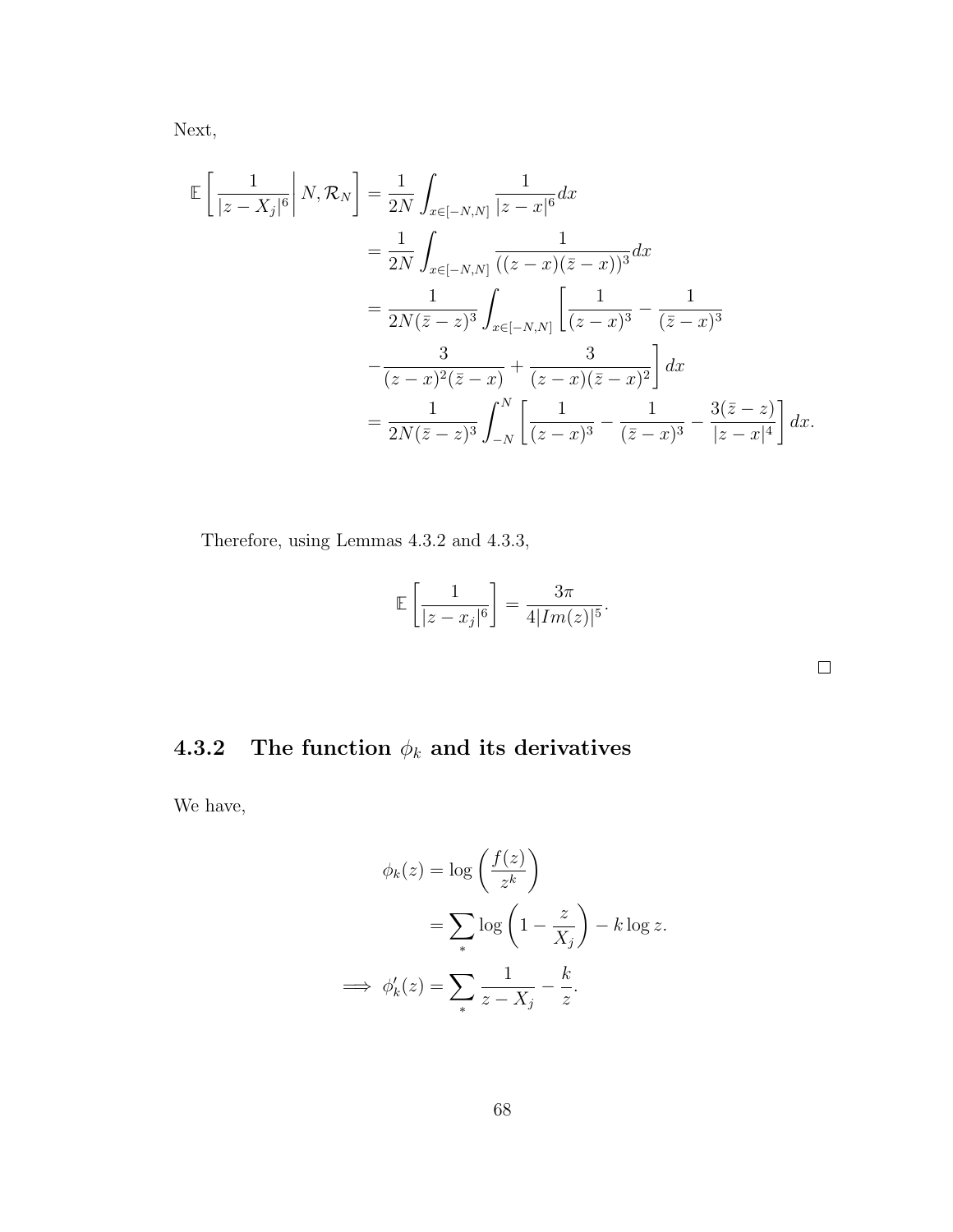Let us make a change of variables by assigning  $y = \frac{z}{k}$  $\frac{z}{k}$ , so that the expression for  $\phi_k(z)$  becomes

$$
\sum_{*} \frac{1}{ky - X_j} - \frac{1}{y}.
$$

Write,

$$
h_k(y) := \sum_{\ast} \frac{1}{ky - X_j}.
$$

**Lemma 4.3.5.** Let K be a compact subset of  $\mathbb C$  that is either contained entirely in the upper-half plane or entirely in th lower-half plane. Then, there exists an  $M > 0$  corresponding to K such that, for every  $\delta > 0$ , there exists  $k_0 \in \mathbb{N}$  for which,  $\mathbb{P}(\sup_{y \in K} |h'_k(y)| \leq M) > 1 - \delta, \forall k \geq k_0$ . Thus, with high probability, for k sufficiently large,  $h'_k$  is uniformly bounded on compact subsets of the upper half plane and compact subsets of the lower half plane.

Consequently,  $h_k$  and its higher derivatives are Lipschitz on compact subsets of the upper half plane and compact subsets of the lower half plane.

*Proof.* Let  $y \in K$  and  $l = \min_{K} Im(y)$ . We have,

$$
h'_k(y) = \sum_{*} \frac{-k}{(ky - X_j)^2},
$$
  
\n
$$
\implies |h'_k(y)| \le k \sum_{*} \frac{1}{|ky - X_j|^2}
$$
  
\n
$$
\le k \sum_{*} \frac{1}{(kRe(y) - X_j)^2 + k^2 Im(y)^2}
$$
  
\n
$$
\le k \sum_{*} \frac{1}{(kRe(y) - X_j)^2 + k^2 l^2} = k(S_1 + S_2),
$$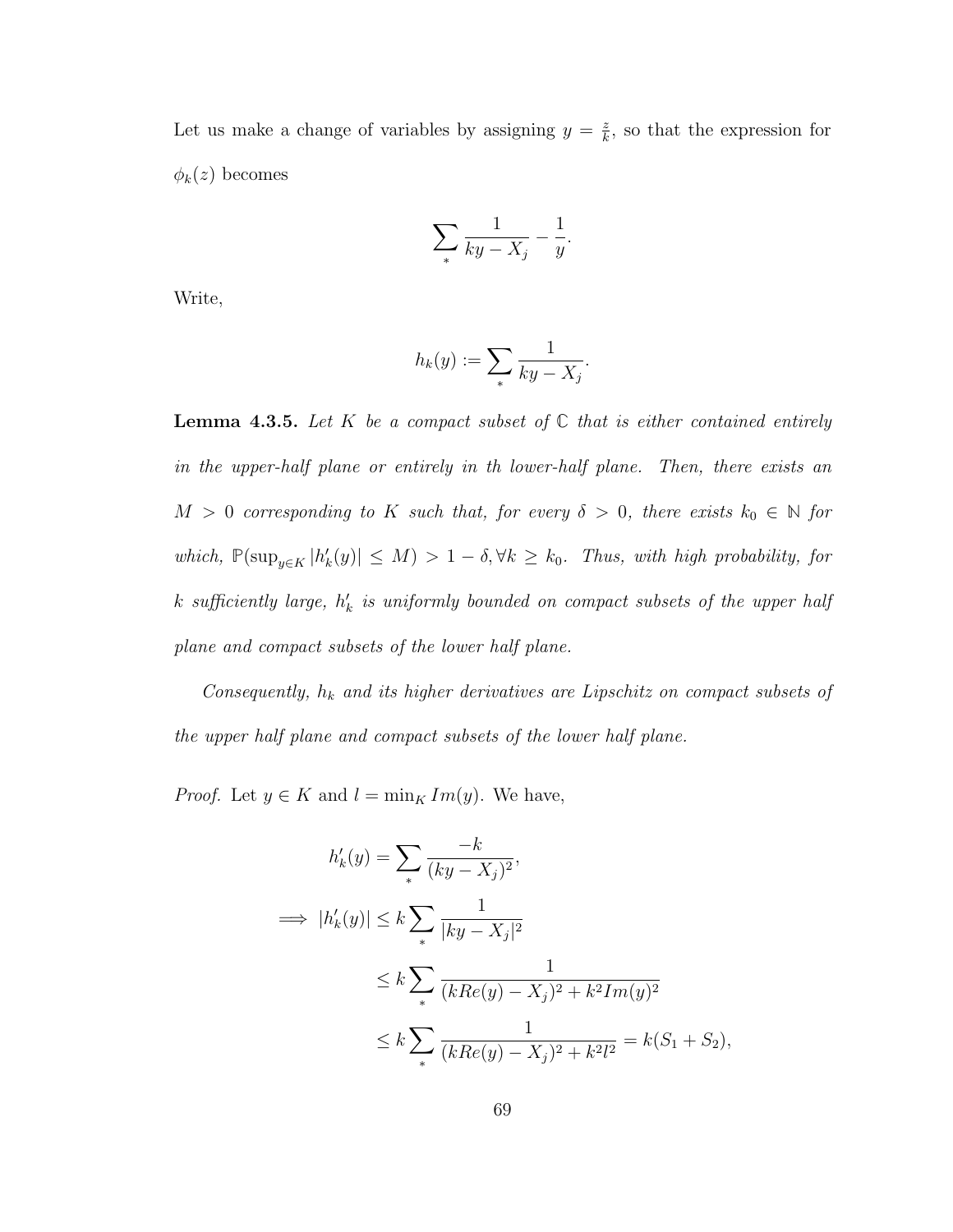where

$$
S_1 = \sum_{j:|X_j| \le k|Re(y)|} \frac{1}{(kRe(y) - X_j)^2 + k^2 l^2}, \text{ and,}
$$
  

$$
S_2 = \sum_{j:|X_j| > k|Re(y)|} \frac{1}{(kRe(y) - X_j)^2 + k^2 l^2}.
$$

Let,  $\mathcal{R}_{kL}$  denote the number of poisson points between  $-kL$  and  $kL$ , where  $L =$  $\max_K Re(y)$ . Then,

$$
S_1 \leq \frac{\mathcal{R}_{kL}}{k^2 l^2}.
$$

Now, since  $\mathcal{R}_k L$  has Poisson distribution with mean  $2kL$ , there exists  $k_1$  such that,  $\forall k \geq k_1,$ 

$$
\mathbb{P}(\mathcal{R}_{kL} > 8kL) = \sum_{m=\lfloor 8kL \rfloor + 1}^{\infty} e^{-2kL} \frac{(2kL)^m}{m!},
$$
  

$$
\leq 2 \sum_{m=\lfloor 8kL \rfloor + 1}^{\infty} e^{-2kL} \frac{(2kL)^m}{\sqrt{2\pi m} \left(\frac{m}{e}\right)^m}
$$
  

$$
\leq 2e^{-2kL} \sum_{m=\lfloor 8kL \rfloor + 1}^{\infty} e^m \frac{1}{4^m}
$$
  

$$
\leq 2e^{-2kL} \left(\frac{e}{4}\right)^{\lfloor 8kL \rfloor} \leq 2e^{-2kL} < \frac{\delta}{2}
$$

where the second inequality above follows from Stirling's formula. If we write  $A_{kL}$ to be the event  $\{R_{kL} \leq 8kL\}$ , we get that on  $A_kL$ ,

,

$$
S_1 \le \frac{8kL}{k^2l^2} = \frac{8}{kL}.
$$

Next, let  $I_m$  denote the interval  $\left(k|Re(y)|+k\frac{m(m-1)}{2}\right)$  $\frac{(m-1)}{2}$ ,  $k|Re(y)| + k \frac{m(m+1)}{2}$  $\left[\frac{n+1}{2}\right]$ . Then,  $|X_j| > k |Re(y)| \Leftrightarrow |X_j| \in \bigcup_{m \geq 1} I_m$ . Write  $\mathcal{R}_{km}$  to be the number of j such that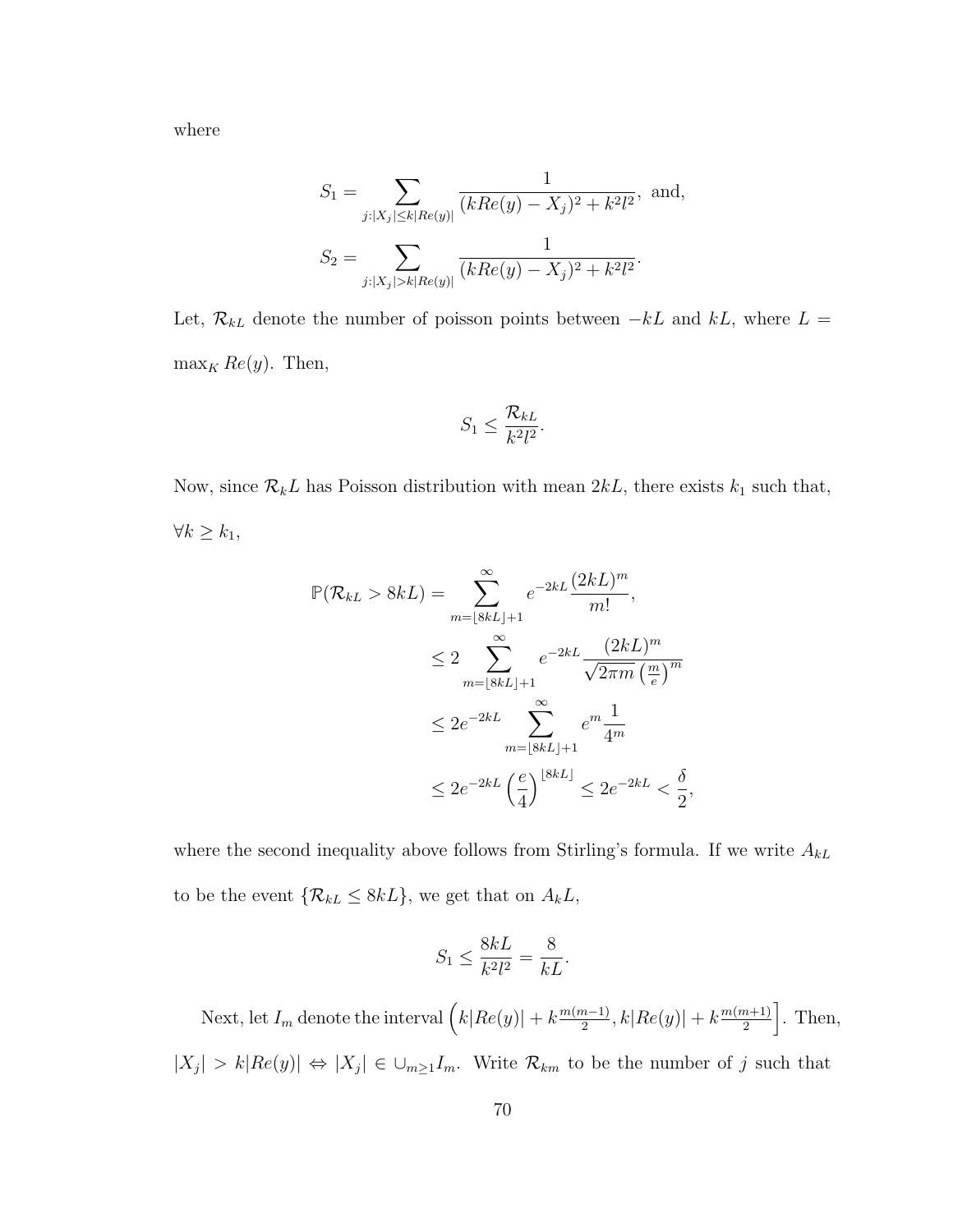$|X_j| \in I_m$ . Then,  $\mathcal{R}_{km}$  has Poisson distribution with mean  $2km$ . Following similar computations as before, there exists  $k_2$  such that,  $\forall k \geq k_2$  and  $\forall m \geq 1$ ,

$$
\mathbb{P}(\mathcal{R}_{km} > 8km) \le 2e^{-2km}.
$$

Thus,

$$
\mathbb{P}(\mathcal{R}_{km} > 8km \text{ for at least one } m \ge 1) \le 2\sum_{m=1}^{\infty} e^{-2km} \le 2e^{-2k}.
$$

Hence, there exists  $k_3$ , such that,  $\forall k \geq k_3$ ,

$$
\mathbb{P}(\mathcal{R}_{km} > 8km \text{ for at least one } m \ge 1) < \frac{\delta}{2}.
$$

If we write  $B_k$  to be the event,  $\{R_{km} \leq 8km, \forall m \geq 1\}$ , then, on  $B_k$ ,

$$
S_2 = \sum_{m=1}^{\infty} \sum_{j:|X_j| \in I_m} \frac{1}{(kRe(y) - X_j)^2 + k^2 l^2},
$$
  

$$
\leq \sum_{m=1}^{\infty} \frac{R_{km}}{k^2 \frac{m^2(m-1)^2}{4} + k^2 l^2},
$$
  

$$
\leq \frac{8}{k} \sum_{m=1}^{\infty} \frac{1}{\frac{m^2(m-1)^2}{4} + l^2} = \frac{8s}{l},
$$

where  $s$  is an infinite sum that converges and is independent of  $k$ .

Therefore, writing  $k_0 = \max k_1, k_3$ , we have,  $\forall k \geq k_0$ , on  $A_{kL} \cap B_k$ ,

$$
|h'_k(y)| \le k\left(\frac{8}{kL} + \frac{8s}{k}\right) = \frac{8(1+Ls)}{L},
$$
  

$$
\implies \sup_{y \in K} \le \frac{8(1+Ls)}{L},
$$

where, we note that  $\mathbb{P}(A_{kL} \cap B_k) \geq 1 - \frac{\delta}{2} + 1 - \frac{\delta}{2} - 1 = 1 - \delta$ , which proves the first part of this lemma.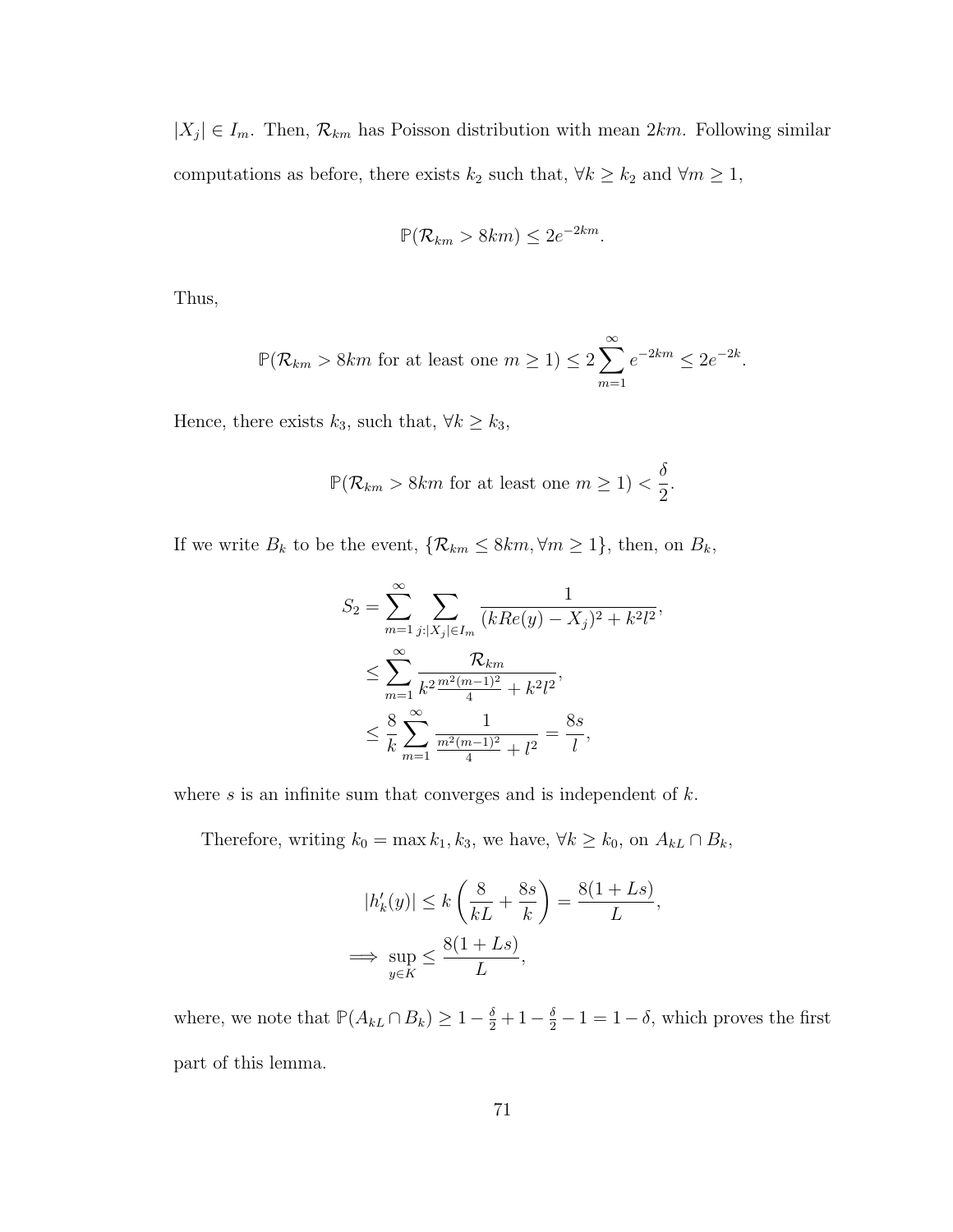Now, write  $c(K)$  to be the convex hull of K. Then  $c(K)$  is also a compact set that is contained entirely either in the upper half plane or the lower half plane. Now, using Mean value theorem, we know that, given any two points  $y_1, y_2 \in K$ , there exists a point  $w$  in the line segment joining  $y_1$  and  $y_2$  such that,

$$
|h_k(y_1) - h_k(y_2)| \le |y_1 - y_2||h'_k(w)|.
$$

Since  $y_1, y_2, w \in c(K)$ , then applying the first part of the lemma to  $c(K)$ , we have that, given any  $\delta > 0$ , there exists  $k_0 \ge 1$  such that  $\forall k \ge k_0$ ,

$$
\mathbb{P}\left(|h_k(y_1) - h_k(y_2)| \le \frac{8(1+Ls)}{L}|y_1 - y_2|\right) > 1 - \delta.
$$

Finally, to show that higher derivatives of  $h_k$  are also uniformly Lipschitz on compact subsets of the upper half plane or lower half plane, with high probability, for sufficiently large k, we simply use the Cauchy's integral formula. Given  $K$ , there exists  $r > 0$ , such that  $K_r = \{z : \exists y \in K \text{ such that } |z - y| \leq r \text{ is also a compact} \}$ set that is contained entirely either in the upper half plane or in the lower half plane. So, we can apply the uniform Lipschitz condition to  $K_r$ . For  $p \geq 1$  and any  $y_1, y_2 \in K$ ,

$$
h_k^{(p)}(y_1) - h_k^{(p)}(y_2) = \frac{p!}{2\pi i} \int_{|w-y_1|=r} \frac{h_k(w)}{(w-y_1)^{p+1}} dw - \frac{p!}{2\pi i} \int_{|w-y_2|=r} \frac{h_k(w)}{(w-y_1)^{p+1}} dw.
$$

If we make the substitution,  $w = y_1 + re^{it}$  in the first integral, and  $w = y_2 + re^{it}$  in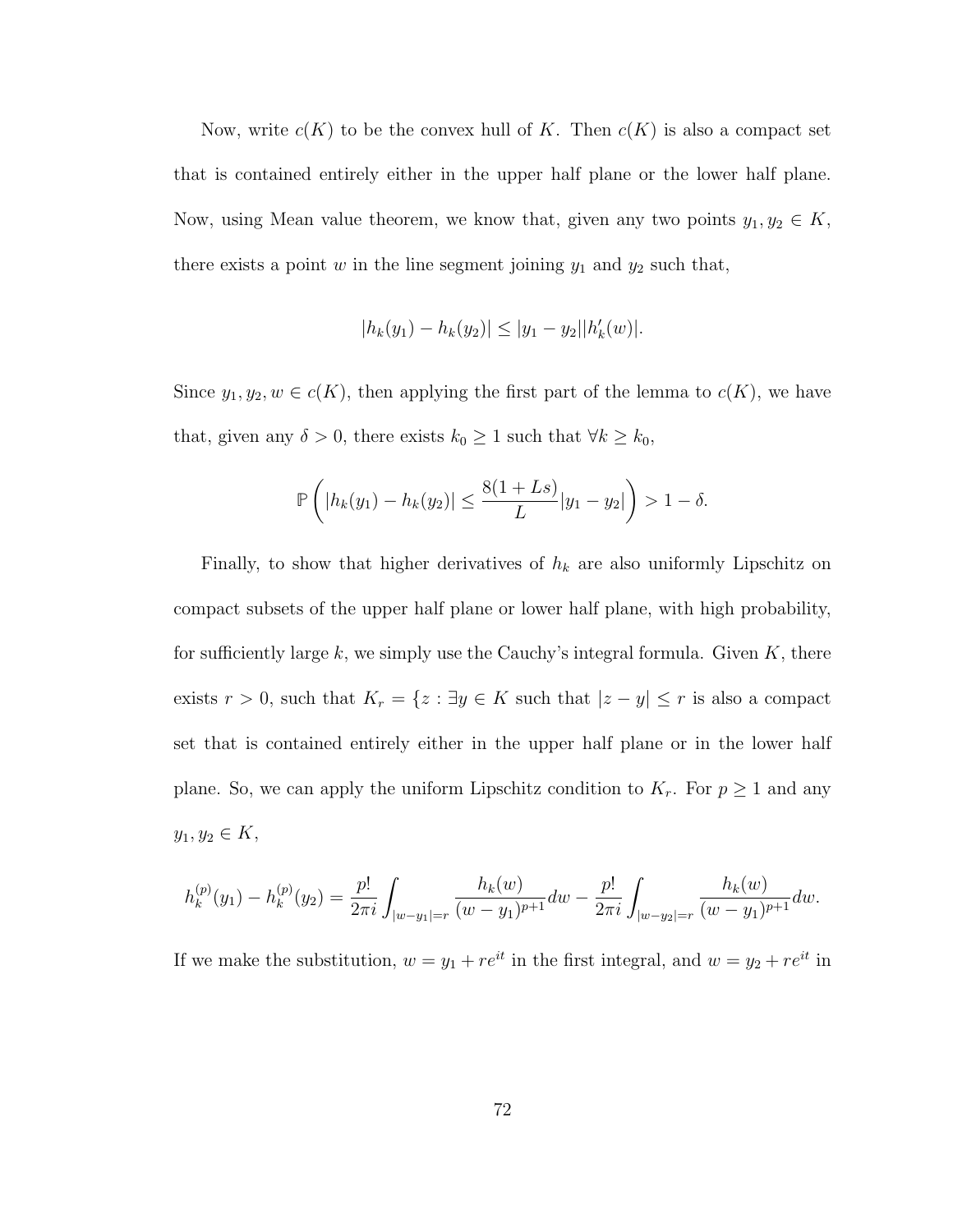the second, we get,

$$
h_k^{(p)}(y_1) - h_k^{(p)}(y_2) = \frac{p!}{2\pi} \int_0^{2\pi} \frac{h_k(y_1 + re^{it})}{r^p e^{ipt}} dt - \frac{p!}{2\pi} \int_0^{2\pi} \frac{h_k(y_2 + re^{it})}{r^p e^{ipt}} dt
$$
  
= 
$$
\frac{p!}{2\pi r^p} \int_0^{2\pi} \frac{h_k(y_1 + re^{it}) - h_k(y_2 + re^{it})}{e^{ipt}} dt.
$$

Thus,

$$
|h_k^{(p)}(y_1) - h_k^{(p)}(y_2)| \le \frac{p!}{2\pi r^p} \int_0^{2\pi} |h_k(y_1 + re^{it}) - h_k(y_2 + re^{it})| dt
$$
  

$$
\le \frac{p!}{r^p} M|y_1 - y_2|,
$$

with probability  $> 1 - \delta$  for  $k \geq k_0$ .

**Lemma 4.3.6.** Let  $B_k$  be a ball in  $\mathbb C$  such that its closure,  $\overline{B_k}$  lies entirely in the upper half plane and the radius of  $B_k$  is  $k^{-1/2+\delta}$ , where  $0 < \delta < \frac{1}{2}$ . Then, there exists  $\eta_0 > 0$  such that, for all  $\eta > \eta_0$ ,  $\mathbb{P}(\sup_{z \in \overline{B_k}} |h_k(z) + i\pi| > k^{-1/2+\eta}) \longrightarrow 0$  as  $k\to\infty.$ 

In particular, if  $B_k$  has radius  $k^{-1/3}$ , then the above condition is satisfied for  $\eta_0 = \frac{1}{12}$ .

Proof. By Lemma 4.3.1,

$$
\mathbb{E}h_k(y) = -\pi i,
$$

if y is in the upper half plane, and,

$$
\mathbb{E}h_k(y)=\pi i,
$$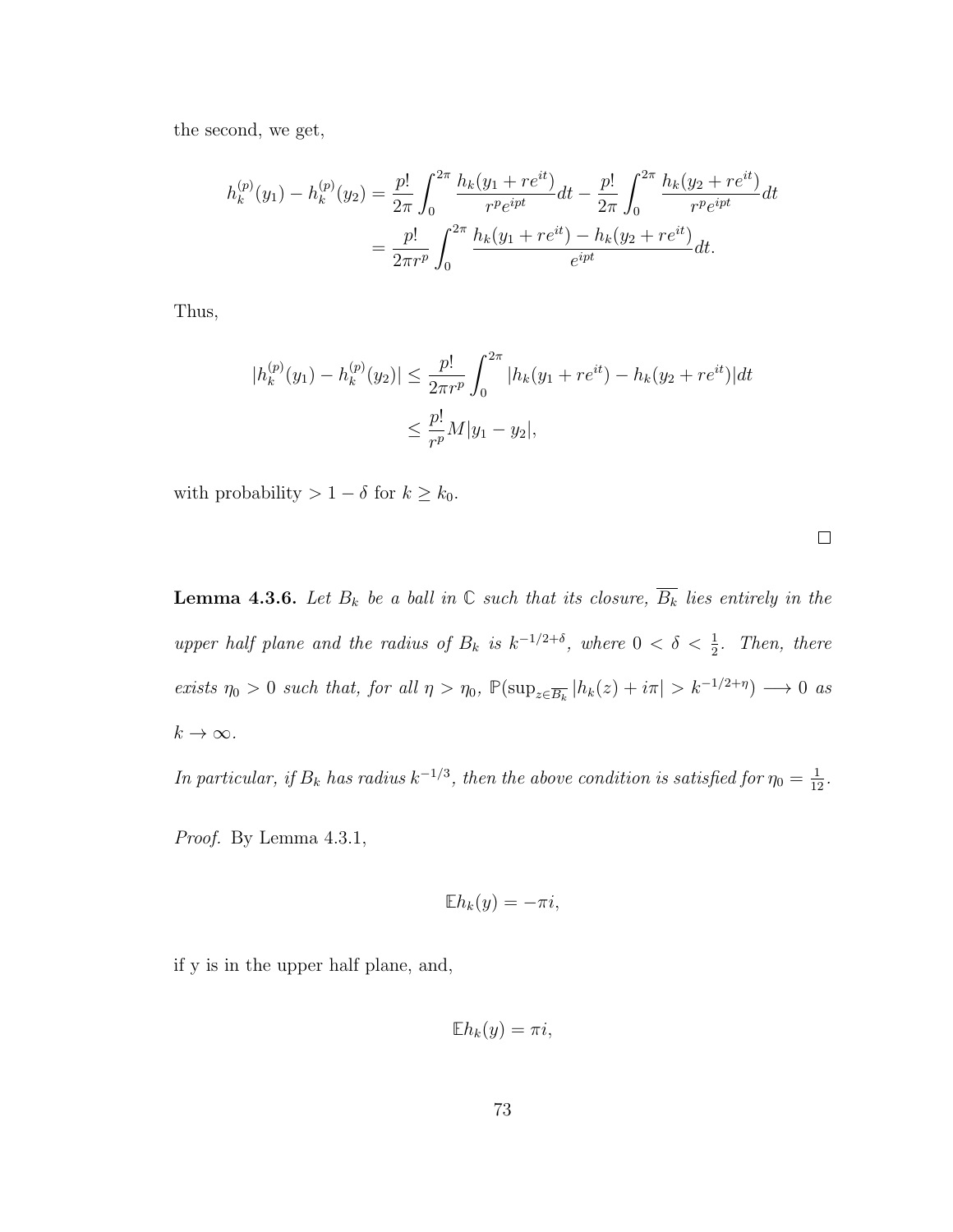if y is in the lower half plane. Also, by Lemma 4.3.3,

$$
Var|h_k(y)| \le \mathbb{E}|h_k(y)|^2 = \frac{\pi}{|Im(ky)|} = \frac{1}{k} \cdot \frac{\pi}{|Im(y)|}.
$$
  

$$
\implies \sup_{y \in B_k} Var|h_k(y)| \le \frac{2\pi^2}{k}.
$$

By Cauchy Schwartz's inequality, if  $y \in B_k$ ,

$$
\mathbb{P}\left(|h_k(y) + i\pi| \ge \frac{1}{2}k^{-\frac{1}{2}+\eta}\right) \le \frac{8\pi^2}{k} \cdot k^{1-2\eta} = 8\pi^2 k^{-2\eta}.
$$

Now, let  $E_k$  be the event  $\{\omega : \sup_{y \in \overline{B_k}} |h_k(y)(\omega) + i\pi| > k^{-1/2+\eta}\}.$  Since  $\overline{B_k}$  is compact, the supremum of  $|h_k(y)(\omega) + i\pi|$  is attained at, say,  $y_k \in B_k$ . Thus, using the fact that  $\mathcal{h}_k$  is uniformly Lipschitz over compact sets, we get that, for  $k$ sufficiently large, for all  $\omega \in E_k$ ,

$$
|h_k(y)(\omega) + i\pi| > \frac{k^{-1/2+\eta}}{2},
$$

for all  $y \in B_k$  that are at a distance  $k^{-1/2+\eta-\epsilon}$  from the center of the ball, where  $\eta > 0$  is chosen so that  $\eta - \epsilon < \delta$ . Thus,

$$
\mathbf{m} \left\{ z \in \overline{B_k} : |h_k(y) + i\pi| > \frac{k^{-1/2 + \eta}}{2} \right\} \ge \pi k^{-1 + 2\eta - 2\epsilon}, \forall \omega \in E_k
$$
  

$$
\implies \mathbb{E} \mathbf{m} \left\{ z \in \overline{B_k} : |h_k(y) + i\pi| > \frac{k^{-1/2 + \eta}}{2} \right\} \ge \mathbb{P}(E_k) \cdot \pi k^{-1 + 2\eta - 2\epsilon}.
$$

Also, using Fubini's theorem,

$$
\mathbb{E} \mathbf{m} \left\{ z \in \overline{B_k} : |h_k(y) + i\pi| > \frac{k^{-1/2 + \eta}}{2} \right\} = \int_{\overline{B_k}} \mathbb{P} \left( |h_k(y) + i\pi| > \frac{k^{-1/2 + \eta}}{2} \right) d\mathbf{m},
$$
  

$$
\leq \pi k^{-1 + 2\delta} \cdot 8\pi^2 k^{-2\eta} = 8\pi^3 k^{-1 + 2\delta - 2\eta}.
$$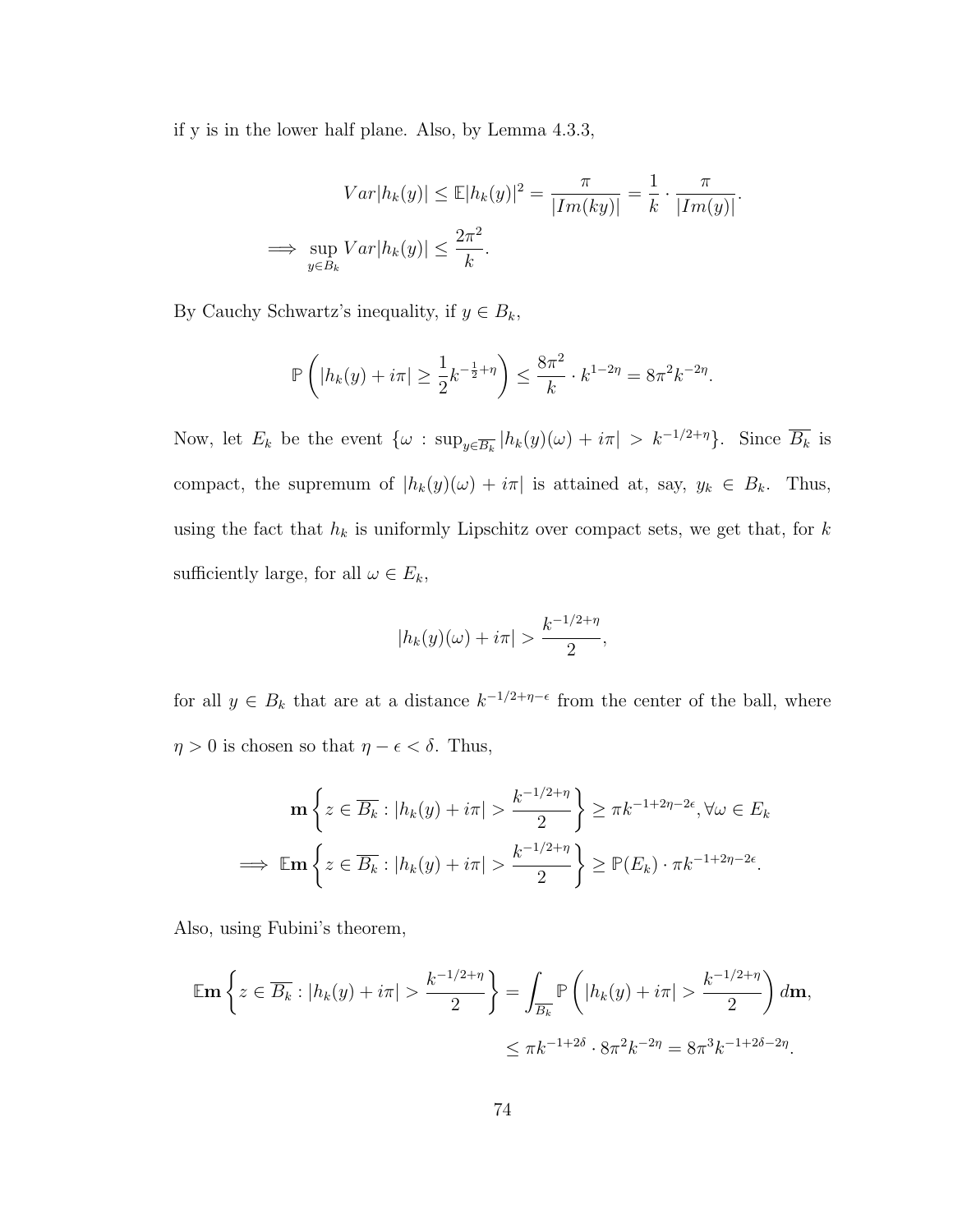Therefore,

$$
\mathbb{P}(E_k) \le 8\pi^2 k^{2(\delta - 2\eta + \epsilon)}.
$$

Thus, we shall be done if we choose  $\epsilon$  small enough and  $\eta_0$  large enough so that  $\delta - 2\eta + \epsilon > 0, \forall \eta > \eta_0.$ 

In particular, when the ball has radius  $k^{-1/3}$ , we find that all of the above holds true for  $\eta > \frac{1}{12}$  and  $\epsilon < \frac{1}{66}$ . Thus, in this case,

$$
\mathbb{P}\left(\sup_{y\in\overline{B_k}}|h_k(y)+i\pi|>k^{-1/2+1/11}\right)\longrightarrow 0,\text{ as, }k\to\infty.
$$

 $\Box$ 

**Lemma 4.3.7.** With probability  $\longrightarrow$  1, the equation

$$
h_k(y) - \frac{1}{y} = 0
$$

has a solution in the upper half plane of the form  $\frac{i}{\pi} + o(k^{-1/2+1/11})$  and a solution in the lower half plane of the form  $\frac{-i}{\pi} + o(k^{-1/2+1/11})$ .

*Proof.* We shall first show that a solution to the equation  $h_k(y) - \frac{1}{y}$  $\frac{1}{y} = 0$  exists inside a ball centered at  $i/\pi$  of radius  $k^{-1/3}$ , and then demonstrate that this solution must be of the form  $\frac{i}{\pi} + o(k^{-1/2+1/11})$ . The proof for a solution of the form  $\frac{-i}{\pi} + o(k^{-1/2+1/11})$ is similar.

From Lemma 4.3.6, we know that

$$
\mathbb{P}\left(\sup_{y:\|y-\frac{i}{\pi}\| \le k^{-1/3}} |h_k(y)+i\pi| \le k^{-1/2+1/11}\right) \longrightarrow 1, \text{ as, } k \to \infty.
$$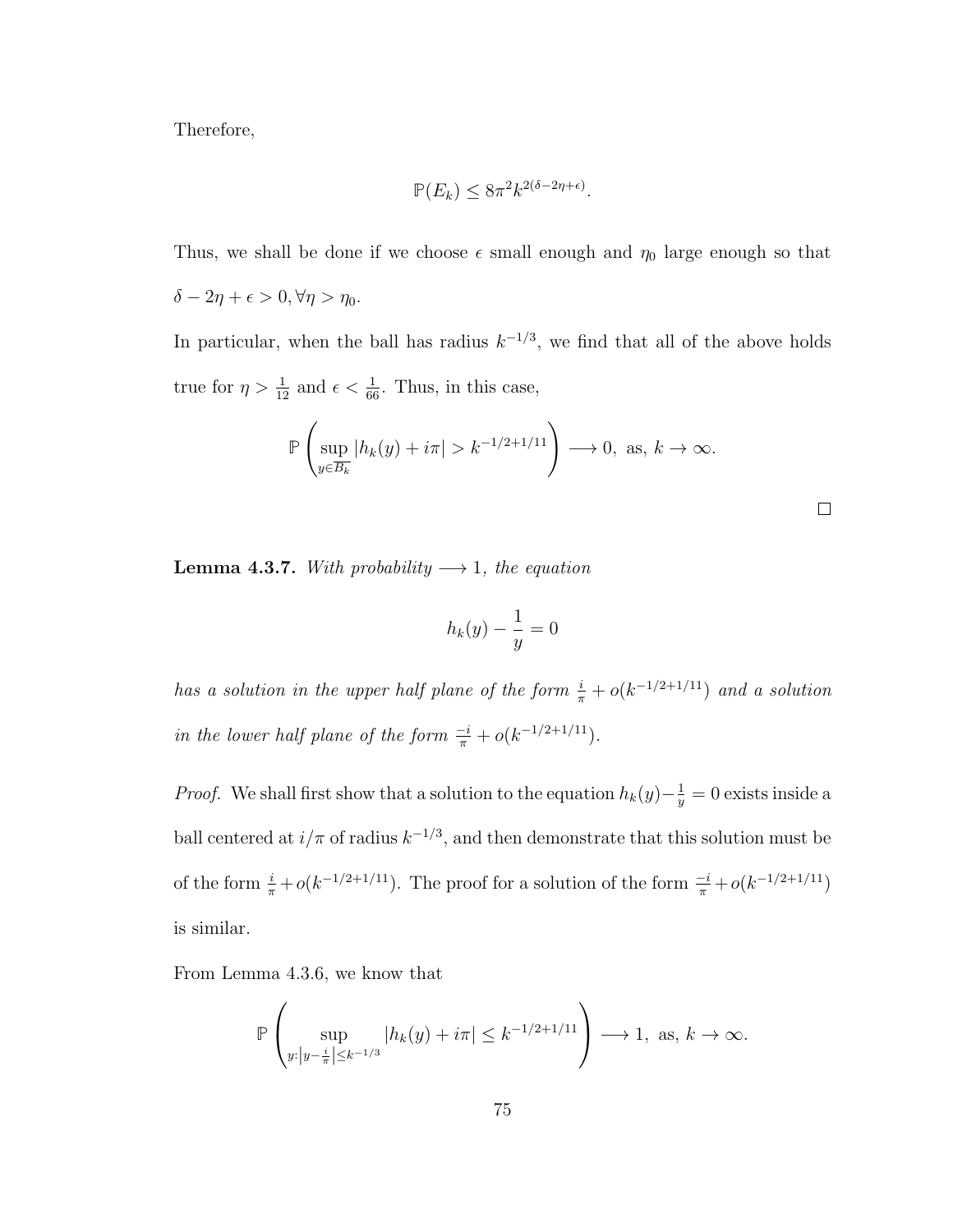Writing  $A_k$  as the event  $\{\omega : \sup_{y:|y-\frac{i}{\pi}| \leq k^{-1/3}} |h_k(y)(\omega)+i\pi| \leq k^{-1/2+1/11}\},\$ we have that,  $\forall \omega \in A_k$ , and all y such that  $|y - \frac{i}{\pi}\rangle$  $\frac{i}{\pi}| = k^{-1/3},$ 

$$
\left| \left( h_k(y)(\omega) - \frac{1}{y} \right) - \left( -i\pi - \frac{1}{y} \right) \right| = |h_k(y)(\omega) + i\pi|
$$
  

$$
\leq k^{-1/2 + 1/11} < \left| -i\pi - \frac{1}{y} \right|,
$$

for k sufficiently large. Thus, by Rouche's theorem,  $h_k(y)(\omega) - \frac{1}{y}$  $\frac{1}{y}$  and  $-i\pi - \frac{1}{y}$  $\overline{y}$ have the same number of zeros inside the disc centered at  $i/\pi$  of radius  $k^{-1/3}$ . Since  $-i\pi-\frac{1}{u}$  $\frac{1}{y}$  has exactly one zero, namely  $i/\pi$ , this implies that  $h_k(y)(\omega) - \frac{1}{y}$  $\frac{1}{y}$  has exactly one zero as well.

Now, let  $y_k$  denote this solution in the upper half plane. Then, by Lemma 4.3.6,

$$
h_k(y_k) = -\pi i \left(1 + c_k k^{-1/2 + 1/11}\right),
$$

where  $c_k \stackrel{P}{\longrightarrow} 0$ . Since  $y_k = \frac{1}{h_k(t)}$  $\frac{1}{h_k(y_k)},$ 

$$
y_k = \frac{i}{\pi} \left( 1 + c_k k^{-1/2 + 1/11} \right)^{-1}.
$$

On choosing k large enough so that  $M \leq$ √  $k,$ 

$$
y_k = \frac{i}{\pi} \left( 1 - c_k k^{-1/2 + 1/11} + c_k^2 k^{-1 + 2/11} - c_k^3 k^{-3/2 + 3/11} + \ldots \right)
$$
  
=  $\frac{i}{\pi} + o \left( k^{-1/2 + 1/11} \right).$ 

The solution in the lower half plane is obtained by simply taking conjugates in the above equations. Thus, as  $P(A_k) \longrightarrow 1$ , with probability  $\longrightarrow 1$ , the two solutions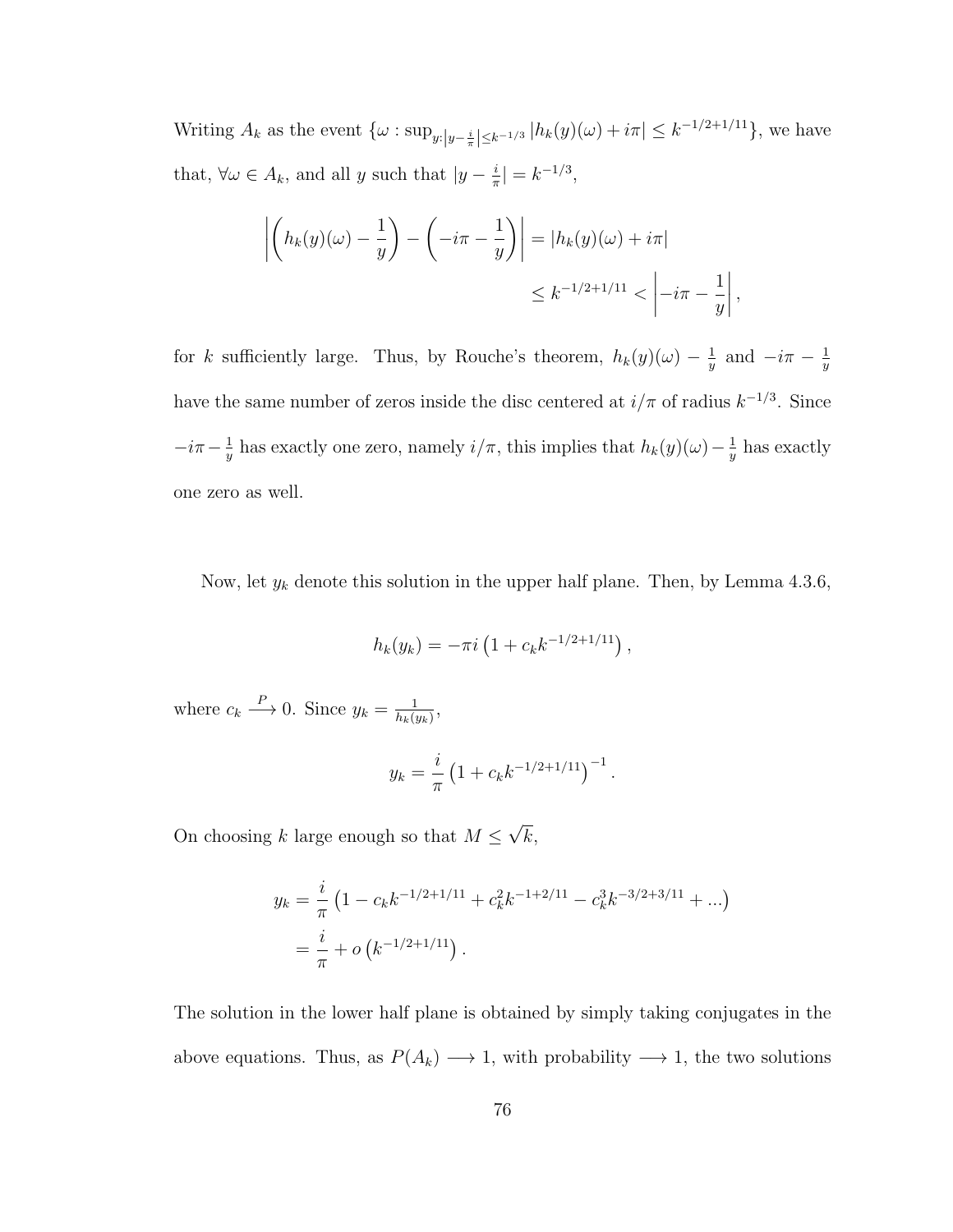to the equation

$$
h_k(y) - \frac{1}{y} = 0
$$

are  $y_k$  and  $\overline{y_k}$ , where

$$
y_k = \frac{i}{\pi} + o\left(k^{-1/2 + 1/11}\right).
$$

 $\Box$ 

We shall write  $\sigma_k = ky_k = k\left(\frac{i}{\pi} + o\left(k^{-1/2+1/11}\right)\right)$ . Thus, from the above lemma, with probability  $\longrightarrow 1$ ,  $\phi'_k(\sigma_k) = 0 = \phi'_k(\overline{\sigma_k})$ . We now try to get estimates on the higher derivatives of  $\phi_k$ .

**Lemma 4.3.8.** For any  $r \leq \frac{1}{2} - \frac{1}{11}$ ,

$$
k^r \left( \frac{\sigma_k^2 \phi_k^{(2)}(\sigma_k)}{k} - 1 \right) \xrightarrow{P} 0,
$$

and,

$$
k^r \left( \frac{\overline{\sigma_k}^2 \phi_k^{(2)}(\overline{\sigma_k})}{k} - 1 \right) \xrightarrow{P} 0.
$$

Proof. We have,

$$
\phi_k^{(2)}(ky) = \sum_* \frac{-1}{(ky - X_j)^2} + \frac{k}{k^2 y^2},
$$

$$
\implies \frac{k^2 y^2 \phi_k^{(2)}(ky)}{k} - 1 = y^2 h'_k(y)
$$

$$
\implies \frac{\sigma_k^2 \phi_k^{(2)}(\sigma_k)}{k} - 1 = y_k^2 h'_k(y_k).
$$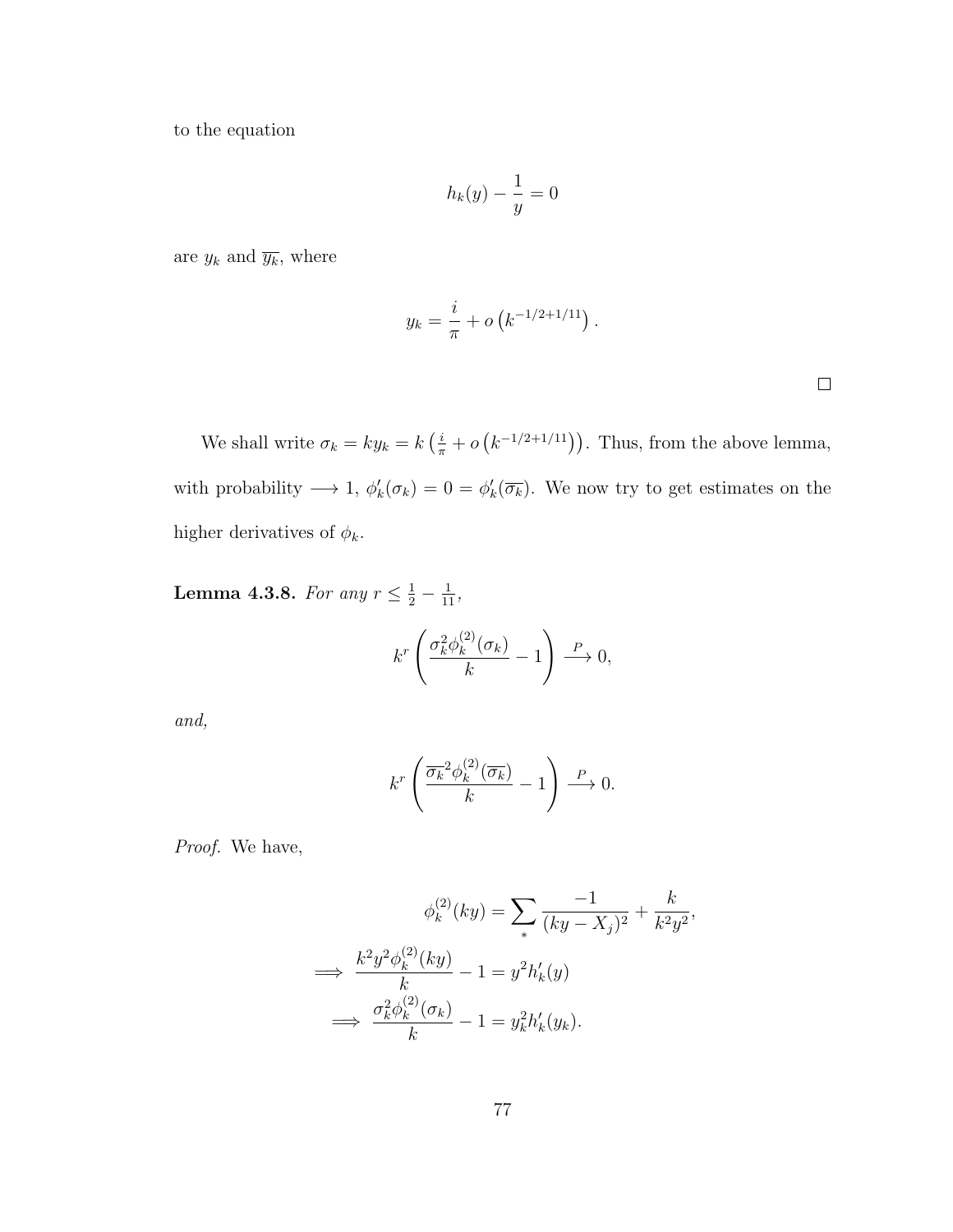By Lemma 4.3.5,  $h'_k$  is Lipschitz in compact subsets of the upper half plane, and is hence Lipschitz in a ball around  $\frac{i}{\pi}$  that lies entirely in the upper half plane. Now, from Lemmas  $4.3.2$  and  $4.3.4$  we have, for any fixed  $y$  in the upper half plane,

$$
\mathbb{E}h'_k(y) = 0, \text{ and,}
$$

$$
Var(h'_k(y)) = \frac{\pi}{k|Im(y)|^3}.
$$

Thus, by Cauchy-Schwartz Inequality,

$$
\mathbb{P}\left(|h'_k(y)| > \frac{k^{-1/2+\delta}}{2}\right) \le \frac{\pi}{k|Im(y)|^3} \cdot 4k^{1-2\delta}
$$
\n
$$
\le 4\pi^2 k^{-2\delta},
$$

when  $y = i/\pi$ . So, using the fact that  $h'_k$  is Lipschitz, we get,

$$
\mathbb{P}\left(|h'_{k}(y_{k})| > k^{-1/2+\delta}\right) \leq \mathbb{P}\left(|h'_{k}(y)| > \frac{k^{-1/2+\delta}}{2}\right)
$$

$$
+ \mathbb{P}\left(\left|h'_{k}(y_{k}) - h'_{k}\left(\frac{i}{\pi}\right)\right| > \frac{k^{-1/2+\delta}}{2}\right)
$$

$$
\leq 4\pi^{2}k^{-2\delta} + \mathbb{P}\left(\left|y_{k} - \frac{i}{\pi}\right| > M\frac{k^{-1/2+\delta}}{2}\right)
$$

M being a constant. Note that  $y_k - \frac{i}{\pi} = o(k^{-1/2+1/11})$ . Therefore, if we take  $\delta = 1/11$ , the right hand side of the inequality above goes to 0, which implies that  $h'_k(y_k) = o(k^{-1/2+1/11})$ . Thus, for any  $r \leq \frac{1}{2} - \frac{1}{11}$ ,  $\setminus$ 

$$
k^r \left( \frac{\sigma_k^2 \phi_k^{(2)}(\sigma_k)}{k} - 1 \right) \xrightarrow{P} 0.
$$

The result for  $\overline{\sigma_k}$  is obtained by just taking conjugates.

 $\Box$ 

,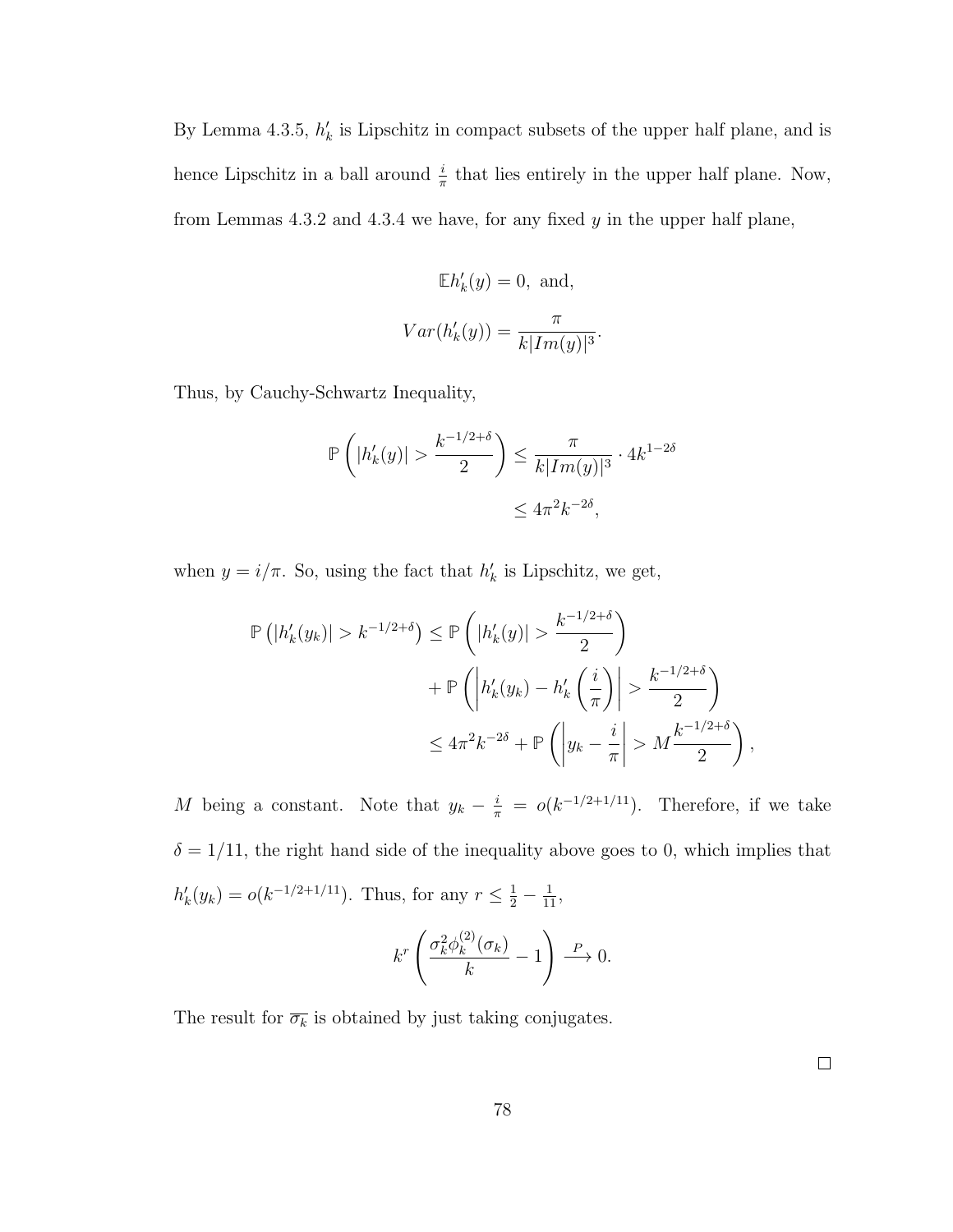# 4.4 Evaluating the Cauchy's Integral expression for  $e_k$

As seen in equation (4.4.1), the elementary symmetric polynomials of  $\frac{1}{X_j}$  $s$  can be written as

$$
(-1)^{k} e_{k} = \frac{1}{2\pi i} \int_{\Gamma} \frac{f(z)}{z^{k+1}} dz,
$$
\n(4.4.1)

where  $\Gamma$  is a simple continuous loop around the origin. Let us take  $\Gamma$  to be the circle centered at the origin, with radius  $|\sigma_k|$ . Thus it passes through both  $\sigma_k$  and  $\overline{\sigma_k}$ .

Let us take  $\Gamma_1$  to be an arc of  $\Gamma$  that passes through  $\sigma_k$  and extends to an angle of  $k^{-\delta}$  on both sides, where  $\delta$  lies between  $\frac{1}{3}$  and  $\frac{1}{4}$  (thus,  $\delta < \frac{1}{2} - \frac{1}{11}$ ). Let  $\overline{\Gamma_1}$  be the arc that has points that are conjugate to  $\Gamma_1$ . Finally, let  $\Gamma_2$  are  $\Gamma'_2$  denote the remainder arcs on the left and right respectively, so that  $\Gamma_1$ ,  $\overline{\Gamma_1}$ ,  $\Gamma_2$  and  $\Gamma_2'$  together complete the full circle Γ.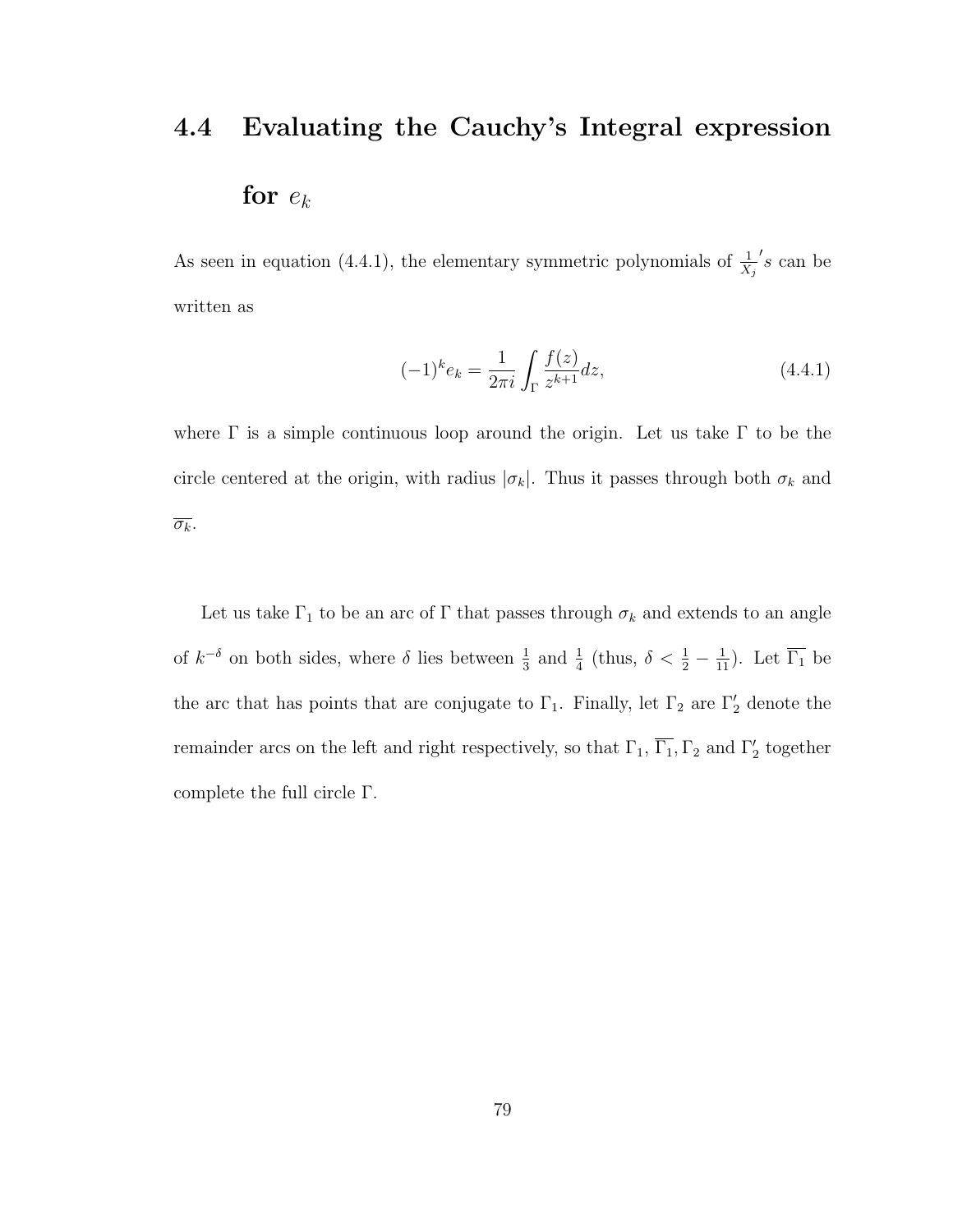## 4.4.1 Evaluating the Cauchy integral over the "nice arcs"

In this subsection, we will give approximations of the integral in (4.4.1) over the arcs  $\Gamma_1$  and  $\overline{\Gamma_1}.$  Define

$$
g_k(t) := \phi_k(\sigma_k e^{it}), t \in [-k^{-\delta}, k^{-\delta}].
$$

Lemma 4.4.1.

$$
\sqrt{k} \frac{\int_{\Gamma_1} \frac{f(z)}{z^{k+1}} dz}{\exp(g_k(0))} - i\sqrt{2}\gamma \left(\frac{1}{2}, \frac{k^{1-2\delta}}{2}\right) dt \stackrel{P}{\longrightarrow} 0, \text{ as, } k \to \infty,
$$

where  $\gamma(x, y)$  represents the lower incomplete gamma function.

*Proof.* Note that  $g_k$  is continuous over  $[-k^{-\delta}, k^{-\delta}]$  and infinitely differentiable over  $(-k^{-\delta}, k^{-\delta})$ . The Taylor's expansion of  $g_k(t)$  gives us,

$$
g_k(t) = g_k(0) + t g'_k(0) + \frac{t^2}{2} g_k^{(2)}(0) + \frac{t^3}{6} \left( \text{Reg}_k^{(3)}(t_1) + i \text{Img}_k^{(3)}(t_2) \right),
$$

where  $t_1$  and  $t_2$  are points that lie between  $0$  and  $t.$ 

Now,  $g'_k(0) = i \sigma_k \phi'_k(\sigma_k) = 0$ . Also,  $g_k^{(2)}$  $k^{(2)}(0) = -\sigma_k^2 \phi_k^{(2)}$  $\binom{2}{k}$  ( $\sigma_k$ ). Thus, be Lemma 4.3.8, for any  $r \leq \frac{1}{2} - \frac{1}{11}$ ,

$$
k^r \left( \frac{g'_k(0)}{k} + 1 \right) \xrightarrow{P} 0.
$$

Thus,

$$
\sup_{|t| \le k^{-\delta}} \sqrt{k} \left[ \exp\left(\frac{t^2}{2} g_k^{(2)}(0)\right) - \exp\left(-\frac{kt^2}{2}\right) \right]
$$
  
= 
$$
\sup_{|t| \le k^{-\delta}} \sqrt{k} \exp\left(-\frac{kt^2}{2}\right) \exp\left(\frac{kt^2}{2} \left(\frac{g_k^{(2)}(0)}{k} + 1\right)\right)
$$
  

$$
\xrightarrow{P} 0.
$$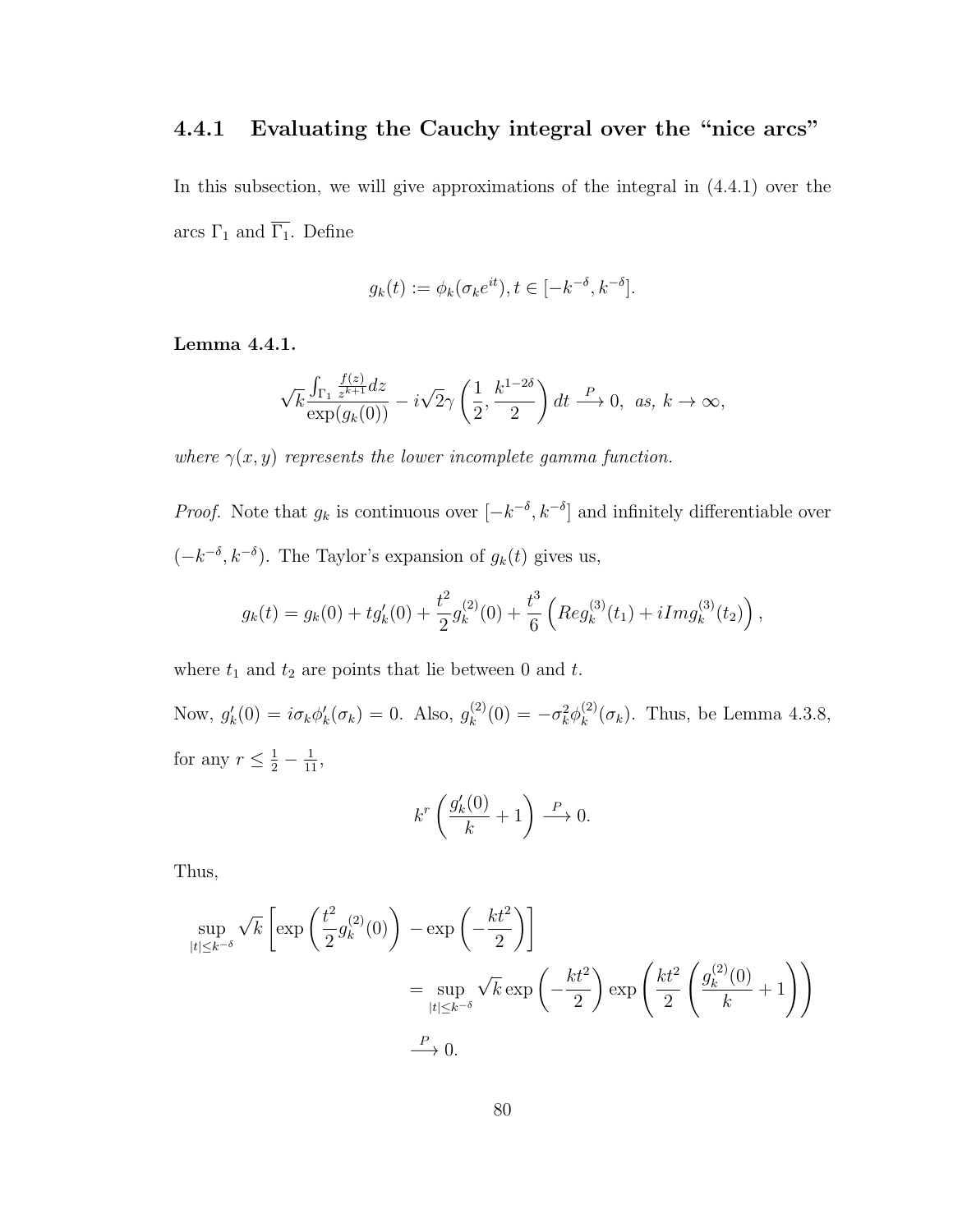Next, note that for any  $t \in (-k^{-\delta}, k^{-\delta}),$ 

$$
g_k^{(3)}(t) = -i\sigma_k e^{it}\phi'_k(\sigma_k e^{it}) - 3i\sigma_k^2 e^{2it}\phi'^{(2)}_K(\sigma_k e^{it}) - i\sigma_k^3 e^{3it}\phi'^{(2)}_k(\sigma_k e^{it})
$$
  

$$
= -ik \left[ y_k e^{it} h_k(y_k e^{it}) + 3y_k^2 e^{2it} h'_k(y_k e^{it}) + y_k^3 e^{3it} h_k^{(2)}(y_k e^{it}) \right].
$$

Now, since  $h_k(y_k) = 0$ , using the Lipschitz condition on  $h_k$  we get that  $|h_k(y_k e^{it})| \le$  $M|t| \leq Mk^{-\delta}$ , where M is a constant. Similarly, since  $h'_k$  is Lipschitz near  $i/\pi$ , and  $h'_k(y_k) = o(k^{-1/2+1/11}),$  we get that  $|h'_k(y_k e^{it})| \le o(k^{-1/2+1/11}) + O(k^{-\delta}) = O(k^{-\delta}),$ uniformly in probability.

Next, from Lemma 4.3.4,

$$
\mathbb{E}h_k^{(2)}\left(\frac{i}{\pi}\right) = 0, \text{ and,}
$$

$$
Varh_k^{(2)}\left(\frac{i}{\pi}\right) = \frac{3\pi^2}{4k}.
$$

Thus, using the same methods as in the proof of Lemma 4.3.8 and above, and the fact that  $h_k^{(3)}$  $\binom{3}{k}$  is also Lipschitz near  $\frac{i}{\pi}$ , we get,  $h_k^{(2)}$  $k^{(2)}(y_k e^{it}) = O(k^{-\delta}),$  uniformly in probability. Thus,

$$
\sup_{|t| \le k^{-\delta}} \frac{t^3}{6} g_k^{(3)}(t) \stackrel{P}{\longrightarrow} 0.
$$

Now,

$$
\int_{\Gamma_1} \frac{f(z)}{z^{k+1}} dz = i \int_{-k^{-\delta}}^{k^{-\delta}} \exp \left[ g_k(0) + \frac{t^2}{2} g_k^{(2)}(0) + \frac{t^3}{6} \left( \text{Reg}_k^{(3)}(t_1) + i \text{Img}_{k,N}^{(3)}(t_2) \right) \right] dt.
$$

So, stitching everything together, we get,

$$
\sqrt{k} \frac{\int_{\Gamma_1} \frac{f(z)}{z^{k+1}} dz}{\exp(g_k(0))} - i\sqrt{k} \int_{-k^{-\delta}}^{k^{-\delta}} \exp\left(-\frac{kt^2}{2}\right) dt \stackrel{P}{\longrightarrow} 0.
$$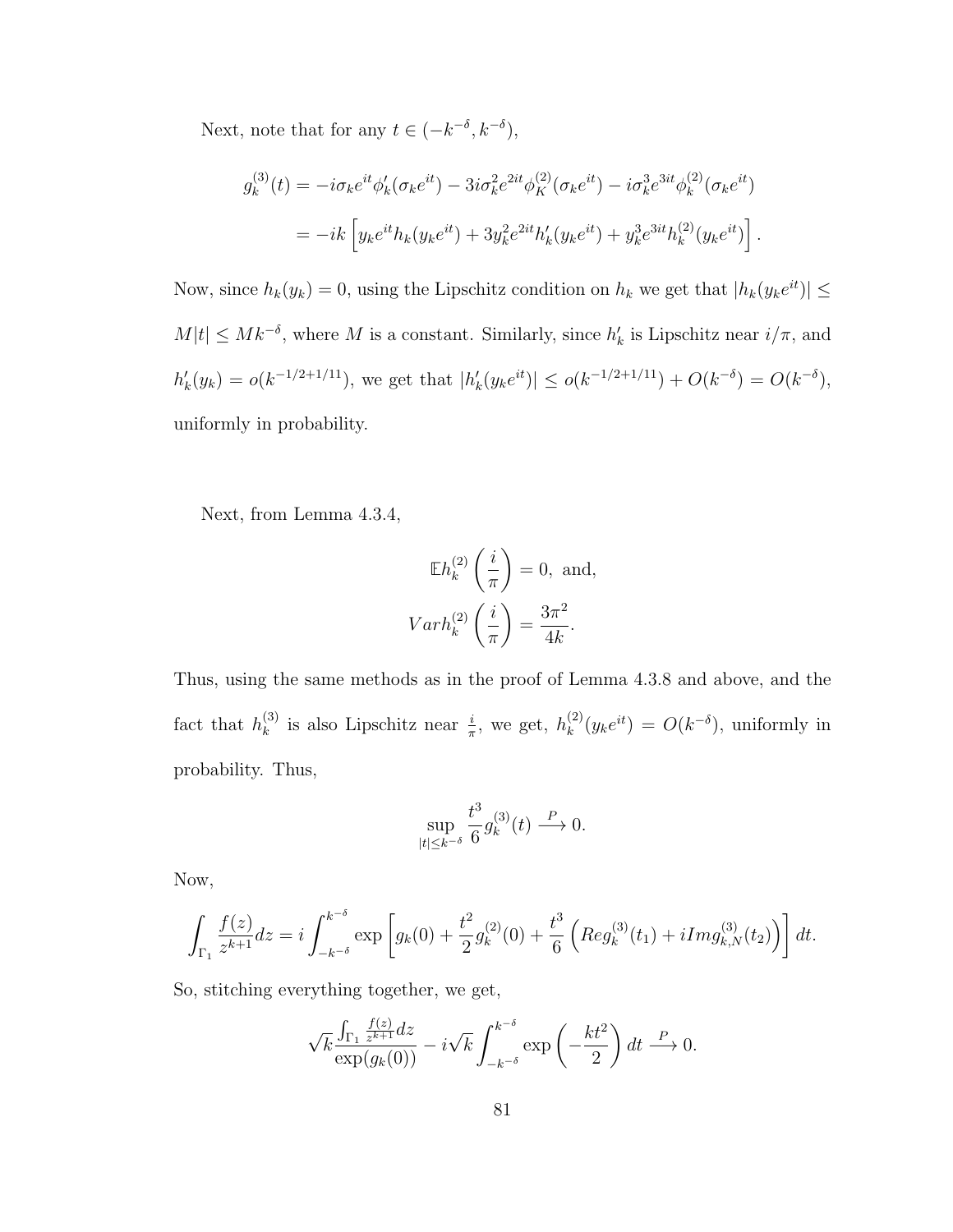But,

$$
\int_{-k^{-\delta}}^{k^{-\delta}} \exp\left(-\frac{kt^2}{2}\right) dt = 2 \int_0^{k^{-\delta}} \exp\left(-\frac{kt^2}{2}\right) dt
$$
  
= 
$$
\frac{1}{\sqrt{2k}} \int_0^{k^{1-2\delta}/2} \frac{e^{-x}}{\sqrt{x}} dx, \text{ where, } x = -\frac{kt^2}{2},
$$
  
= 
$$
\frac{1}{\sqrt{2k}} \gamma \left(\frac{1}{2}, \frac{k^{1-2\delta}}{2}\right).
$$

Thus,

$$
\sqrt{k} \frac{\int_{\Gamma_1} \frac{f(z)}{z^{k+1}} dz}{\exp(g_k(0))} - i\sqrt{2}\gamma \left(\frac{1}{2}, \frac{k^{1-2\delta}}{2}\right) dt \stackrel{P}{\longrightarrow} 0.
$$

 $\Box$ 

Corollary 4.4.2.

$$
\sqrt{k}\frac{\int_{\overline{\Gamma_1}}\frac{f(z)}{z^{k+1}}dz}{\exp(g_k(0))}-i\sqrt{2}\gamma\left(\frac{1}{2},\frac{k^{1-2\delta}}{2}\right)dt\stackrel{P}{\longrightarrow}0,\ \ as,\ k\to\infty.
$$

Proof. The proof of this is direct - by just taking conjugates in the statement of the above lemma.  $\Box$ 

## 4.4.2 Evaluating the Cauchy integral over the "bad arcs"

In this section, we shall show that

$$
\frac{1}{\frac{f(\sigma_k)}{\sigma_k^k}} \int_{\Gamma_2} \frac{f(z)}{z^{k+1}} dz \xrightarrow{P} 0, \text{ and,}
$$

$$
\frac{1}{\frac{f(\sigma_k)}{\sigma_k^k}} \int_{\Gamma_2'} \frac{f(z)}{z^{k+1}} dz \xrightarrow{P} 0.
$$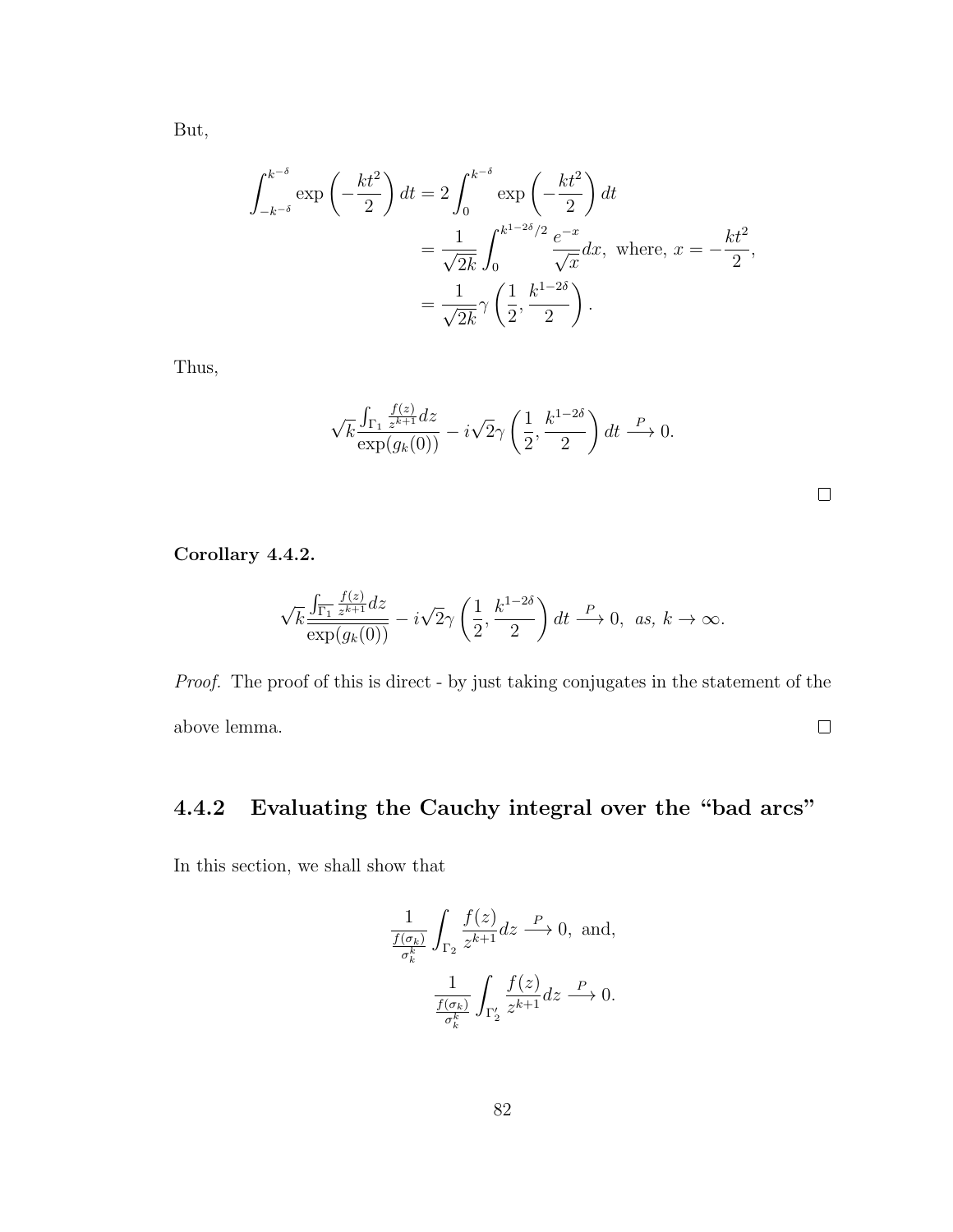To do so, we first show that, when K is a subset of the circle  $\Gamma$  lies outside the "nice arcs"  $\Gamma_1$  and  $\overline{\Gamma_1}$ , and is far away from the real line,

$$
\sup_{z \in K} \left| \frac{f(z)}{f(\sigma_k)} \right| \xrightarrow{P} 0,
$$

which automatically implies that integrating  $\frac{1}{\frac{f(\sigma_k)}{\sigma_k^k}}$  $\int_K$  $f(z)$  $\frac{f(z)}{z^{k+1}}dz \stackrel{P}{\longrightarrow} 0$ . Next we show that, this condition holds true even when  $K$  contains the axis (for this part we have given only a sketch of the proof - details shall be filled in later).

**Lemma 4.4.3.** Let  $\beta$  be a fixed angle that is strictly less that  $\frac{\pi}{2}$ . Then,

$$
\sup_{k^{-\delta} \le t \le \beta} \left| \frac{f(\sigma_k e^{it})}{f(\sigma_k)} \right| \xrightarrow{P} 0, \text{ and,}
$$

$$
\sup_{k^{-\delta} \le t \le \beta} \left| \frac{f(\sigma_k e^{-it})}{f(\sigma_k)} \right| \xrightarrow{P} 0.
$$

Proof. Define

$$
\psi_k(t):=\left|\frac{f(\sigma_ke^{it})}{f(\sigma_k)}\right|^2, t\in[-\beta,-k^{-\delta}]\cup[k^{\delta},\beta].
$$

We can then write,

$$
\psi_k(t) = \frac{f(\sigma_k e^{it}) f(\bar{\sigma_k} e^{-it})}{|f(\sigma_k)|^2},
$$
  
\n
$$
\implies \psi'_k(t) = \frac{\sigma_k i e^{it} f'(\sigma_k e^{it}) f(\bar{\sigma_k} e^{-it}) - \bar{\sigma_k} i e^{-it} f(\sigma_k e^{it}) f'(\bar{\sigma_k} e^{-it})}{|f(\sigma_k)|^2},
$$
  
\n
$$
= i \psi_k(t) \left( \sigma_k e^{it} \frac{f'(\sigma_k e^{it})}{f(\sigma_k e^{it})} - \bar{\sigma_k} e^{-it} \frac{f'(\bar{\sigma_k} e^{-it})}{f(\bar{\sigma_k} e^{-it})} \right)
$$
  
\n
$$
= -2 \cdot \psi_k(t) \cdot Im \left( \sigma_k e^{it} \frac{f'(\sigma_k e^{it})}{f(\sigma_k e^{it})} \right).
$$

Thus,  $\psi'_k$  vanishes at  $t = 0, -2 \arg(\sigma_k)$  and at other values of t for which

$$
Im\left(\sigma_k e^{it} \frac{f'(\sigma_k e^{it})}{f(\sigma_k e^{it})}\right) = 0.
$$
\n(4.4.2)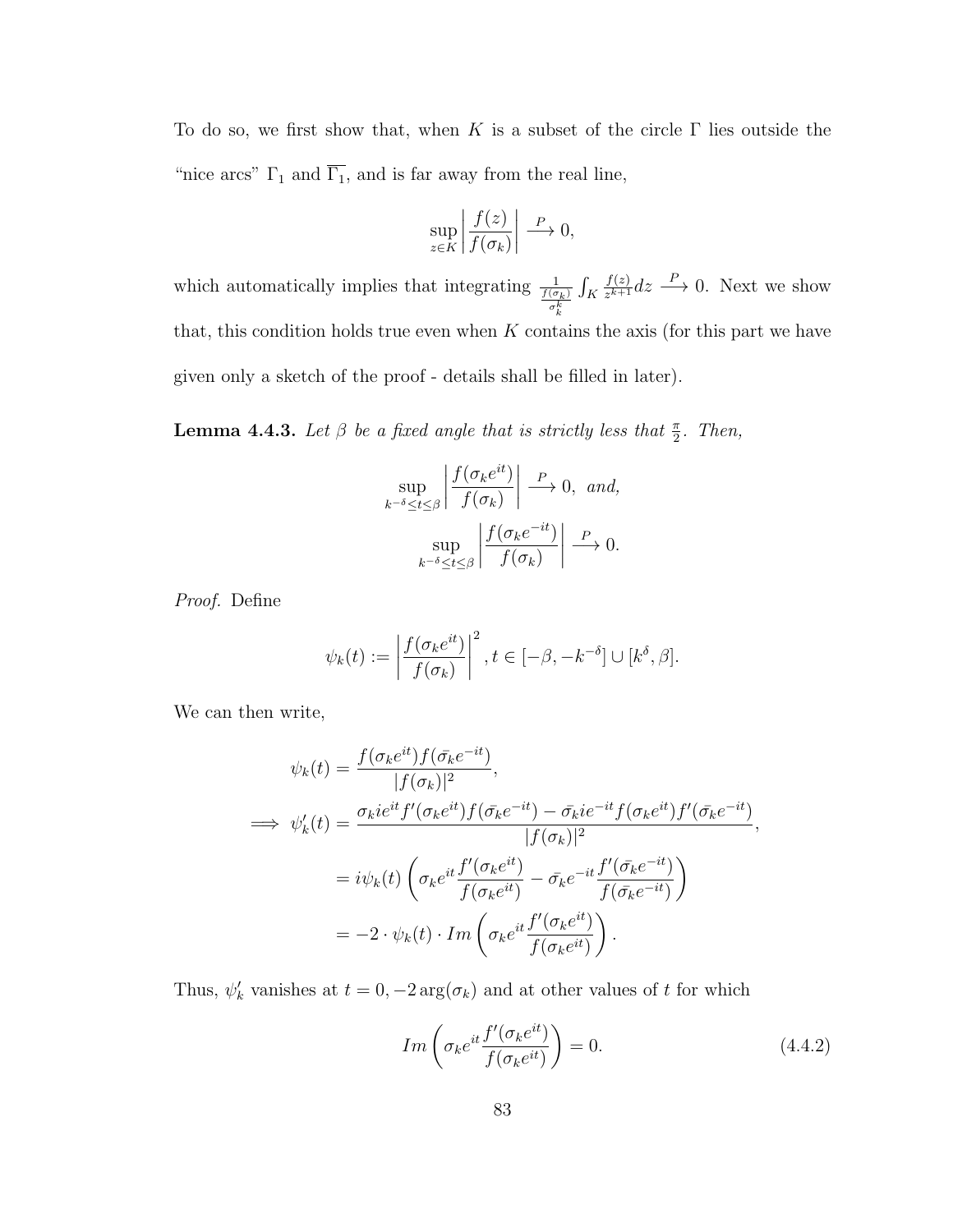We shall now try to study the behavior of g and g' over  $[-\beta, -k^{-\delta}] \cup [k^{-\delta}, \beta]$ . When  $t \in [k^{-\delta}, \beta]$ , we know that

$$
\frac{f'\left(k\frac{i}{\pi}e^{it}\right)}{f\left(k\frac{i}{\pi}e^{it}\right)} = h_k\left(\frac{i}{\pi}e^{it}\right) = -i\pi + o(k^{-\delta}),
$$

since  $\delta < 1/2$ . In fact,

$$
\mathbb{P}\left(\left|\frac{f'\left(k\frac{i}{\pi}e^{it}\right)}{f\left(k\frac{i}{\pi}e^{it}\right)}+i\pi\right|\geq\frac{k^{-\delta}}{2}\right)\leq Ck^{-1+2\delta},
$$

where C is a constant that depends on  $\beta$ . Then, letting  $E_k$  be the event

$$
\left\{\omega: \sup_{t\in[k^{-\delta},\beta]}\left|\frac{f'\left(k\frac{i}{\pi}e^{it}\right)}{f\left(k\frac{i}{\pi}e^{it}\right)}(\omega)+i\pi\right|>k^{-\delta}\right\}.
$$

Using the fact that  $h_k$  is uniformly Lipschitz over compact sets, we get that, for  $k$ sufficiently large, for all  $\omega \in E_k$ ,

$$
\mathbf{m} \left\{ t \in [k^{-\delta}, \beta] : \left| \frac{f'\left(k\frac{i}{\pi}e^{it}\right)}{f\left(k\frac{i}{\pi}e^{it}\right)}(\omega) + i\pi \right| \geq \frac{k^{-\delta}}{2} \right\} \geq \pi k^{-\delta},
$$
  
\n
$$
\implies \mathbb{E} \mathbf{m} \left\{ t \in [k^{-\delta}, \beta] : \left| \frac{f'\left(k\frac{i}{\pi}e^{it}\right)}{f\left(k\frac{i}{\pi}e^{it}\right)}(\omega) + i\pi \right| > \frac{k^{-\delta}}{2} \right\} \geq \mathbb{P}(E_k) \cdot \pi k^{-\delta}.
$$

Also, using Fubini's theorem,

$$
\mathbb{E} \mathbf{m} \left\{ t \in [k^{-\delta}, \beta] : \left| \frac{f'(k \frac{i}{\pi} e^{it})}{f(k \frac{i}{\pi} e^{it})}(\omega) + i\pi \right| > \frac{k^{-\delta}}{2} \right\}
$$
  

$$
= \int_{k^{-\delta}}^{\beta} \mathbb{P} \left( \left| \frac{f'(k \frac{i}{\pi} e^{it})}{f(k \frac{i}{\pi} e^{it})}(\omega) + i\pi \right| > \frac{k^{-\delta}}{2} \right) d\mathbf{m},
$$
  

$$
\leq (\beta - k^{-\delta}) \cdot C k^{-1+2\delta}.
$$

Therefore,

$$
\mathbb{P}(E_k) \le C\beta k^{-1+3\delta} \longrightarrow 0.
$$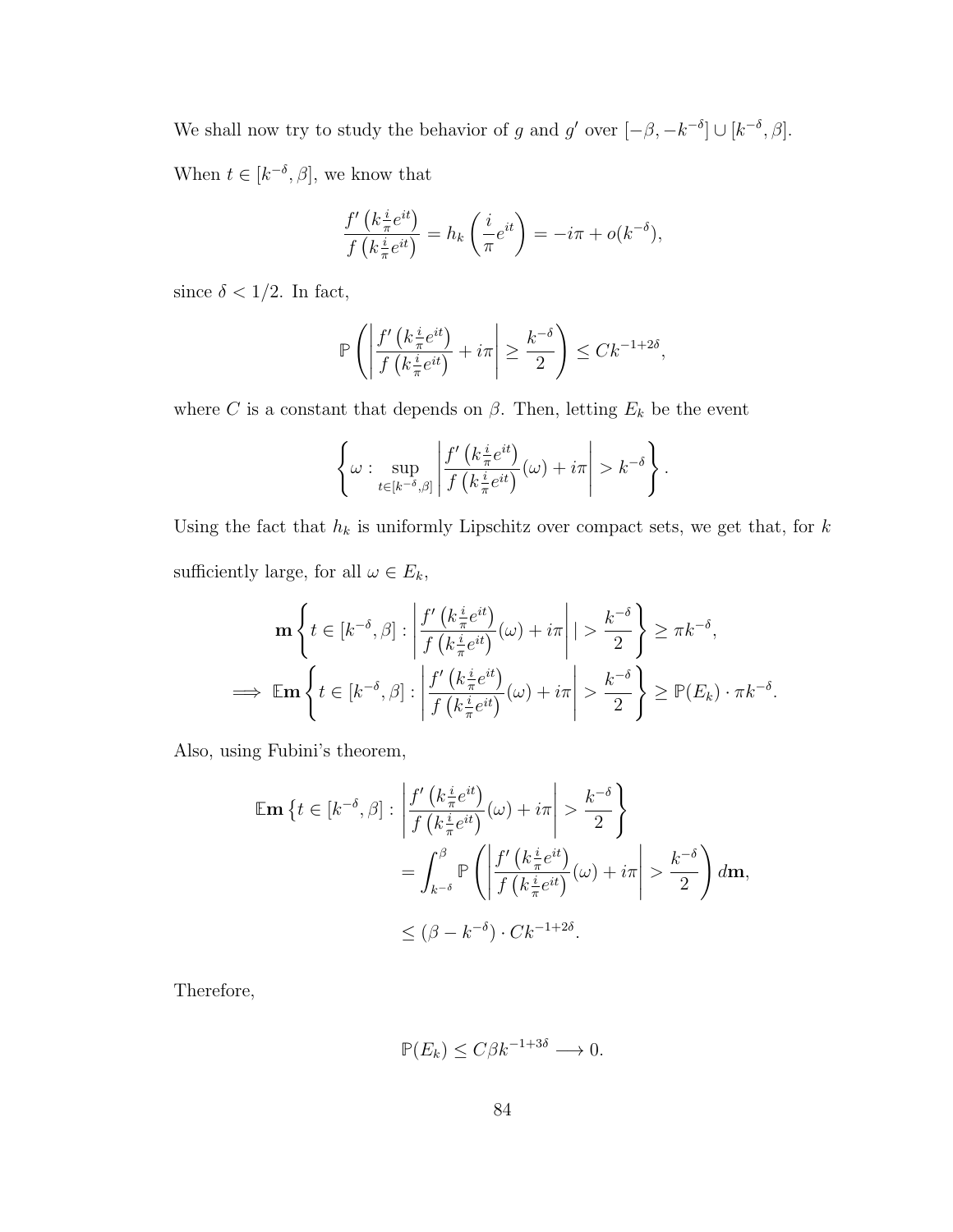Thus, with probability  $\longrightarrow 1$ ,  $\sup_{t\in[k^{-\delta},\beta]}$   $f'\left(k\frac{i}{\pi}e^{it}\right)$  $\frac{i}{f\left(k\frac{i}{\pi}e^{it}\right)}+i\pi$   $\leq k^{-\delta}$ . Since  $\frac{f'(ky)}{f(ky)} = h_k(y)$ , which is uniformly Lipschitz in compact subsets of the upper half plane, this implies that,

$$
\mathbb{P}\left(\sup_{t\in [k^{-\delta},\beta]}\left|\frac{f'\left(\sigma_ke^{it}\right)}{f\left(\sigma_ke^{it}\right)}+i\pi\right|\leq k^{-\delta}\right)\longrightarrow 1.
$$

Next, we know that,

$$
\sigma_k e^{it} = k \left( \frac{i}{\pi} + o(k^{-1/2 + 1/11}) \right) \cdot (\cos t + i \sin t), \text{ in probability},
$$
  
=  $k \left[ \left( \frac{-1}{\pi} + o(k^{-1/2 + 1/11}) \right) \sin t + o(k^{-1/2 + 1/11}) \cos t$   
+  $i \left\{ \left( \frac{1}{\pi} + o(k^{-1/2 + 1/11}) \right) \cos t + o(k^{-1/2 + 1/11}) \sin t \right\} \right].$ 

So,

$$
Im\left(\sigma_k e^{it} \cdot \frac{f'(\sigma_k e^{it})}{f(\sigma_k e^{it})}\right) = k\left[\left(1 + O(k^{-\delta})\right)\sin t + O(k^{-\delta})\cos t\right].
$$

Since  $t \geq k^{-\delta}$  in this case, k sin t is the dominant term here, and is > 0. Therefore,  $\psi'_k(t) < 0$  here - that is,  $\psi_k$  is decreasing. Moreover,  $\sup_{t \in [k^{-\delta}, \beta]} \frac{\psi'_k(t)}{\psi(t)}$  $\psi(t)$  $\stackrel{P}{\longrightarrow} -\infty$ .

Similarly, if  $t \in [-\beta, -k^{-\delta}],$ 

$$
Im\left(\sigma_k e^{it} \cdot \frac{f'(\sigma_k e^{it})}{f(\sigma_k e^{it})}\right) = k\left[\left(1 + O(k^{-1/2})\right)\sin t + O(k^{-1/2})\cos t\right].
$$

Since  $t \leq -k^{-\delta}$  in this case, k sin t is the dominant term, and is < 0. Therefore,  $\psi'(t) > 0$  here - that is,  $\psi_k$  is increasing. Also,  $\inf_{t \in [-\beta, -k^{-\delta}]}\frac{\psi'_k(t)}{\psi_k(t)}$  $\psi_k(t)$  $\stackrel{P}{\longrightarrow} -\infty$ .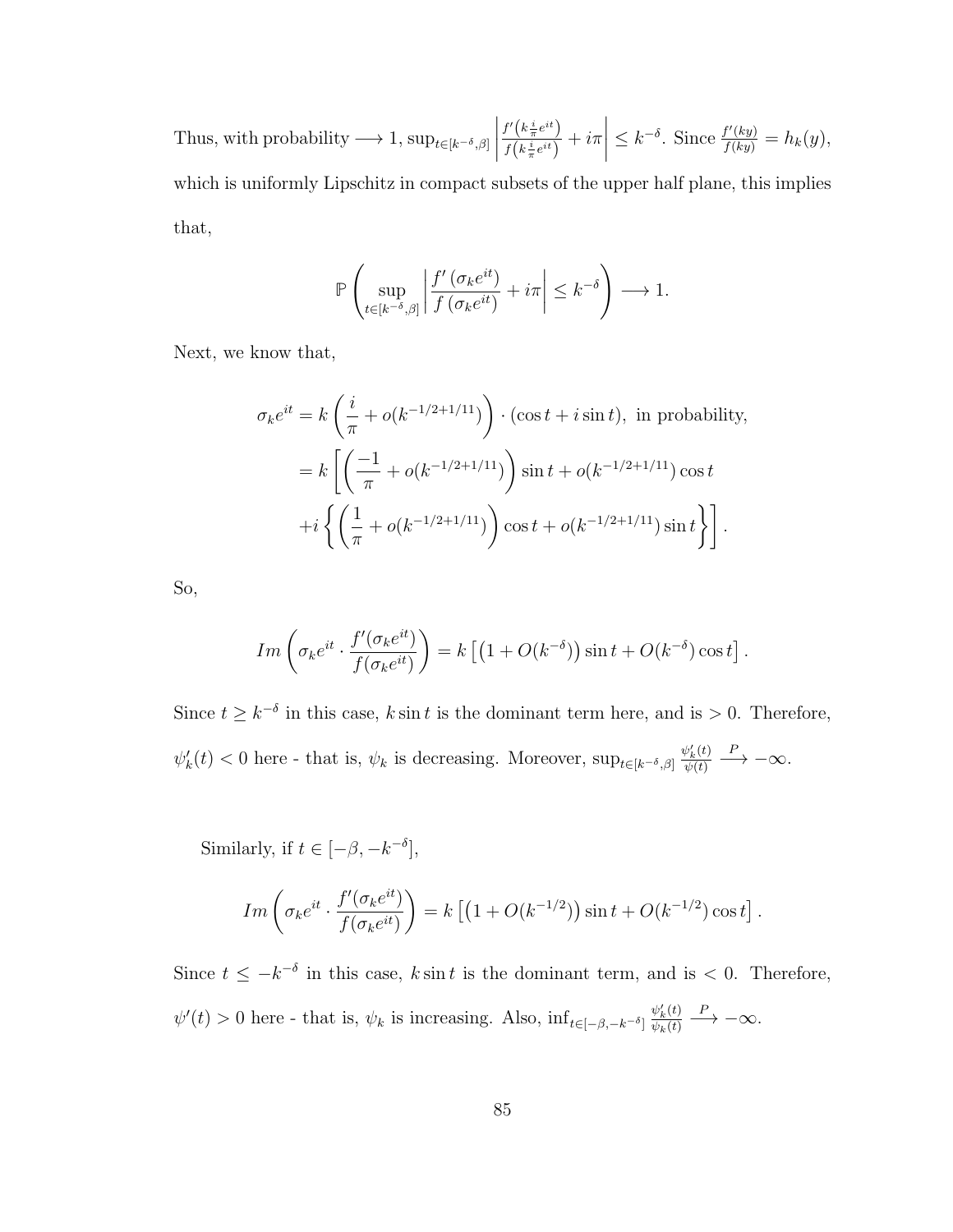The rest of the lemma is now immediate from applying the following claim to  $l_k(t) = \log g(t)$  on  $[-\beta, -k^{-\delta}]$  and to  $l_k(t) = -\log \psi_k(t)$  on  $[k^{-\delta}, \beta]$ , while noting that  $\psi_k$  is maximized at  $\sigma_k$  and  $\overline{\sigma_k}$ , where it takes the value 1 (meaning log  $\psi_k$  takes value 0).

Claim: Let  $l_k(t)$ ,  $k \geq 1$  be a collection of functions defined on an interval  $(a, b)$ , that are continuous and differentiable there. Suppose that  $l'_k(t) > 0, \forall t \in (a, b)$  and that  $\lim_{k\to\infty} \sup_{t\in(a,b)} l'_k(t) = \infty$ . If there exists  $M \in \mathbb{R}$  such that  $l_k(t) \leq M, \forall t \in$  $(a, b), \forall k$ , then,

$$
\lim_{k \to \infty} \inf_{t \in (a,b)} l_k(t) = -\infty, \forall t \in (a,b).
$$

Similarly, if there exists  $\in \mathbb{R}$  such that  $l_k(t) \geq m, \forall t \in (a, b), \forall k$ , then,

$$
\lim_{k \to \infty} \sup_{t \in (a,b)} l_k(t) = +\infty, \forall t \in (a,b).
$$

*Proof of Claim:* Look at the case with the upper bound first. Given  $t \in (a, b)$ , choose  $t_0 \in (a, b)$ , with  $t_0 > t$ . By the Mean value theorem, there exists  $t_1 \in (t, t_0)$ such that,

$$
l_k(t) = l_k(t_0) + (t - t_0)l'_k(t_1),
$$
  
 
$$
\leq M + (t - t_0)l'_k(t_1).
$$

Taking limits  $k \to \infty$  on the right hand side gives  $-\infty$ . Thus,  $\lim_{k \to \infty} \inf_{t \in (a,b)} l_k(t) =$  $-\infty, \forall t \in (a, b)$ . The case with the lower bound follows similarly.

 $\Box$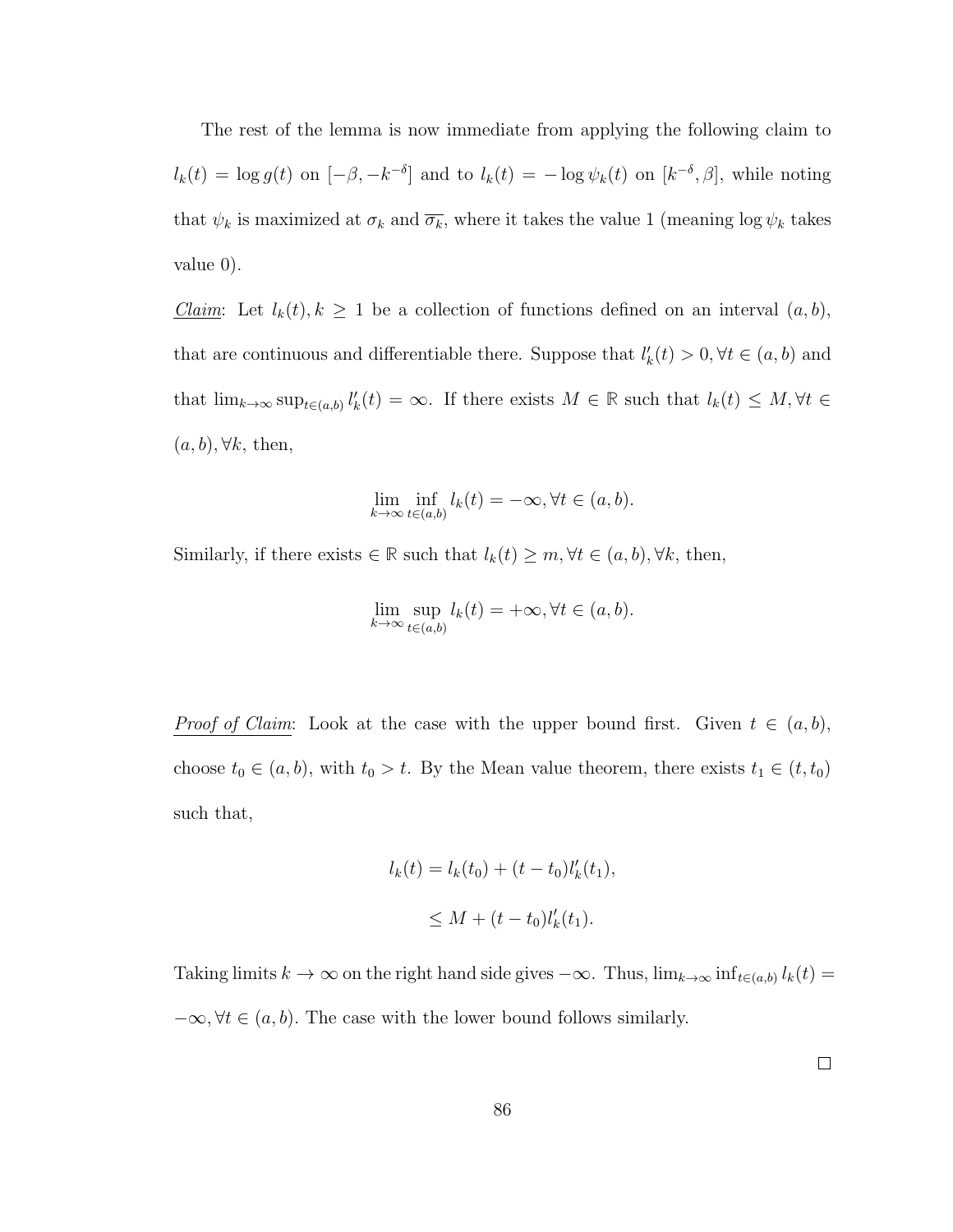**Lemma 4.4.4.** For any  $\beta$  lying strictly between 0 and  $\pi/2$ ,

$$
\int_{t=\beta}^{\pi-\arg(\sigma_k)} \frac{f(\sigma_k e^{it})}{f(\sigma_k)} dt \longrightarrow 0, \text{ and,}
$$

$$
\int_{t=-\arg(\sigma_k)}^{-\beta} \frac{f(\sigma_k e^{it})}{f(\sigma_k)} dt \longrightarrow 0.
$$

Proof. We give here a sketch of a proof:

Let K be a compact subset of the quadrant  $\{z \in \mathbb{C} : Re(z) > 0 \text{ and } Im(z) > 0\}.$ Let  $h_k(z) = \sum_{*}$ 1  $\frac{1}{kz-X_j}$ . We know that  $h_k(z) = -\pi i + O(k^{-1/2})$  uniformly over K. Now, let  $z \in K$  and  $s, t \in [0, \pi/2)$  such that  $t > s$  and  $|z|e^{it} = z$ . Writing  $z_s = |z|e^{is}$ , we have,

$$
\frac{f(kz_s)}{f(kz)} = \lim_{N \to \infty} \prod_{j:|x_j| \le N} \frac{\left(1 - \frac{kz_s}{x_j}\right)}{\left(1 - \frac{kz}{x_j}\right)}
$$

$$
= \lim_{N \to \infty} \prod_{j:|x_j| \le N} \left(1 + \frac{kz - kz_s}{x_j - kz}\right)
$$

.

So, by Fatou's lemma,

$$
\mathbb{E}\left|\frac{f(kz_s)}{f(kz)}\right|^2 \le \lim_{N \to \infty} \mathbb{E} \prod_{j:|x_j| \le N} \left|1 + \frac{kz - kz_s}{x_j - kz}\right|^2
$$

$$
= \lim_{N \to \infty} \mathbb{E}\mathbb{E} \left[\prod_{j:|x_j| \le N} \left|1 + \frac{kz - kz_s}{x_j - kz}\right|^2 \right] N, \mathcal{R}_N
$$

$$
= \lim_{N \to \infty} \mathbb{E} \left[\left(\mathbb{E}\left|1 + \frac{kz - kz_s}{u - kz}\right|^2\right)^{\mathcal{R}_N}\right],
$$

where  $\mathcal{R}_N \sim \text{Poisson}(2N)$ , and  $u \sim \text{Uniform}[-N, N]$ .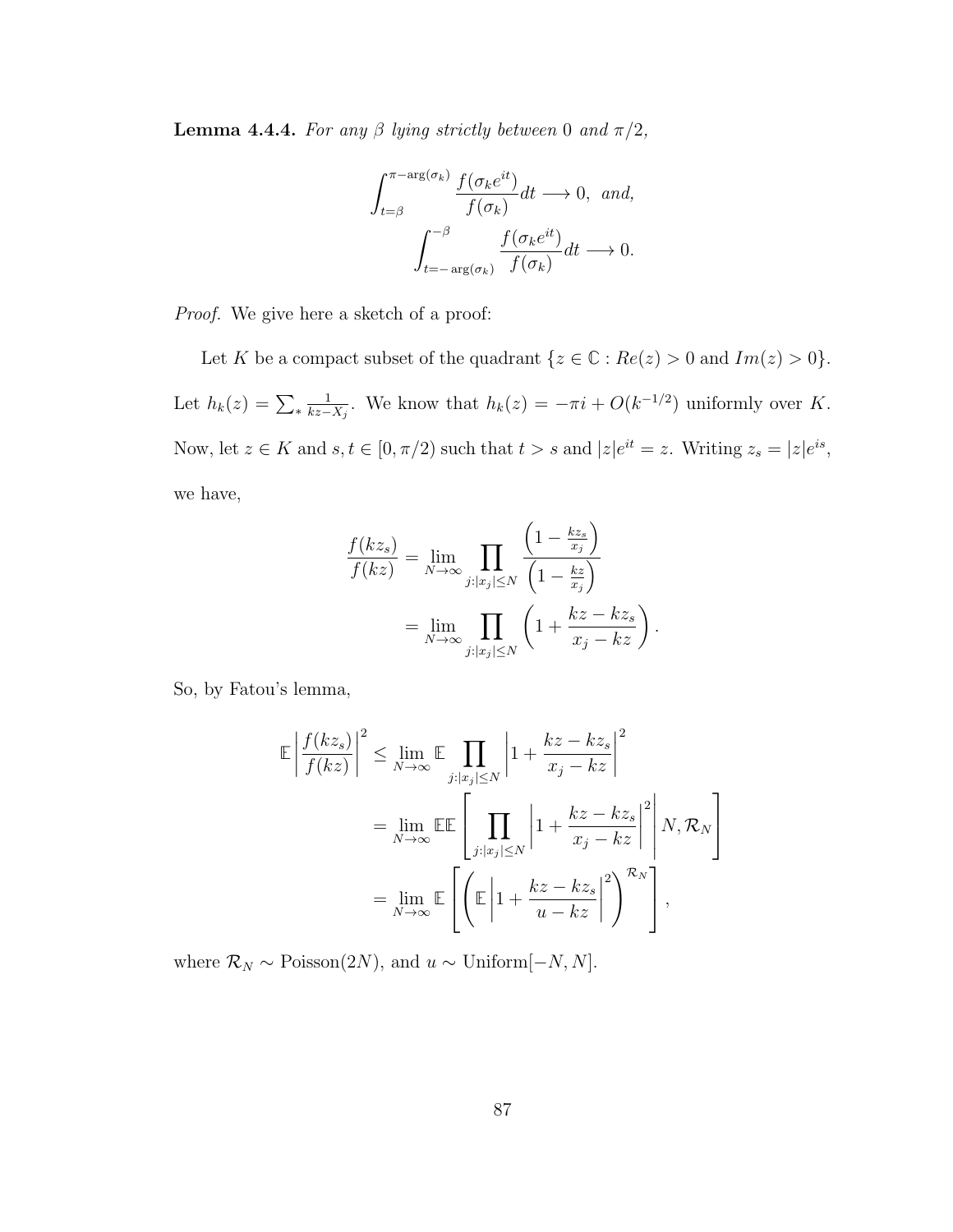Now,

$$
\mathbb{E}\left|1+\frac{kz-kz_s}{u-kz}\right|^2 = 1+(kz-kz_s)\mathbb{E}\left(\frac{1}{u-kz}\right)+(\overline{kz}-\overline{kz_s})\mathbb{E}\left(\frac{1}{u-\overline{kz}}\right) + |kz_s-kz|^2\mathbb{E}\frac{1}{|u-kz|^2}.
$$

Note that, as  $z_s$ , z are in the upper half plane, by Lemmas 4.3.1 and 4.3.3,

$$
2N\mathbb{E}\left(\frac{1}{u-kz}\right) \longrightarrow \pi i,
$$
  

$$
2N\mathbb{E}\frac{1}{|u-kz|^2} \longrightarrow \frac{\pi}{kIm(z)}.
$$

So,

$$
\mathbb{E}\left|\frac{f(kz_s)}{f(kz)}\right|^2 \leq \lim_{N \to \infty} \exp\left(2N(kz - kz_s)\mathbb{E}\left(\frac{1}{u - kz}\right) + 2N(\overline{kz} - \overline{kz_s})\mathbb{E}\left(\frac{1}{u - \overline{kz}}\right) \right.
$$
  
\n
$$
+ 2Nk^2|z_s - z|^2 \mathbb{E}\frac{1}{|u - kz|^2}
$$
  
\n
$$
= \exp\left(k(z - z_s)\pi i - k(\overline{z} - \overline{z_s})\pi i + k\frac{\pi|z_s - z|^2}{Im(z)}\right)
$$
  
\n
$$
= \exp\left(-2k\pi Im(z) + 2k\pi Im(z_s) + k\frac{\pi|z_s - z|^2}{Im(z)}\right)
$$
  
\n
$$
= \exp\left(k\pi \frac{-2Im(z)^2 + 2Im(z_t)Im(z_s) + |z_s - z|^2}{Im(z)}\right)
$$
  
\n
$$
= \exp\left(k\pi \frac{-2Im(z)^2 + 2|z|^2 - 2Re(z_t)Re(z_s)}{Im(z)}\right)
$$
  
\n
$$
= \exp\left(k\pi \frac{2Re(z)\{Re(z_t) - Re(z_s)\}}{Im(z)}\right).
$$

Note that, as  $0 \le s < t < \pi/2$  and  $z \in K$ ,  $Re(z_s) > Re(z) > 0$  and  $Im(z) > 0$ . Therefore,

$$
\mathbb{E}\left|\frac{f(kz_s)}{f(kz)}\right|^2 \longrightarrow 0. \tag{4.4.3}
$$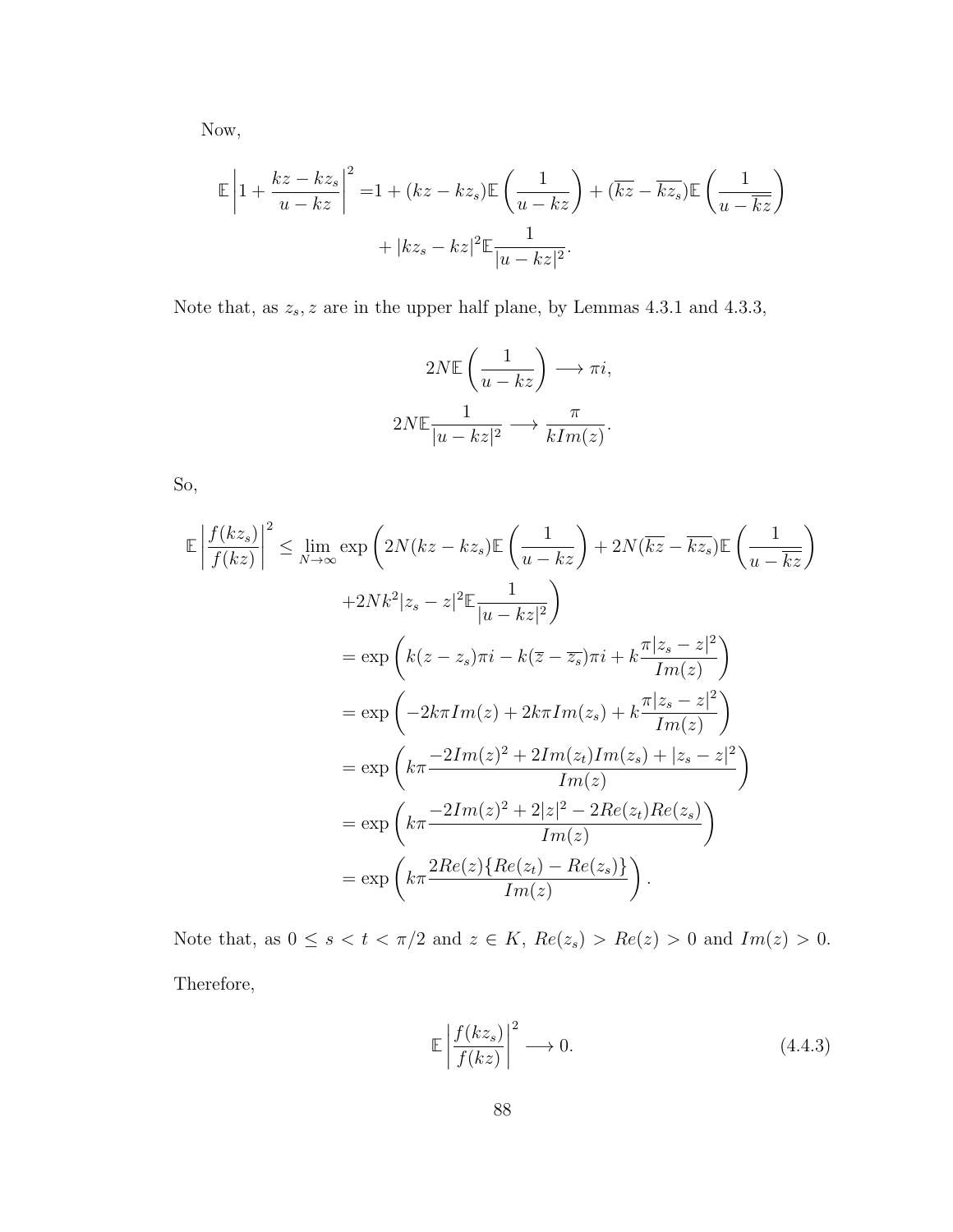Thus, by Fatou's lemma,

$$
\frac{f(kz_s)}{f(kz)} \xrightarrow{P} 0, \forall z \in K.
$$

In fact, using Borel-Cantelli, we can even show that

$$
\frac{f(kz_s)}{f(kz)} \xrightarrow{a.s.} 0, \forall z \in K.
$$
\n(4.4.4)

In order to prove the lemma using this fact, we only need to show that the function  $\frac{f(kz_s)}{f(kz)}$  is uniformly continuous, so that (4.4.4) will hold true for  $z = y_k e^{it}$ , where t is between  $\pi/6$  and  $\pi/3$ . In that case, we can apply Lemma 4.4.3 with  $\beta$ equal to  $\pi/3$  to show that

$$
\int_{t=-\arg(\sigma_k)}^{-\beta} \frac{f(\sigma_k e^{it})}{f(\sigma_k)} dt \longrightarrow 0.
$$

The proof for

$$
\int_{t=\beta}^{\pi-\arg(\sigma_k)} \frac{f(\sigma_k e^{it})}{f(\sigma_k)} dt \longrightarrow 0,
$$

is exactly the same, with  $K$  lying entirely in the quadrant  $\{z\in \mathbb{C}: Re(z)<0 \text{ and }$  $Im(z) > 0$ .

 $\Box$ 

## $\textbf{4.4.3} \quad \textbf{An expression for} \; \sqrt{k} \cdot e_k$

As a consequence to the results in the previous sections, we obtain the following expression for  $e_k$ .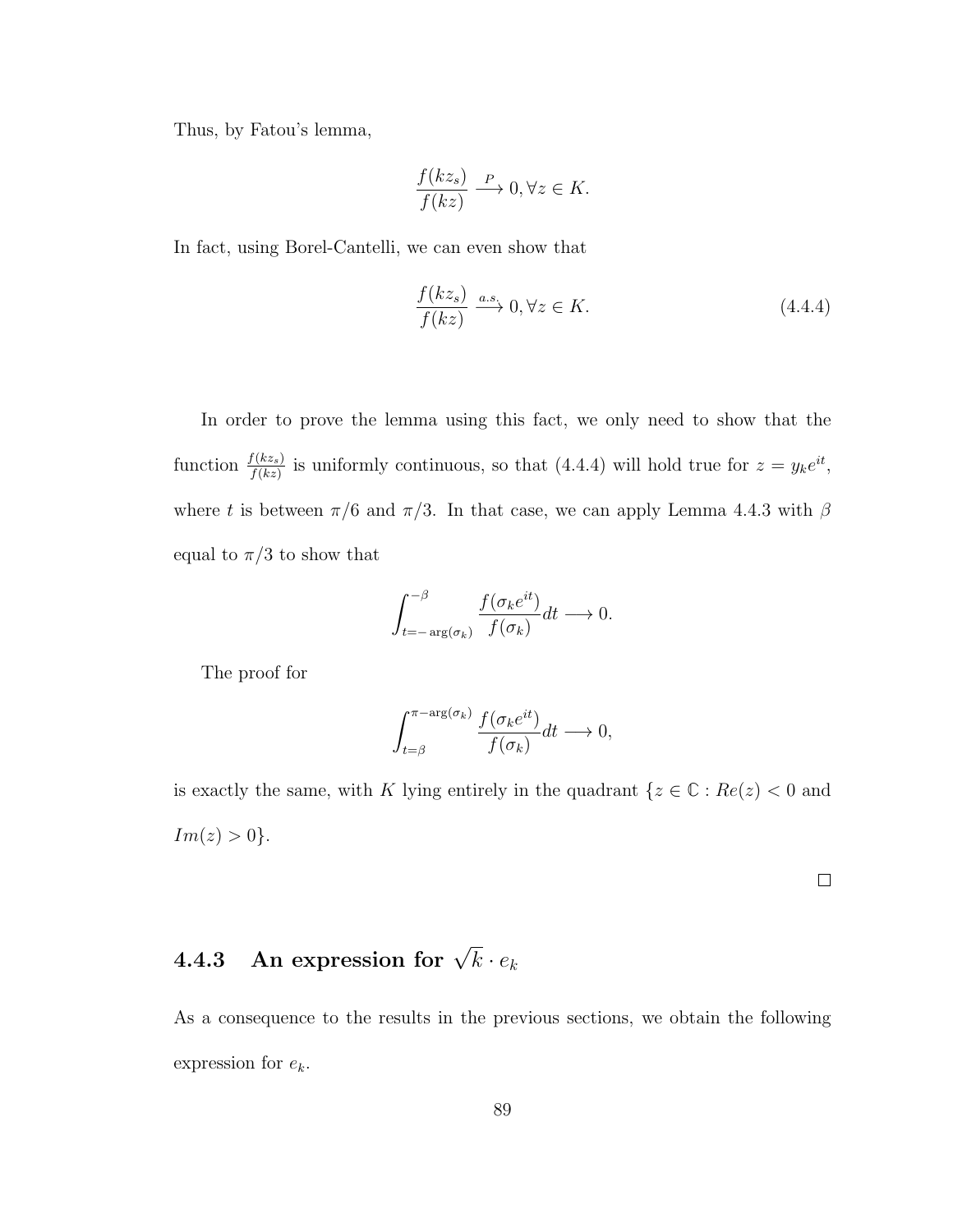#### Proposition 4.4.5.

$$
\sqrt{k} \cdot e_k = (-1)^k Re \left\{ \frac{f(\sigma_k)}{\sigma_k^k} \left( \sqrt{\frac{1}{2\pi}} + \mathcal{Y}_k \right) \right\},\,
$$

where  $\mathcal{Y}_k \stackrel{P}{\longrightarrow} 0$ .

Proof. We have,

$$
\sqrt{k}(-1)^k e_k = \frac{\sqrt{k}}{2\pi i} \left( \int_{\Gamma_1} \frac{f(z)}{z^{k+1}} dz + \int_{\overline{\Gamma_1}} \frac{f(z)}{z^{k+1}} dz + \int_{\Gamma_2} \frac{f(z)}{z^{k+1}} dz + \int_{\Gamma_2'} \frac{f(z)}{z^{k+1}} dz \right).
$$

Now, using Lemma 4.4.1 and Corollary 4.4.2, we have,  $\sqrt{k} \cdot \frac{\sigma_k^k}{f(\sigma_k)} \cdot \frac{1}{i}$  $\frac{1}{i} \int_{\Gamma_1}$  $f(z)$  $\frac{f(z)}{z^{k+1}}$ dz equals,

$$
\left[\sqrt{k} \frac{\int_{\Gamma_1} \frac{f(z)}{z^{k+1}} dz}{i \exp(g_k(0))} - \frac{1}{\sqrt{2}} \gamma \left(\frac{1}{2}, \frac{k^{1-2\delta}}{2}\right)\right] + \frac{1}{\sqrt{2}} \gamma \left(\frac{1}{2}, \frac{k^{1-2\delta}}{2}\right),
$$

and,  $\sqrt{k} \cdot \frac{\overline{\sigma_k}^k}{f_N(\overline{\sigma_k})}$  $\frac{\overline{\sigma_k}^k}{f_N(\overline{\sigma_k})}\cdot\frac{1}{i}$  $\frac{1}{i} \int_{\overline{\Gamma_1}}$  $f(z)$  $\frac{f(z)}{z^{k+1}}$ dz equals  $\lceil \; \rceil$ k  $\int_{\overline{\Gamma_1}}$  $f(z)$  $rac{J(z)}{z^{k+1}}dz$  $i \exp(g_k(0))$  $-\frac{1}{4}$ 2  $\gamma$  $\sqrt{1}$ 2 ,  $k^{1-2\delta}$ 2  $\setminus$  $+$  $\frac{1}{\sqrt{2}}$ 2 γ  $\sqrt{1}$ 2 ,  $k^{1-2\delta}$ 

where the first terms in the  $[-]$  brackets in the above equations converge to 0 as  $k \to \infty$ . Also, note that, as  $\gamma(x, y)$  is the lower incomplete gamma function, and as  $\delta < 1/2 - 1/11, \gamma \left( \frac{1}{2} \right)$  $\frac{1}{2}, \frac{k^{1-2\delta}}{2}$  $\frac{-2\delta}{2}\Big)\rightarrow$ √  $\overline{\pi}$  as  $k \to \infty$ .

2

 $\setminus$ ,

Therefore, applying Lemmas 4.4.3 and 4.4.4 to  $\int_{\Gamma_2}$  $f(z)$  $\frac{f(z)}{z^{k+1}}$ dz and  $\int_{\Gamma_2'}$  $f(z)$  $\frac{f(z)}{z^{k+1}}$ dz, we get,

$$
\sqrt{k} \cdot (-1)^k \cdot e_k = \frac{1}{2\pi} \left\{ \frac{f(\sigma_k)}{\sigma_k^k} \left( \sqrt{\frac{\pi}{2}} + \mathcal{Y}'_k \right) + \frac{f(\overline{\sigma_k})}{\overline{\sigma_k}^k} \left( \sqrt{\frac{\pi}{2}} + \overline{\mathcal{Y}'_k} \right) \right\}
$$

$$
= Re \left\{ \left( \frac{1}{\sqrt{2\pi}} + \mathcal{Y}_k \right) \frac{f(\sigma_k)}{\sigma_k^k} \right\},
$$

where  $\mathcal{Y}_k = \mathcal{Y}'_k / \pi \stackrel{P}{\longrightarrow} 0$ , as  $k \to \infty$ .

 $\Box$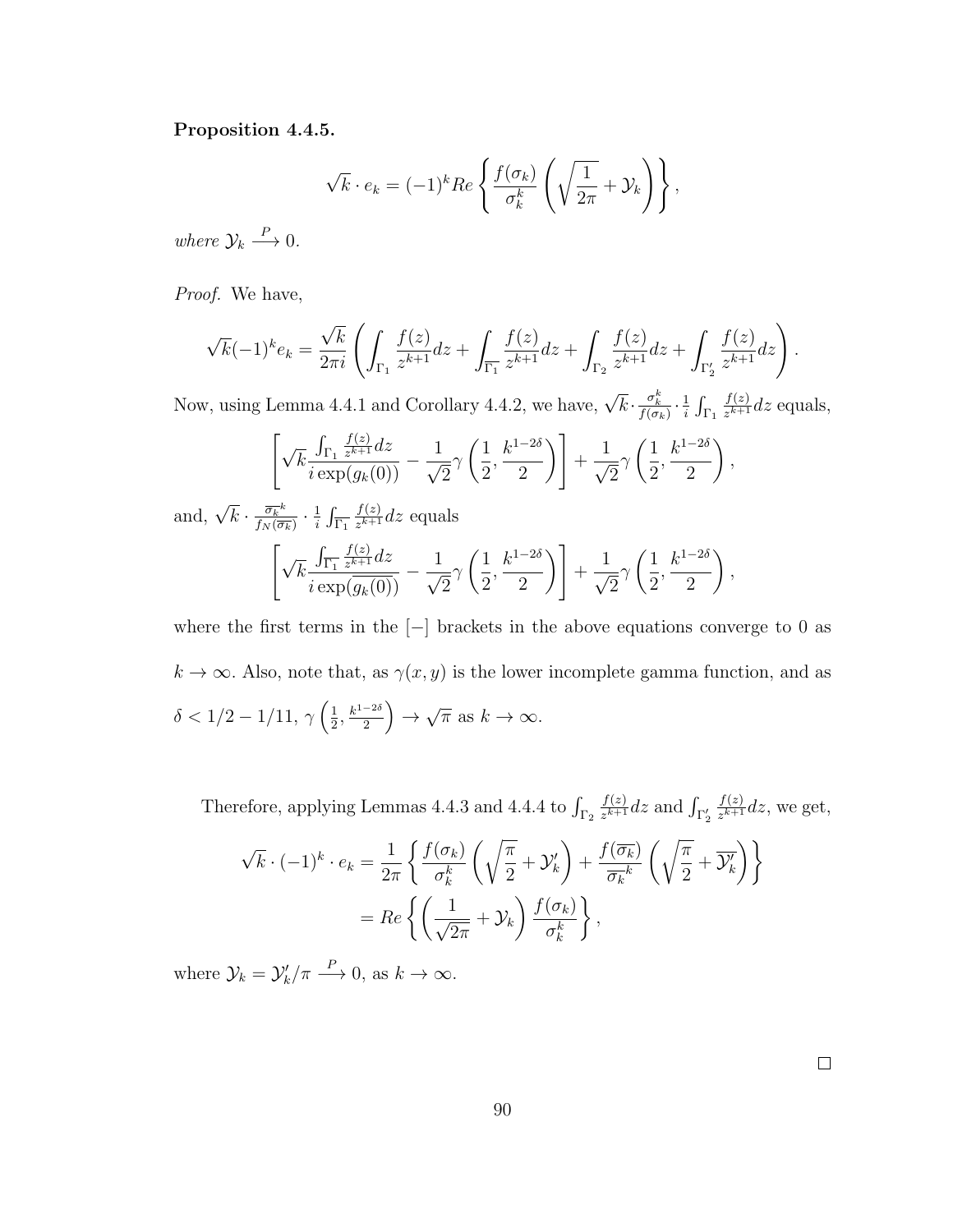We write 
$$
\mathcal{G}_k := \left(\frac{1}{\sqrt{2\pi}} + \mathcal{Y}_k\right) \frac{f(\sigma_k)}{\sigma_k^k}
$$
, so that  $\sqrt{k} \cdot (-1)^k \cdot e_k = Re(\mathcal{G}_k)$ .

## 4.5 Convergence of the two-step ratio of the elementary polynomials

This section is devoted to proving the two-step ratio convergence in Theorem 4.1.1

## 4.5.1 The ratio  $\mathcal{G}_{k+2}/\mathcal{G}_k$

Lemma 4.5.1.

$$
\frac{k^2 \mathcal{G}_{k+2}}{\mathcal{G}_k} \xrightarrow{P} -\pi^2.
$$

Proof.

$$
\frac{\mathcal{G}_{k+2}}{\mathcal{G}_k} = \frac{\frac{f(\sigma_{k+2})}{\sigma_{k+2}^k}}{\frac{f(\sigma_k)}{\sigma_k^k}} \cdot \frac{1}{\sigma_{k+2}^2} \cdot \frac{c + \mathcal{Y}_{k+2}}{c + \mathcal{Y}_k}.
$$
\n(4.5.1)

Note that,

$$
\frac{k^2}{\sigma_{k+2}^2} \longrightarrow -\pi^2. \tag{4.5.2}
$$

Next,

$$
\frac{\frac{f(\sigma_{k+2})}{\sigma_{k+2}^k}}{\frac{f(\sigma_k)}{\sigma_k^k}} = \exp\left(\phi_k(\sigma_{k+2}) - \phi_k(\sigma_k)\right).
$$

Using mean value theorem on both the real and imaginary parts of  $\phi_k$  on the line segment between  $\sigma_k$  and  $\sigma_{k+2}$ , we have that, there exists points  $s_1$  and  $s_2$  on this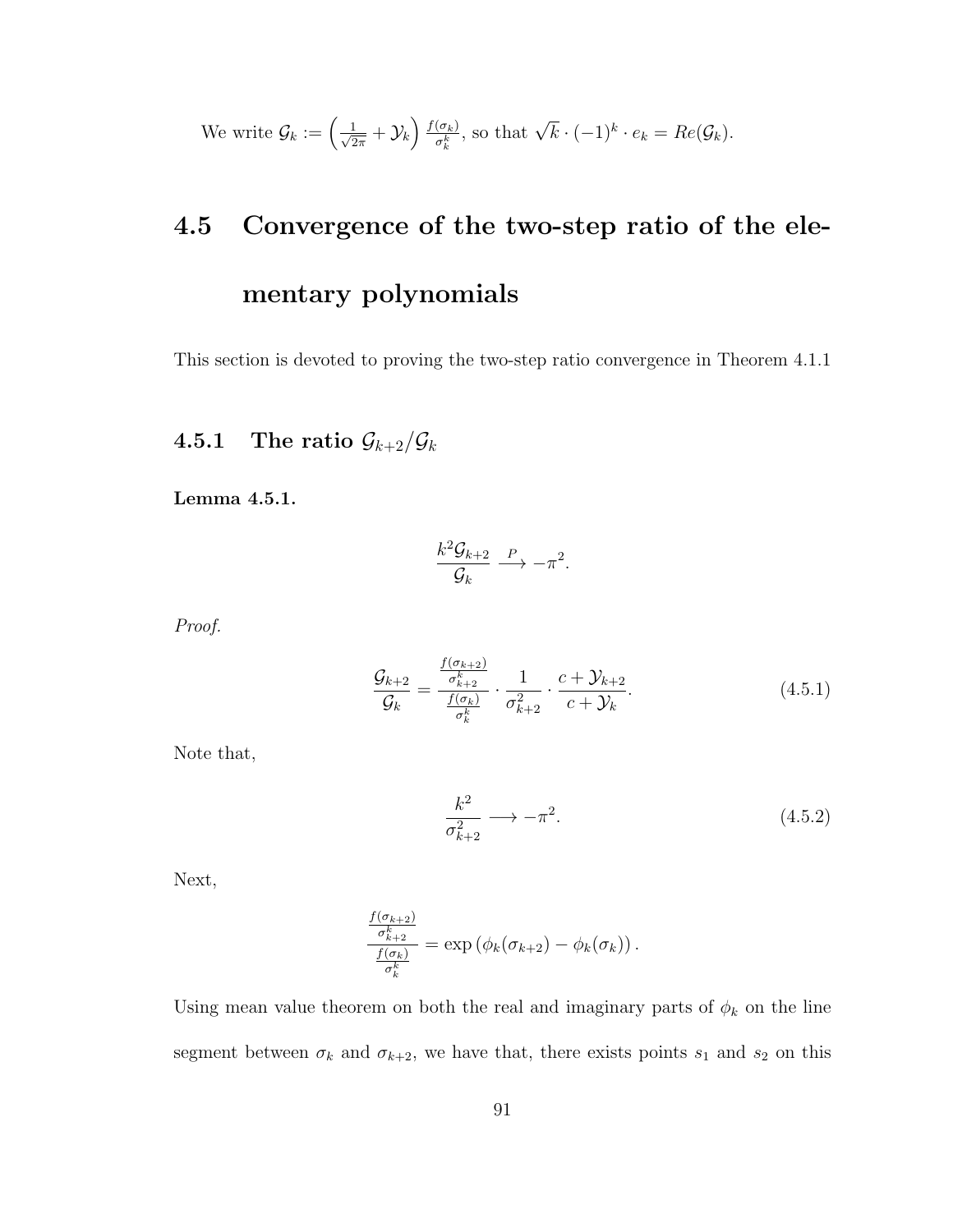line segment, for which,

$$
\phi_k(\sigma_{k+2}) - \phi_k(\sigma_k) = (\sigma_{k+2} - \sigma_k) \{ Re \phi'_k(s_1) + i Im \phi'_k(s_2) \}.
$$

Next, observe that,

$$
\phi'_k(s_1) - \phi'_k(\sigma_k) = h_k\left(\frac{s_1}{k}\right) - h_k\left(\frac{\sigma_k}{k}\right) - \frac{k}{s_1} + \frac{k}{\sigma_k},
$$
  

$$
\implies \phi'_k(s_1) - 0 = h_k\left(\frac{s_1}{k}\right) - h_k\left(\frac{\sigma_k}{k}\right) - k\frac{\sigma_k - s_1}{s_1\sigma_k},
$$

where

$$
h_k(y) = \sum_{*} \frac{1}{ky - X_j}.
$$

But, we know that  $h_k$  is Lipschitz near  $i/\pi$  and so, we can find a constant  $M$ for which

$$
|\phi_k'(s_1)| \leq M \left| \frac{\sigma_{k+2} - \sigma_k}{k} \right|,
$$

since  $|s_1 - \sigma_k| \leq |\sigma_{k+2} - \sigma_k|$ . Similarly, we can get

$$
|\phi_k'(s_2)| \leq M \left| \frac{\sigma_{k+2} - \sigma_k}{k} \right|.
$$

So,

$$
|\phi_k(\sigma_{k+2}) - \phi_k(\sigma_k)| \le M \frac{|\sigma_{k+2} - \sigma_k|^2}{k}
$$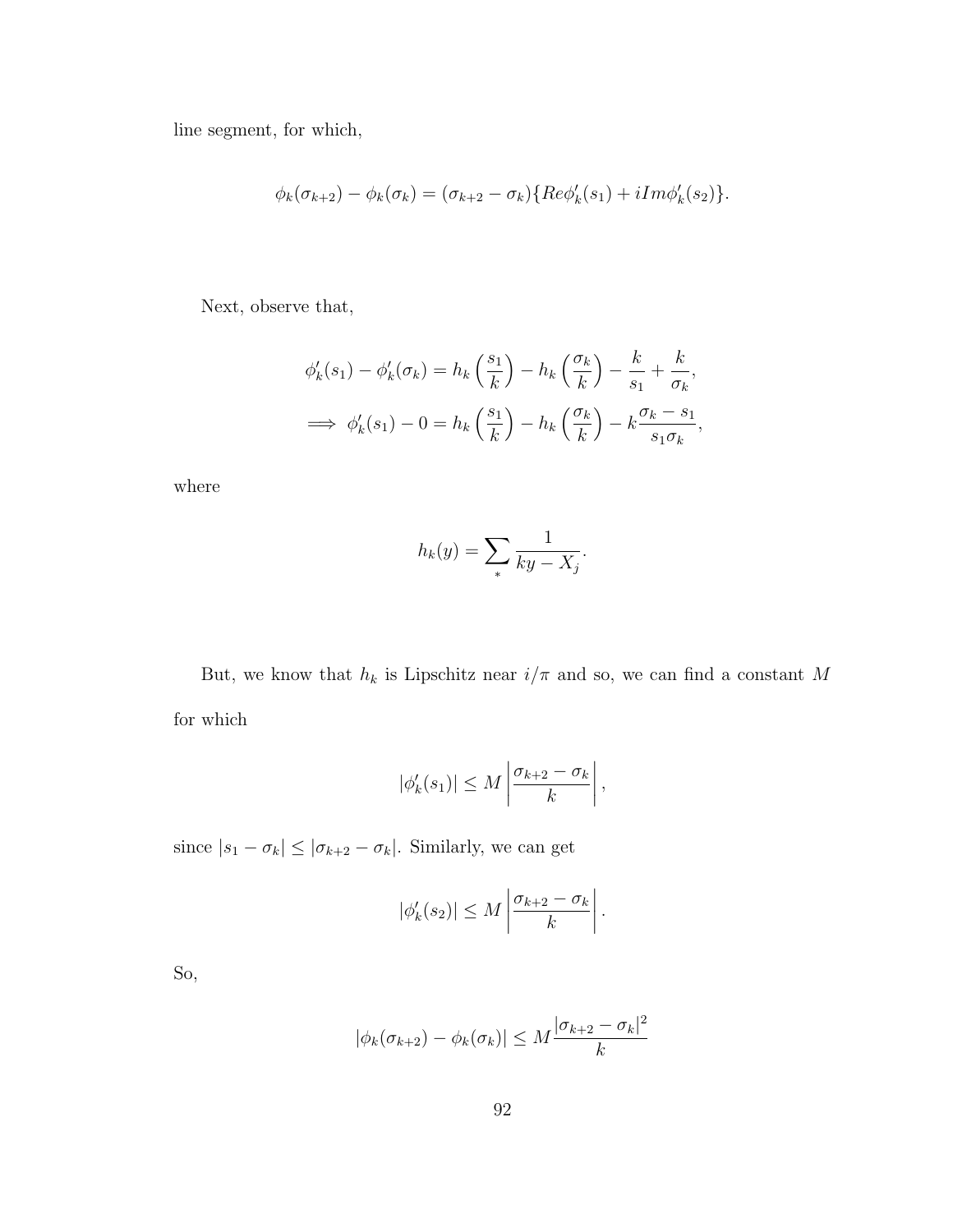Therefore, to show that

$$
\phi_k(\sigma_{k+2}) - \phi_k(\sigma_k) \longrightarrow 0,
$$

we need,

$$
|\sigma_{k+2} - \sigma_k| = o(k^{1/2}).
$$

Now, writing  $\sigma_{k+2} = (k+2)y_{k+2}$  and  $\sigma_k = ky_k$  we see that the above translates to showing that

$$
|y_{k+2} - y_k| = o(k^{-1/2}).
$$

Since  $y_k$  is the solution of the equation  $h_k(z) - 1/z = 0$  and  $y_{k+2}$  is the solution of the equation  $h_{k+2}(z) - 1/z = 0$ , we shall be done if we can show that

$$
|h_{k+2}(y_{k+2}) - h_k(y_k)| = o(k^{-1/2}),
$$

since  $h_k$  takes value near  $-i\pi$ .

Now, note that  $h_{k+2}(y_{k+2}) = h_k(y'_k)$ , where  $y'_k = \frac{k+2}{k}$  $\frac{+2}{k}y_{k+2}$ . So,

$$
|h_{k+2}(y_{k+2}) - h_k(y_k)| = |h_k(y'_k) - h_k(y_k)|
$$
  

$$
\leq |y'_k - y_k||h'_k(y''_k)|,
$$

where  $y''_k$  is a point on the line segment joining  $y_k$  and  $y'_k$ . Now, note that  $h'_k(i/\pi) =$  $o(k^{-1/2+1/11})$ . Owing to the Lipschitz condition satisfied by  $h'_k$  and the fact that  $y''_k$ is at a distance  $o(k^{-1/2+1/11})$  of  $i/\pi$ , we get,  $h'_k(y''_k) = o(k^{-1/2+1/11})$ , which implies,

$$
|h_{k+2}(y_{k+2}) - h_k(y_k)| \le o(k^{-1+2/11}),
$$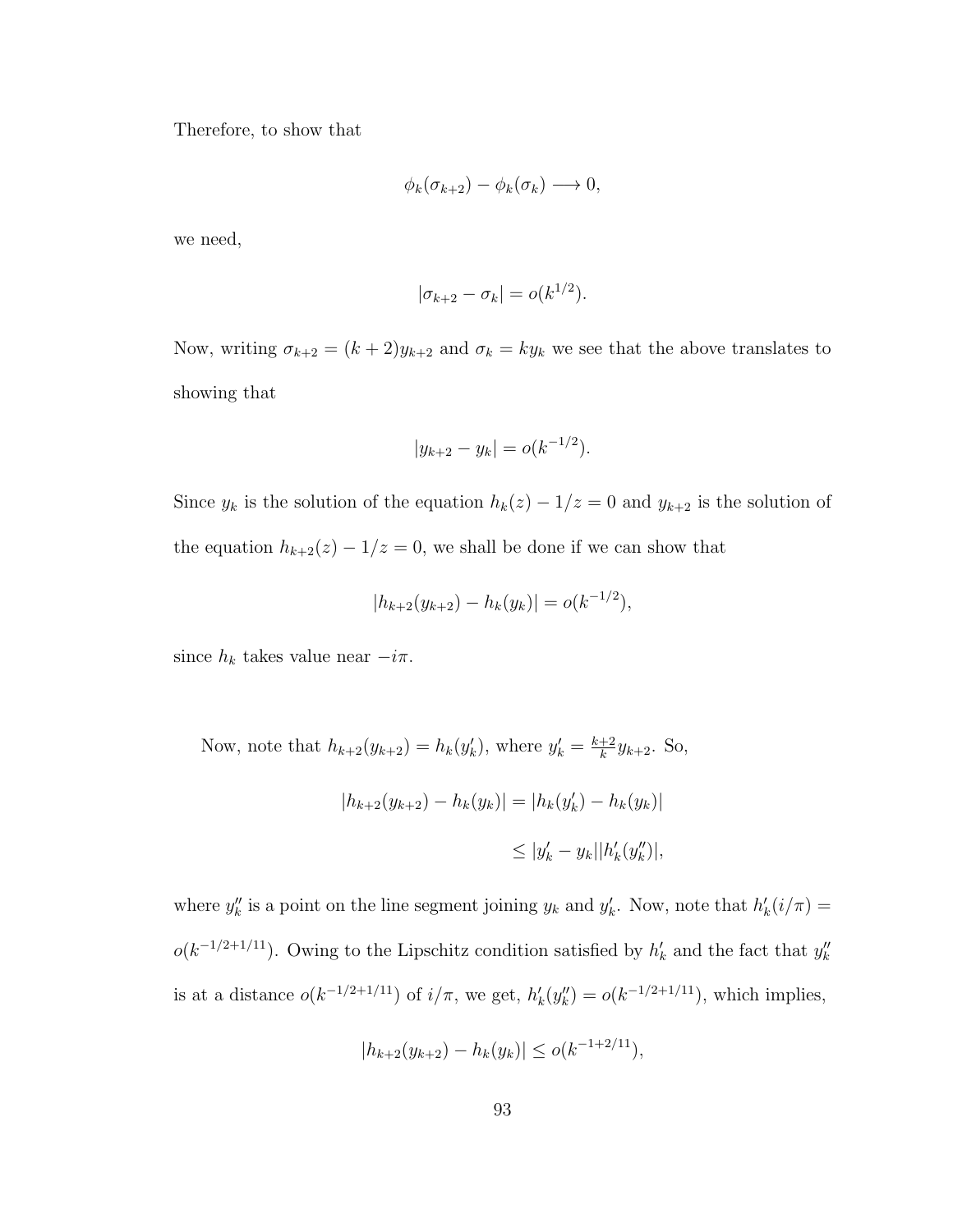which proves that  $\phi_k(\sigma_{k+2}) - \phi_k(\sigma_k) \stackrel{P}{\longrightarrow} 0$ . Thus,  $f(\sigma_{k+2})$  $\frac{\sigma_{k+2}^k}{f(\sigma_k)}$ <br> $\frac{\sigma_k^k}{\sigma_k^k}$  $\stackrel{P}{\longrightarrow}$  1. So, equations (4.5.1) and (4.5.2) give us

$$
\frac{k^2 \mathcal{G}_{k+2}}{\mathcal{G}_k} \xrightarrow{P} -\pi^2.
$$

 $\Box$ 

### 4.5.2 Proof of Theorem 4.1.1

In this section we shall prove the first main theorem of this chapter, Theorem 4.1.1. We first need to show that the one-step ratio of the elementary symmetric functions cannot be too small, and use that to check that the argument of  $\mathcal{G}_k$  stays away from odd multiples of  $\frac{\pi}{2}$  with high probability. This fact, along with Lemma 4.5.1 gives us the proof.

Lemma 4.5.2.

$$
\sup_{k} \mathbb{P}\left(\left|\frac{ke_{k+1}}{e_k}\right| \le \delta\right) \longrightarrow 0, \text{ as, } \delta \to 0.
$$

Proof. (Sketch) Note that the total variation distance between the Poisson point process  $\{X_j\}_j$  and the Poisson point process taken together with an independent X ~ Uniform( $-k, k$ ) converges to 0 as  $k \to \infty$ . Thus, if  $\mathbb Q$  denotes the probability measure associated with the latter, we shall be done if we can show that

$$
\sup_{k} \mathbb{Q}\left(\left|\frac{k\tilde{e}_{k+1}}{\tilde{e}_k}\right| \le \delta\right) \longrightarrow 0, \text{ as, } \delta \to 0,
$$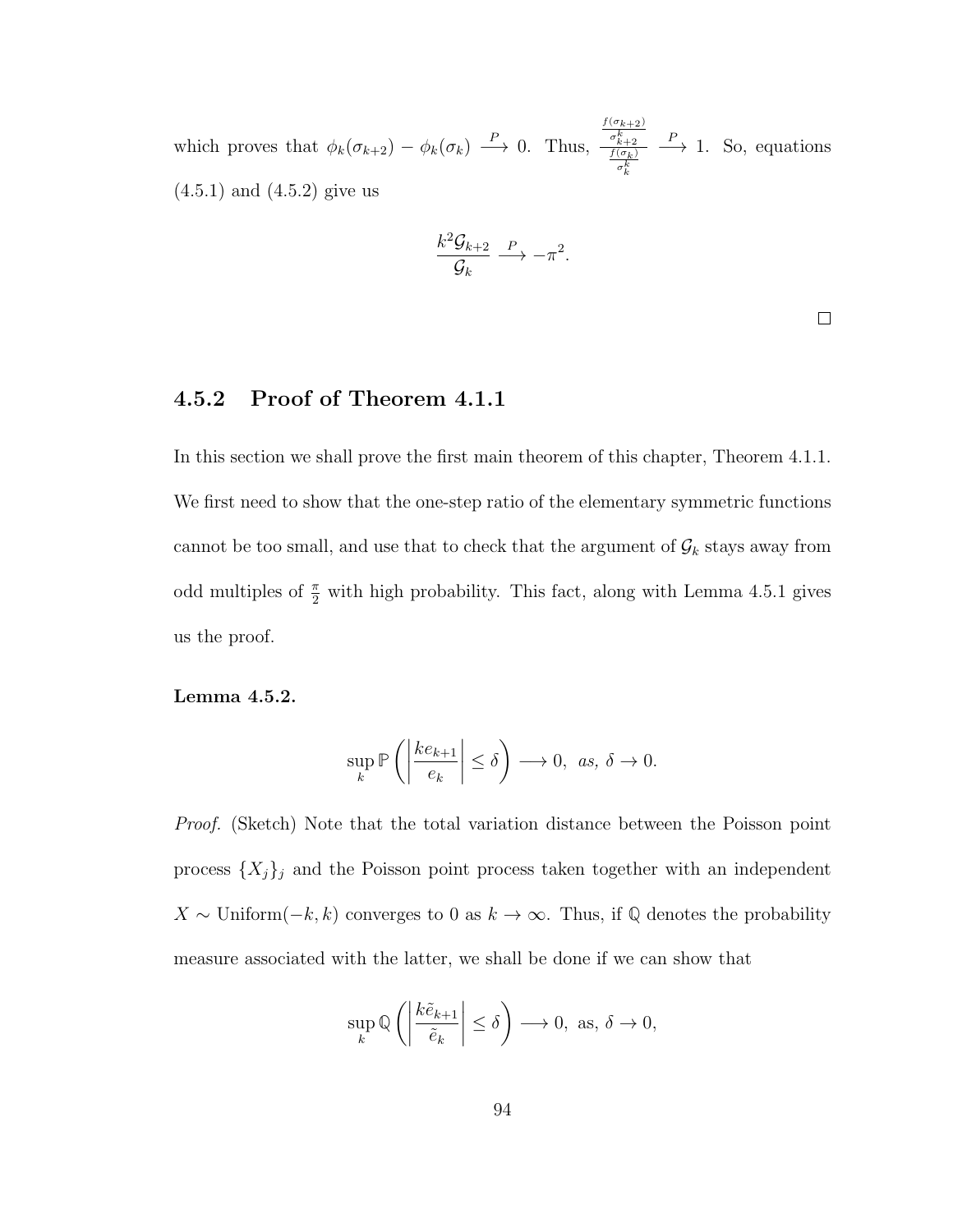where  $\tilde{e}_k = e_k + \frac{e_{k-1}}{X}$  $\frac{k-1}{X}$ . But, we can bound the conditional probability, **Q**  $\left| \leq \delta \right| \{X_j\}_j$ , by a function of  $\delta$  that goes to 0 uniformly in k. Taking  $k \tilde{e}_{k+1}$  $\v{e}_k$  $\Box$ expectations gives us the result.

**Lemma 4.5.3.** For every  $\delta > 0$ , there exists  $\eta > 0$ , and  $k_0 \ge 1$ , such that

$$
\mathbb{P}\left(\inf_{m\in\mathbb{Z}}\left|\frac{(2m+1)\pi}{2}-Arg(\mathcal{G}_k)\right|<\eta\right)<\delta,\forall k\geq k_0.
$$

Proof. Following the same steps as in the proof of Lemma 4.5.1, it is easy to see that,

$$
\frac{k\mathcal{G}_{k+1}}{\mathcal{G}_k} \xrightarrow{P} -i\pi.
$$

Suppose, the statement of this lemma is untrue. Then there exists  $\delta > 0$ , an increasing sequence of positive integers  $\{k_n\}_n$  and a set  $A_\delta$  of measure  $\geq \delta$ , such that, on  $A_{\delta}$ ,

$$
\left|\frac{Im(\mathcal{G}_{k_n})}{Re(\mathcal{G}_{k_n})}\right|\longrightarrow\infty,
$$

and,

$$
\frac{\mathcal{G}_{k_n-1}}{k_n\mathcal{G}_{k_n}} \longrightarrow \frac{i}{\pi}.
$$

But,

$$
\frac{\mathcal{G}_{k_n-1}}{k_n \mathcal{G}_{k_n}} - \frac{i}{\pi} = \frac{\frac{e_{k_n-1}}{k_n e_{k_n}} + i \frac{Im(\mathcal{G}_{k_n-1})}{k_n Re(\mathcal{G}_{k_n})}}{1 + i \frac{Im(\mathcal{G}_{k_n})}{Re(\mathcal{G}_{k_n})}} - \frac{i}{\pi}
$$

$$
= \frac{\left(\frac{e_{k_n-1}}{k_n e_{k_n}} + \frac{1}{\pi} \frac{Im(\mathcal{G}_{k_n})}{Re(\mathcal{G}_{k_n})}\right) + i \left(\frac{Im(\mathcal{G}_{k_n-1})}{k_n Re(\mathcal{G}_{k_n})} - \frac{1}{\pi}\right)}{1 + i \frac{Im(\mathcal{G}_{k_n})}{Re(\mathcal{G}_{k_n})}}.
$$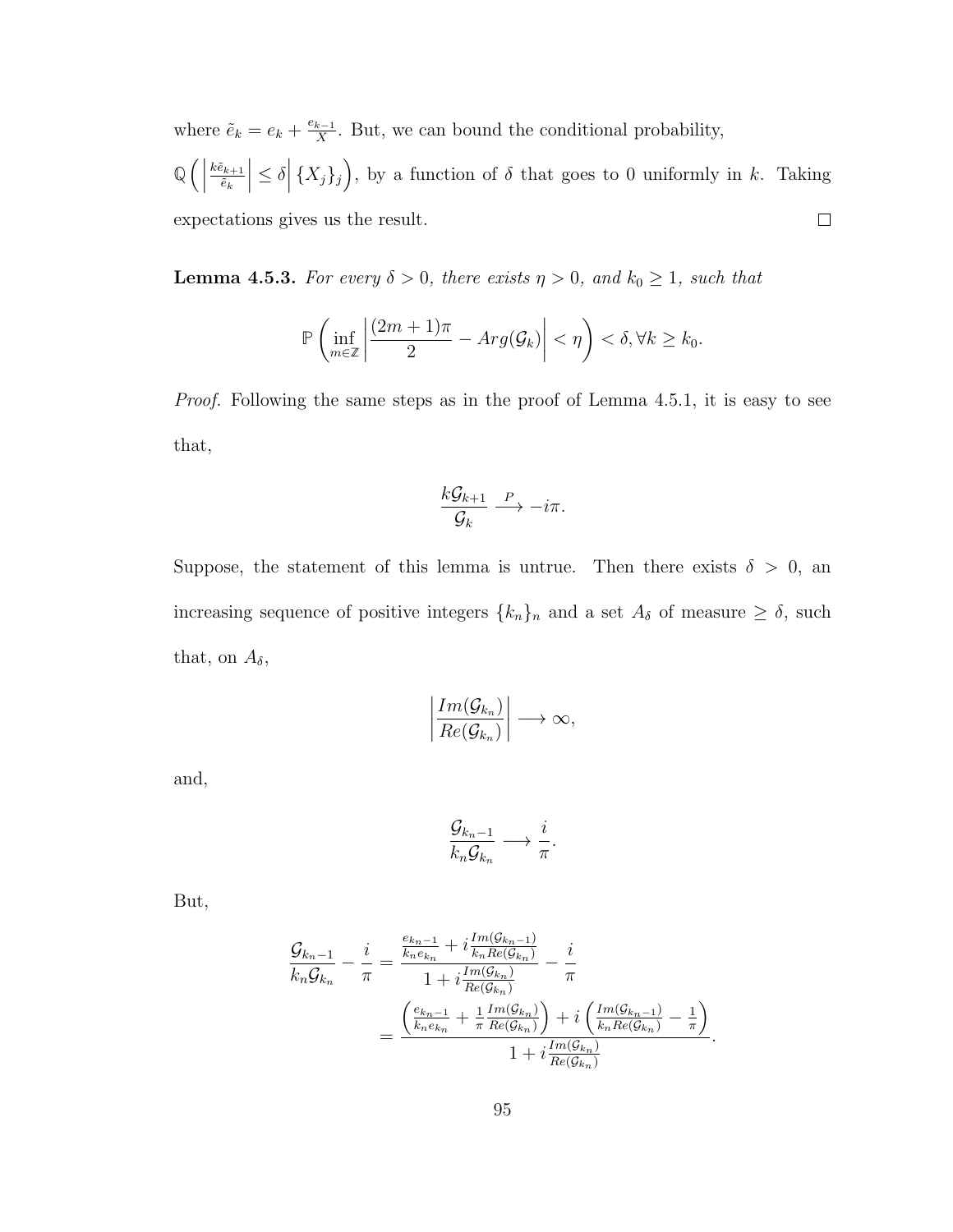This implies that, on  $A_{\delta}$ ,

$$
\frac{\frac{e_{k_n-1}}{k_n e_{k_n}} + \frac{1}{\pi} \frac{Im(\mathcal{G}_{k_n})}{Re(\mathcal{G}_{k_n})}}{1 + i \frac{Im(\mathcal{G}_{k_n})}{Re(\mathcal{G}_{k_n})}} \longrightarrow 0.
$$

But,

$$
\frac{e_{k_n-1}}{k_n e_{k_n}} + \frac{1}{\pi} \frac{Im(\mathcal{G}_{k_n})}{Re(\mathcal{G}_{k_n})} = \frac{e_{k_n-1}}{k_n e_{k_n}} + \frac{i}{\pi} - \frac{i}{\pi} \left( 1 + i \frac{Im(\mathcal{G}_{k_n})}{Re(\mathcal{G}_{k_n})} \right),
$$
  

$$
\implies \frac{1 - \pi i \frac{e_{k_n-1}}{k_n e_{k_n}}}{1 + i \frac{Im(\mathcal{G}_{k_n})}{Re(\mathcal{G}_{k_n})}} \longrightarrow 1.
$$

Since,  $\Big|$  $Im(\mathcal{G}_{k_n})$  $Re(\mathcal{G}_{k_n})$  $\begin{array}{c} \begin{array}{c} \begin{array}{c} \end{array} \\ \begin{array}{c} \end{array} \end{array} \end{array}$  $\longrightarrow \infty$ , this gives, on  $A_{\delta}$ ,

$$
\left|\frac{e_{k_n-1}}{k_n e_{k_n}}\right| \longrightarrow \infty.
$$

But this contradicts the statement of Lemma 4.5.2, and thus we have arrived at a contradiction, thereby proving the result.

We shall now complete the proof of Theorem 4.1.1.

Proof. From Lemma 4.5.1

$$
\frac{k^2 \mathcal{G}_{k+2}}{\mathcal{G}_k} \xrightarrow{P} -\pi^2
$$
  

$$
\implies k^2 \frac{Re(\mathcal{G}_{k+2}) + iIm(\mathcal{G}_{k+2})}{Re(\mathcal{G}_k) + iIm(\mathcal{G}_k)} \xrightarrow{P} -\pi^2.
$$

Since  $e_k$ . √  $\overline{k} = (-1)^k Re(\mathcal{G}_k)$ , we will be done if we can show that  $k^2 \frac{Re(\mathcal{G}_{k+2})}{Re(\mathcal{G}_{k})}$  $Re(\mathcal{G}_k)$  $\stackrel{P}{\longrightarrow} -\pi^2$ . We have,

$$
k^{2}\frac{Re(\mathcal{G}_{k+2})+iIm(\mathcal{G}_{k+2})}{Re(\mathcal{G}_{k})+iIm(\mathcal{G}_{k})}+\pi^{2}=k^{2}\frac{\left(\frac{Re(\mathcal{G}_{k+2})}{Re(\mathcal{G}_{k})}+\pi^{2}\right)+i\left(\frac{Im(\mathcal{G}_{k+1})}{Re(\mathcal{G}_{k})}+\pi^{2}\frac{Im(\mathcal{G}_{k})}{Re(\mathcal{G}_{k})}\right)}{1+i\frac{Im(\mathcal{G}_{k})}{Re(\mathcal{G}_{k})}}.
$$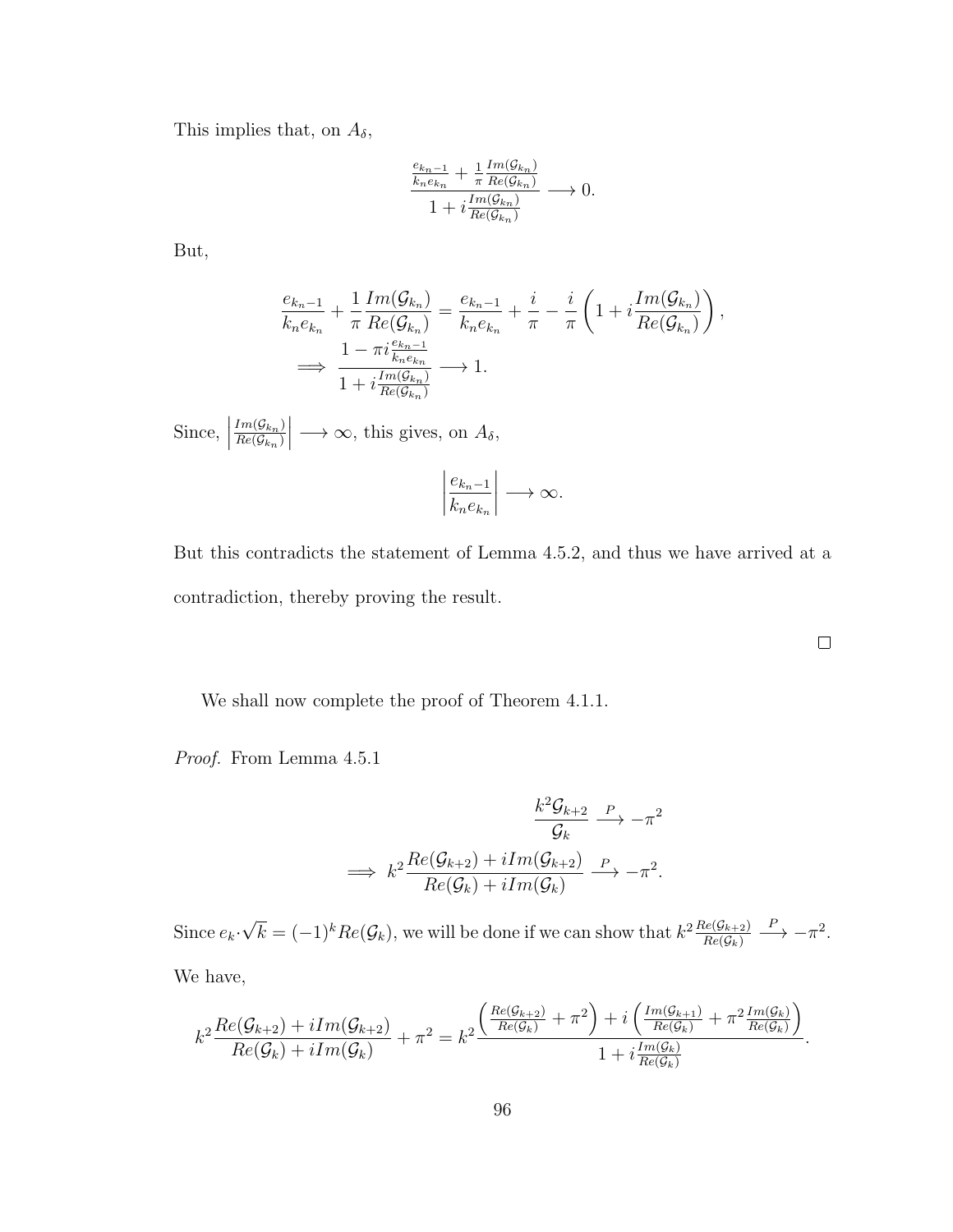By Lemma 4.5.3, except with probability  $o(1)$ , the denominator  $1+i\frac{Im(G_k)}{Re(G_k)}$  $\frac{Im(\mathcal{G}_k)}{Re(\mathcal{G}_k)}$  stays sufficiently far away from 0, which makes  $k^2 \frac{Re(G_{k+2})}{Re(G_k)}$  $Re(\mathcal{G}_k)$  $\stackrel{P}{\longrightarrow} -\pi^2$ , and thus  $k^2 \frac{e_{k+2}}{e_k}$ ek  $\xrightarrow{P}$  $-\pi^2$ .

 $\Box$ 

# 4.6 Convergence of the zero set of the nth derivative of  $f$ : Theorem 4.1.2

We begin by introducing the following notations:

$$
c_k = (k+1)\frac{e_{k+1}}{\pi a_n},
$$
  
\n
$$
\beta_k = \sqrt{\{k!e_k\}^2 + \{(k+1)!e_{k+1}\}^2},
$$
  
\n
$$
h_k(z) = \frac{k!e_k}{\beta_k}\cos(\pi z) - \frac{(k+1)!e_{k+1}}{\pi \beta_k}\sin(\pi z).
$$

**Lemma 4.6.1.** For all  $m \geq 1$ , and any compact subset K of  $\mathbb{C}$ ,

$$
\sup_{z \in K} \left| (-1)^n \frac{f_m^{(n)}(z)}{\beta_n} - h_{n,m}(z) \right| \stackrel{P}{\longrightarrow} 0,
$$

where  $f_m^{(n)}(z)$  and  $h_{n,m}$  are polynomials that equal the power series expansion of  $f^{(n)}(z)$  and  $h_n(z)$ , respectively, up to the term  $z^m$ .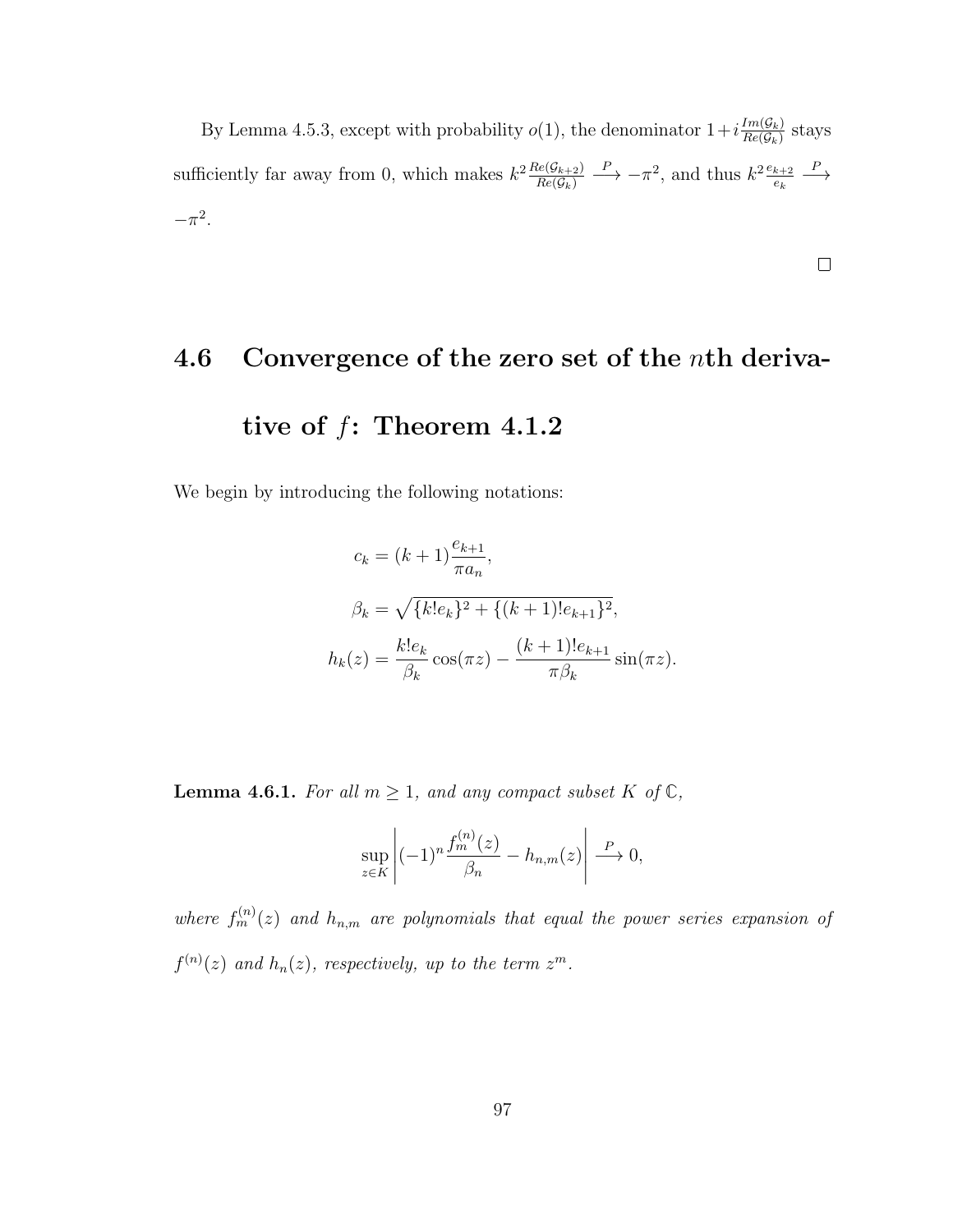*Proof.* Suppose  $|z| \le M$ ,  $\forall z \in K$ . We have,

$$
(-1)^n f^{(n)_m}(z) = n!e_n - (n+1)_1 e_{n+1} z + (n+2)_2 e_{n+2} z^2 - \cdots
$$

$$
+ (-1)^m (n+m)_{m} e_{n+m} z^m
$$

and

$$
h_{n,m}(z) = \frac{n!e_n}{\beta_n} - \frac{(n+1)!e_{n+1}}{\beta_n}z - \frac{n!e_n}{\beta_n}\frac{\pi^2 z^2}{2!} + \frac{(n+1)!e_{n+1}}{\beta_n}\frac{\pi^2 z^3}{3!} + \dots + \gamma_{n,m}z^m,
$$

where, if  $m$  is even,

$$
\gamma_{n,m} = (-1)^{m/2} \frac{n! e_n}{\beta_n} \frac{\pi^m}{m!},
$$

and if m is odd,

$$
\gamma_{n,m} = (-1)^{(m+1)/2} \frac{(n+1)! e_{n+1}}{\beta_n} \frac{\pi^{m-1}}{m!}.
$$

For ease of notation, I'll only write the proof for m even here. The proof is almost exactly the same of m odd. We have,

$$
(-1)^{n} \frac{f_{m}^{(n)}(z)}{\beta_{n}} - h_{n,m}(z)
$$
  
=  $\frac{n!e_{n}}{\beta_{n}} \left\{ \left( (n+1)(n+2) \frac{e_{n+2}}{e_{n}} + \pi^{2} \right) \frac{z^{2}}{2!} + \left( (n+1)(n+2)(n+3)(n+4) \frac{e_{n+4}}{e_{n}} - \pi^{4} \right) \frac{z^{4}}{4!} + \cdots + \left( (n+1)(n+2) \cdots (n+m) \frac{e_{n+m}}{e_{n}} - (-1)^{m/2} \pi^{m} \right) \frac{z^{m}}{m!} \right\}$   
 $\left. - \frac{(n+1)!e_{n+1}}{\beta_{n}} \left\{ \left( (n+2)(n+3) \frac{e_{n+3}}{e_{n+1}} + \pi^{2} \right) \frac{z^{3}}{3!} + \left( (n+2)(n+3)(n+4)(n+5) \frac{e_{n+5}}{e_{n+1}} - \pi^{4} \right) \frac{z^{5}}{5!} + \cdots + \left( (n+2)(n+3) \cdots (n+m-1) \frac{e_{n+m-1}}{e_{n+1}} - (-1)^{\frac{m-1}{2}} \pi^{m-1} \right) \frac{z^{m-1}}{(m-1)!} \right\}.$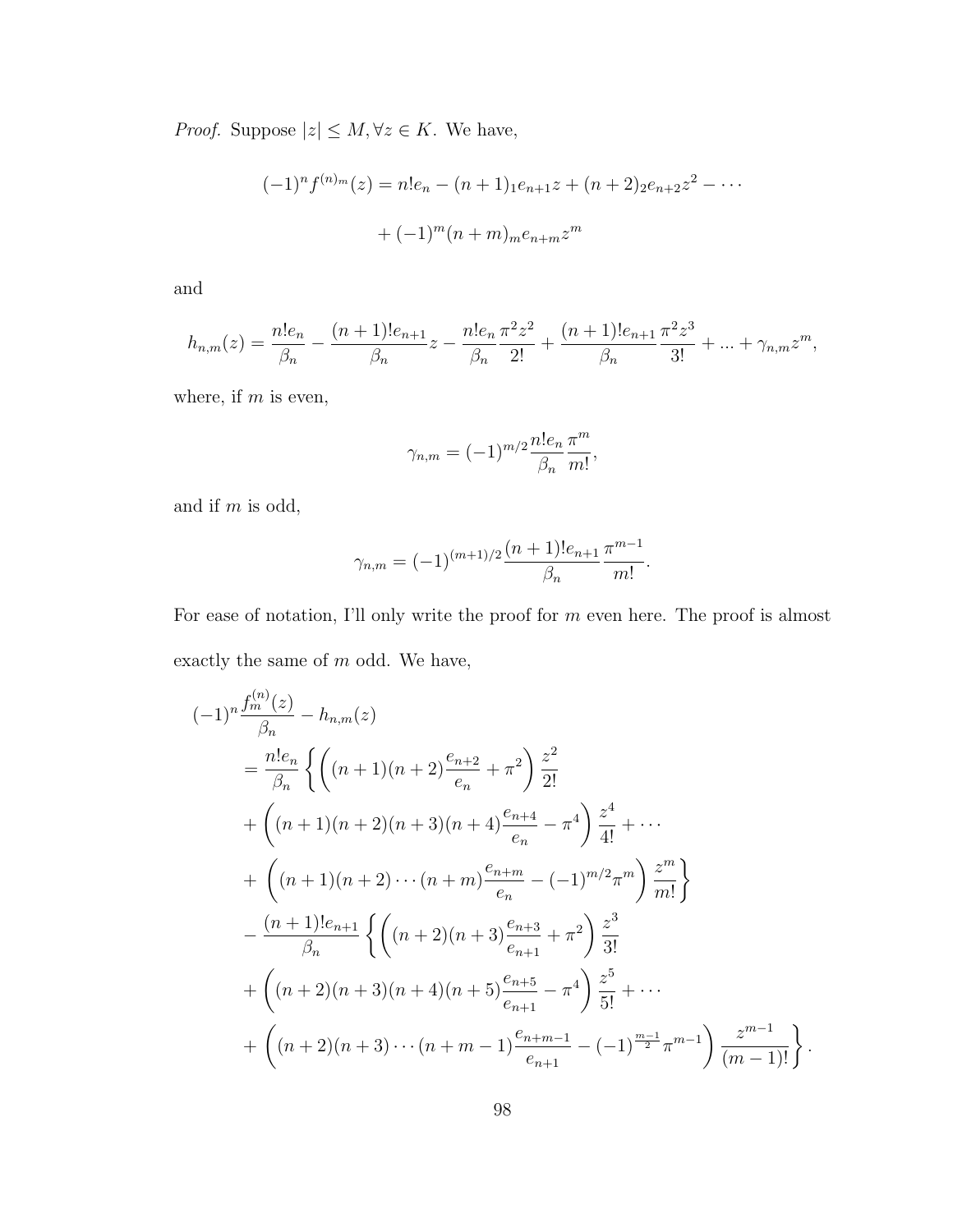So, if  $M$  is such that  $|z|\leq M, \forall z\in K,$ 

$$
\sup_{z \in K} \left| (-1)^n \frac{f_m^{(n)}(z)}{\beta_n} - h_{n,m}(z) \right|
$$
\n
$$
\leq \left| (n+1)(n+2) \frac{a_{n+2}}{a_n} + \pi^2 \right| \frac{M^2}{2!} + \left| (n+2)(n+3) \frac{a_{n+3}}{a_{n+1}} + \pi^2 \right| \frac{M^3}{3!} + \left| (n+1)(n+2)(n+3)(n+4) \frac{a_{n+4}}{a_n} - \pi^4 \right| \frac{M^4}{4!} + \left| (n+2)(n+3)(n+4)(n+5) \frac{a_{n+5}}{a_{n+1}} - \pi^4 \right| \frac{M^5}{5!} + \dots + \left| (n+1)(n+2) \cdots (n+m) \frac{a_{n+m}}{a_n} - (-1)^{m/2} \pi^m \right| \frac{M^m}{m!}.
$$

Thus, by Theorem 4.1.1, since  $m$  is fixed here, the above inequality gives,

$$
\sup_{z \in K} \left| (-1)^n \frac{f_m^{(n)}(z)}{\beta_n} - h_{n,m}(z) \right| \stackrel{P}{\longrightarrow} 0.
$$

**Lemma 4.6.2.** Given  $\delta, \epsilon > 0$  and a compact set K, there exists m sufficiently large, such that

$$
\mathbb{P}\left(\sup_{z\in K}\left|\frac{f^{(n)}(z)}{\beta_n}-\frac{f_m^{(n)}(z)}{\beta_n}\right|\geq \epsilon\right)<\delta.
$$

*Proof.* Let  $K_1 = \{z \in \mathbb{C} : |z - w| \leq 1$ , for some  $w \in K\}$ . Then, as  $K_1$  is compact, there exists  $m$  sufficiently large so that

$$
\mathbb{P}\left(\sup_{z\in K_1} |f(z) - f_{n+m}(z)| \ge \epsilon\right) < \delta, \forall n \ge 1.
$$
 (4.6.1)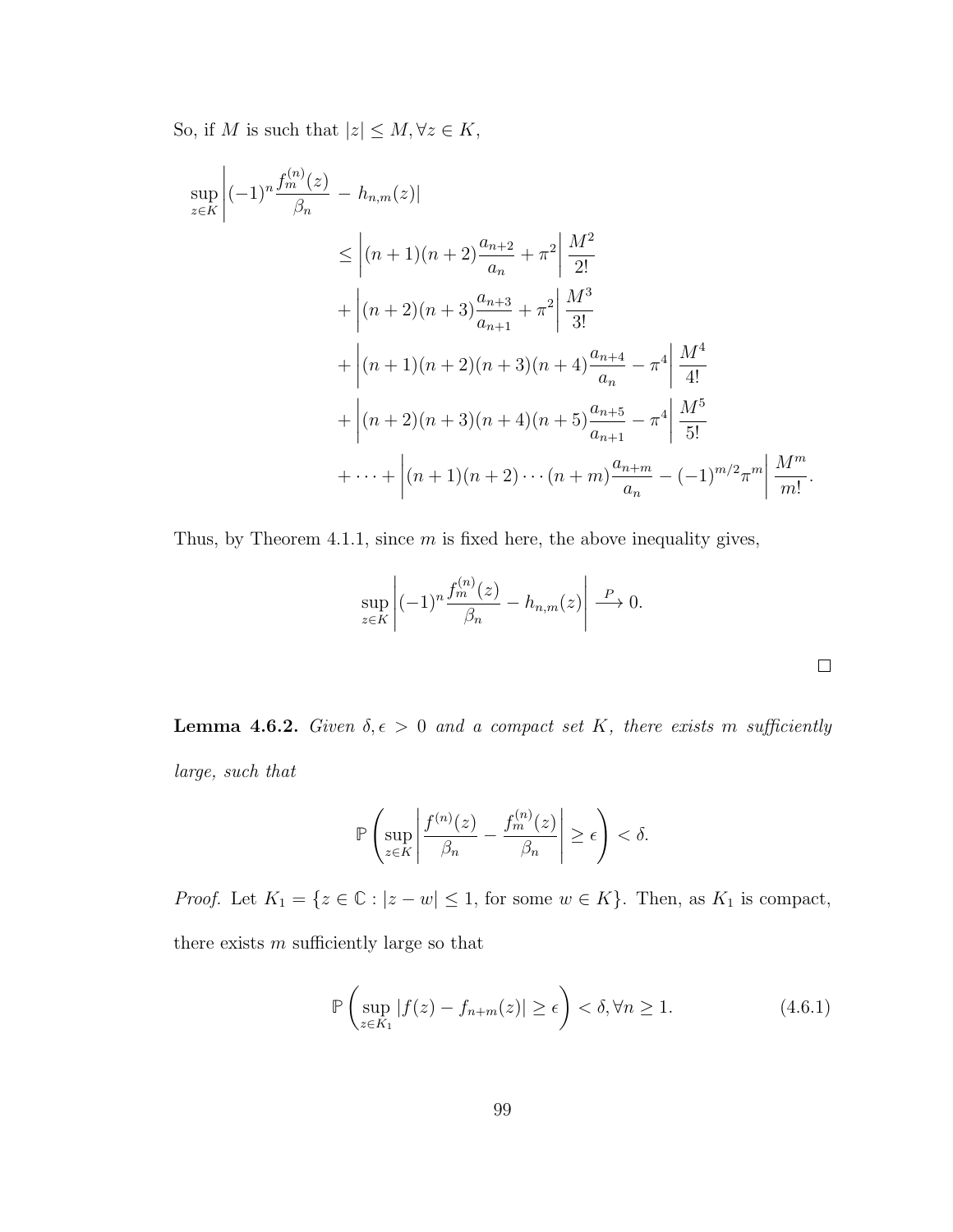By Cauchy's integral formula,

$$
f^{(n)}(z) - \frac{d^n(f_{n+m})}{dz^n}(z) = \frac{n!}{2\pi i} \int_{w:|w-z|=1} \frac{f(w) - f_{n+m}(w)}{(w-z)^{n+1}} dw,
$$
  
\n
$$
\implies f^{(n)}(z) - f_m^{(n)}(z) = \frac{n!}{2\pi i} \int_{w:|w-z|=1} \frac{f(w) - f_{n+m}(w)}{(w-z)^{n+1}} dw,
$$
  
\n
$$
\implies \sup_{z \in K} |f^{(n)}(z) - f_m^{(n)}(z)| \le \frac{n!}{2\pi} \sup_{z \in K_1} |f(z) - f_{n+m}(z)| \cdot 2\pi.
$$

Thus,

$$
\mathbb{P}\left(\sup_{z\in K}\left|\frac{f^{(n)}(z)}{n!}-\frac{f_m^{(n)}(z)}{n!}\right|\geq \epsilon\right)<\delta, \forall n\geq 1.
$$

However, the statement of the lemma needs  $\beta_n$  in the denominator, and not just n!, where we note that  $\beta_n = n! \sqrt{(e_n)^2 + (n+1)^2 e_{n+1}^2}$ . Thus, we wish to be able to modify the expression in (4.6.1) so that we can have  $\sqrt{(e_n)^2 + (n+1)^2 e_{n+1}^2}$  in the denominator. This will be true if the higher symmetric functions of  $1/X_j$ 's are decreasing very quickly. So we wish to show that given any compact set, K, there exists  $l \geq 1$  sufficiently large such that  $\sum_{j \geq n+l} |e_j z^j| \leq \epsilon |e_n|, \forall z \in K$ , with probability > 1 −  $\delta$ . Now, let  $M = \sup_{z \in K} |z|$ . Then,

$$
\sum_{j\geq n+l} |e_j z^j| \leq \sum_{j\geq n+l} |\mathcal{G}_j| M^j
$$
\n
$$
= \sum_{j\geq n+l} \left| \frac{f(\sigma_j)}{\sigma_j^j} \right| M^j
$$
\n
$$
\leq M^n \max_{j\geq n+l} \left( \left| \frac{f(\sigma_j)}{\sigma_j^n} \right| \right) \sum_{j\geq 1} \frac{M^{l+j-1}}{|\sigma_{n+l+j-1}^{l+j-1}|}
$$
\n
$$
\leq M^n \cdot \left| \frac{f(\sigma_n)}{\sigma_n^n} \right| \cdot \sum_{j\geq 1} \frac{M^{l+j-1}}{|\sigma_{n+l+j-1}^{l+j-1}|}
$$
\n
$$
\leq M^n \cdot |\mathcal{G}_n| \cdot \sum_{j\geq 1} \frac{M^{l+j-1}}{|\sigma_{n+l+j-1}^{l+j-1}|}.
$$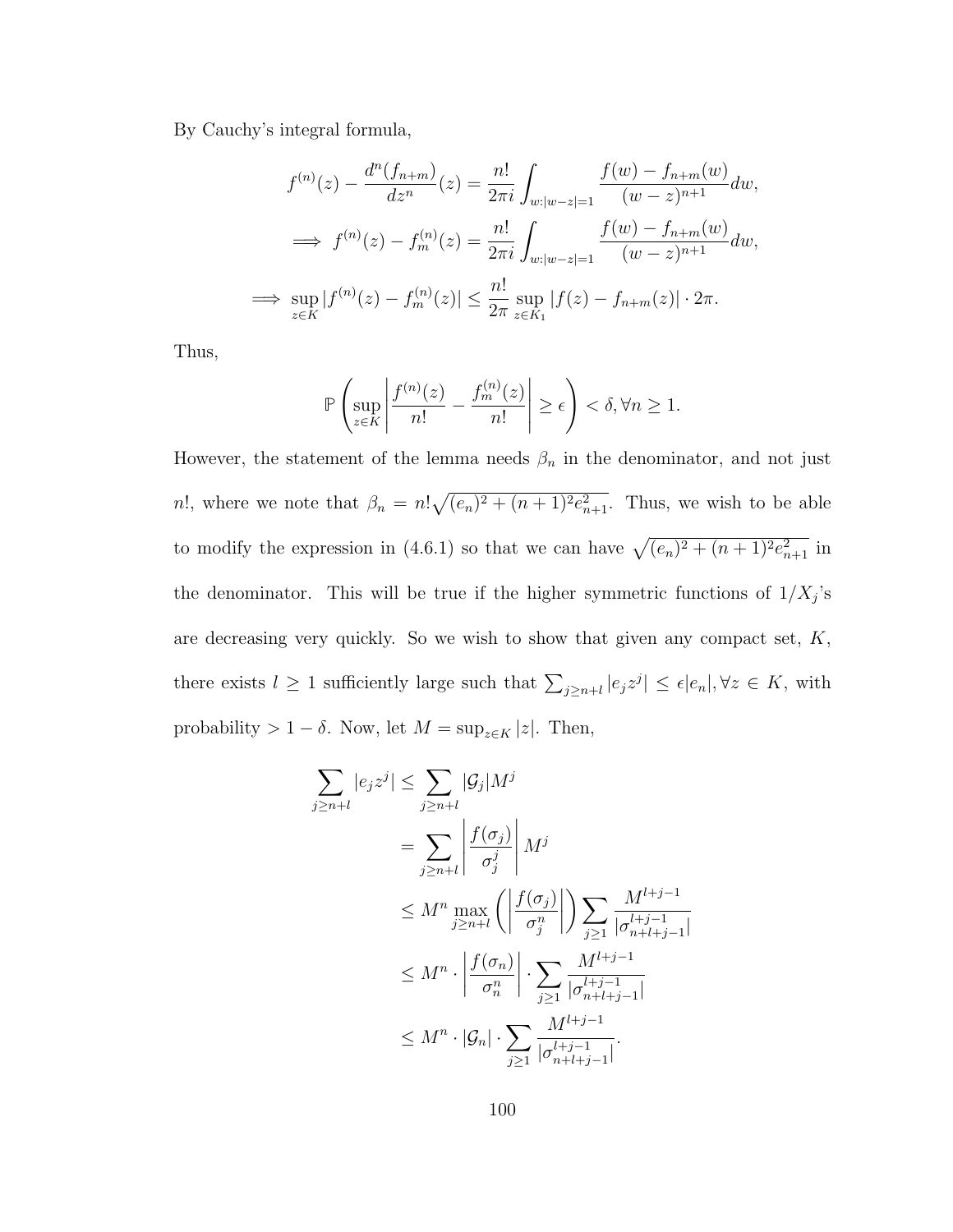By Lemma 4.5.3, there exists  $\eta$  such that, with probability  $> 1 - \delta$ ,  $|\mathcal{G}_n| < \eta |e_n|$ . Also, as the infinite sum  $\sum_{r=1}^{\infty}$  $M^r$  $\frac{M^r}{r^r} < \infty$ , we can find  $l_0$  such that, for all  $l \geq l_0$ ,

$$
\frac{M^{n+l+j-1}}{|\sigma_{n+l+j-1}^{l+j-1}|} < \frac{\epsilon}{\eta}.
$$

Therefore, with probability >  $1 - \delta$ ,

$$
\sum_{j\geq n+l}|e_jz^j|\leq \epsilon|e_n|, \forall z\in K,
$$

which proves the desired result.

**Lemma 4.6.3.** Let  $w_n$  be a zero of the function  $h_n(z)$ . Then, given any  $\epsilon > 0$  and any  $\rho \in (0,1)$ , there exists N (depending on  $\epsilon$ ) such that

$$
\mathbb{P}(f^{(n)} \text{ has a zero within distance } \rho \text{ of } w_n) > 1 - \epsilon,
$$

 $\forall n\geq N.$ 

Proof. We have,

$$
\left| (-1)^n \frac{f^{(n)}(z)}{\beta_n} - h_n(z) \right| \le \left| \frac{f^{(n)}(z)}{\beta_n} - \frac{f_m^{(n)}(z)}{\beta_n} \right| + \left| (-1)^n \frac{f_m^{(n)}(z)}{\beta_n} - h_{n,m}(z) \right| + |h_{n,m}(z) - h_n(z)|,
$$

where  $\forall m$ . Note that,

$$
|h_{n,m}(z) - h_n(z)| \le \left| \cos(\pi z) - \left( 1 - \frac{\pi^2 z^2}{2!} + \frac{\pi^4 z^4}{4!} - \frac{\pi^6 z^6}{6!} + \dots \right) \right| + \frac{1}{\pi} \left| \sin(\pi z) - \left( z - \frac{\pi^3 z^3}{3!} + \frac{\pi^5 z^5}{5!} - \frac{\pi^7 z^7}{7!} + \dots \right) \right|.
$$

 $\Box$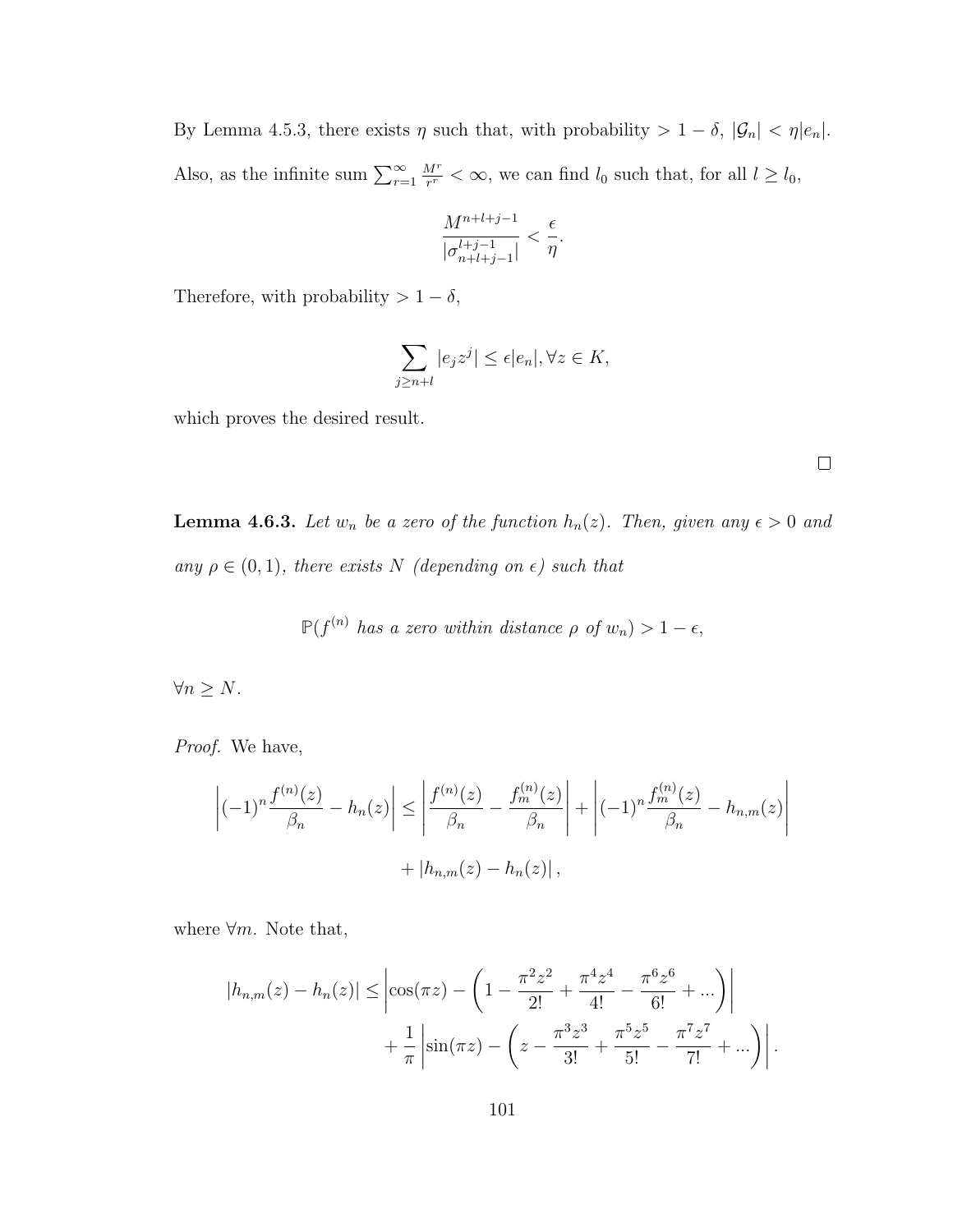Since the right hand side is completely independent of  $n$  and both cos and sin are entire functions, this means that given any compact subset K, and any  $\eta > 0$ , there exists  $m$ , such that,

$$
\sup_{z \in K} |h_{n,r}(z) - h_n(z)| < \eta, \forall r \ge m.
$$

Thus, using Lemmas 4.6.1 and 4.6.2, given any  $\eta > 0$ ,

$$
\mathbb{P}\left(\sup_{z\in K}\left|(-1)^n\frac{f^{(n)}(z)}{\beta_n}-h_n(z)\right|>\eta\right)\longrightarrow 0.
$$

Notice that, we can write  $h_n$  as

$$
h_n(z) = -\sin(\pi(z - d_n)),
$$

where  $d_n = \frac{1}{\pi}$  $\frac{1}{\pi} \arctan(e_n/(n+1)e_{n+1})$ . So the zeros of  $h_n$  are exactly  $d_n + \mathbb{Z}$ . Let  $w_n$ denote one such zero, say,  $w_n = d_n + l$ , where  $l \in \mathbb{Z}$ . Then  $h_n$  has exactly one zero inside the disc of radius  $\rho < 1$  around  $w_n$ . Also, the value of  $h_n$  at any point  $w_n + \rho e^{it}$ on the corresponding circle is  $-\sin(\pi(d_n + l + \rho e^{it} - d_n)) = -\sin(\pi(l + \rho e^{it}))$  $-\sin(\pi \rho e^{it})$ , which is independent of n and the choice of the zero of  $h_n$ . Therefore, we can write

$$
\delta = \inf_{|z-w_n|=\rho} h_n(z),
$$

which will be positive and independent of  $n$  and the choice of the zero of  $h_n$ . For this  $\delta$ ,

$$
\mathbb{P}\left(\sup_{|z-w_n|=\rho} \left|(-1)^n \frac{f^{(n)}(z)}{\beta_n} - h_n(z)\right| \leq \frac{\delta}{2}\right) \longrightarrow 1.
$$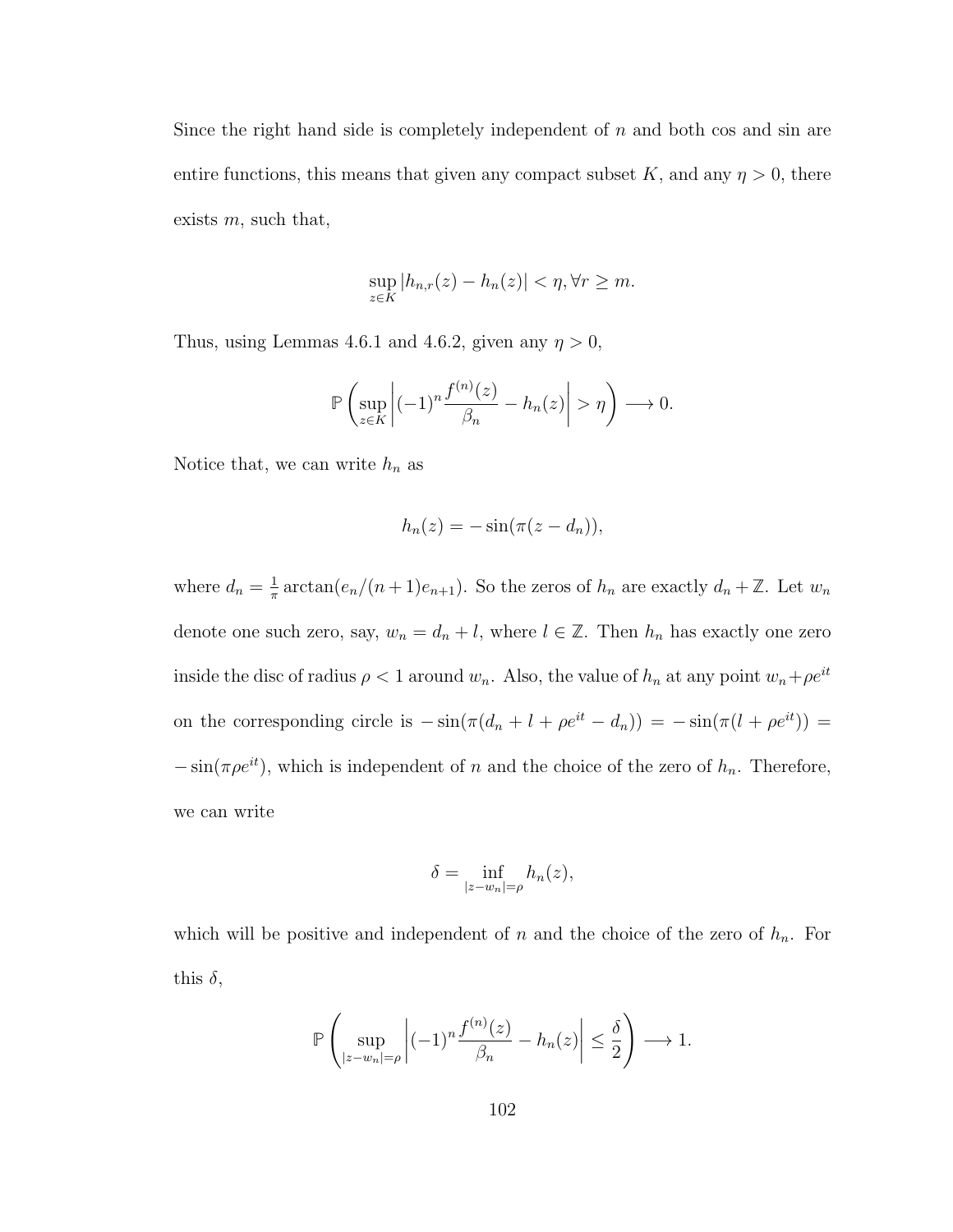Writing  $B_{\delta}^{n}$  to be the event  $\sup_{|z-w_n|=\rho} |(-1)^n \frac{f^{(n)}(z)}{\beta_n}$  $\left| \frac{h^{(n)}(z)}{\beta_n} - h_n(z) \right| \leq \frac{\delta}{2}$  $\frac{\delta}{2}$ , we have that, on  $B^n_\delta,$ 

$$
\sup_{|z-w_n|=\rho} \left| (-1)^n \frac{f^{(n)}(z)}{\beta_n} \right| \ge \frac{\delta}{2}.
$$

Thus the logarithmic derivative of  $(-1)^n \frac{f^{(n)}(z)}{a}$  $\frac{n}{\beta_n}$  is well defined on the circle  $\{z :$  $|z - w_n| = \rho$ . Moreover,

$$
\sup_{|z-w_n|=\rho} \left| \frac{\left((-1)^n \frac{f^{(n)}(z)}{\beta_n}\right)'}{(-1)^n \frac{f^{(n)}(z)}{\beta_n}} - \frac{h'_n(z)}{h_n(z)} \right| \le 2\delta.
$$

Thus, on  $B^n_\delta$ ,

$$
\left| \int_{|z-w_n| = \rho} \frac{\left((-1)^n \frac{f^{(n)}(z)}{\beta_n}\right)^{r}}{(-1)^n \frac{f^{(n)}(z)}{\beta_n}} dz - \int_{|z-w_n| = \rho} \frac{h'_n(z)}{h_n(z)} dz \right| \le 2\delta.
$$

Now, since  $h_n$  has exactly one zero in the said disc, by Cauchy's argument principle,

$$
\frac{1}{2\pi i} \int_{|z-w_n|=\rho} \frac{h'_n(z)}{h_n(z)} dz = 1.
$$

So, if  $\delta$  is chosen so that  $\delta/\pi < 1$ , we get, on  $B^n_{\delta}$ ,

$$
\frac{1}{2\pi i} \int_{|z-w_n|=\rho} \frac{\left((-1)^n \frac{f^{(n)}(z)}{\beta_n}\right)^{\prime}}{(-1)^n \frac{f^{(n)}(z)}{\beta_n}} dz = 1,
$$

meaning that  $f^{(n)}(z)$  has exactly 1 zero inside the disc of radius  $\rho$  centered at  $w_n$ . Thus, there exists N (depending on  $\epsilon$ ) such that,

$$
\mathbb{P}(f^{(n)} \text{ has a zero within distance } \rho \text{ of } w_n) > 1 - \epsilon,
$$

 $\forall n \geq N.$ 

 $\Box$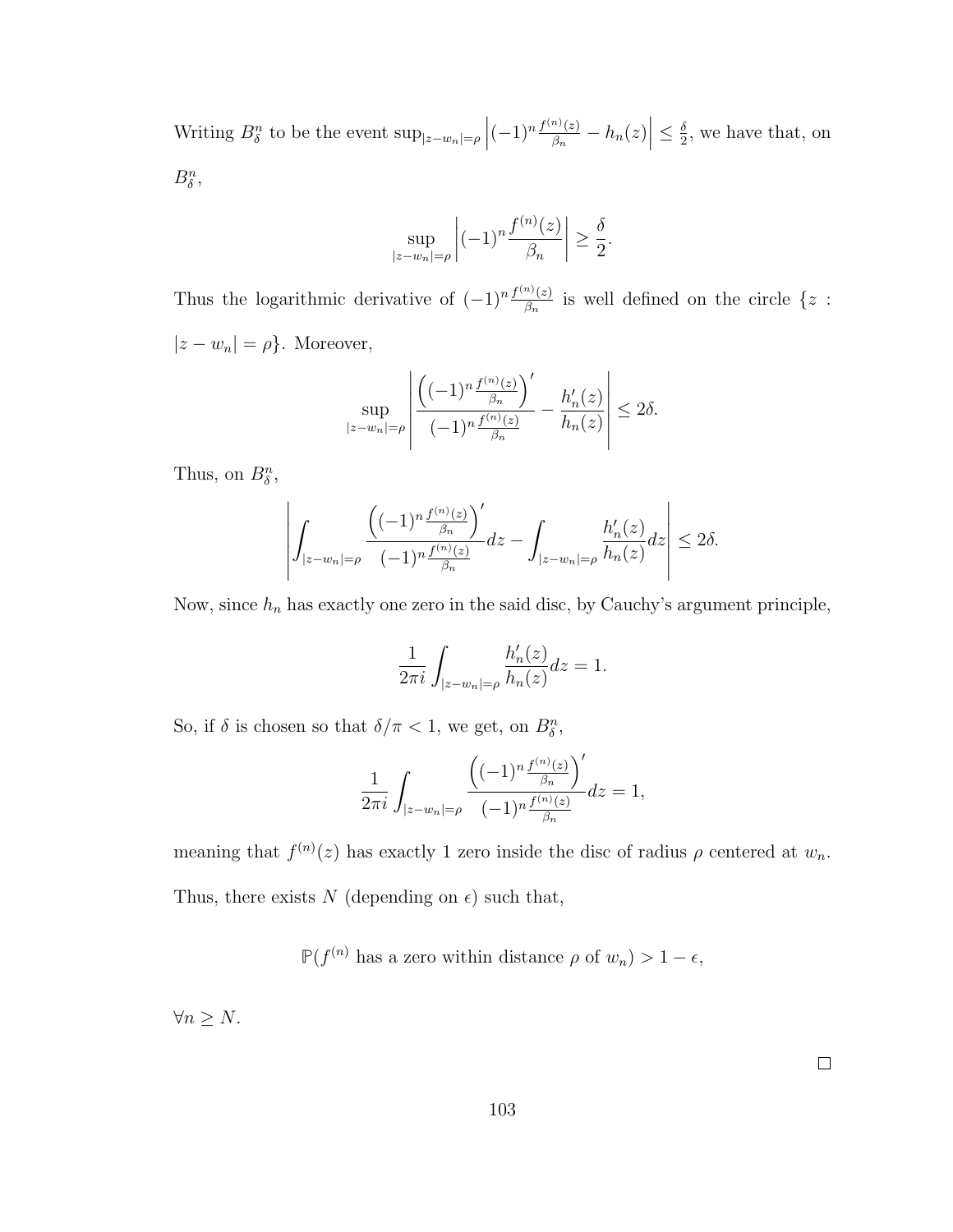We now have all the tools necessary to prove Theorem 4.1.2, a sketch of which we give below.

*Proof.* From Lemma 4.6.3, we see that the distance between the zeros of  $f^{(n)}$  and the zeros of  $h_n$  converge to zero in probability. Therefore, we shall be done if we show that the zeros of  $h_n$  converge to a uniform translate of  $\mathbb{Z}$ . We know already that  $h_n$  vanishes at  $\mathbb{Z} + d_n$ , where  $d_n = \frac{1}{\pi}$  $\frac{1}{\pi} \arctan(\frac{e_n}{(n+1)e_{n+1}})$ . So, the zeros of  $f^{(n)}$  are indeed very close to some translate of the integers.

Now, from Lemma 4.2.3, we have that shifting the origin by a certain amount shifts the zeros of  $f^{(n)}$  by the same amount. However, the Poisson point process of intensity 1 on  $\mathbb R$  is translation invariant. Thus, adding a Uniform $(0, 1)$  variate to each point of the process still gives us a Poisson point process of intensity 1 on **R**. This implies that the limiting distribution of  $(d_n \mod 1)$  has to be a translation invariant distribution as well, which can only be  $Uniform(0, 1)$ .

 $\Box$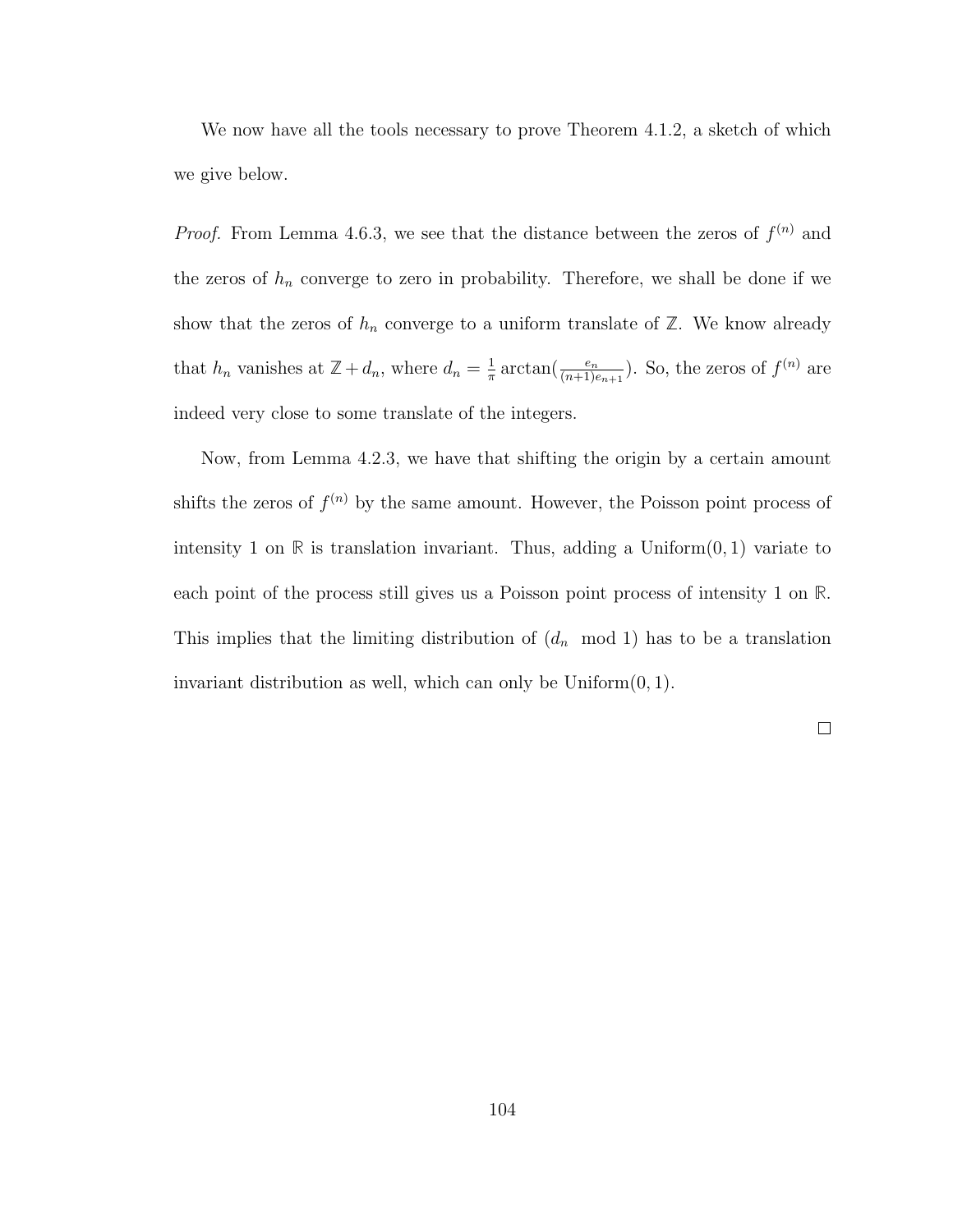## Bibliography

- [1] Chandrasekharan, K.: Introduction to Analytic Number Theory. Springer-Verlag, New York Inc., New York, 1968.
- [2] Cheung, W. S. and Ng, T. W.: A companion matrix approach to the study of zeros and critical points of a polynomial. J. Math. Anal. Appl.  $319(2)$ , (2006), 690–707.
- [3] Conway, J. B.: Functions of One Complex Variable. Springer-Verlag, New York - Berlin, 1978.
- [4] de Bruijn, N. G.: On the zeros of a polynomial and of its derivative. Indag. Math. 8, (1946), 635–642.
- [5] de Bruijn, N. G. and Springer, T. A.: On the zeros of a polynomial and of its derivative. II. Indag. Math. 9, (1947), 458-464.
- [6] Dueñez, E., Farmer, D. W., Froehlich, S., Hughes, C., Mezzadri, F., and Phan, T.: Roots of the derivative of the Riemann zeta function and of characteristic polynomials. Nonlinearity 23, (2010) 2599–2621.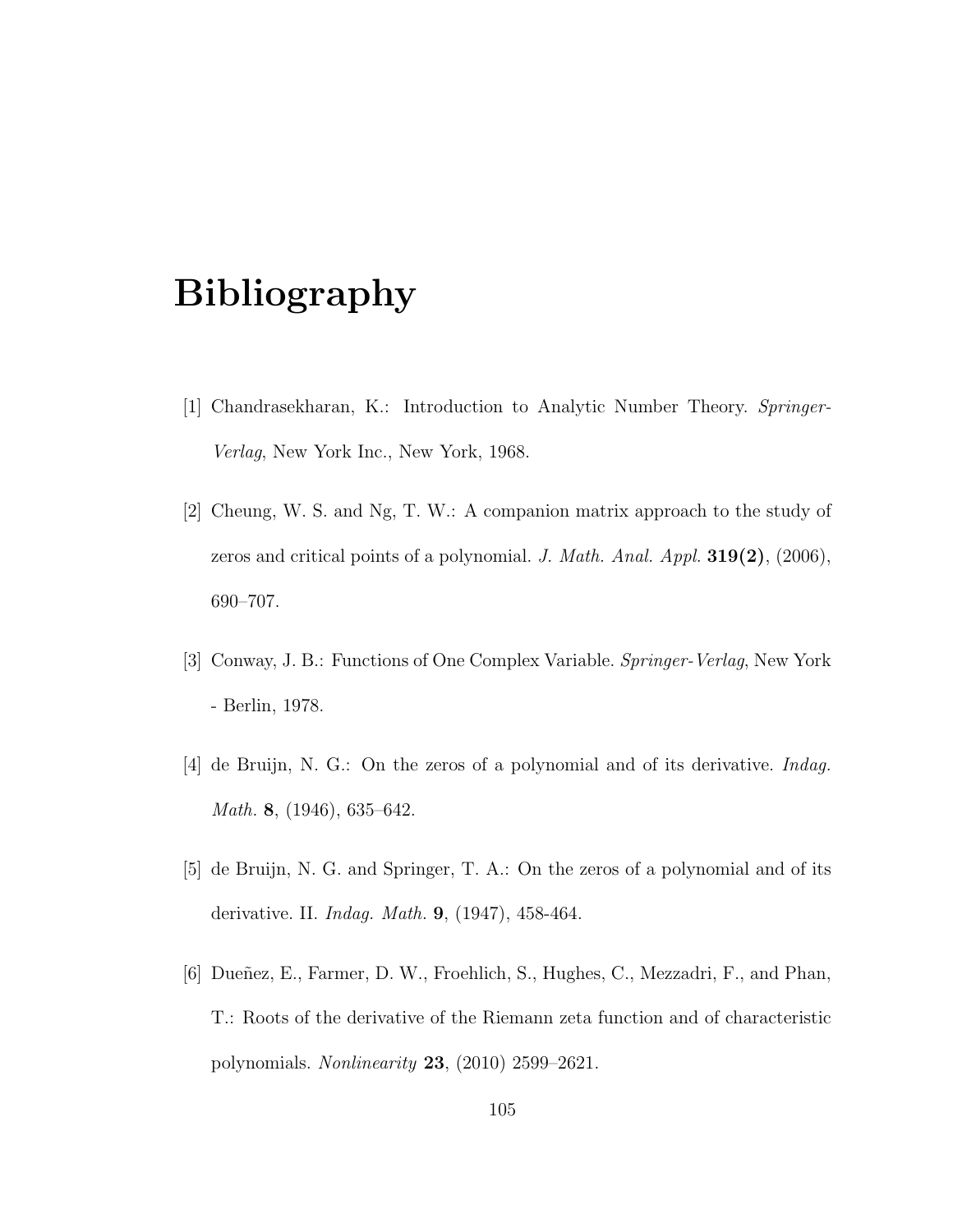- [7] Hough, J.B., Krishnapur, M., Peres, Y. and Virág B. Zeros of Gaussian analytic functions and determinantal point processes, University Lecture Series. AMS, Vol. 51 (2009).
- [8] Kac, M. On the average number of real roots of a random algebraic equation, Bull. Amer. Math. Soc., Vol. 49 (1943), no. 4, 314320.
- [9] Kabluchko, Z. Critical points of random polynomials with independent identically distributed roots, arXiv:1206.6692
- [10] Keating, J. P. and Snaith, N. C.: Random Matrix Theory and  $\zeta(1/2 + it)$ . Commun. Math. Phys. 214, (2000), 57–89.
- [11] Komarova, N. and Rivin, I.: Harmonic Mean, Random Polynomials and Stochastic Matrices. Adv. in Appl. Math. 31(2), (2003), 501–526.
- [12] Móri, T. F. and Székely, G. J. Asymptotic behavior of symmetric polynomial statistics, Ann. Probab., Vol. 10 (1982), no. 1, 124-131.
- [13] Pemantle, R.: Hyperbolicity and stable polynomials in combinatorics and probability. Preprint: http://www.math.upenn.edu/ pemantle/papers/Preprints/hyperbolic.pdf
- [14] Pemantle, R. and Rivin, I. The distribution of zeros of the derivative of a random polynomial, arXiv:1109.5975